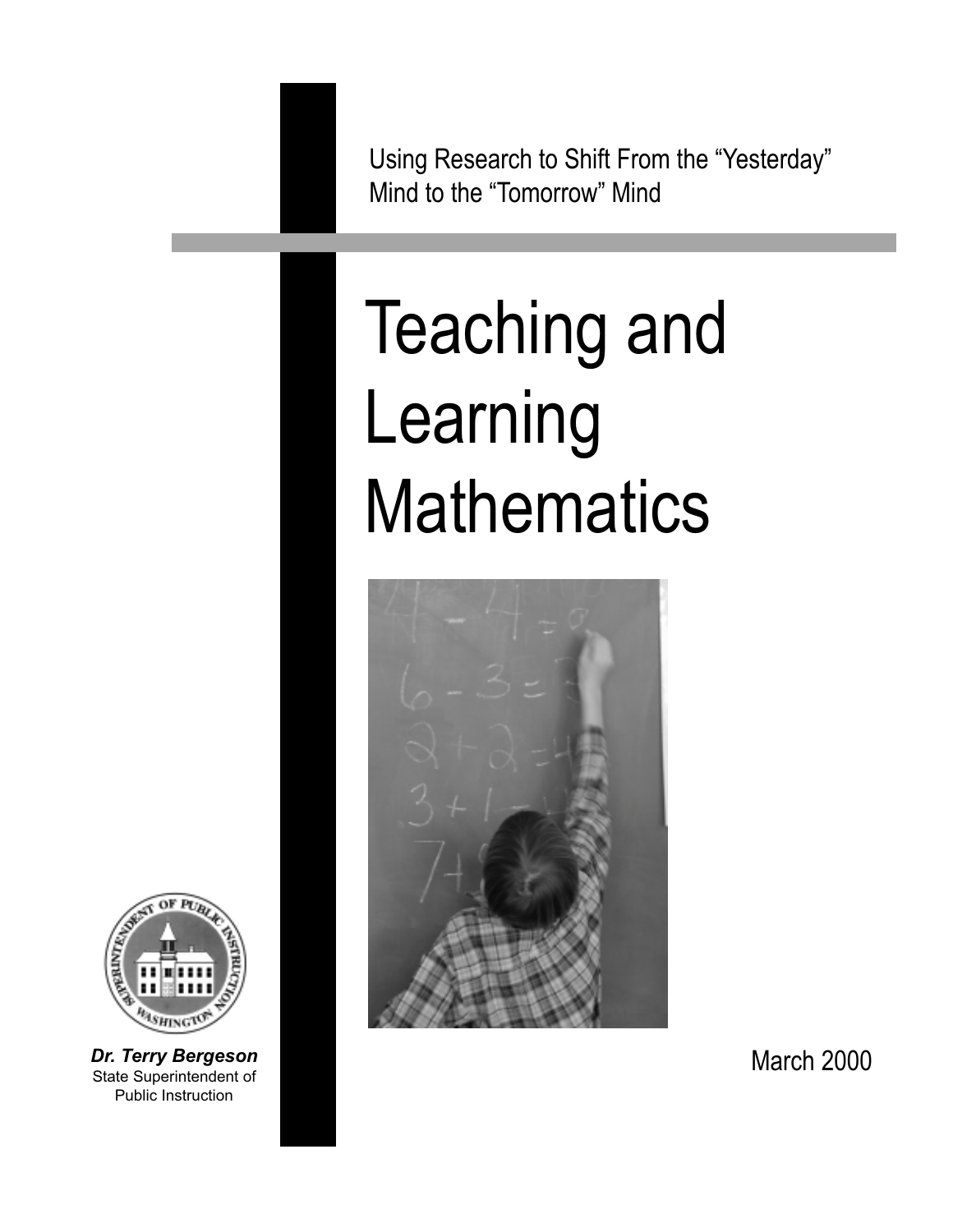# **Teaching and Learning Mathematics Using Research to Shift From the "Yesterday" Mind to the "Tomorrow" Mind**

Dr. Terry Bergeson State Superintendent of Public Instruction

Rosemary Fitton Assistant Superintendent Assessment, Research, and Curriculum

Pete Bylsma Director, Research and Evaluation

Beverly Neitzel and Mary Ann Stine Mathematics Specialists

The Office of Superintendent of Public Instruction complies with all federal and state rules and regulations and does not discriminate on the basis of race, color, national origin, sex, disability, age, or marital status.

March 2000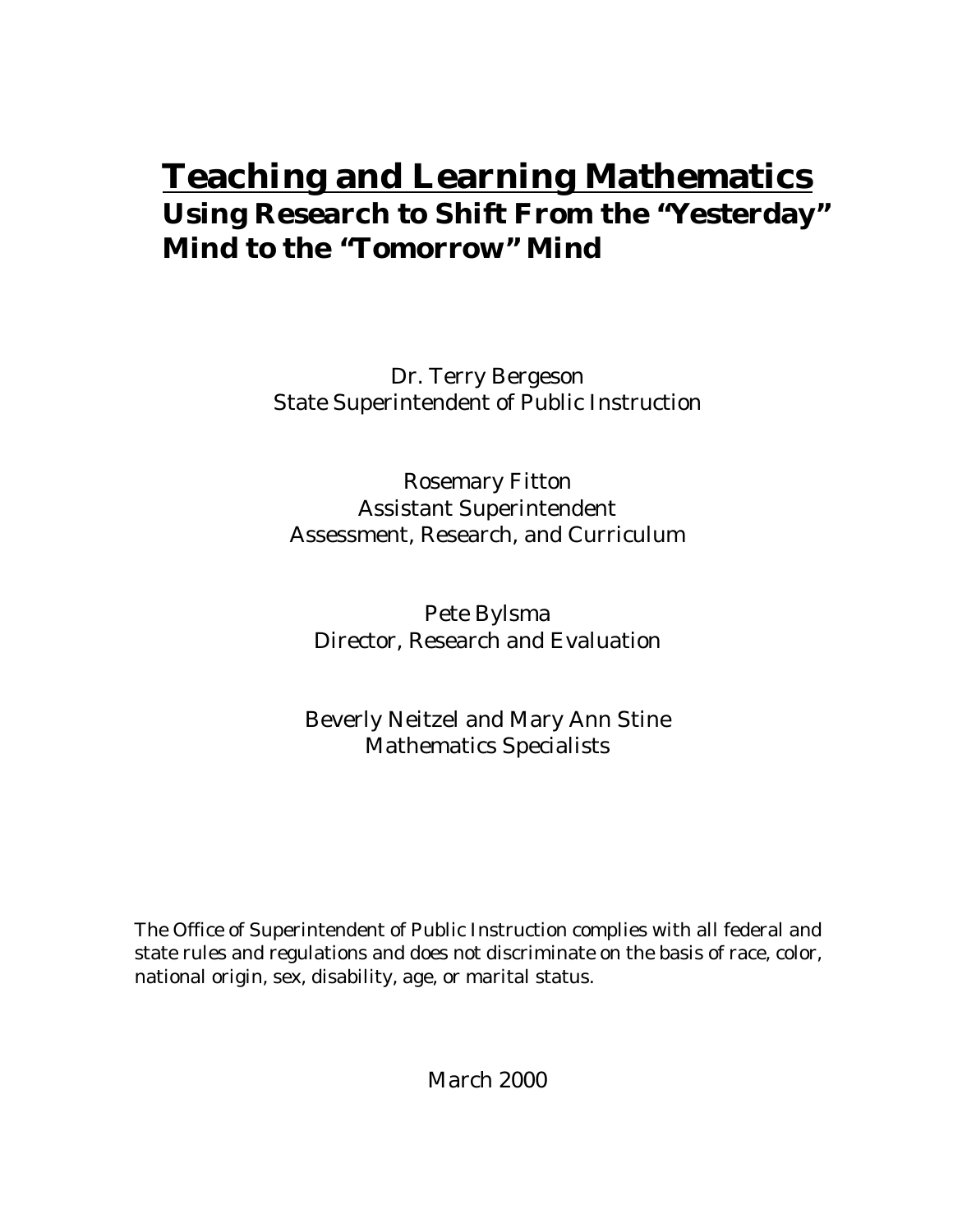#### **About the Author**

This document was written by Dr. Jerry Johnson, Professor of Mathematics at Western Washington University in Bellingham. He has a B.A. from Augsburg College, a M.S. from California Institute of Technology, a M.A. from the University of California, Los Angeles, and a Ph.D. from the University of Washington. Dr. Johnson began teaching at WWU in 1984 and currently teaches classes in both mathematics and mathematics education. He is also part of the WWU faculty team working toward the integration of science, mathematics, and technology curricula. He can be reached by e-mail at Johnsonj@cc.wwu.edu.

#### **About This Document**

This document can be found on our Web site (**www.k12.wa.us**). A free copy of this document can be obtained by placing an order on the website, by writing the Resource Center, Office of Superintendent of Public Instruction, PO Box 47200, Olympia, WA 98504-7200, or by calling the Resource Center toll-free at (888) 595- 3276. If requesting more than one copy, contact the Resource Center to determine the printing and shipping charges.

This document is available in alternative format upon request. Contact the Resource Center at (888) 595-3276, TTY (360) 664-3631, or e-mail erickson@ospi.wednet.edu.

The contents of this document can be reproduced without permission. Reference to this document would be appreciated. Funding for this project was provided by the Excellence in Mathematics Initiative, a state-funded program supporting mathematics education. For questions regarding the content of this document, call (360) 664-3155.

#### **Acknowledgements**

Various staff at the Office of Superintendent of Public Instruction helped prepare this document for publication. Pete Bylsma, Beverly Neitzel, and Mary Ann Stine reviewed the draft document and provided other assistance. Lisa Ireland and Theresa Ellsworth provided editing assistance.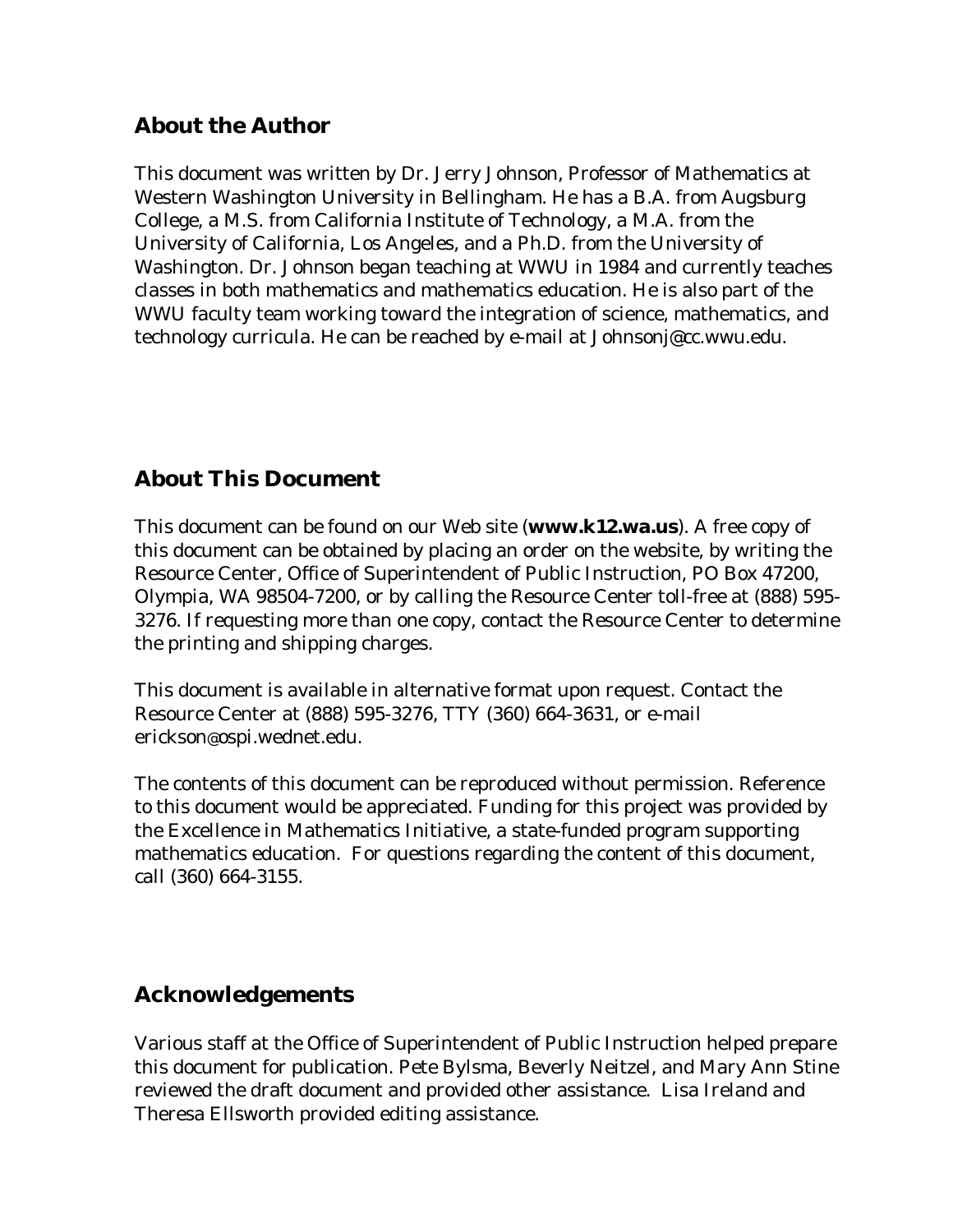## **CONTENTS**

| <b>Chapter 1 Introduction</b>                                                |                 |  |
|------------------------------------------------------------------------------|-----------------|--|
| <b>Chapter 2 Overview of the Research: A Washington State Perspective</b>    | $5\phantom{.0}$ |  |
| <b>Number Sense</b>                                                          |                 |  |
| <b>Number and Numeration</b>                                                 | $\mathbf 5$     |  |
| Computation                                                                  | 9               |  |
| Estimation                                                                   | 13              |  |
| Measurement                                                                  |                 |  |
| <b>Attributes and Dimensions</b>                                             | 15              |  |
| <b>Approximation and Precision</b>                                           | 17              |  |
| <b>Systems and Tools</b>                                                     | 18              |  |
| <b>Geometry Sense</b>                                                        |                 |  |
| <b>Shape and Dimension</b>                                                   | 18              |  |
| Relationships and Transformations                                            | 19              |  |
| <b>Probability and Statistics</b>                                            |                 |  |
| Chance                                                                       | 21              |  |
| Data Analysis                                                                | 22              |  |
| Prediction and Inference                                                     | 23              |  |
| <b>Algebraic Sense</b>                                                       |                 |  |
| <b>Relations and Representations</b>                                         | 26              |  |
| Operations                                                                   | 28              |  |
| <b>Problem Solving</b>                                                       | 30              |  |
| Communication                                                                | 33              |  |
| <b>Mathematical Reasoning</b>                                                | 35              |  |
| Connections                                                                  | 37              |  |
| <b>Chapter 3 Mathematics in the Classroom: What Research Tells Educators</b> | 39              |  |
| <b>Constructivism and Its Use</b>                                            | 39              |  |
| Role and Impact of Using Manipulatives                                       | 40              |  |
| How Students Solve Word Problems Involving Mathematics                       | 43              |  |
| Mastery of Basic Facts and Algorithms                                        | 47              |  |
| Use and Impact of Computing Technologies                                     | 49              |  |
| <b>Culture of the Mathematics Classroom</b>                                  | 52              |  |
| <b>Impact of Ability Grouping</b>                                            | 55              |  |
| <b>Individual Differences and Equity Issues</b>                              | 56              |  |
| <b>Teacher Attitudes and Student Attitudes</b>                               | 57              |  |
| <b>Using Performance-Based Assessment</b>                                    | 61              |  |
|                                                                              |                 |  |

#### **Chapter 4 Other Research and Issues 64**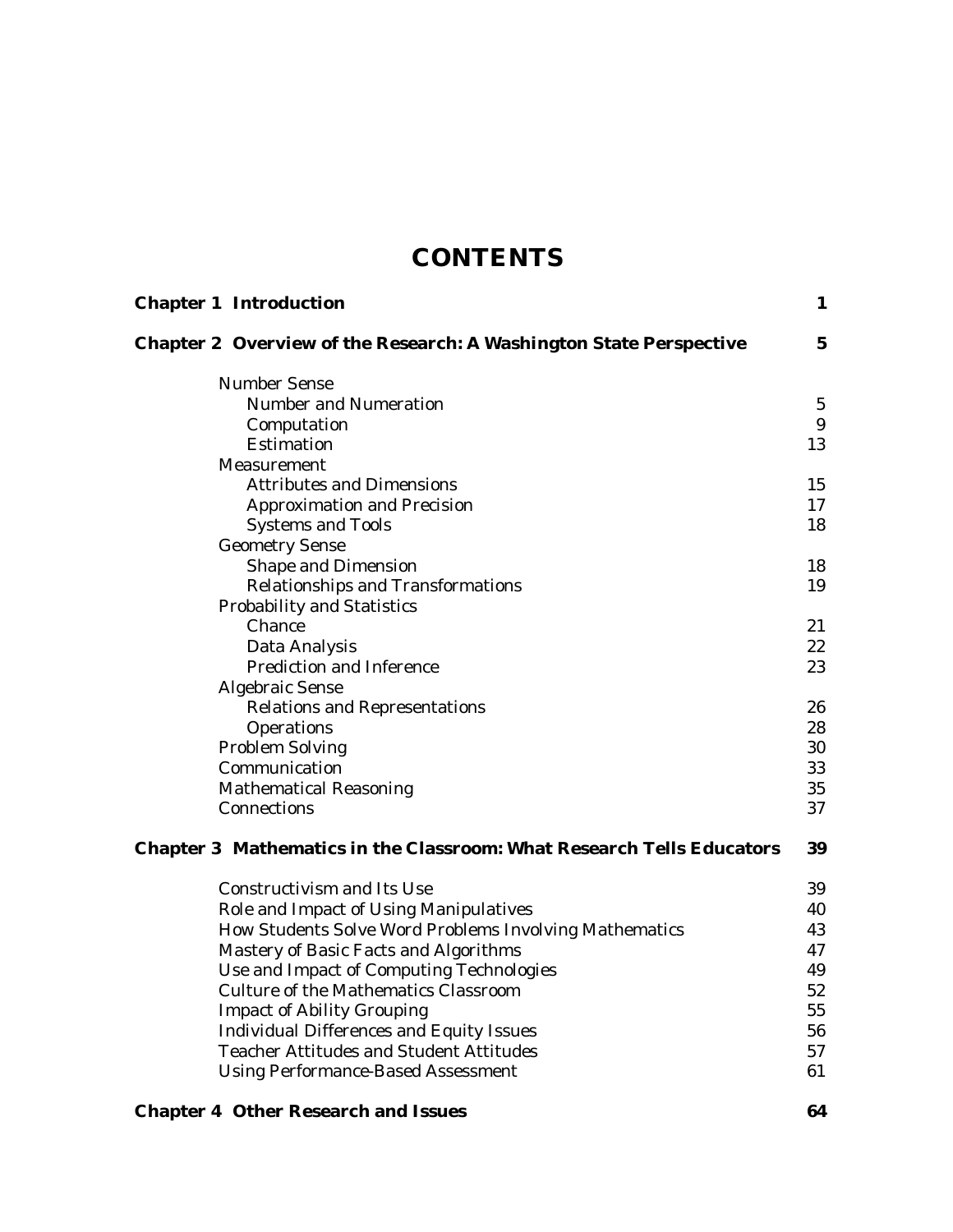| Professional Development Programs for Mathematics Teachers     |                                                                  |     |  |
|----------------------------------------------------------------|------------------------------------------------------------------|-----|--|
| Changes in How Teachers Teach Math and How Students Learn Math |                                                                  |     |  |
|                                                                | Next Steps: Using Research as Educators                          | 69  |  |
|                                                                | Step 1: Mathematics Teachers Accepting Responsibility for Change | 69  |  |
|                                                                | Step 2: The Reeducation of Mathematics Teachers                  | 70  |  |
|                                                                | Step 3: Mathematics Teachers in Their New Roles as Researchers   | 70  |  |
|                                                                |                                                                  |     |  |
|                                                                | Appendix A Further Explorations                                  | 73  |  |
|                                                                | Appendix B List of References                                    | 75  |  |
| Index                                                          |                                                                  | 101 |  |

#### **Abbreviations**

| <b>EALRs</b> | <b>Essential Academic Learning Requirements</b> |
|--------------|-------------------------------------------------|
| WASL         | Washington Assessment of Student Learning       |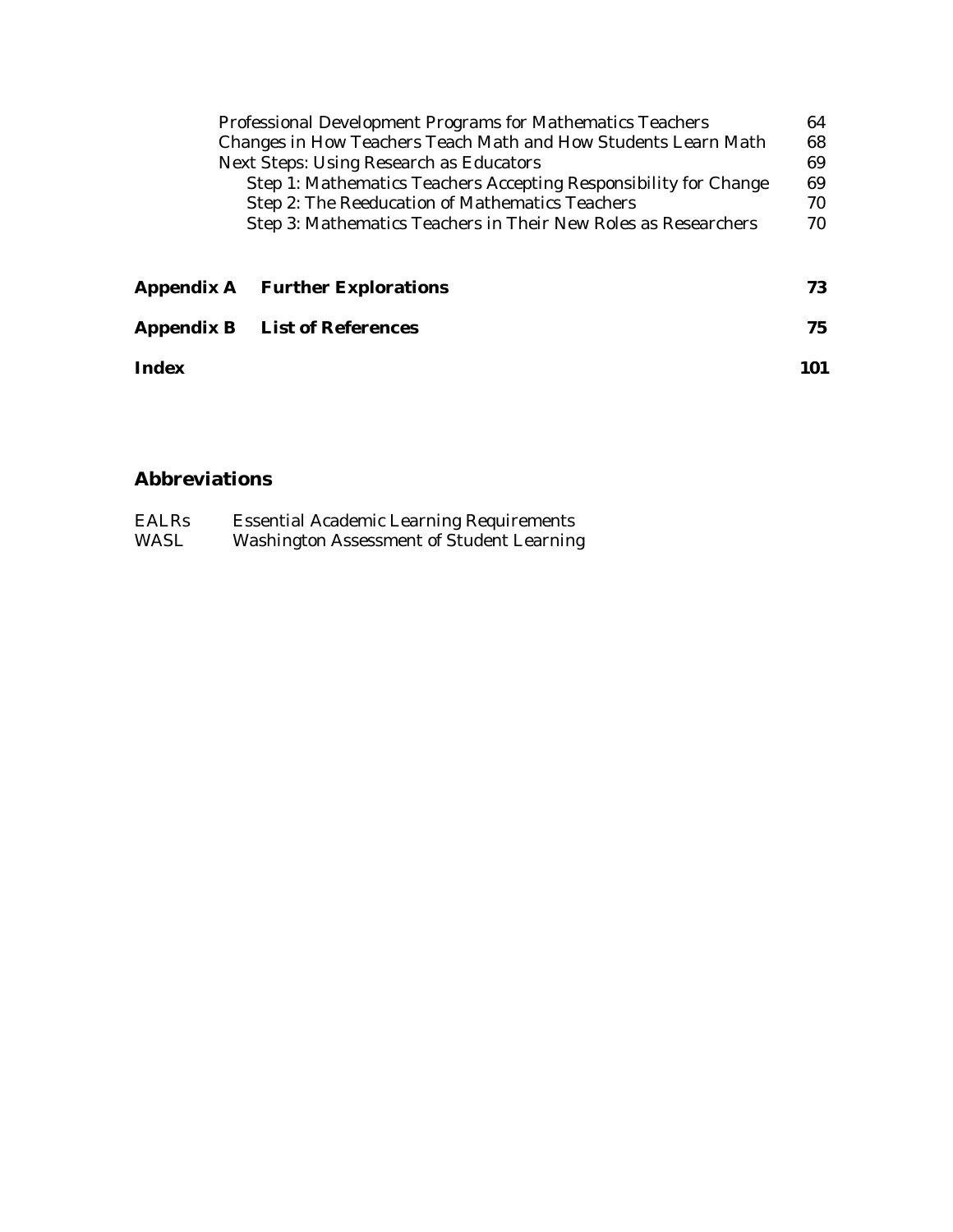# **Chapter 1 INTRODUCTION**

Welcome! In as friendly and useful manner as possible, our goal is to provide a research-based overview of the potential and challenges of teaching quality mathematics (K–12). Though the primary contexts are the Washington State essential academic learning requirements (EALRs) in mathematics and the correlated Washington Assessment of Student Learning (WASL), each reader must interpret and reflect on the content within his/her own district or classroom situation. Without this important step toward interpretation and reflection by each reader, this publication becomes yet one more resource to be piled on a shelf for reading on that rainy day that never seems to come in Washington.

We are fully aware of the ominous nature of the word "research" and its associated baggage. The mere inclusion of the word in the title of articles or workshop offerings often causes teachers and administrators to look for an escape route, whether it is physical or mental. Yet, our intent is to counter this attitude by constructing a research-based perspective that helps both teachers and administrators further the mathematics education reform efforts in Washington at all grade levels. As Charles Kettering, an American engineer and inventor (1876–1958), once said:

Research is a high-hat word that scares a lot of people. It needn't. It is rather simple. Essentially, research is nothing but a state of mind–a friendly, welcoming attitude toward change … going out to look for change instead of waiting for it to come. Research … is an effort to do things better and not to be caught asleep at the switch…. It is the problem solving mind as contrasted with the let-well-enough-alone mind…. It is the "tomorrow" mind instead of the "yesterday" mind.

From Kettering's words, we pull the guiding theme for this book: to use research-based information to support the necessary shift from a "yesterday" mind to a "tomorrow" mind in the making of the many decisions as to how mathematics is taught or learned in Washington.

An introductory road map through this text can be useful, especially for those readersreluctant to make the trip.

• First, we discuss what research in mathematics education can and cannot do. This section is important because it helps orient the "tomorrow" mind in a positive direction while also ensuring that teachers and administrators are aware of potential misuses of research.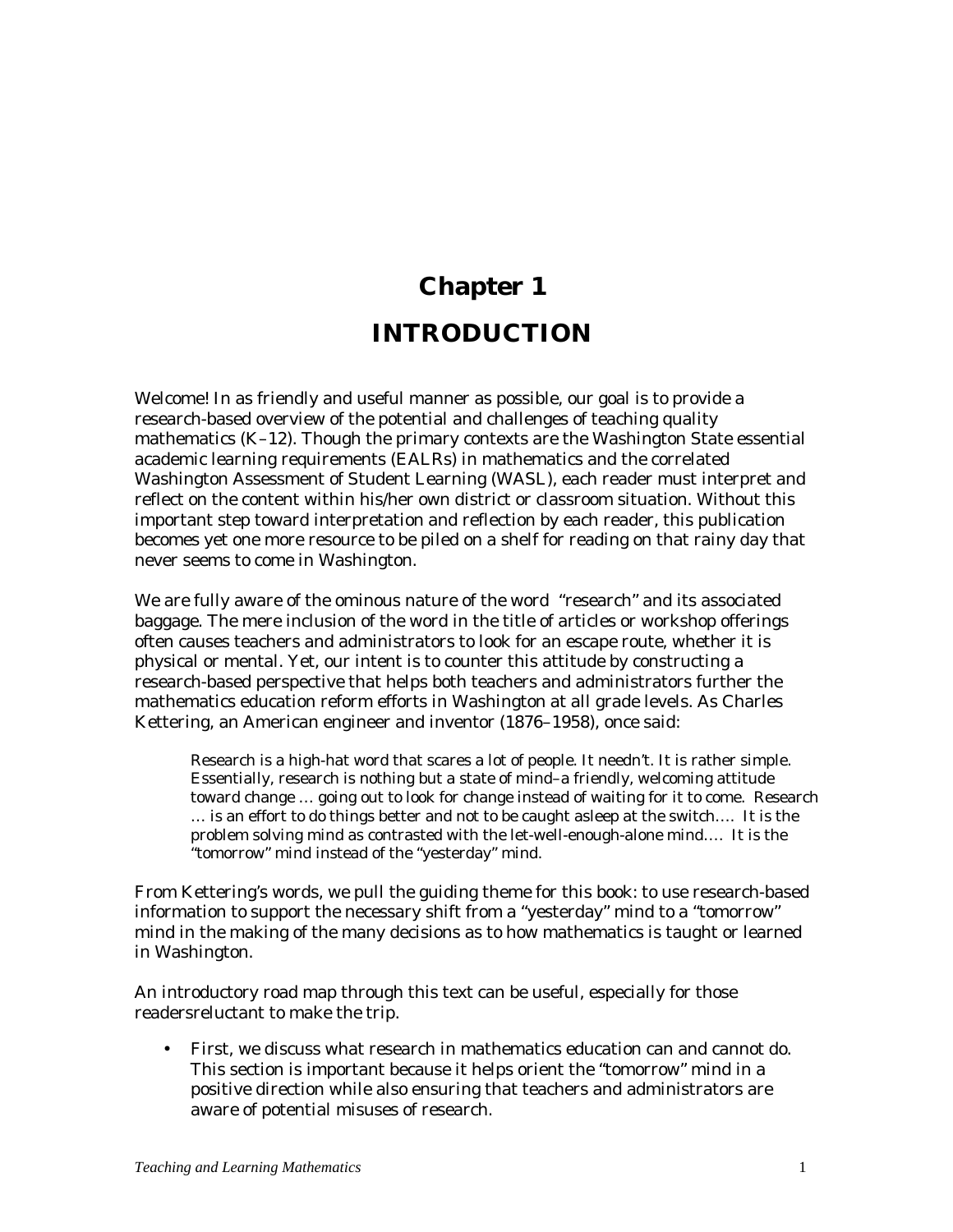- Second, we overview some of the research results related to each of the essential learning academic requirements in mathematics. The key word here is "some," as the volume of research available in mathematics education is quite large and varied (in both quality and applicability). Though an attempt was made to sort through and select research results in a fair manner, the goal of supporting the "tomorrow" mind was always in full view. If we omitted mention of research results that you have found useful, we apologize for their omission and suggest that you share them with your colleagues. Also, some of the research results mentioned may seem dated but was included because it contributes in some fashion to our current situation and concerns.
- Third, we address specific questions in mathematics education as raised by teachers, administrators, or parents. These questions range from the classroom use of calculators or manipulatives, to the role of drill and algorithmic practice, to the best models for the professional development of teachers. In most instances, the research evidence is not sufficient to answer the questions raised in a definitive manner. We suggest that even small insights or understandings are better than teaching in the dark.
- And fourth, we outline a plan that a teacher, district, or state can follow to maintain relevancy relative to this document and the issues it addresses. That is, the text should be viewed as another small step forward for Washington State teachers and administrators. Combined with the other efforts of the Office of Superintendent of Public Instruction (OSPI), districts, administrators, teachers, and professional groups, these steps forward help us both gain and maintain momentum in adopting the "tomorrow" mind in mathematics education.

Given that road map, we ask you to now join us on this trip through the field of mathematics education research and hope that you find the journey useful. As our ultimate goal is to support teachers and administrators in their efforts to improve student learning in mathematics, we know that an increased awareness of research results is an important form of support. Our apologies are offered if we have either misrepresented or misinterpreted the research results as reported. Also, we apologize in advance for any misleading interpretations or summaries of the research conclusions of others; these lapses were not intentional.

#### **RESEARCH IN MATHEMATICS EDUCATION: WHAT IT CAN AND CANNOT DO**

Think of the many things that can be investigated in mathematics education; it is easy to be overwhelmed. Four key ingredients can be identified:

- The students trying to learn mathematics—their maturity, their intellectual ability, their past experiences and performances in mathematics, their preferred learning styles, their attitude toward mathematics, and their social adjustment.
- The teachers trying to teach mathematics—their own understanding of mathematics, their beliefs relative to both mathematics itself and how it is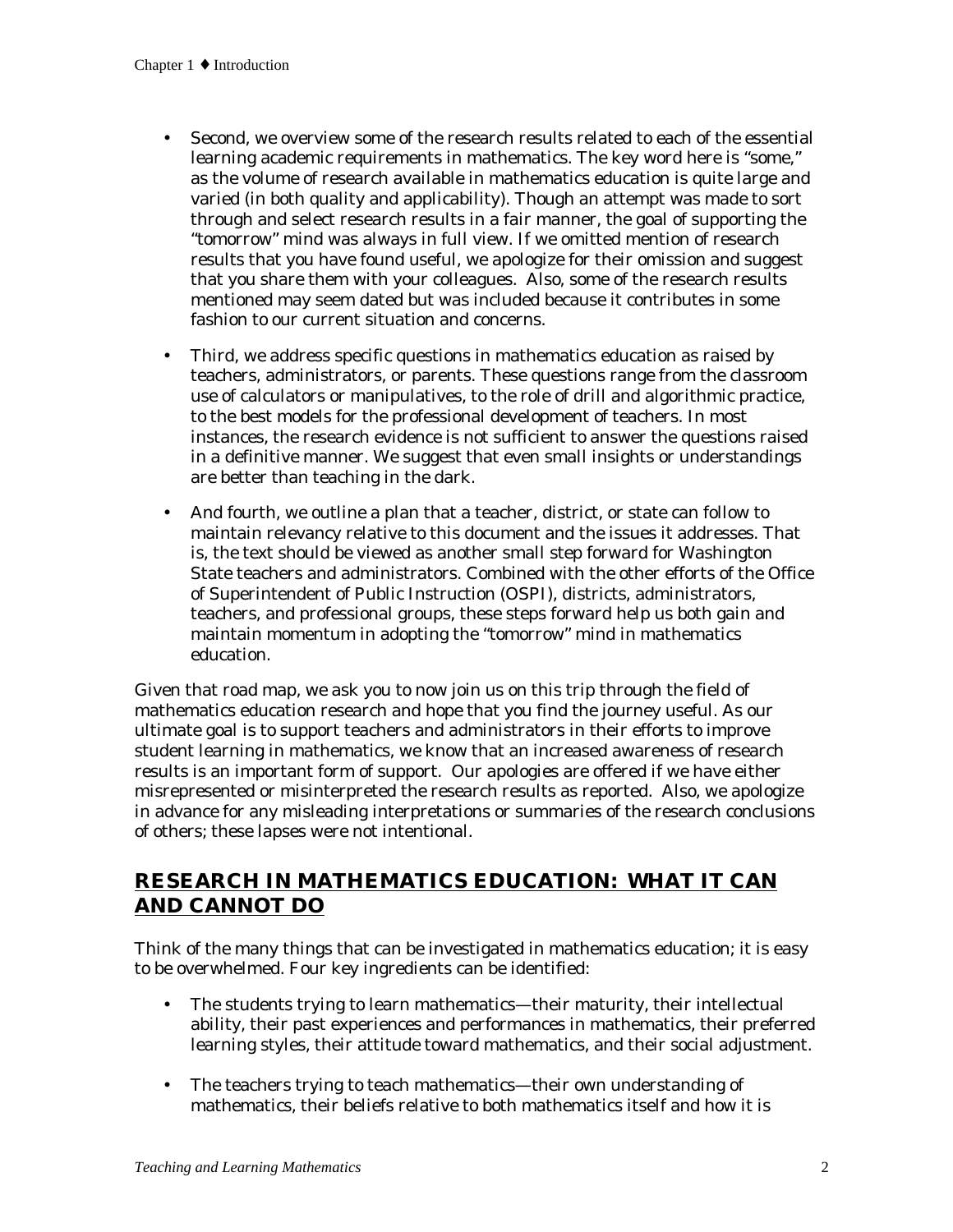learned, their preferred styles of instruction and interaction with students, their views on the role of assessment, their professionalism, and their effectiveness as a teacher of mathematics

- The content of mathematics and its organization into a curriculum—its difficulty level, its scope and position in possible sequences, its required prerequisite knowledge, and its separation into skills, concepts, and contextual applications.
- The pedagogical models for presenting and experiencing this mathematical content—the use of optimal instructional techniques, the design of instructional materials, the use of multimedia and computing technologies, the use of manipulatives, the use of classroom grouping schemes, the influences of learning psychology, teacher requirements, the role of parents and significant others, and the integration of alternative assessment techniques.

All of these ingredients, and their interactions, need to be investigated by careful research. Again, it is easy to be overwhelmed (Begle and Gibb, 1980).

Our position is that educational research cannot take into account all of these variables. The result we must live with is acceptance that educational research cannot answer definitively all of the questions we might ask about mathematics education. At best, we can expect research in mathematics education to be helpful in these ways:

- It can inform us (e.g., about new pedagogical or assessment techniques).
- It can educate us (e.g., about the pros/cons of using different grouping models).
- It can answer questions (e.g., about the potential impact of professional development models for teachers).
- It can prompt new questions (e.g., about the impact of using the Internet to make real-world connections).
- It can create reflection and discussion (e.g., about the beliefs that students and teachers hold toward mathematics).
- It can challenge what we currently do as educators (e.g., about our programs for accommodating students with differing ability levels or learning styles).
- It can clarify educational situations (e.g., about how assessment can inform instruction).
- It can help make educational decisions and educational policy (e.g., about student access to calculators or performance benchmarks).

Yet, research in mathematics education can also be counterproductive or fall short of what we would expect in these ways:

- It can confuse situations (e.g., about which math curriculum is the best).
- It can focus on everything but your situation (e.g., about your classroom, your specific students, and their learning of mathematics).
- It can be hidden by its own publication style (e.g., its scholarly vocabulary and overwhelming statistics).
- It can be flawed (e.g., about the interpretation of the research data).
- It can be boring and obtuse (e.g., its technical jargon, its overuse of statistics and graphs, and its pompous style).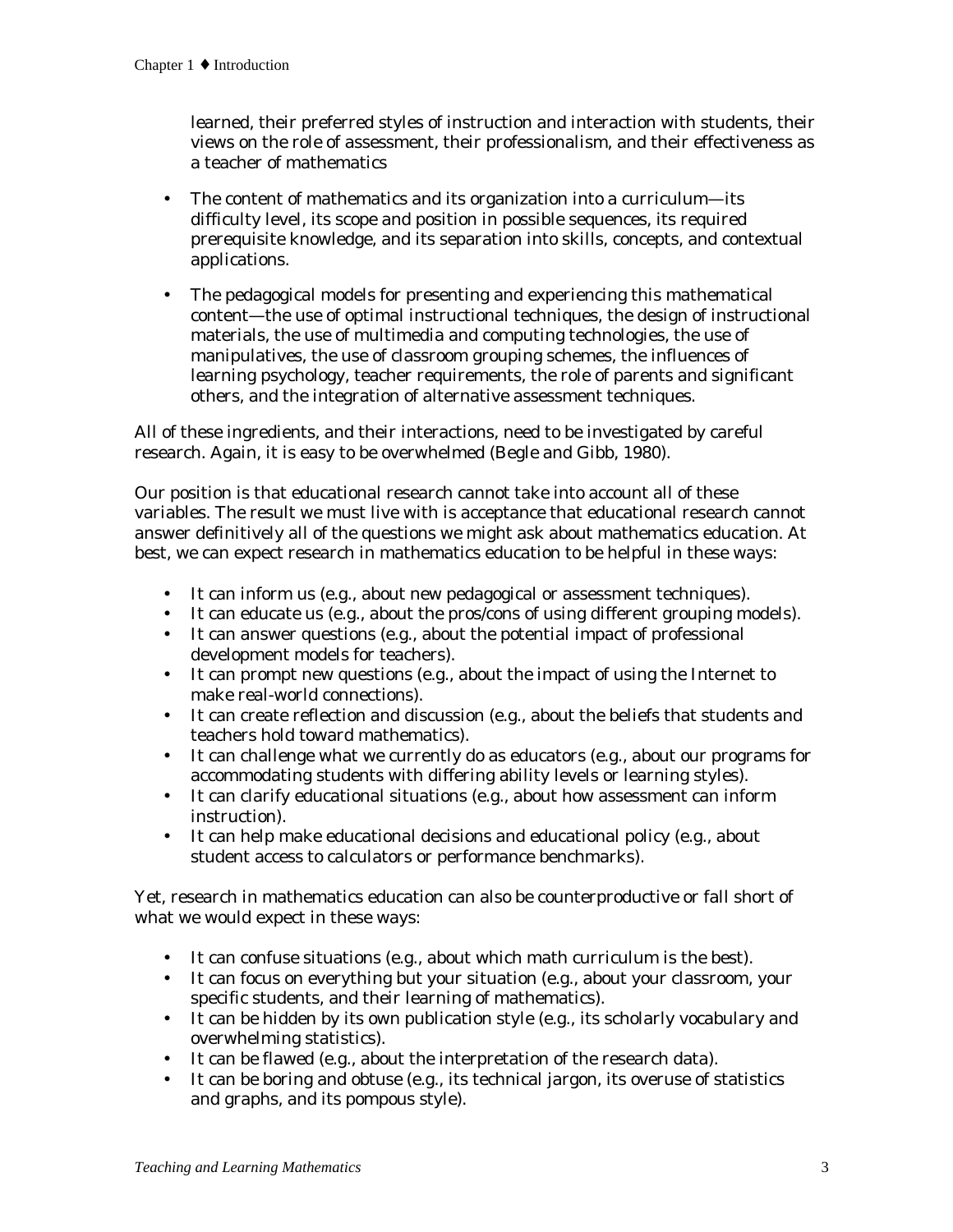Above all, despite the wishes of many teachers and administrators, educational research cannot PROVE anything! At best, educational research provides information that the community of educators can use, misuse, or refuse.

It is a well-established notion that research results tend not to be used by educators and at times are purposely ignored. For example, Reys and Yeager (1974) determined that while 97.5 percent of the elementary teachers frequently read general education journals, 87.5 percent of these same teachers seldom or never read the researchflavored articles. When asked why, 80 percent of the teachers replied with "lack of time" or "lack of direct classroom implications." In contrast and on a more positive side, Short and Szabo (1974) found that mathematics teachers at the secondary level were much more knowledgeable about and favorable toward educational research than their colleagues in English and social science.

The situation needs to change, as research results must be reflected on and integrated as an important part of the mathematics education plan and process in Washington. The entire education community—mathematics teachers, administrators, legislators, parents, and college mathematics educators—must take and share in the responsibility for this reflection process and integration of research results, whether it occurs at the individual learner level, the classroom level, the district level, the university level, or the state level. This resource text is designed to serve as a catalyst for promoting reflection, discussion, and problem solving within this education community, helping this same community continue to shift from the "yesterday" mind to the "tomorrow" mind in its approach to mathematics education.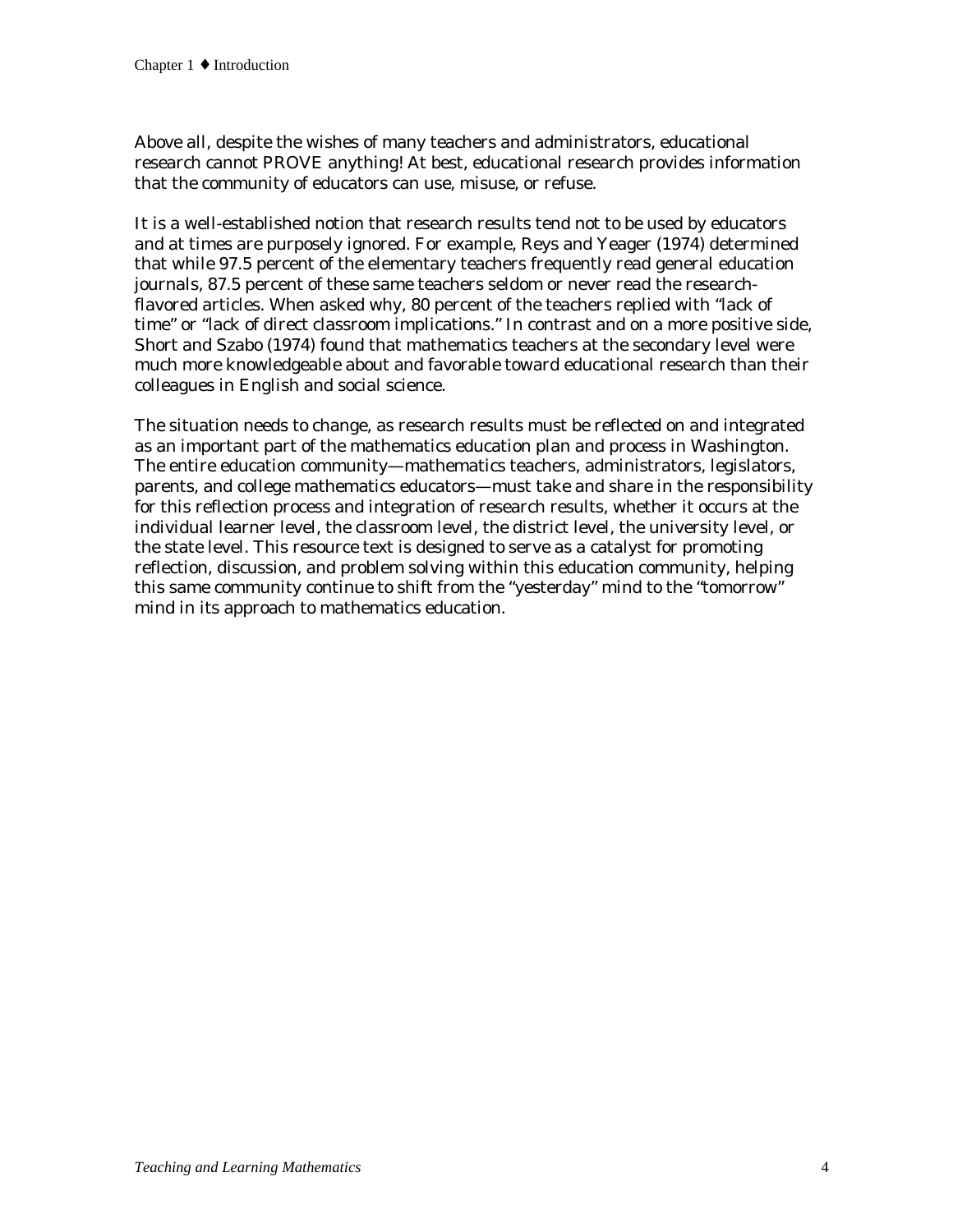## **Chapter 2**

### **OVERVIEW OF THE RESEARCH: A WASHINGTON STATE PERSPECTIVE**

Each of the EALRs will be considered within the context of some known research results. The search for relevant research results was broad but not exhaustive. The majority of the research results have been omitted (fortunately or unfortunately for the reader), with the few results selected being those that can whet your appetite and illustrate best how research can inform and educate the education community. When it was appropriate, research results that are conflicting or complementary have been juxtaposed to prompt further reflection and discussion.

The text's format will vary from the reporting of interesting research results to the suggesting of research implications that can be adapted for use within a classroom. Without being obtrusive, references are included for those readers who would like to pursue the ideas in more detail.

Our primary constraint was to provide summaries of research results in a very concise format. In most instances, this constraint precluded any attempts to describe the actual research that was done. Thus, we often had to omit important factors such as the subjects' ages, the subjects' grade levels, the population size, the experimental design, the null hypotheses, the experimental instruments, the data analysis, the levels of statistical significance, or the researchers' interpretations. These omissions can be dangerous, as it may be misleading to state conclusions based on research involving a few subjects and without replication. Furthermore, no formal effort was made to evaluate the quality of the research efforts as criteria for inclusion in this text. As such a broad review by itself is enormous, we now leave it to you the reader to investigate further each result and evaluate its reasonableness.

#### **RESEARCH ON NUMBER SENSE**

#### **Number and Numeration**

• The research is inconclusive as to a prerequisite relationship between **number conservation** and a child's ability to learn or do mathematics (Hiebert, 1981).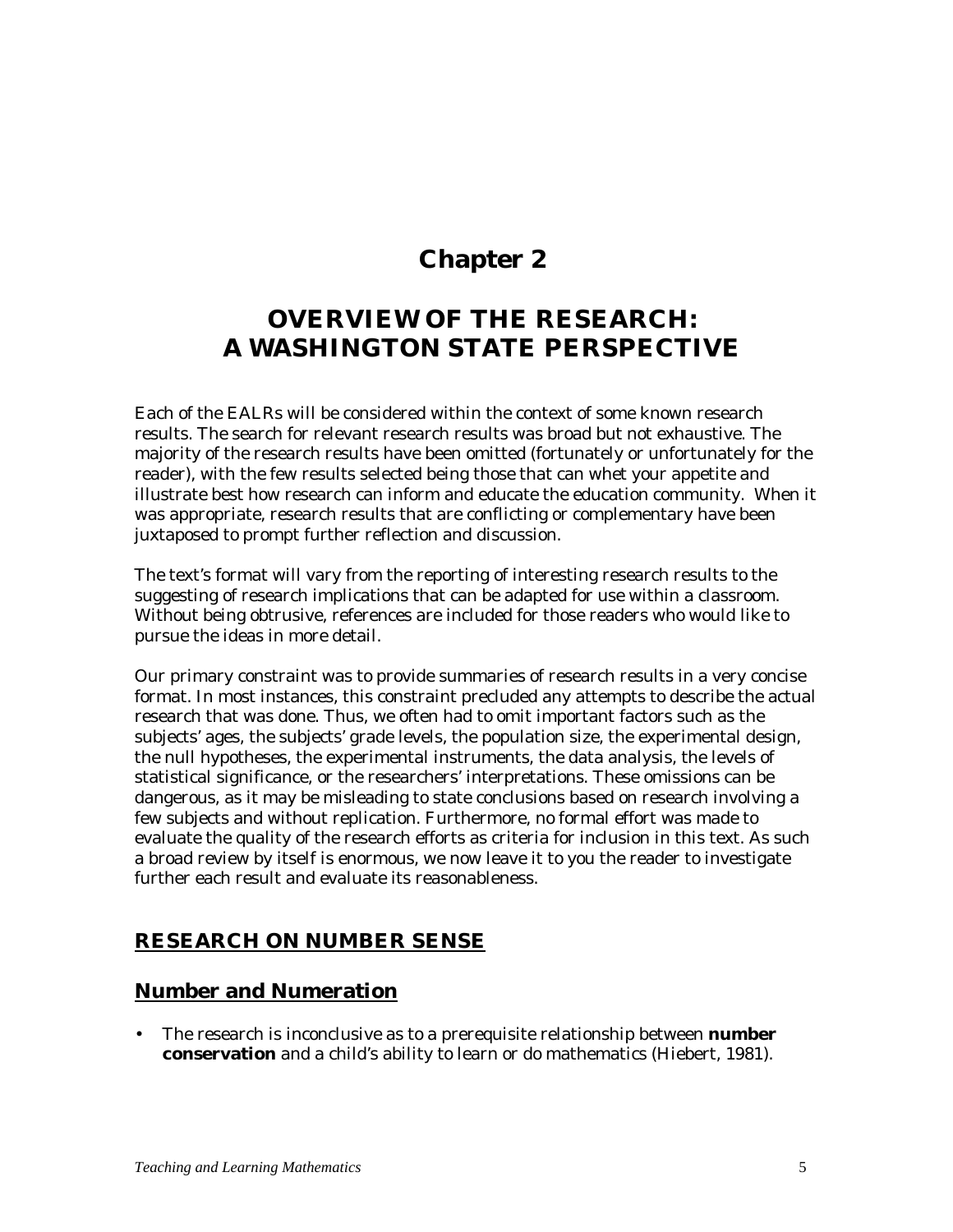- A child's acquisition of and fluency with the number-word sequence (e.g., one, two, three …) is a **primary prerequisite for the ability to count.** A worthy goal is for the student's fluency to be bidirectional, where the number-words can be produced in sequence in either direction easily (Bergeron and Herscovics, 1990).
- Colored chips and money often are used as manipulatives to represent **place value concepts and operations,** but they prompt increased cognitive complexity. The reason is that the place value notions are not explicitly represented in the color of the chips or the physical sizes of the money (English and Halford, 1995).
- **Place value** is extremely significant in mathematical learning, yet students tend to neither acquire an adequate understanding of place value nor apply their understanding of place value when working with computational algorithms (Fuson, 1990; Jones and Thornton, 1989).
- A major reason for **place value lapses** is the linguistic complexity of our placevalue system in English. For example, we do not name "tens" as done in some languages (e.g., "sixty" vs. "six-tens"), arbitrarily reverse the number names between 10 and 20 (e.g., eleven and thirteen), and accept irregularities in our decade names (e.g., "twenty" vs. "sixty") (Fuson, 1990; English and Halford, 1995).
- Students confronted with a new written symbol system such as **decimals** need to engage in activities (e.g., using base-ten blocks) that help construct meaningful relationships. The key is to build bridges between the new decimal symbols and other representational systems (e.g., whole number place values and fractions) before "searching for patterns within the new symbol system or practicing procedures" such as computations with decimals (Hiebert, 1988; Mason, 1987).
- In their extensive study of student **understanding of place value,** Bednarz and Janvier (1982) concluded that:
	- 1. Students associate the place-value meanings of "hundreds, tens, ones" more in terms of order in placement than in base-ten groupings.
	- 2. Students interpret the meaning of borrowing as "crossing out a digit, taking one away, and adjoining one to the next digit," not as a means of regrouping.
- Students often fail to make the correct interpretation when **using base-ten blocks to model place-value or an addition computation.** They might not arrange the blocks in accordance with our base-ten positional notation (decreasing value left-toright) or they might manipulate the blocks in any order (trading whenever necessary or adding left-to-right in place values). Teachers need to be aware that both of these possibilities occur as natural events when students use base-ten blocks (Hiebert, 1992).
- **Rational number sense** differs from whole number sense. The primary difference seems to be that rational number sense is directly connected to students' understanding of decimal and fraction notations, while whole number sense does not have to be directly connected to the written symbols (Sowder and Schappelle, 1989; Carraher et al., 1985).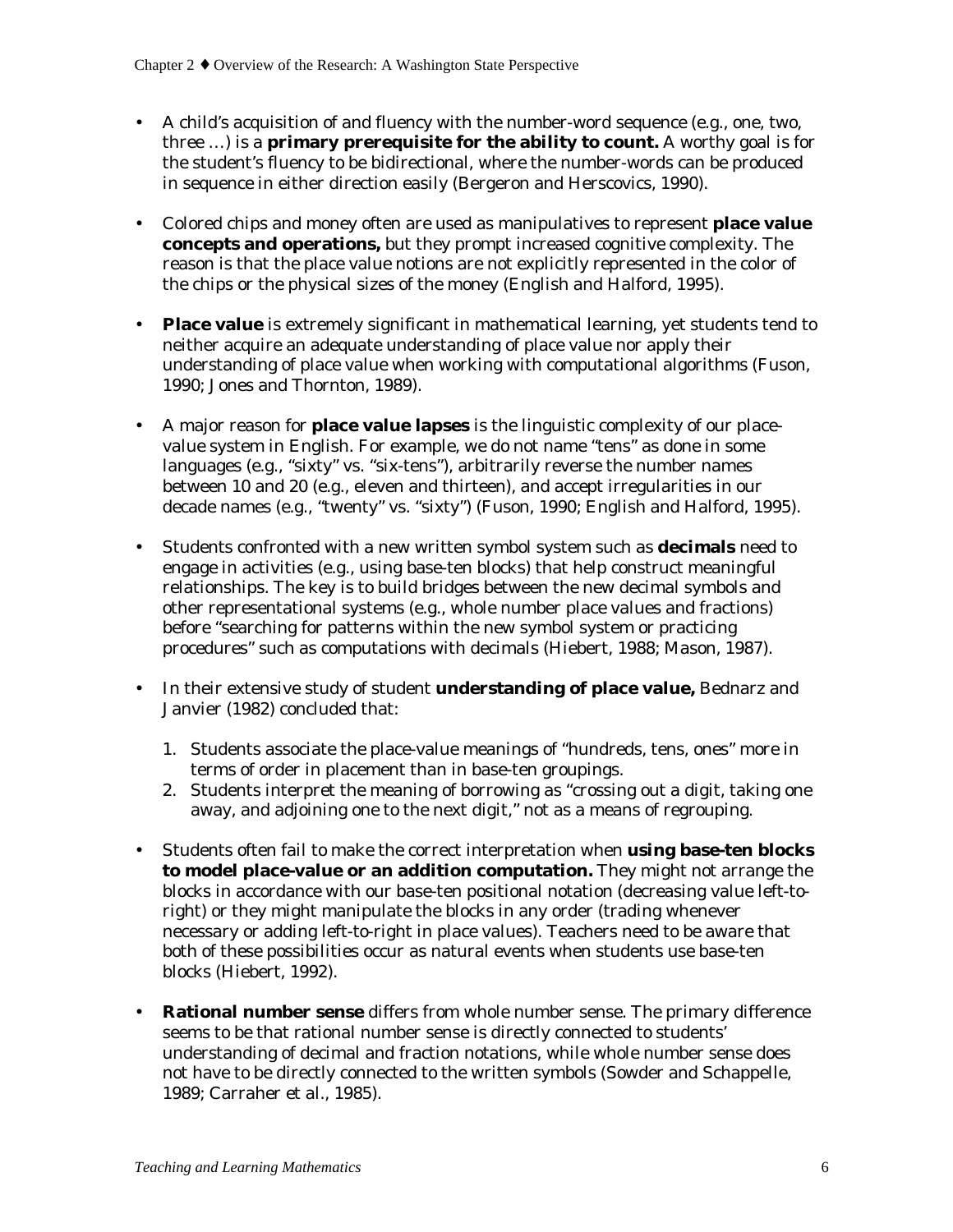- Base-ten blocks are a good physical representation of whole numbers and place value, but prompt increased cognitive complexity when representing **decimal numbers.** The difference is both a hindrance and an opportunity, as the designation of the unit block may shift as necessary. For example, the base-ten block representation of the number 2.3 will change if the unit block is the flat or the rod (English and Halford, 1995).
- Students' **conceptual misunderstandings of decimals** lead to the adoption of rote rules and computational procedures that often are incorrect. This adoption occurs despite a natural connection of decimals to whole number, both in notation and computational procedures (English and Halford, 1995).
- The place-value connections (or analogs) between whole numbers and **decimal numbers** are useful for learning, but children often focus directly on the whole number aspects and fail to adjust for the decimal aspects (Hiebert, 1992). For example, a common error is a student's ordering of decimal numbers as if they were whole numbers, claiming 0.56 is greater than 0.7 because 56 is greater than 7. The reading of decimal numbers seemingly as whole numbers (e.g., "point five six" or "point fifty-six") contributes to the previous error (Wearne and Hiebert, 1988b; J. Sowder, 1988).
- Students with a weak understanding of place value have a difficult time **understanding decimals.** For example, students will mentally separate a decimal into its whole number part and its pure decimal part, such as rounding 148.26 to 150.3 (Threadgill-Sowder, 1984). Or, students will assume that "more digits" implies that a number is larger, such as 0.1814 being larger than 0.385 and 0.3 (Hiebert and Wearne, 1986).
- To construct a good **understanding of decimals,** students need to focus on connecting the familiar (e.g., written symbols, place value principles, procedural rules for whole number computations and ordering) with the unfamiliar (e.g., decimal notation and the new quantities they represent). Concrete representations of both the symbols and potential actions on these symbols can help make these connections (Hiebert, 1992).
- Students who connect the **physical representations of decimals** with decimal notation are more apt to create their own procedures for new tasks, such as ordering decimals or converting a decimal to its fractional notation (Wearne and Hiebert, 1988a).
- When students construct an understanding of the **concept of a fraction,** the area model (i.e., a continuous attribute) is preferred over the set model (i.e., a discrete attribute) because the total area is a more flexible, visible attribute. Furthermore, the area model allows students to encode almost any fraction whereas the set model (e.g., group of colored chips) has distinct limitations, especially for a part/whole interpretation. For example, try to represent 3/5 using either four cookies or a sheet of paper (English and Halford, 1995; Hope and Owens, 1987).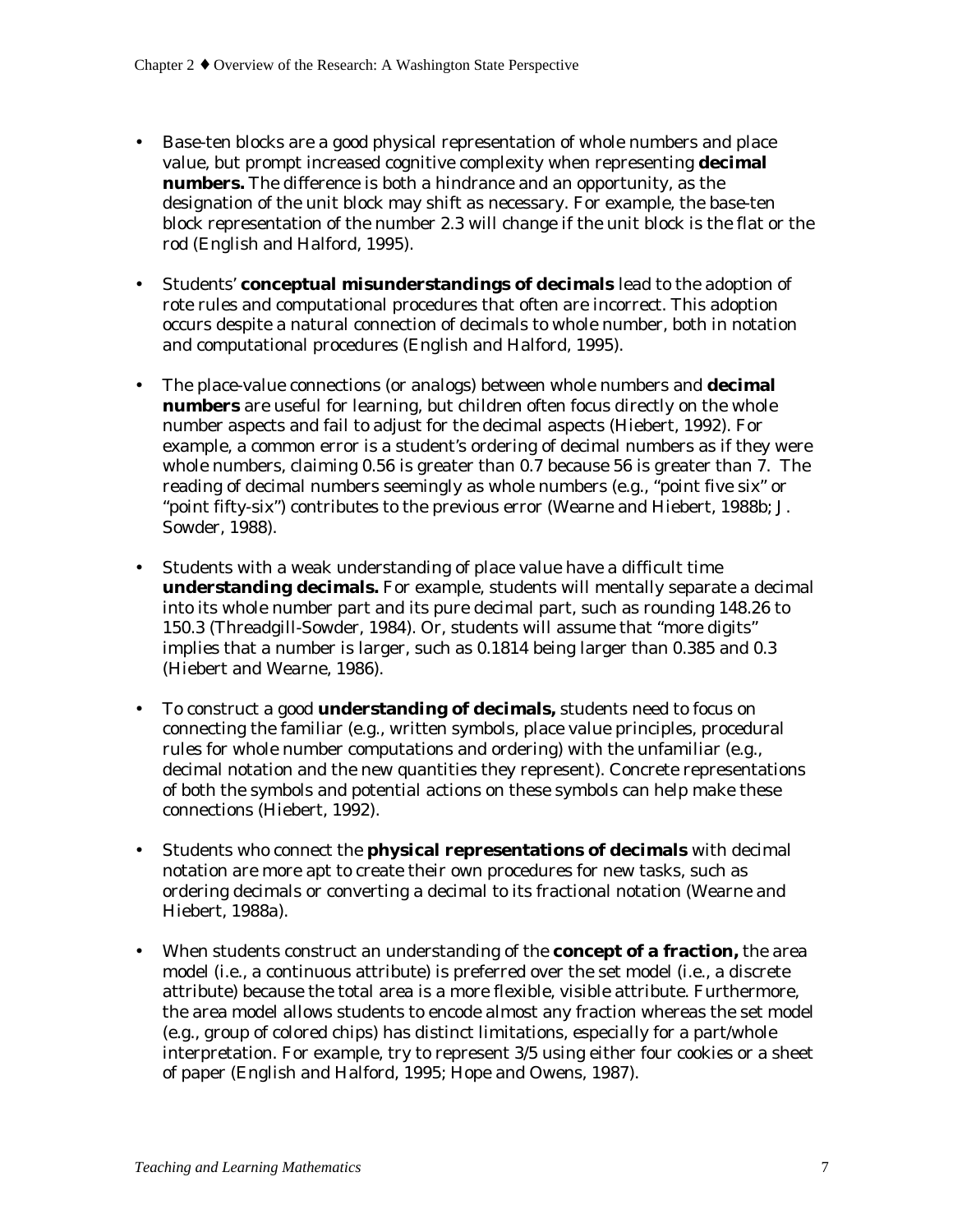- Many teachers have a **surface level understanding of fractions and decimals,** with the result being that students are engaged in learning activities and discussions that are misleading and prompt misconceptions such as "multiplication makes bigger" and "division makes smaller" (Behr et al., 1992).
- Students tend to view **fractions** as isolated digits, treating the numerator and denominator as separate entities that can be operated on independently. The result is an inconsistent knowledge and the adoption of rote algorithms involving these separate digits, usually incorrectly (Behr et al., 1984; Mack, 1990).
- Unlike the situation of whole numbers, a major source of difficulty for students learning fractional concepts is the fact that a **fraction** can have multiple meanings—part/whole, decimals, ratios, quotients, or measures (Kieren, 1988; Ohlsson, 1988).
- Student **understandings of fractions** are very rote, limited, and dependent on the representational form. First, students have greater difficulty associating a proper fraction with a point of a number line than associating a proper fraction with a part-whole model where the unit was either a geometric region or a discrete set. Second, students able to associate a proper fraction on a number line of length one often are not successful when the number line had length two (i.e., they ignore the scaling and treat the available length as the assumed unit) (Novillis, 1976). Finally, though able to form equivalents for a fraction, students often do not associate the fractions 1/3 and 2/6 with the same point on a number line (Novillis, 1980).
- As students build some meaning for the **symbolic representations of fractions,** they overgeneralize their understanding of symbolic representations of whole numbers to fractions and the reverse as well (Mack, 1995).
- Students need to work first with the **verbal form of fractions** (e.g., two-thirds) before they work with the numerical form (e.g., 2/3), as students' informal language skills can enhance their understanding of fractions. For example, the word "twothirds" can be associated with the visual of "two" of the "one-thirds" of an object (Payne, 1976).
- Students with good understandings of the part/whole interpretation of a **fraction** still can have difficulty with the concept of fraction equivalence, confuse quantity notions with proportionality, possess limited views of fractions as numbers, and have cognitive difficulty relating fractions to division (Kerslake, 1986).
- Students taught the **common denominator method for comparing two fractions** tend to ignore it and focus on rules associated with ordering whole numbers. Students who correctly compare numerators if the denominators are equal often compare denominators if the numerators are equal (Behr et al., 1984).
- Students' **difficulties with ratios** are often due to the different referents involved in the ratio situation (Hart, 1984). A ratio can refer to a comparison between two parts (e.g., 1 can of frozen concentrate to 3 cans of water), a comparison between a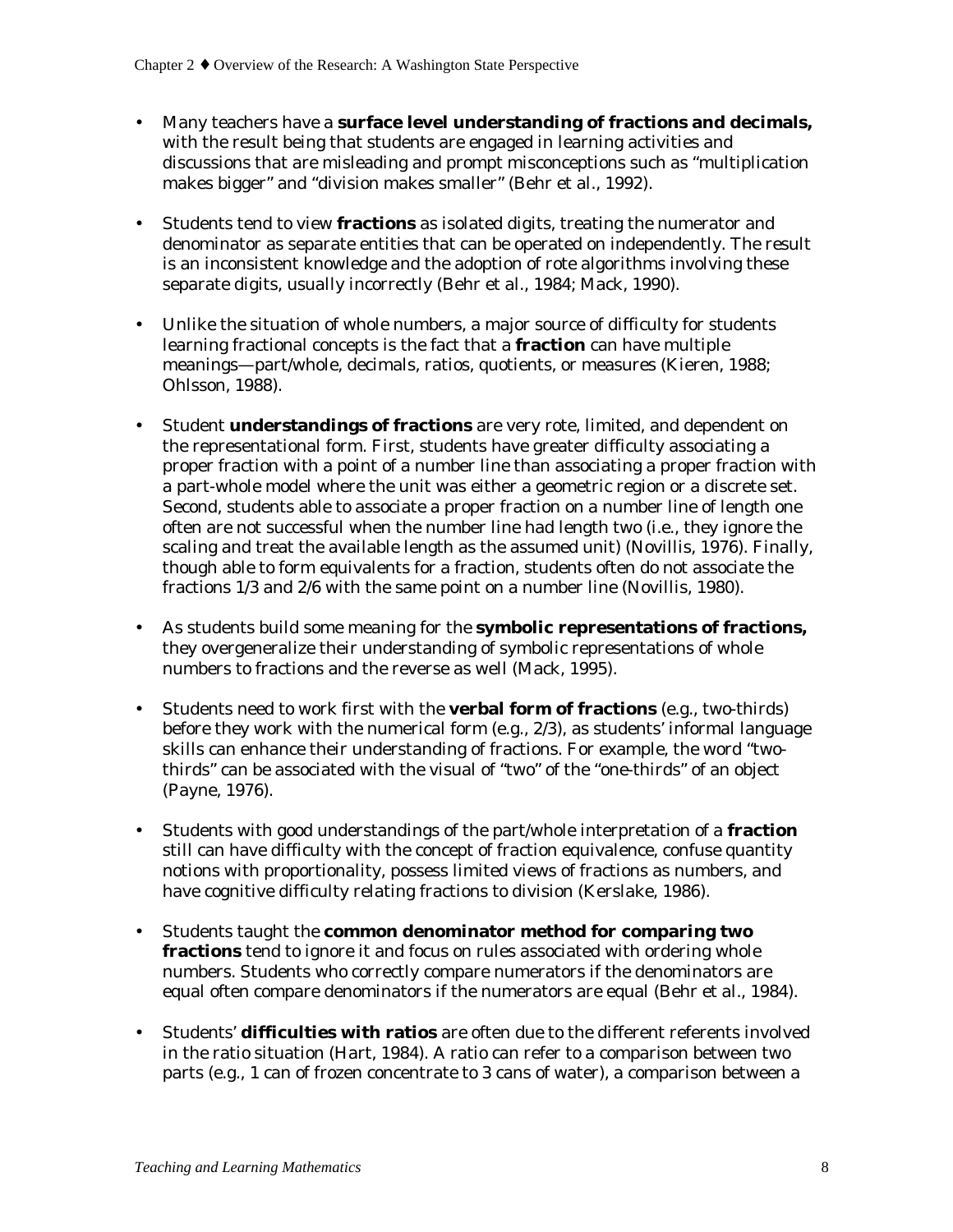part and a whole (e.g., 1 can of frozen concentrate to 4 cans of lemonade), or a comparison between two wholes (e.g., 1 dollar to 4 hours of work).

- Students do not make good use of their understandings of rational numbers as a starting point for developing an **understanding of ratio and proportion** (Heller et al., 1990).
- The unit rate method is clearly the most commonly used and perhaps the best method for working with problems involving **ratios and proportions.** The distinction as "most common" disappears once students are taught then apply by rote the cross-product algorithm for proportions (Post et al., 1985, 1988). Nonetheless, the unit rate method is strongly suggested as "scaffolding" for building proportional reasoning.
- The **cross-product algorithm for evaluating a proportion** is (1) an extremely efficient algorithm but rote and without meaning, (2) usually misunderstood, (3) rarely generated by students independently, and (4) often used as a "means of avoiding proportional reasoning rather than facilitating it" (Cramer and Post, 1993; Post et al., 1988; Hart, 1984; Lesh et al., 1988).
- Students see their work with **ratios** as an additive operation, often replacing the necessary multiplicative concepts with repeated additions (K. Hart, 1981c).
- Students' intuitive understanding of the **concept of infinity** remains quite stable over the middle grades and is relatively unaffected by mathematics instruction (Fischbein et al., 1979).

#### **Computation**

- Students learning **multiplication as a conceptual operation** need exposure to a variety of models (e.g., rectangular array, area). Access only to "multiplication as repeated addition" models and the term "times" leads to basic misunderstandings of multiplication that complicate future extensions of multiplication to decimals and fractions (Bell et al., 1989; English and Halford, 1995).
- **Division situations** can be interpreted as either a partition model (i.e., the number of groups is known and the number of members in a group needs to be found) or a measurement model (i.e., the number of members in a group is known and the number of groups needs to be found). Measurement problems are easier for students to model concretely (Brown, 1992), yet partition problems occur more naturally and more frequently in a student's daily experiences. The partition model also is more representative of the long division algorithm and some fraction division techniques (English and Halford, 1995).
- Students learning the processes of **addition and subtraction** need a "rich problem solving and problem-posing environment" that should include: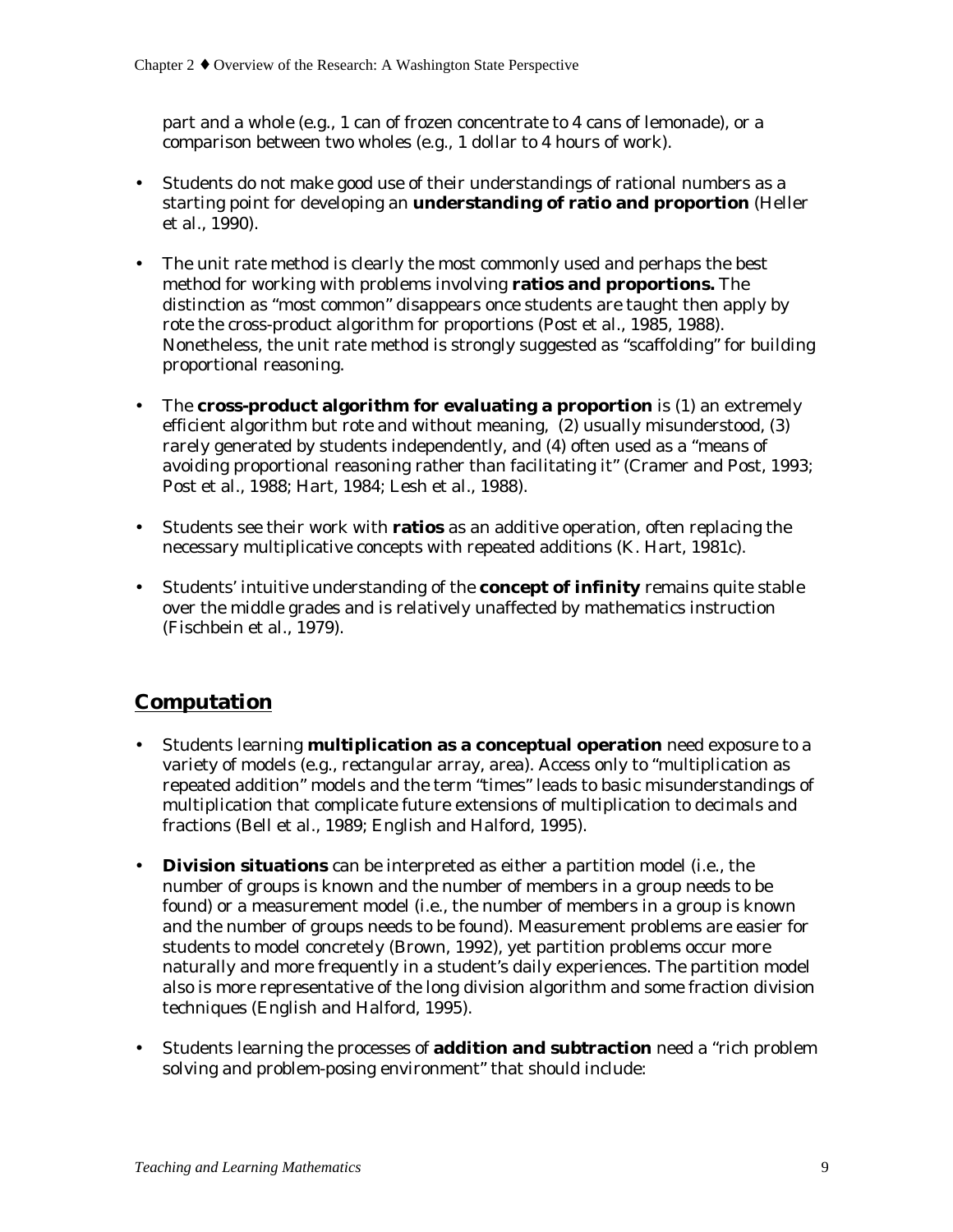- 1. Experiences with addition and subtraction in both in-school and out-of-school situations to gain a broad meaning of the symbols +/-.
- 2. Experiences both posing and solving a broad range of problems.
- 3. Experiences using their contextual meaning of  $+/-$  to solve and interpret arithmetic problems without a context.
- 4. Experiences using solution procedures that they conceptually understand and can explain (Fuson, 1992a).
- When performing **arithmetic operations,** students who make mistakes "do not make them at random, but rather operate in terms of meaning systems that they hold at a given time." The teachers feedback should not focus on the student as being "wrong," but rather identify the student's misunderstandings which are displayed "rationally and consistently" (Nesher, 1986).
- **Whole-number computational algorithms** have negative effects on the development of number sense and numerical reasoning (Kamii, 1994).
- Confronted with **decimal computations** such as 4.5+0.26=?, students can respond using either a syntactic rule (e.g., line up the decimal points, then add vertically) or semantic analysis (e.g., using an understanding of place values, you need only add the five-tenths to the two-tenths). The first option relies on a student's ability to recall the proper rules while the second option requires more cognitive understanding on the student's part. Research offers several insights relevant to this situation. First, students who recall rules experience the destructive interference of many instructional and context factors. Second, when confronted with problems of this nature, most students tend to focus on recalling syntactic rules and rarely use semantic analysis. And third, the syntactic rules help students be successful on test items of the same type but do not transfer well to slightly different or novel problems. However, students using semantic analysis can be successful in both situations (Hiebert and Wearne, 1985; 1988).
- The **standard computational algorithms for whole numbers** are "harmful" for two reasons. First, the algorithms encourage students to abandon their own operational thinking. Second, the algorithms "unteach" place value, which has a subsequent negative impact on the students' number sense (Kamii and Dominick, 1998).
- Students view the **multiplication and division algorithms** primarily as "rules to be followed," leading to a persistence that the numbers involved are to be viewed as separate digits and not grouped amounts involving place-values. The result often is an incorrect answer, impacted unfortunately by students' restricted access to their understanding of estimation, place value, and reasonableness of results (Behr et al., 1983; Fischbein et al., 1985; Lampert, 1992).
- Many students never master the **standard long-division algoriths.** Even less gain a reasonable understanding of either the algorithm or the answers it produces. A major reason underlying this difficulty is the fact that the standard algorithm (as usually taught) asks students to ignore place value understandings (Silver et al., 1993).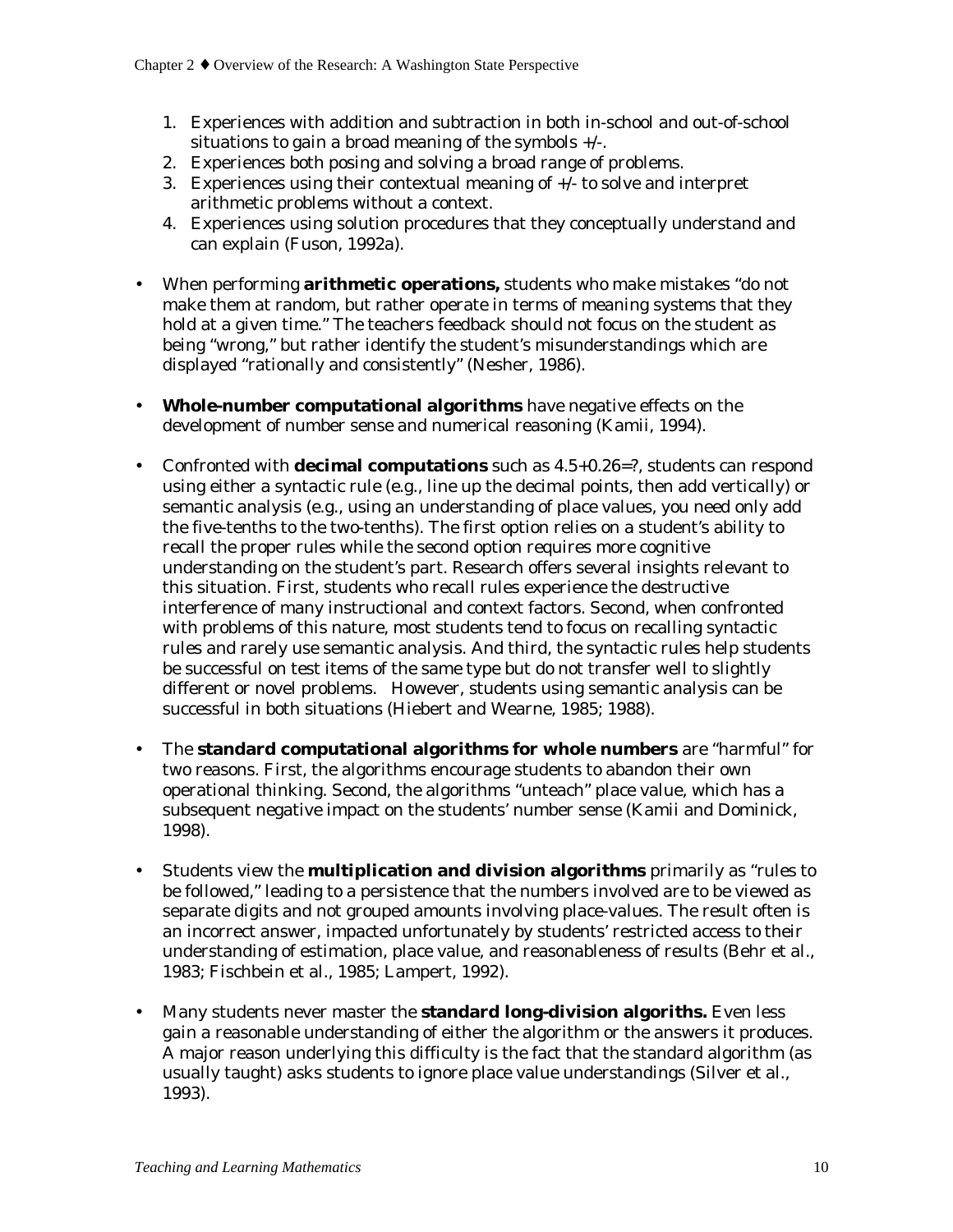- Students have great difficulty "admitting" that the answer to a **division** of one whole number by another could contain a decimal or a fraction. The cognitive difficulty is compounded if the task involves division of a number by a number larger than itself. The difficulty seems to reflect a dependence on the partition model for division and a preference for using remainders (M. Brown, 1981a, 1981b).
- Any approach to performing division, including the **long-division algorithm,** requires reasonable skills with proportional reasoning, which in turn requires a significant adjustment in a student's understanding of numbers and the role of using numbers in counting (Lampert, 1992).
- Students constructing meanings underlying an operation such as **long division** need to focus on understanding why each move in an algorithm is appropriate rather than on which moves to make and in which sequence. Also, teachers should encourage students to invent their own personal procedures for the operations but expect them to explain why their inventions are legitimate (Lampert, 1992).
- In a "classic" research study, Silver et al. (1993) showed that when students work with **division problems involving remainders,** their performance is impacted adversely by the students' dissociation of sense making from the solution of the problem. A second important factor is the students' inability to write reasonable accounts of their mathematical thinking and reasoning while solving the division problems.
- Students' use of base-ten blocks improves their understanding of place-value, their accuracy while computing **multi-digit addition and subtraction** problems, and their verbal explanations of the trading/regrouping involved in these problems (Fuson, 1986; Fuson and Briars, 1990). Furthermore, a positive relationship exists between the amount of student verbalizations about their actions while using the base-ten blocks and the students' level of understanding (Resnick and Omanson, 1987).
- Students need a good understanding of the **concept of both a fraction and fraction equivalence** before being introduced to computation situations and procedures involving fractions (Mack, 1993; Bezuk and Bieck, 1993).
- Students learning **computational algorithms involving fractions** have difficulty connecting their concrete actions with manipulatives with their symbolic procedures. Often, a student's personal competence with a rote procedure "outstrips" his/her conceptual understanding of fractions; the unfortunate result is that students cannot monitor their work, can check their answers only by repeating the rote procedure, and are unable to judge the reasonableness of their answer (Wearne and Hiebert, 1988b).
- **Computational algorithms involving fractions** prevent students from even trying to reason or make sense of fraction situations. In fact, students tend to not only remember incorrect algorithms but also have more faith in them compared to their own reasoning (Mack, 1990).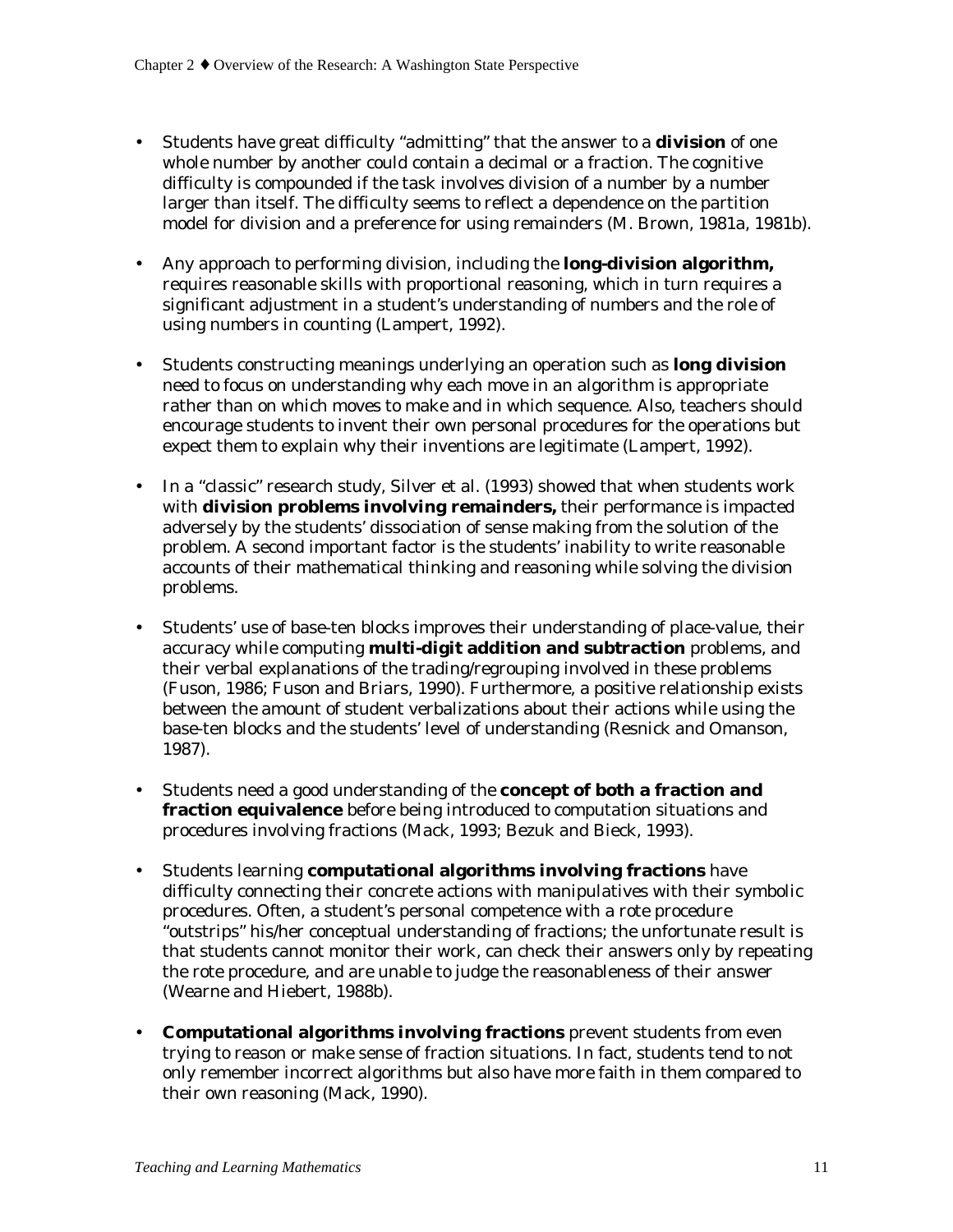- The **traditional "invert-and-multiply" algorithm for dividing fractions** does not develop naturally from students using manipulatives (Borko et al., 1992). In contrast, the common denominator approach to dividing fractions can be modeled by students using manipulatives and capitalizes on their understanding of the measurement model of whole number division using repeated subtraction (Sharp, 1998).
- Students openly not confident when using fractions **operate with fractions** by adapting or misapplying the computational rules for whole numbers (K. Hart, 1981b).
- Many students solve problems involving **proportions** by using additive strategies which produce incorrect results, not realizing that such problems involve a multiplicative structure (Hart, 1988).
- Students gain little value from being taught the **cross-multiplication algorithm for evaluating a proportion** because of its lack of a conceptual basis (K. Hart, 1981c).
- The **cross-multiplication algorithm for a proportion** is (1) an extremely efficient algorithm but is rote and without meaning, (2) usually misunderstood by students, (3) rarely generated by students independently, and (4) often used as a "means of avoiding proportional reasoning rather than facilitating it" (Cramer and Post, 1993; Post et al., 1988; Hart, 1984; Lesh et al., 1988).
- Students begin with useful **percent strategies** (e.g., using benchmarks, pictorial representations, ratios, and fractions) that are quickly discarded and replaced by their extensive use of school-taught equation strategies. Students' successes with the earlier conceptual strategies have little impact (Lembke and Reys, 1994).
- Students bring **informal and self-constructed computational techniques** into algebra classrooms where more formal methods are developed. Teachers must (1) recognize students who use such informal methods for a given problem, (2) recognize and value these informal methods, and (3) discuss possible limitations of the informal methods (Booth, 1988).
- Young students allowed to develop, use, and discuss **personally invented algorithms** demonstrate enhanced number sense and operational sense (Kamii et al., 1993; J. Sowder, 1992a). These students also develop efficient reasoning strategies, better communication skills, and richer experiences with a wider range of problem solving strategies (Carroll and Porter, 1997).
- The number line is not a good representational model for working with **integer operations,** except for addition. A discrete model (e.g., where the positive elements can cancel the negative elements) is preferred because it has documented success with students and it is more consistent with the actions involved (Kuchemann, 1981a).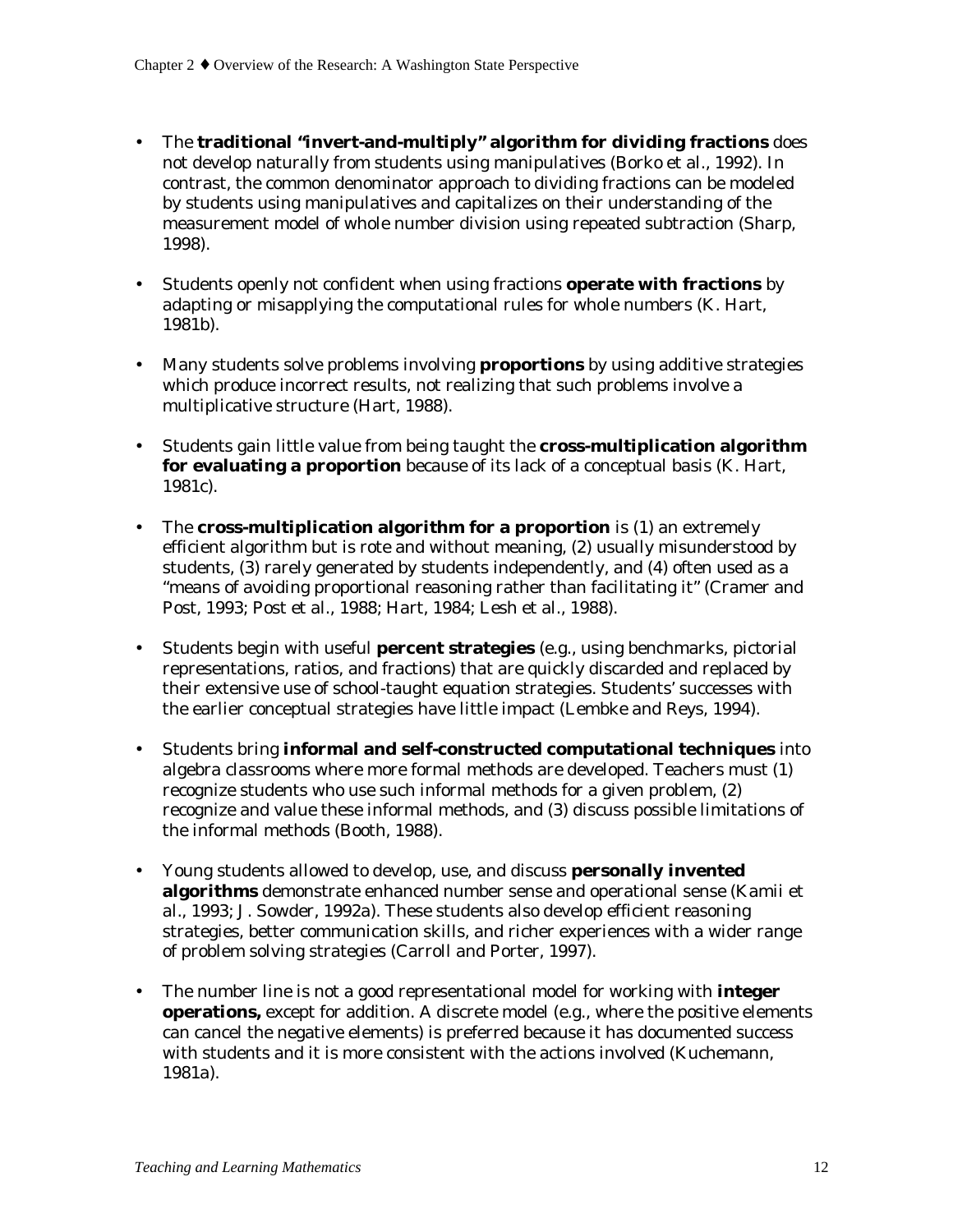- Students tend to avoid using parentheses when doing arithmetic or algebra, believing that the written sequence of the operations determines the **order of computations.** Some students even think that changing the order of the computations will not change the value of the original expression (Kieran, 1979; Booth, 1988).
- Students tend not to view commutativity and associativity as distinct **properties of a number system** (numbers and operators), but rather as "permissions" to combine numbers in any order (Resnick, 1992).

#### **Estimation**

- Students need to recognize the **difference between estimation and approximation** in order to select and use the appropriate tool in a computational or measurement situation. Estimation is an educated guess subject to "ballpark" error constraints while approximation is an attempt to procedurally determine the actual value within small error constraints (J. Sowder, 1992a).
- Good estimators tend to have strong self-concepts relative to mathematics, attribute their **success in estimation** to their ability rather than mere effort, and believe that estimation is an important tool. In contrast, poor estimators tend to have a weak self-concept relative to mathematics, attribute the success of others to effort, and believe that estimation is neither important nor useful (J. Sowder, 1989).
- The **inability to use estimation skills** is a direct consequence of student focus on mechanical manipulations of numbers, ignoring operational meaning, number sense, or concept of quantity/magnitude (Reys, 1984).
- The ability to multiply and divide by powers of ten is "fundamental" to the development and use of **estimation skills** (Rubenstein, 1985).
- Three **estimation processes are used by "good" estimators** in Grades 7 through adult. First, **reformulation** massages the numbers into a more mentallyfriendly form using related skills such as rounding, truncating, and compatible numbers (e.g., using  $6+8+4$  to estimate  $632+879+453$  or using  $7200$   $60$  to estimate 7431 58). Second, **translation** alters the mathematical structure into an easier form (e.g., using the multiplication 4x80 to estimate the sum 78+82+77+79). And third, **compensation** involves adjustments made either before or after a mental calculation to bring the estimate closer to the exact answer. In this study, the lessskilled students "felt bound" to make estimates using the rounding techniques they had been taught even if the result was not optimal for use in a subsequent calculation (e.g., use of compatible numbers) (Reys et al., 1982).
- Student improvement in **computational estimation** depends on several skills and conceptual understandings. Students need to be flexible in their thinking and have a good understanding of place value, basic facts, operation properties, and number comparisons. In contrast, students who do not improve as estimators seem "tied" to the mental replication of their pencil-and-paper algorithms and fail to see any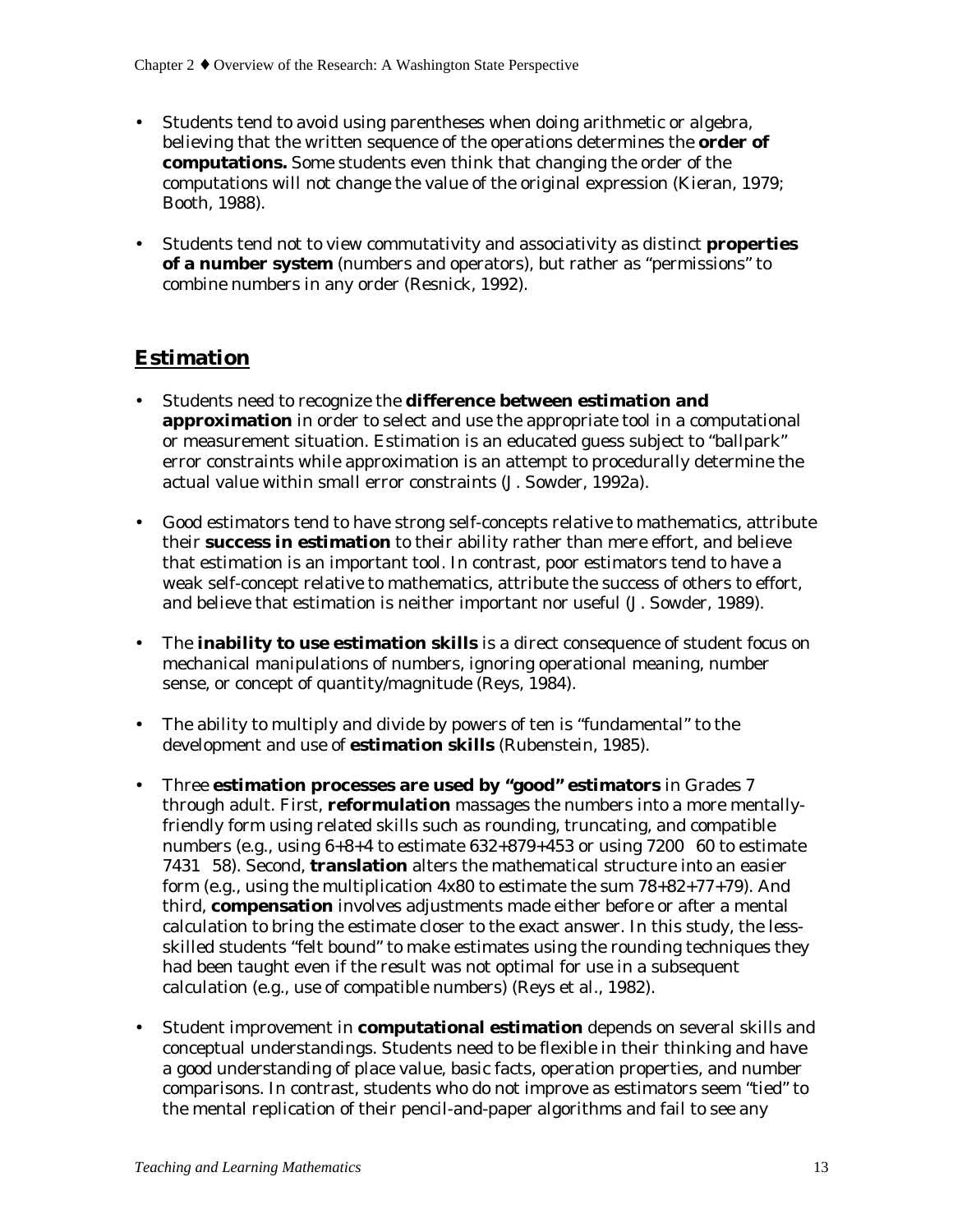purpose for doing estimation, often equating it to guessing (Reys et al., 1982; Rubenstein, 1985; J. Sowder, 1992b). Also, good estimators tended to be selfconfident, tolerant of errors, and flexible while using a variety of strategies (Reys et al., 1982).

- Teacher emphasis on place value concepts, decomposing and recomposing numbers, the invention of appropriate algorithms, and other rational number sense skills have a long-term impact on middle school students' abilities using **computational estimation.** Rather than learning new concepts, the students seemed to be reorganizing their number understandings and creating new ways of using their existing knowledge as "intuitive notions of number were called to the surface and new connections were formed" (Markovits and Sowder, 1994).
- Students prefer the use of informal **mental computational strategies** over formal written algorithms and are also more proficient and consistent in their use (Carraher and Schliemann, 1985).
- Students' acquisition of **mental computation and estimation skills** enhances the related development of number sense; the key seems to be the intervening focus on the search for computational shortcuts based on number properties (J. Sowder, 1988).
- Experiences with **mental computation** improve students' understanding of number and flexibility as they work with numbers. The instructional key was students' discussions of potential strategies rather than the presentation and practice of rules (Markovits and Sowder, 1988).
- **Mental computation** becomes efficient when it involves algorithms different from the standard algorithms done using pencil and paper. Also, mental computational strategies are quite personal, being dependent on a student's creativity, flexibility, and understanding of number concepts and properties. For example, consider the skills and thinking involved in computing the sum 74+29 by mentally representing the problem as  $70+(29+1)+3 = 103$  (J. Sowder, 1988).
- The "heart" of flexible **mental computation** is the ability to decompose and recompose numbers (Resnick, 1989).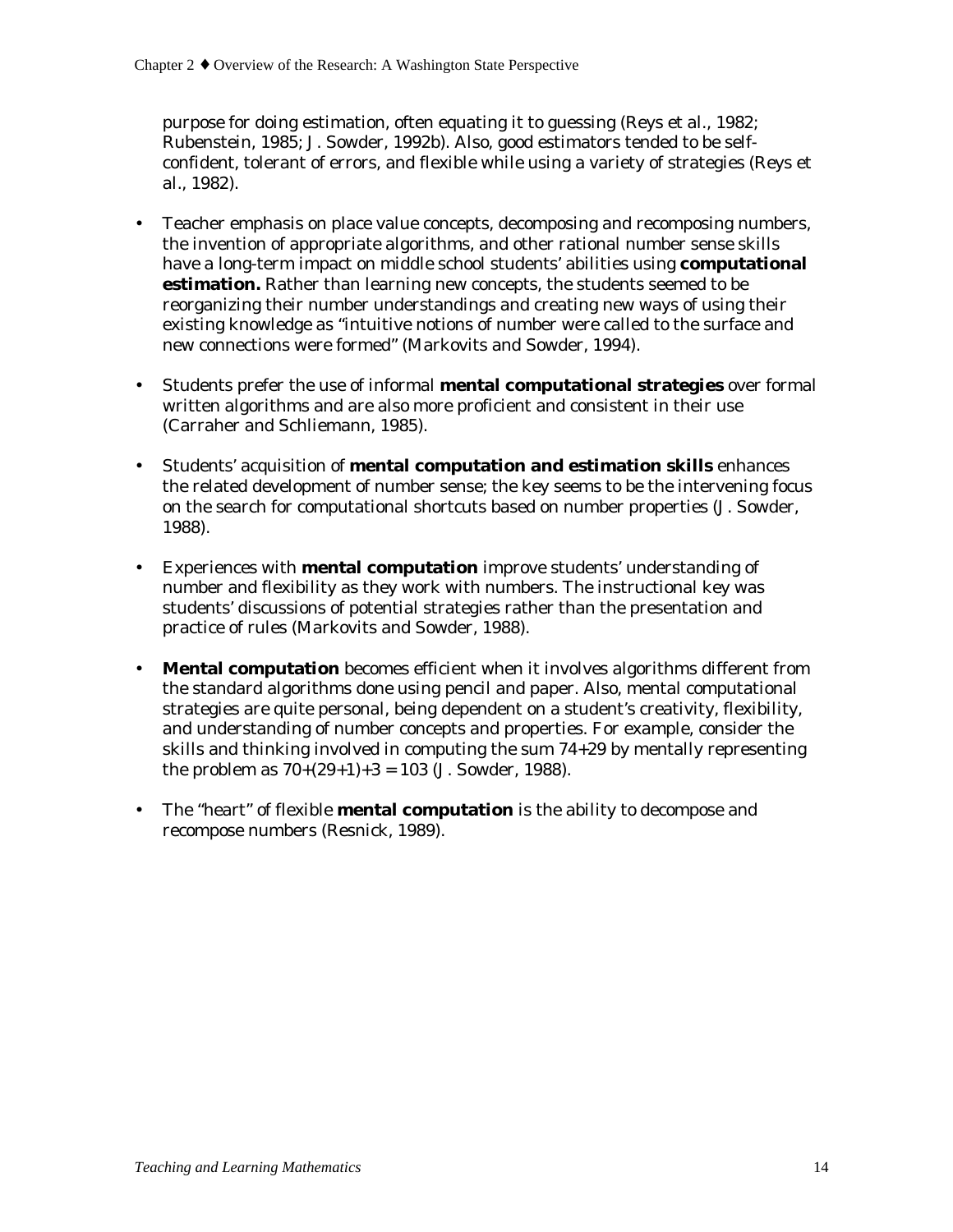- The use of a context enhances students' ability to estimate in two ways. First, a **context for an estimation** helps students overcome difficulties in conceptualizing the operations needed in that context (e.g., the need to multiply by a number less than one producing a "smaller" answer). Second, a context for an estimation helps students bypass an algorithmic response (e.g., being able to truncate digits after a decimal point as being basically insignificant when using decimal numbers) (Morgan, 1988).
- Young students tend to use **good estimation strategies** on addition problems slightly above their ability level. When given more difficult problems in addition, students get discouraged and resort to wild guessing (Dowker, 1989).
- Students have a difficult time accepting either **the use of more than one estimation strategy** or more than one estimation result as being appropriate, perhaps because of an emphasis on the "one right answer" in mathematics classrooms. These difficulties lessened as the students progressed from the elementary grades into the middle school (Sowder and Wheeler, 1989).
- Students need to be able to **produce reasonable estimates for computations involving decimals or fractions** prior to instruction on the standard computational algorithms (Mack, 1988; Owens, 1987).
- Students **estimating in percent situations** need to use benchmarks such as 10 percent, 25 percent, 33 percent, 50 percent, 75 percent, and 100 percent, especially if they can associate a pictorial image. Also, student success seems to depend on a flexible understanding of equivalent representations of percents as decimals or fractions (Lembke and Reys, 1994).

#### **RESEARCH ON MEASUREMENT**

#### **Attributes and Dimensions**

- The research is inconclusive as to the prerequisite relationship between **conservation and a child's ability to measure** attributes. One exception is that conservation seems to be a prerequisite for understanding the inverse relationship between the size of a unit and the number of units involved in a measurement situation. For example, the number expressing the length of an object in centimeters will be greater than its length in inches because an inch is greater than a centimeter (Hiebert, 1981).
- Young children lack a basic understanding of the **unit of measure concept.** They often are unable to recognize that a unit may be broken into parts and not appear as a whole unit (e.g., using two pencils as the unit) (Gal'perin and Georgiev, 1969).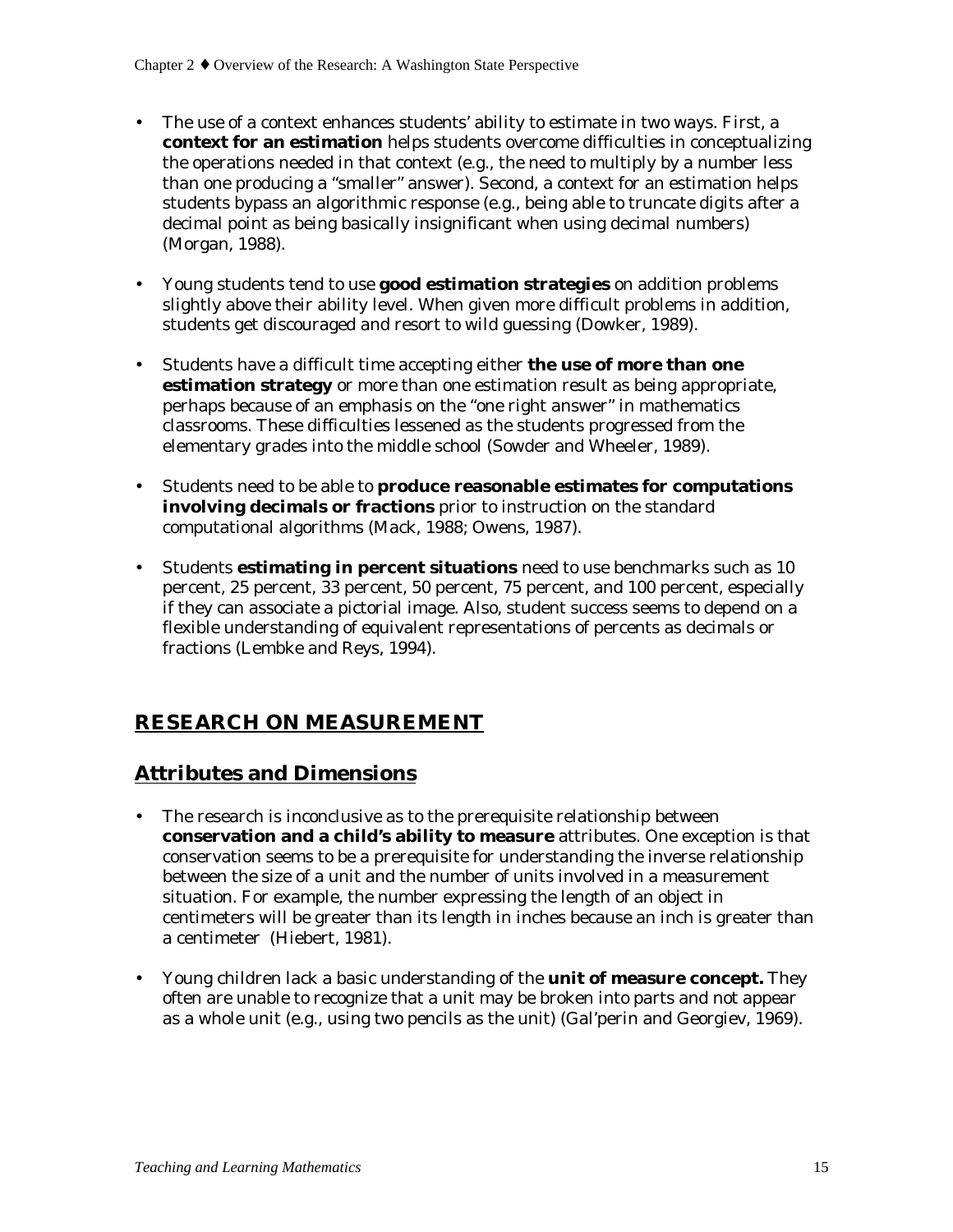- Figueras and Waldegg (1984) investigated the understanding of **measurement concepts and techniques** of middle school students, with these conclusions:
	- 1. In increasing order of difficulty: Conservation of area, conservation of length, and conservation of volume.
	- 2. Measurement units are used incorrectly by more than half of the students.
	- 3. Students are extremely mechanical in their use of measuring tools and counting iterations of equal intervals.
	- 4. Students find areas/volumes by counting visual units rather than using past "formula" experiences, even if the counting process is tedious or complex.
	- 5. Student performance on measurement tasks decreases significantly when the numbers involved are fractions.

The researchers suggested that "a fixed measuring system is introduced far too early in the curriculum of elementary school, thus creating a barrier to the complete understanding of the unit concept" (p. 99).

- When trying to **understand initial measurement concepts,** students need extensive experiences with several fundamental ideas prior to introduction to the use of rulers and measurement formulas:
	- 1. **Number assignment:** Students need to understand that the measurement process is the assignment of a number to an attribute of an object (e.g., the length of an object is a number of inches).
	- 2. **Comparison:** Students need to compare objects on the basis of a designated attribute without using numbers (e.g., given two pencils, which is longer?).
	- 3. **Use of a unit and iteration:** Students need to understand and use the designation of a special unit which is assigned the number "one," then used in an iterative process to assign numbers to other objects (e.g., if length of a pencil is five paper clips, then the unit is a paper clip and five paper clips can be laid end-to end to cover the pencil).
	- 4. **Additivity property:** Students need to understand that the measurement of the "join" of two objects is "mirrored" by the sum of the two numbers assigned to each object (e.g., two pencils of length 3 inches and 4 inches, respectively, laid end to end will have a length of 3+4=7 inches) (Osborne, 1980).
- First, the manipulative tools used to help teach number concepts and operations are "inexorably intertwined" with the ideas of measurement. Second, the improved understanding of **measurement concepts** is positively correlated with improvement in computational skills (Babcock, 1978; Taloumis, 1979).
- Students are fluent with some of the simple **measurement concepts and skills** they will encounter outside of the classroom (e.g., recognizing common units of measure, making linear measurements), but have great difficulty with other measurement concepts and skills (e.g., perimeter, area, and volume) (Carpenter et al., 1981).
- Students at all grade levels have great difficulties working with the concepts of **area and perimeter,** often making the unwarranted claim that equal areas of two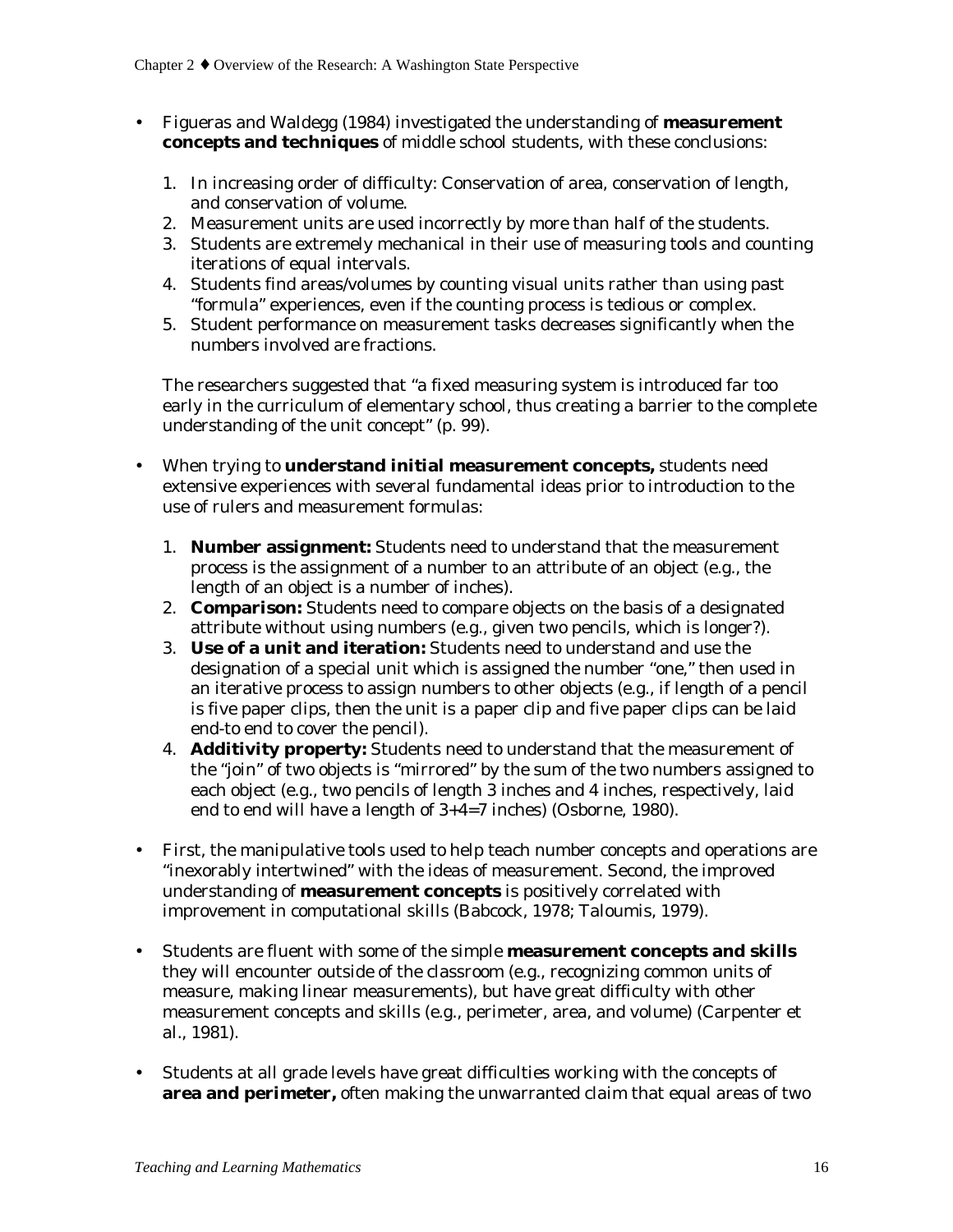figures imply that they also have equal perimeters. Perhaps related to this difficulty, many secondary students tend to think that the length, the area, and the volume of a figure or an object will change when the figure or object is moved to another location (K. Hart, 1981a).

- Students initially develop and then depend on physical techniques for **determining volumes of objects** that can lead to errors in other situations. For example, students often calculate the volume of a box by counting the number of cubes involved. When this approach is used on a picture of a box, students tend to count only the cubes that are visible. The counting strategy also fails them if the dimensions of the box are fractions (K. Hart, 1981a).
- The **vocabulary associated with measurement activities** is difficult because the terms are either entirely new (e.g., perimeter, area, inch) or may have totally different meanings in an everyday context (e.g., volume, yard). Furthermore, students do not engage in enough physical measurement activities for the necessary vocabulary to become part of their working vocabulary (K. Hart, 1981a).

#### **Approximation and Precision**

- Students need to recognize the **difference between estimation and approximation** before they can select and use the appropriate tool in a computation or measurement situation. Estimation is an educated guess subject to "ballpark" error constraints while approximation is an attempt to procedurally determine the actual value within small error constraints (J. Sowder, 1992a).
- Few researchers have studied the **development of approximation skills** in students, even though approximation is an important tool when mathematics is used in real-world situations. Nonetheless, it is known both that approximation has its own unique skills or rules and that students are unable to use or understand measures of levels of accuracy of an approximation (J. Sowder, 1992a).
- Students experience many **difficulties trying to estimate measurements** of an object if they are unable to use the correct tools to actually measure the object (Corle, 1960).
- After investigating the **measurement estimation abilities** of both students and adults, Swan and Jones (1980) reached these conclusions:
	- 1. Measurement estimation abilities improve with age.
	- 2. No gender differences are evident in the estimation of weight or temperature, though males are better estimators of distance and length.
	- 3. Across all age levels, the best estimates are made in temperature situations and the most difficult estimates involve acreage situations.
	- 4. Students and adults are poor estimators in measurement situations.
- More than 90 percent of the teaching population agrees that **estimation in measurement situations** is an important skill, but few students experience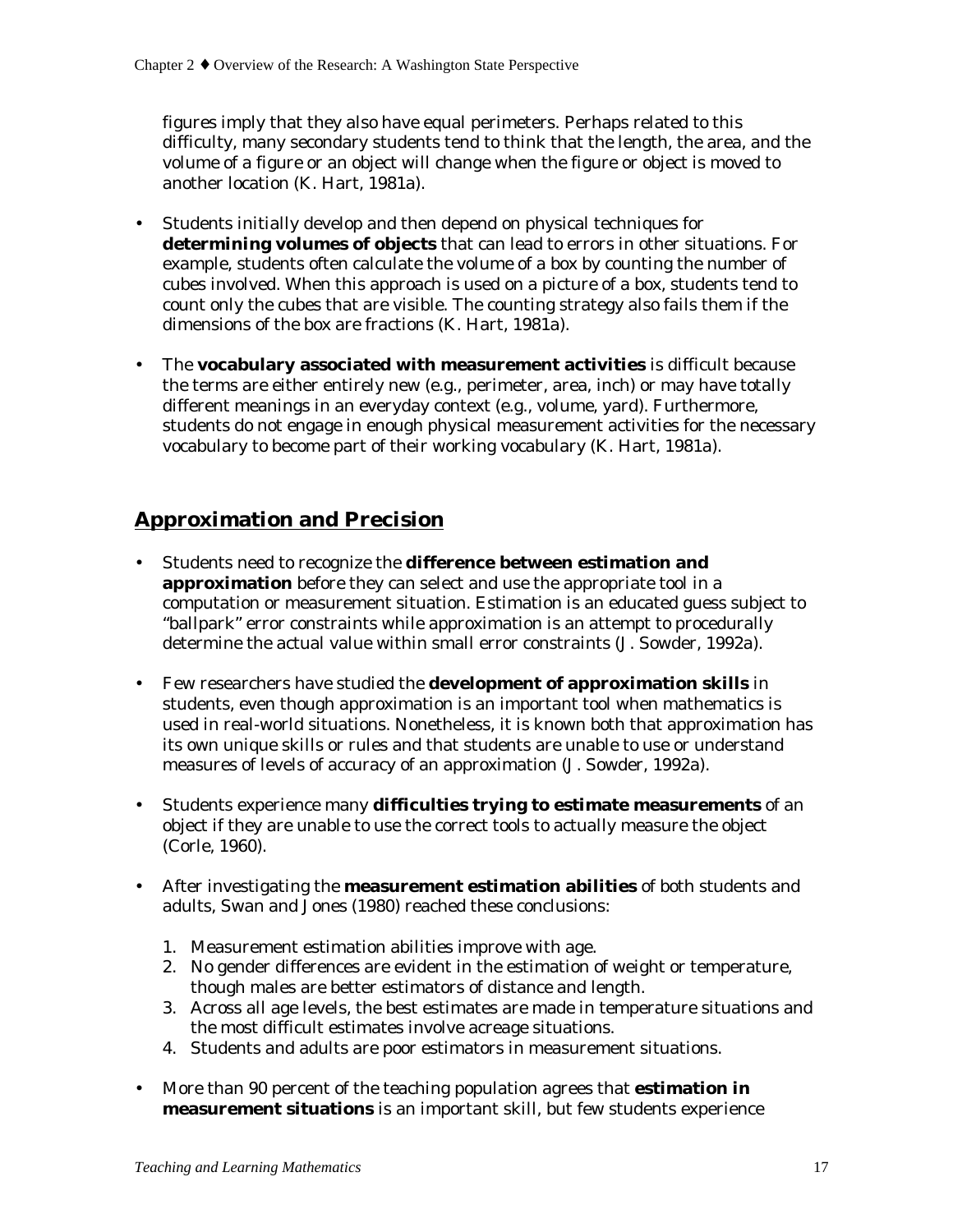estimation activities (e.g., less than one lesson on measurement estimation is taught for every 64 lessons on other mathematics) (Osborne, 1980). Facility with measurement estimation skills requires "constant and frequent practice or they will evaporate" (Stake and Easley, 1978).

#### **Systems and Tools**

- Hildreth (1979) examined the **measurement strategies used by "good estimators,"** then suggested that students need to learn and practice these strategies:
	- 1. **Simple comparison:** Ask students to think of a "known" object that is both familiar to them and about the same size as the new object.
	- 2. **Bracketing:** Ask students to think of two "known" objects such that when they are compared to the new object, one is just slightly smaller and the other is slightly bigger.
	- 3. **Chunking:** Ask students to partition the new object into parts (not necessarily equal) where they know the measure of these parts.
	- 4. **Unitizing:** Ask students to create a unit that can be mentally reproduced to form a partition of the new object.
	- 5. **Rearrangement:** Ask students to mentally cut and rearrange an object to make an estimation easier (especially for area situations).
	- 6. **Error reduction:** Ask students to identify and discuss systematic errors that can occur in an estimation strategy, then create techniques for compensating for these errors.

#### **RESEARCH ON GEOMETRIC SENSE**

#### **Shape and Dimension**

- Young students can **define shapes** such as a rectangle or a triangle, but then not use their definitions when asked to point out examples of those shapes. The latter activity is guided by the students' mental prototypes of the shapes, which may differ from their definitions (Wilson, 1986).
- Young students discriminate some **characteristics of different shapes,** often viewing these shapes conceptually in terms of the paths and the motions used to construct the shapes (Clements and Battista, 1992).
- A computer environment can generate **multiple representations of a shape** that help students generalize their conceptual image of that shape in any size or orientation (Shelton, 1985).
- Student **misconceptions in geometry** lead to a "depressing picture" of their geometric understanding (Clements and Battista, 1992). Some examples are:
	- 1. An angle must have one horizontal ray.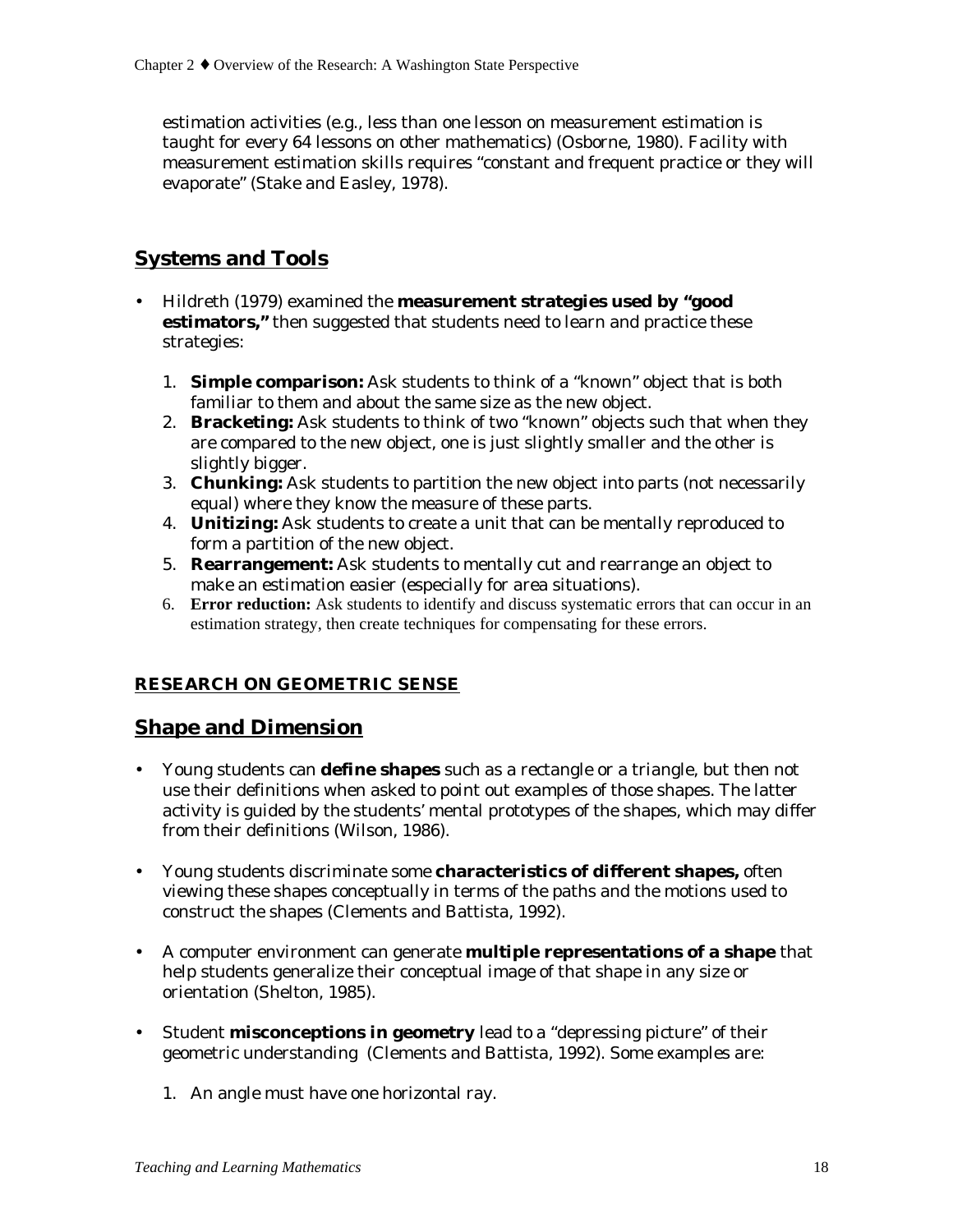- 2. A right angle is an angle that points to the right.
- 3. A segment must be vertical if it is the side of a figure.
- 4. A segment is not a diagonal if it is vertical or horizontal.
- 5. A square is not a square if the base is not horizontal.
- 6. Every shape with four sides is a square.
- 7. A figure can be a triangle only if it is equilateral.
- 8. The angle sum of a quadrilateral is the same as its area.
- 9. The area of a quadrilateral can be obtained by transforming it into a rectangle with the same perimeter.

These conceptual misconceptions often can be traced to a student's focus on a limited number of exemplars of the shape plus the student's tendency to "consider inessential but common features as essential to the concept" (Vinner and Hershkowitz, 1980; Fisher, 1978).

- Students have a difficult time communicating visual information, especially if the task is to communicate a **3-D environment** (e.g., a building made from small blocks) via 2-D tools (e.g., paper and pencil) or the reverse (Ben-Chaim et al., 1989).
- Both teachers and students use an imprecise language that directly impacts the students' developmental progress in **geometric understanding.** In turn, teachers must help students distinguish between the mathematical use of a term and its common interpretation (e.g., plane). Finally, the geometric meaning underlying a student's geometric language may differ considerable from what a mathematics teacher might think is the student's meaning (Clements and Battista, 1992).
- Students have a difficult time using the word **"similar"** and its mathematical meaning correctly. Too often, the word is used loosely by students and teachers to mean "approximately the same," which led to a subsequent classification of rectangles of most dimensions as being similar (K. Hart, 1981c).

#### **Relationships/Transformations**

- The van Hieles, after years of extensive research, contend that a student **develops an understanding of geometry** by progressing through five distinct levels in a hierarchical manner similar to those associated with Piaget (Carpenter, 1980; Clements and Battista, 1992):
	- 1. **Level I—Recognition and Visualization:** Students can name and perceive geometric figures (e.g., squares, triangles) in a global sense and not by their properties. That is, students at this level can recognize and reproduce basic geometric shapes but are unable to identify specific attributes of a shape (e.g., squares have sides that are equal in length) or relationships between shapes (e.g., a square is a rectangle).
	- 2. **Level II—Analysis:** Students can identify and isolate specific attributes of a figure (e.g., equal side lengths in a square) but only through empirical tests such as measuring. They are unable to make the leap that one geometric property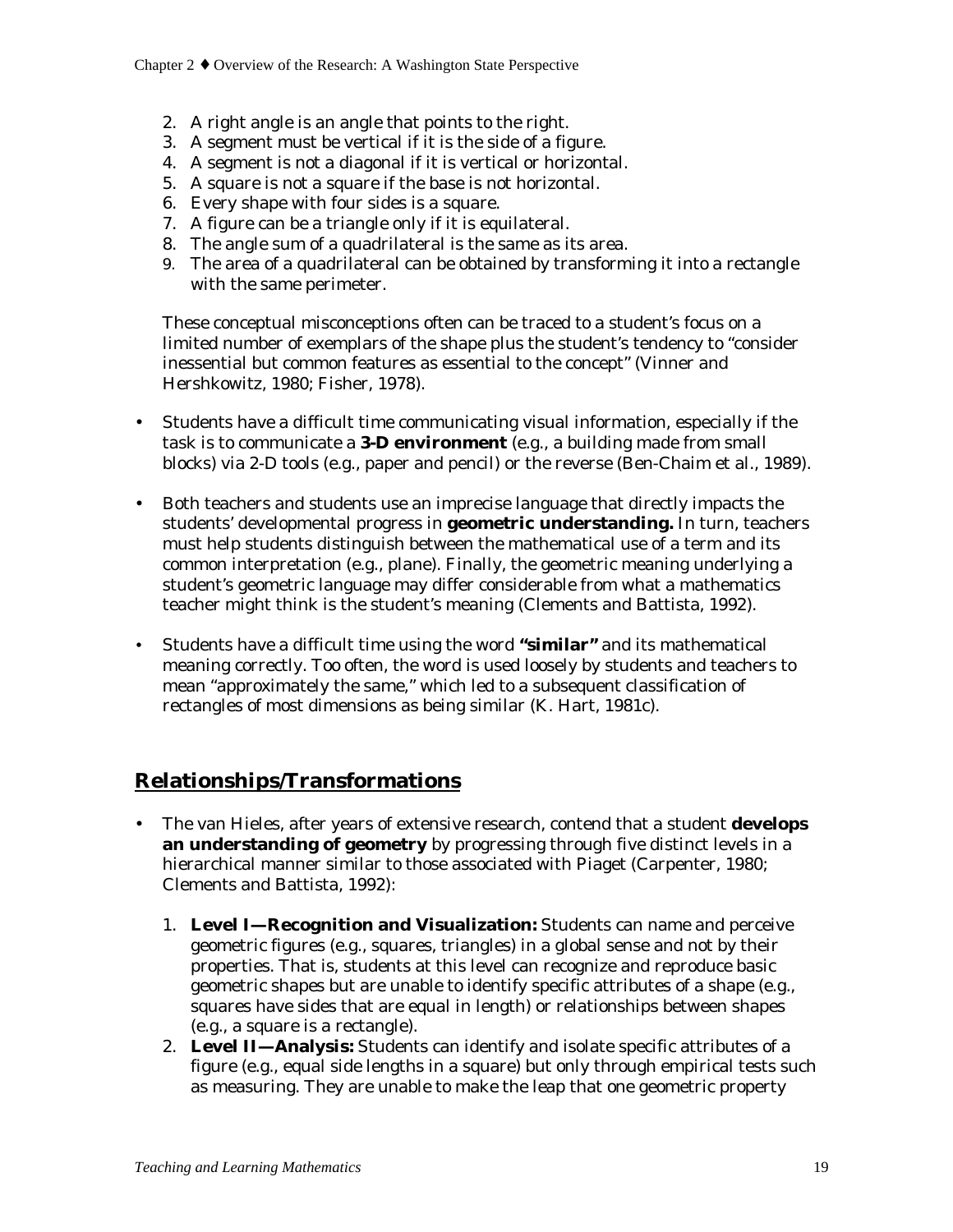necessitates associated geometric properties (e.g., the connection between parallelism and angle relationships in a parallelogram).

- 3. **Level III—Order:** Students understand the role of a definition and recognize that specific properties follow from others (e.g., the relationships between parallelism and angle relationships in a parallelogram) but have minimal skills in using deduction to establish these relationships.
- 4. **Level IV—Deduction:** Students are able to work within a deduction system—postulates, theorems, and proofs—on the level modeled in Euclid's Elements. (Note: This is the level of the traditional high school geometry course.)
- 5. **Level V—Rigor:** Students understand both rigors in proofs and abstract geometric systems such as non-Euclidean geometries, where concrete representations of the geometries are not accessible.

The van Hieles suggests further that geometric concepts implicitly understood at one level become explicitly understood at the next level, with a different language operating at each level. Other researchers have made subsequent adjustments in the number and interpretations of the levels in the van Hieles' model.

- Students **investigating relationships in geometry** often experience a "braking effect" similar to that of a mind set. That is, an object can play several roles that may be unrelated, such as a line in a diagram serving both as a transversal between two parallel lines and as the bisector of an angle. Once students notice one role of an object, they have a difficult time noticing the other role(s). Hence, the first role (or concept) has a "braking effect" by masking the second role. Students need to discuss the potential roles an object can assume within a variety of settings if they are to overcome this form of a mind set (Zykova, 1969).
- Students can perform successfully on various assessments in a geometry class, yet hold several **false beliefs.** Examples of these false beliefs are (1) that "geometric form" is preferred over "geometric substance," (2) that a geometry problem not solved in a few minutes is unsolvable, and (3) that geometry (or mathematics) is a collection of facts established by others that "are inaccessible to them except by memorizing" (Schoenfeld, 1988).
- Students build **false interpretations of geometric terms** from their exposure to a limited number of static pictures in texts. For example, many students claim that two lines cannot be parallel unless they are the same length or are oriented vertically or horizontally (Kerslake, 1981).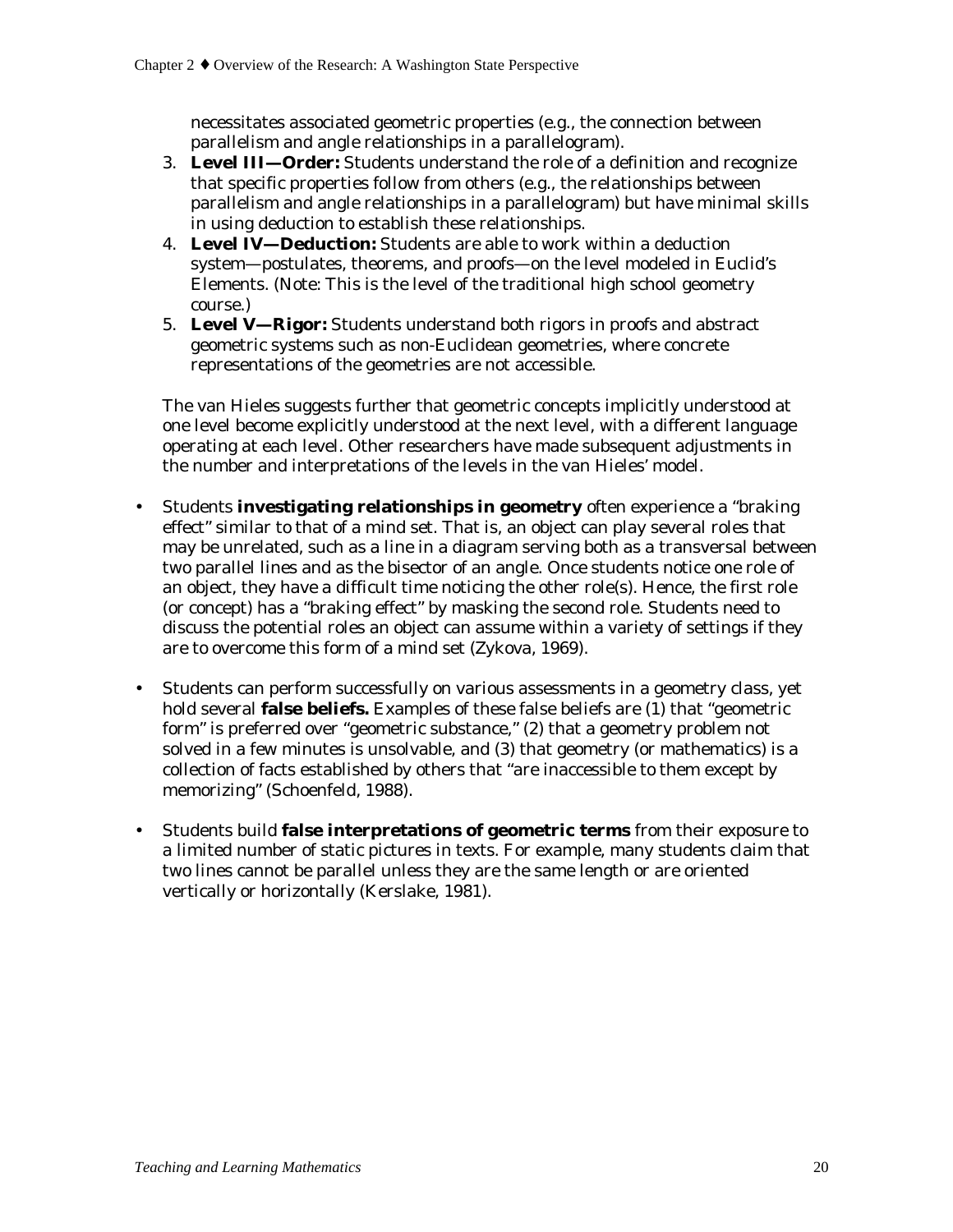- Students have some informal understanding of **geometric transformations** such as reflection and rotation, but have a difficult time operating on shapes using these transformations (Kuchemann, 1981b).
- Some students think that the sides of a triangle change length when the triangle is **rotated in a plane** (Kidder, 1976).
- Students working with plane motions in **transformation geometry microworlds** tend to think only in terms of transformations of the figures available and not the transformation of the entire plane (Thompson, 1985).

#### **RESEARCH ON PROBABILITY AND STATISTICS**

#### **Chance**

- Students of all ages have a difficult time **understanding and using randomness,** with "no marked differences" in understanding within this wide age range. Teachers need to give students multiple and diverse experiences with situations involving randomness and help them understand that randomness "implies that a particular instance of a phenomenon is unpredictable but there is a pattern in many repetitions of the same phenomenon" (Green, 1987; Dessert, 1995).
- Students tend to interpret probability questions as "requests for single **outcome predictions."** The cause of this **probability misconception** is their tendency to rely on causal preconceptions or personal beliefs (e.g., believing that their favorite digit will occur on a rolled die more frequently despite the confirmation of equal probabilities either experimentally or theoretically) (Konold, 1983).
- Students estimating the probability of an event often ignore the **implications of the sample size.** This error is related to an operational misunderstanding of the law of large numbers (Kahneman and Tversky, 1972).
- Students have poor understandings of **fundamental notions in probability:** the use of tree diagrams, spinners using the area model, random vs. nonrandom distributions of objects, and the general idea of randomness itself. To overcome these understandings, students need more exposure to the ratio concept, the common language of probability (e.g., "at least," "certain," and "impossible"), and broad, systematic experiences with probability throughout their education (Green, 1983, 1988).
- Appropriate instruction can help students overcome their **probability misconceptions.** Given an experiment, students need to first guess the outcome, perform the experiment many times to gather data, then use this data to confront their original guesses. A final step is the building of a theoretical model consistent with the experimental data (Shaughnessy, 1977; DelMas and Bart, 1987).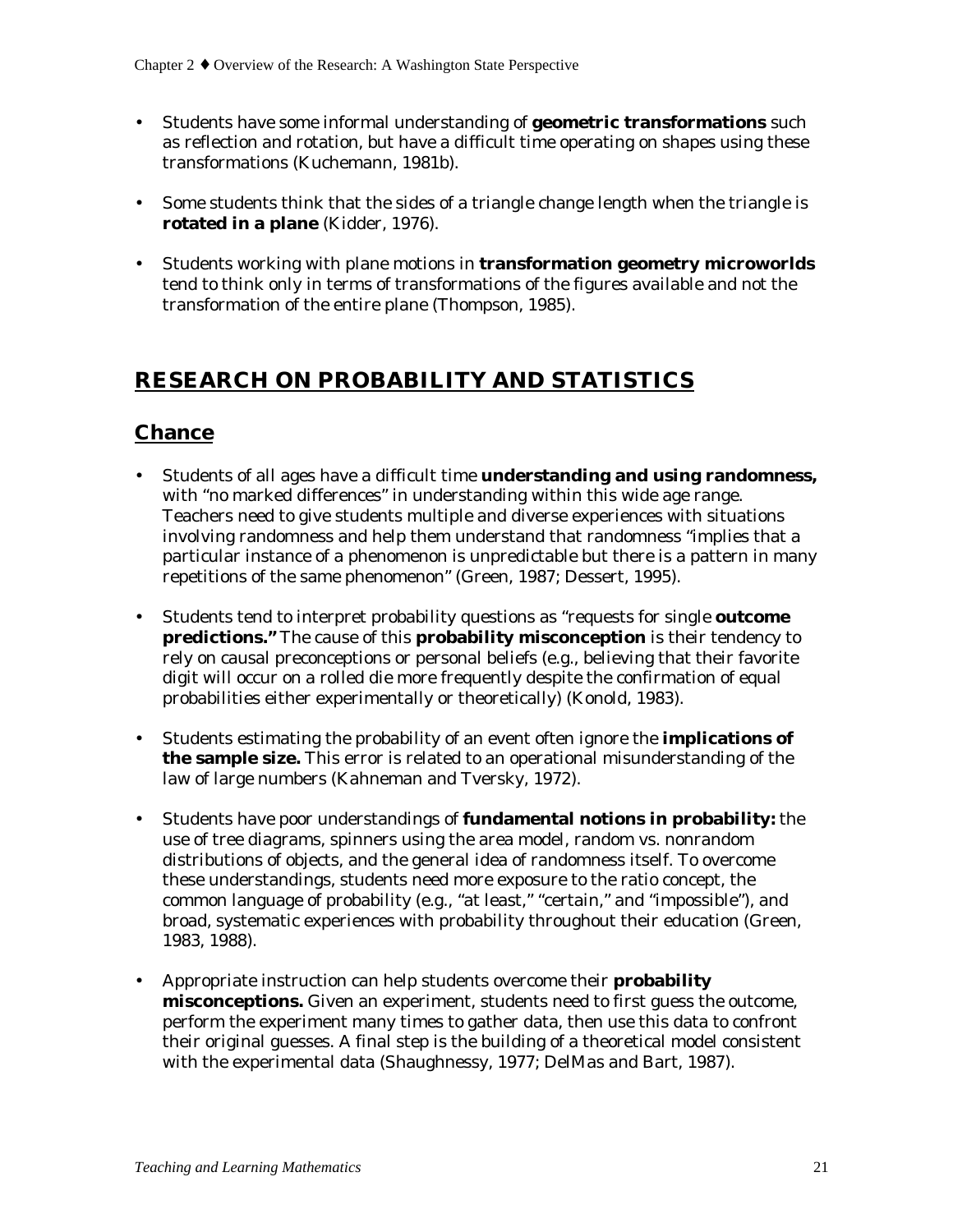- Students' growth in **understanding probability situations** depends on three abilities that can be developed. First, they need to overcome the "sample space misconception" (e.g., the ability to list events in a sample space yet not recognize that each of these events can occur). Second, they need to apply both part-part and part-whole reasoning (e.g., given four red chips and two green chips, "part-part" involves comparing the two green chips to the four red chips while "part-whole" involves comparing the two green chips to the six total chips). And third, they need to participate in a shared adoption of student-invented language to describe probabilities (e.g., "one-out-of-three" vs. "one-third"). (Jones et al., 1999a).
- Students construct an **understanding of probability concepts** best in learning situations that (1) involve repeatable processes and a finite set of symmetric outcomes (e.g., rolling a die), (2) involve outcomes produced by a process involving pure chance (e.g., drawing a colored chip from a bag of well-mixed chips), and (3) are well recognized as being "unpredictable and capricious" (e.g., predicting the weather). When probability situations deviate from these three prototypes, students experience great difficulty and revert to inappropriate reasoning (Nisbett et al., 1983). These claims appear valid if students are asked to determine the most likely outcomes but are not valid if students are asked to determine the least likely outcomes, a discrepancy due to students' misunderstanding the concept of independence (Konold et al., 1993).

#### **Data Analysis**

- Students can calculate the **average of a data set** correctly, either by hand or with a calculator, and still **not** understand when the average (or other statistical tools) is a reasonable way to summarize the data (Gal., 1995).
- Computer environments help students overcome **statistical misconceptions** by allowing them to control variables as they watch a sampling process or manipulate histograms (Rubin and Rosebery, 1990).
- Introducing students prematurely to the **algorithm for averaging data** can have a negative impact on their understanding of averaging as a concept. It is very difficult to "pull" students back from the simplistic "add-then-divide" algorithm to view an average as a representative measure for describing and comparing data sets. Key developmental steps toward understanding an average conceptually are seeing an average as reasonable, an average as a midpoint, and an average as a balance point (Mokros and Russell, 1995).
- Students apply number properties improperly to statistical computations. A primary example is a student who "averages averages" by the "add-them-up-anddivide" algorithm without taking into account the **concept of an appropriate weighting** for each average (Mevarech, 1983).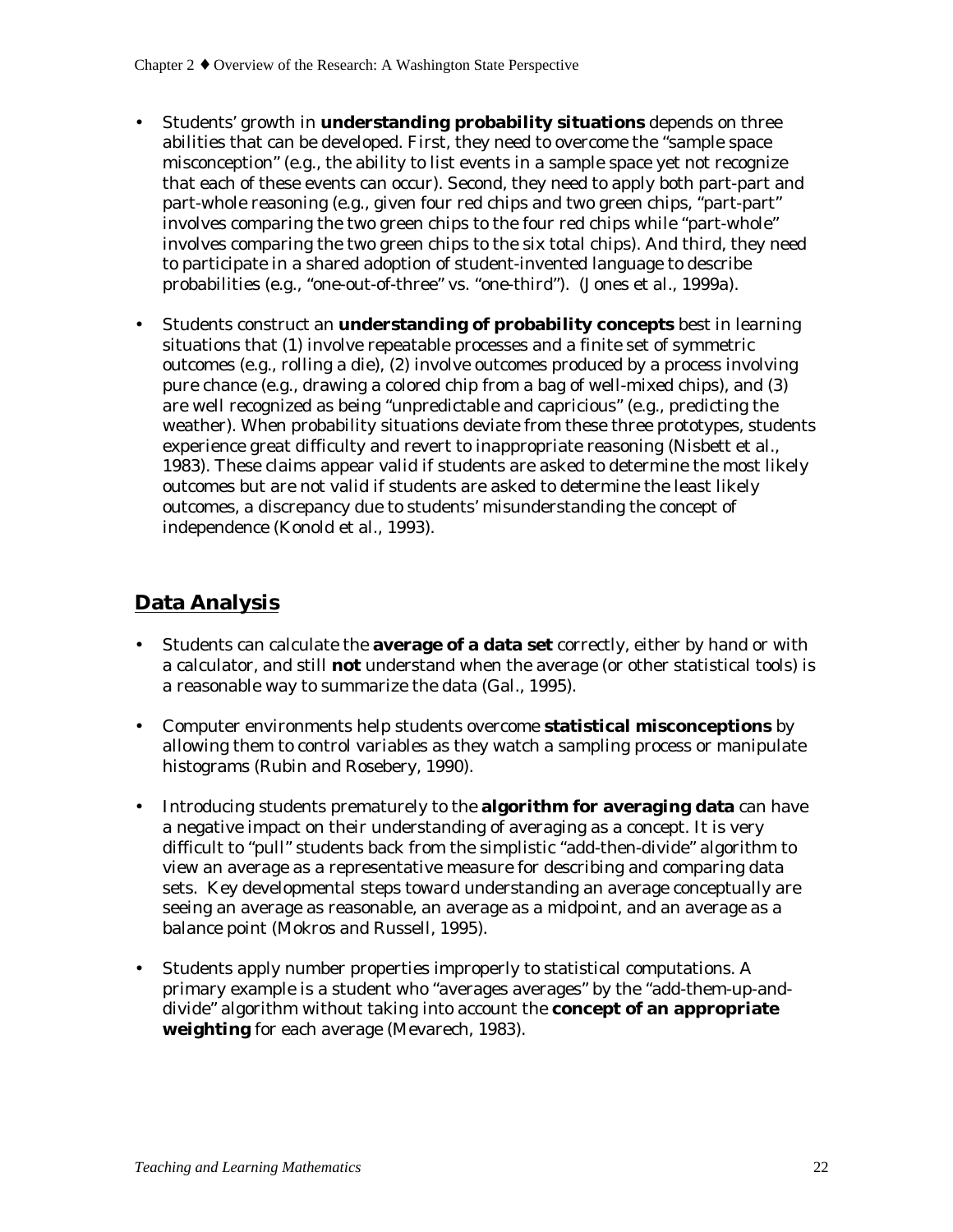- Students and adults hold several **statistical misconceptions** that researchers have shown to be quite common:
	- 1. They assign significance incorrectly to any difference in the means between two groups.
	- 2. They believe inappropriately that variability does not exist in the real world.
	- 3. They place too much confidence (unwarranted) in results based on small samples.
	- 4. They do not place enough confidence in small differences in results based on large samples.
	- 5. They think incorrectly that the choice of a sample size is independent of the size of the actual population (Landewehr, 19889).

#### **Prediction and Inference**

- Six concepts are fundamental to a young child trying to reason in a probability context. These six **probability concepts** are sample space, experimental probability of an event, theoretical probability of an event, probability comparisons, conditional probability, and independence (Jones et al., 1999b).
- As students progress through the elementary grades into the middle grades, their **reasoning in probability situations** develops through four levels:
	- 1. **Subjective or nonquantitative reasoning:** They are unable to list all of the outcomes in a sample space and focus subjectively on what is likely to happen rather than what could happen.
	- 2. **Transitional stage between subjective reasoning and naïve quantitative reasoning:** They can list all of the outcomes in a sample space but make questionable connections between the sample space and the respective probability of an event.
	- 3. **Naïve quantitative reasoning:** They can systematically generate outcomes and sample spaces for one- and two-stage experiments and appear to use quantitative reasoning in determining probabilities and conditional probabilities, but they do not always express these probabilities using conventional numerical notation.
	- 4. **Numerical reasoning:** They can systematically generate outcomes and numerical probabilities in experimental and theoretical experiments, plus can work with the concepts of conditional probability and independence (Jones et al., 1999b).
- Students often compute the probabilities of events correctly but then use incorrect reasoning when making an **inference about an uncertain event.** The problem is the students' reliance on false intuitions about probability situations that overpower their mathematical computations (Garfield and Ahlgren, 1988; Shaughnessy, 1992).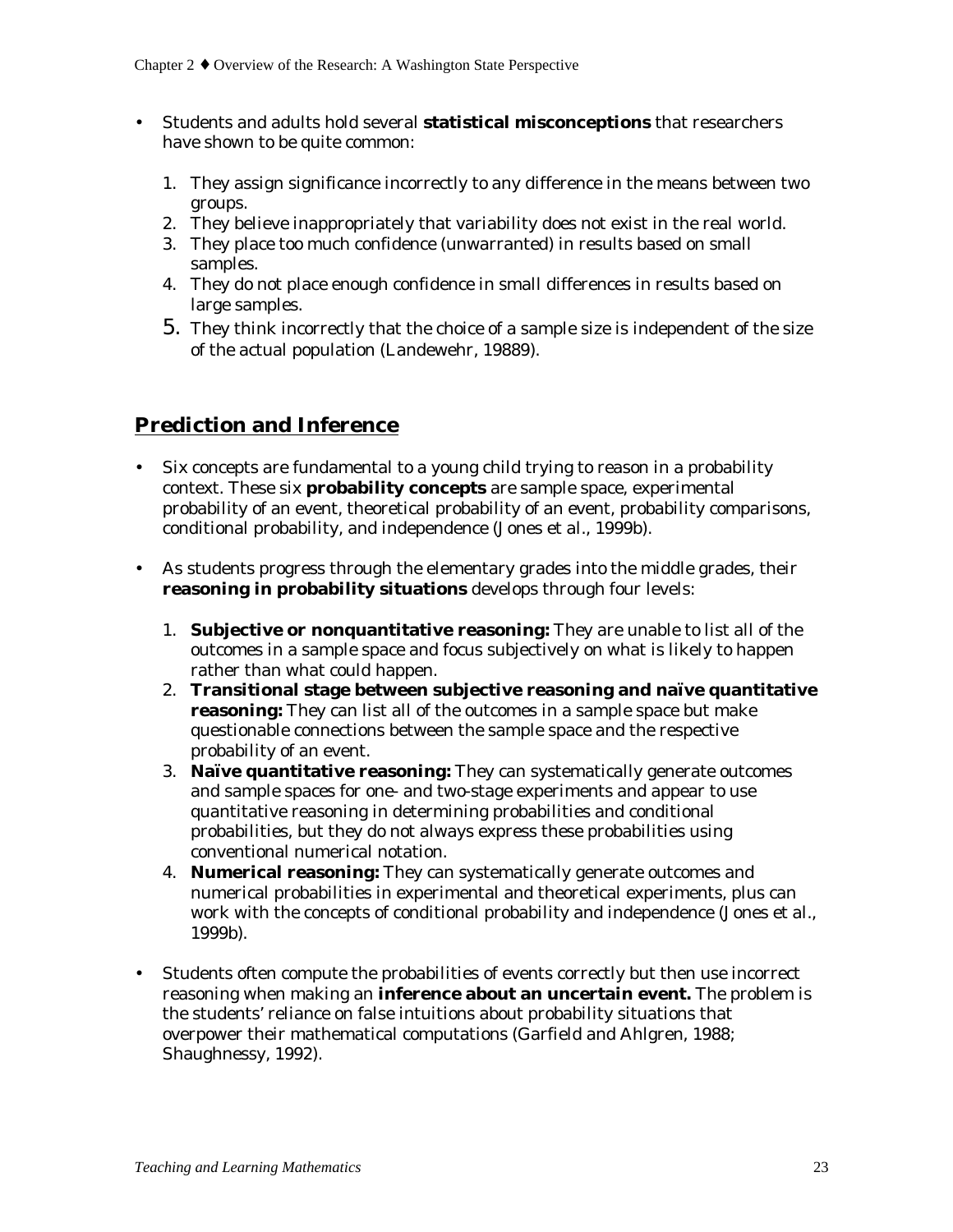- Students will focus incorrectly on the single events making up the series when given **probability information about a series of events.** For example, told that that there is a predicted 70 percent chance of rain for ten days, students will claim that it should rain on every one of the ten days because of the high 70 percent value. The underlying problem is known as "outcome orientation" and is prompted by an intuitive yet misleading model of probability (Konold, 1989).
- Students need to make **probability predictions** about possible events in diverse situations, then test their predictions experimentally in order to become aware of and confront both personal misconceptions and incorrect reasoning. Too often, students will discredit experimental evidence that contradicts their predictions rather than restructure their thinking to accommodate the contradictory evidence (DelMas, Garfield, and Chance, 1997).
- Students tend to categorize **events** as equally likely because of their mere listing in the sample space. An example is the student who claims that the probability of rolling a prime number is the same as the probability of rolling a composite number on a single role of a single die (Lecoutre, 1992).
- **Student errors when estimating probabilities** often can be traced to the use of two simplifying techniques which are misleading: representativeness and availability. Using the technique of representativeness, students estimate an event's probability based on the similarity of the event to the population from which it is drawn (e.g., students see the coin flip sequence [HHHHHTHHHH] then claim that H is more probable on the next toss in order to even out the overall probabilities). Using the technique of availability, students estimate an event's probability based on the "ease" with which examples of that event can be produced or remembered (e.g., students' estimations of the probability of rain on a fall day in Seattle will differ if they have recently experienced several rainy days). A residual of the two techniques are these specific errors in making probability prediction:
	- 1. Disregard for the population proportions when making a prediction.
	- 2. Insensitivity to the effects of sample size on the ability to make accurate predictions.
	- 3. Unwarranted confidence in a prediction based on incorrect information.
	- 4. Fundamental misconceptions of chance, such as the gambler's fallacy.
	- 5. Misconceptions about the "speed" with which chance data regress to a mean (Shaughnessy, 1981).
- Fischbein and Schnarch (1997) confirmed Shaughnessy's conclusions and added these additional **probability misconceptions:**
	- 1. The representativeness misconception decreases with age.
	- 2. The misleading effects of negative recency (e.g., after seeing HHH, feeling the next flip will be a T) decreases with age.
	- 3. The confusion of simple and compound events (e.g., probability of rolling two 6's equals probability of rolling a 5 and a 6) was frequent and remained.
	- 4. The conjunction fallacy (e.g., confusing the probability of an event with the probability of the intersection of that event with another) was strong through the middle grades then decreased.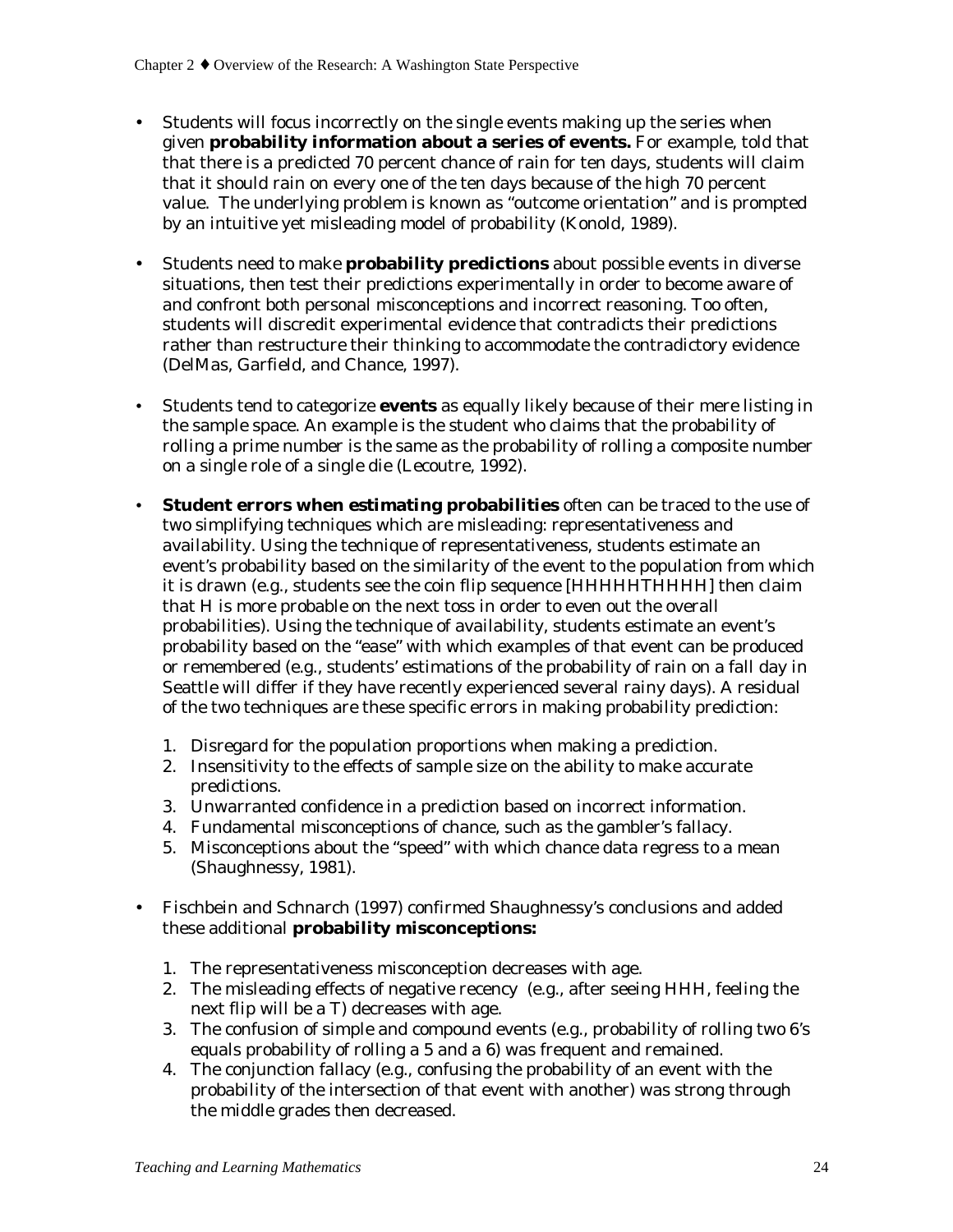- 5. The misleading effects of sample size (e.g., comparing probability of two heads out of three tosses vs. probability of 200 heads out of 300 tosses) increased with age.
- 6. The availability misconception increased with age.
- Students often will assign a higher probability to the **conjunction of two events** than to either of the two events individually. This conjunction fallacy occurs even if students have had course experiences with probability. For example, students rate the probability of "being 55 **and** having a heart attack" as more likely than the probability of either "being 55" or "having a heart attack." An explanation for the error is that students may confuse the conjunction form (e.g., "being 55 **and** having a heart attack") with the conditional form (e.g., "had a heart attack **given that** they are over 55") (Kahneman and Tversky, 1983).
- Students have **difficulties with conditional probabilities** Prob(A|B), attributed to three types of errors:
	- 1. The Falk Phenomenon (Falk, 1983, 1988) arises when the "conditioning event" occurs after the event that it conditions (e.g., If two balls are drawn without replacement from an urn [WWBB], what is the probability that the first ball was white given that the second ball was white?).
	- 2. Confusion can arise when trying to identify the correct "conditioning event."
	- 3. Confusion, especially when diagnosing diseases (Eddy, 1982), between a conditional statement and its inverse (e.g., "the probability that it is raining given that it is cloudy" versus "the probability that it is cloudy given that it is raining").

Student experiences with real world examples of probability situations will help overcome these misconceptions (Shaughnessy, 1992).

- Student **misconceptions of independent events** in probability situations can be impacted by exposure to real-world experiences that help the students:
	- 1. Realize that dependence does not imply causality (e.g., oxygen does not cause life yet life depends on oxygen to keep breathing).
	- 2. Realize that it is possible for mutually exclusive events to not be complementary events.
	- 3. Realize the distinction between contrary events and contradictory events (Kelly and Zwiers, 1988.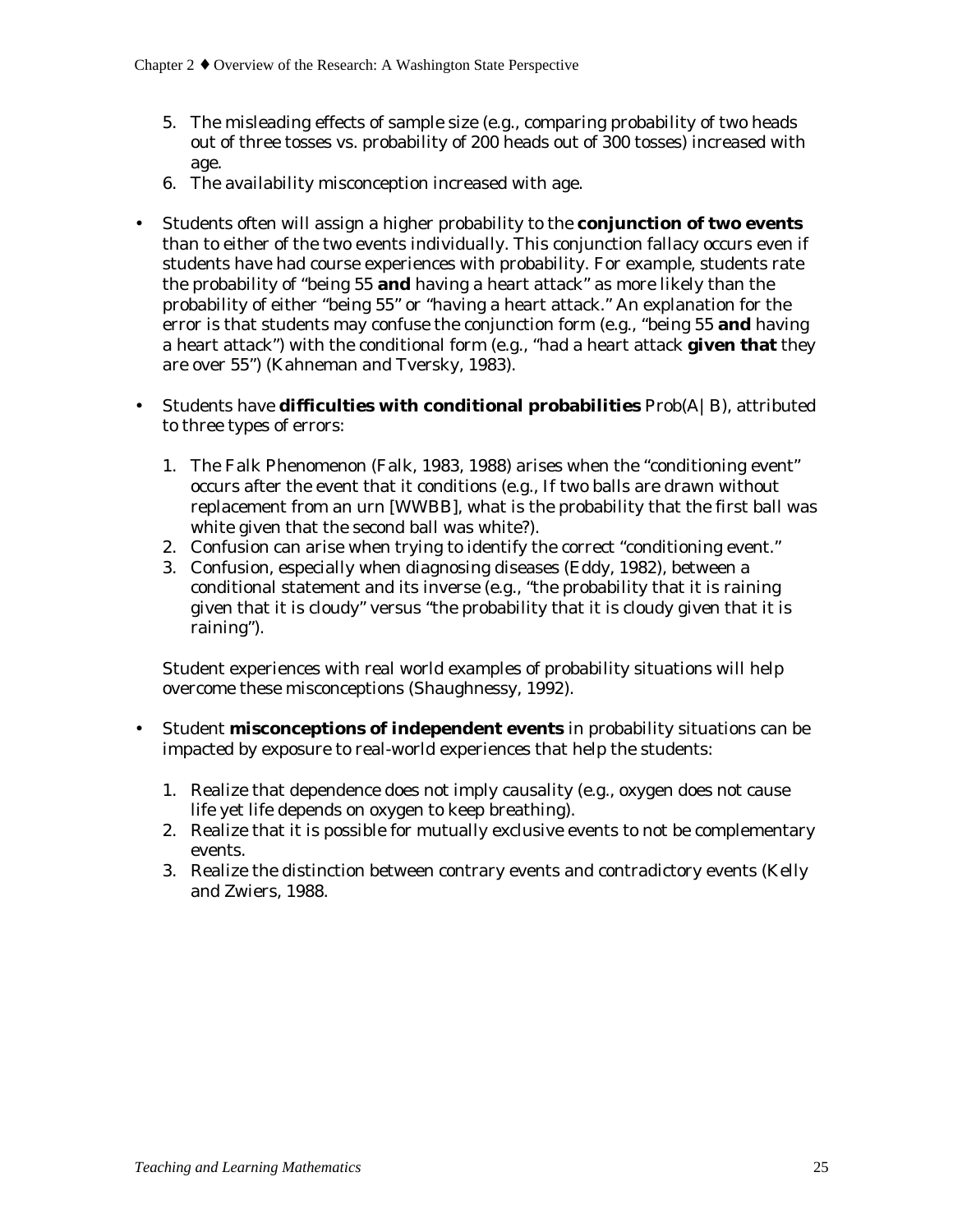#### **RESEARCH ON ALGEBRAIC SENSE**

#### **Relations and Representations**

- Schoenfeld and Arcavi (1988) argue that "understanding the concept [of a variable] provides the basis for the transition from arithmetic to algebra and is necessary for the meaningful use of all advanced mathematics." Yet, the **concept of a variable** is "more sophisticated" than teachers expect and it frequently becomes a barrier to a student's understanding of algebraic ideas (Leitzel, 1989). For example, some students have a difficult time shifting from a superficial use of "a" to represent apples to a mnemonic use of "a" to stand for the number of apples (Wagner and Kieren, 1989).
- Students treat **variables** or letters as symbolic replacements for specific unique numbers. As a result, students expect that x and y cannot both be  $\overline{2}$  in the equation  $x+y=4$  or that the expression " $x+y+z$ " could never have the same value as the expression "x+p+z" (Booth, 1988).
- Students have difficulty representing and solving algebraic word problems because they rely on a direct syntax approach which involves a "phrase-by-phrase" **translation of the problem into a variable equation** (Chaiklin, 1989; Hinsley et al., 1977). An example of this difficulty is the common reversal error associated with the famous "Students-and-Professors" problem: *Write an equation using the variables S and P to represent the following statement: "There are 6 times as many students as professors at this university." Use S for the number of students and P for the number of professors.* A significant number of adults and students (especially engineering freshmen at MIT) write the reversal "6S=P" instead of the correct expression "S=6P." Clement et al. (1981) suggest that the reversal error is prompted by the literal translation of symbols to words, where S is read as "students" and P as "professors" rather than S as "the number of students" and P as "the number of professors." Under this interpretation, the phrase "6 students are equal to 1 professor" becomes a ratio.
- Students often can describe a procedure verbally yet not be able to recognize the **algebraic representation** of this same procedure (Booth, 1984).
- Students try to force **algebraic expressions** into equalities by adding "=0" when asked to simplify or evaluate (Wagner et al., 1984; Kieren, 1983).
- The **concept of a function** is the "single most important" concept in mathematics education at all grade levels (Harel and Dubinsky, 1992).
- Students have trouble with **the language of functions** (e.g., image, domain, range, pre-image, one-to-one, onto) which subsequently impacts their abilities to work with graphical representations of functions (Markovits et al., 1988).
- Students tend to think every **function** is linear because of its early predominance in most algebra curricula (Markovits et al., 1988). The implication is that nonlinear functions need to be integrated throughout the students' experience with algebra.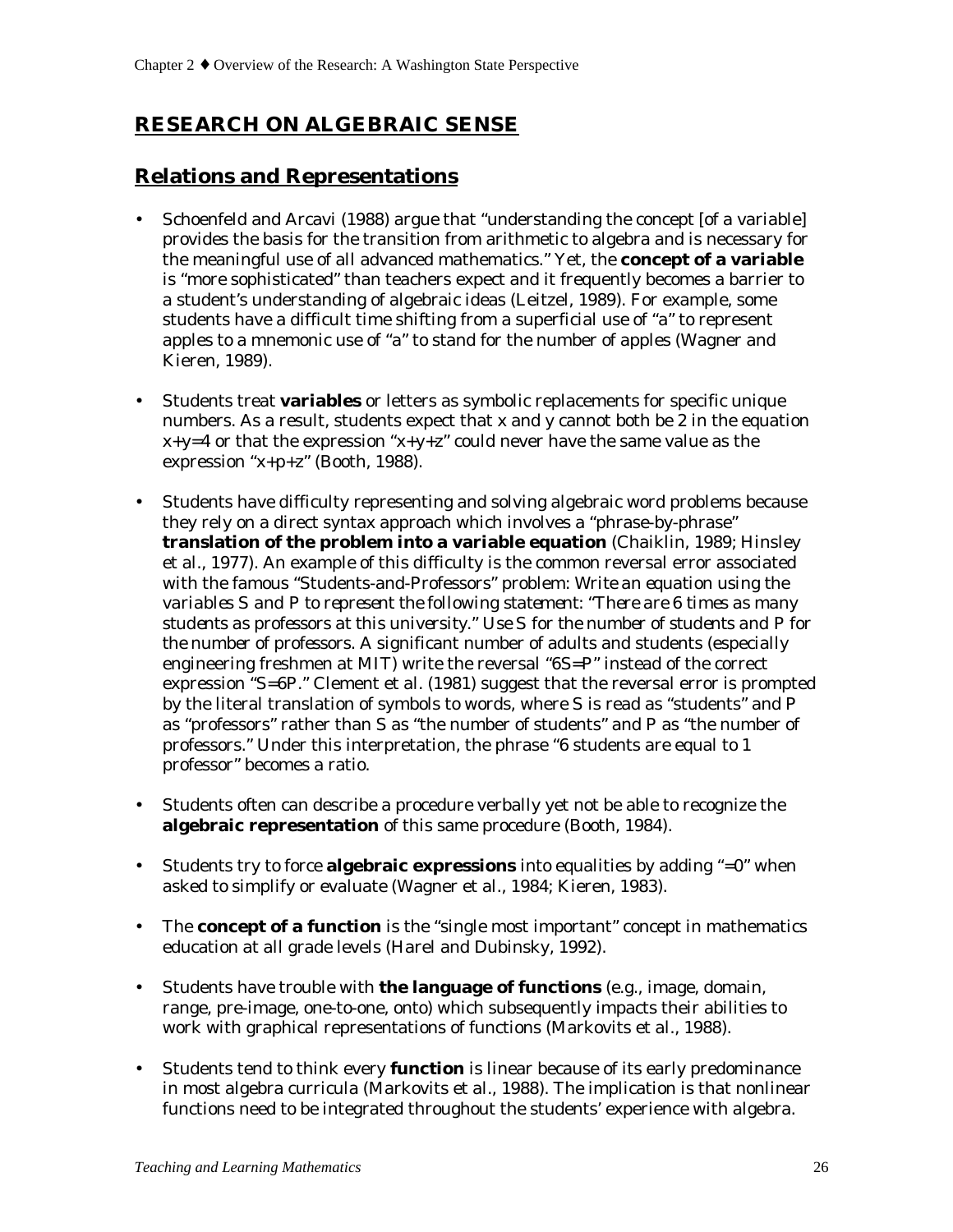- Students, surrounded initially by **function prototypes** that are quite regular, have cognitive difficulties accepting the constant function, disconnected graphs, or piece-wise defined functions as actually being functions (Markovits et al., 1988).
- In Dreyfus' (1990) summary of the research on students' working to **understanding functions,** three problem areas are identified:
	- 1. The mental concept that guides a student when working with a function in a problem tends to differ from both the student's personal definition of a function and the mathematical definition of a function.
	- 2. Students have trouble graphically visualizing attributes of a function and interpreting information represented by a graph.
	- 3. Most students are unable to overcome viewing a function as a procedural rule, with few able to reach the level of working with it as a mathematical object.
- Students' transition into algebra can be made less difficult if their elementary curriculum includes experiences with **algebraic reasoning problems** that stress representation, balance, variable, proportionality, function, and inductive/deductive reasoning (Greenes and Findell, 1999).
- Students may be able to solve traditional problems using both **algebraic and graphical representations**, yet have minimal understanding of the relationships between the two representations (Dreyfus and Eisenberg, 1987; DuFour et al., 1987).
- Graphing technologies encourage students to experiment with mathematics, sometimes with negative effects. In an algebra or precalculus context, visual illusions can arise that actually are student misinterpretations of what they see in a **function's graphical representation.** For example, students view vertical shifts as horizontal shifts when comparing linear graphs (such as the graphs of  $y=2x+3$ ) and y=2x+5). Also, students falsely conclude that all parabolas are not similar due to the misleading effects of scaling. Students often conclude that a function's domain is bounded due to misinterpretations of the graphing window (Goldenberg, 1988).
- Students have more facility working with functions represented graphically than functions represented algebraically. The **graphical representations** seem to visually encapsulate the domain, range, informal rule, and behavior of the function in a manner that the algebraic form cannot (Markovits et al., 1988). In turn, highability students prefer using the graphical representation, while low-ability students prefer a tabular representation of the function (Dreyfus and Eisenberg, 1981).
- Students **misinterpret time-distance graphs** because they confuse the graph with the assumed shape of the road. Also, students do not necessarily find it easier to interpret graphs representing real-world contexts when compared to graphs representing "symbolic, decontextualized" equations (Kerslake, 1977).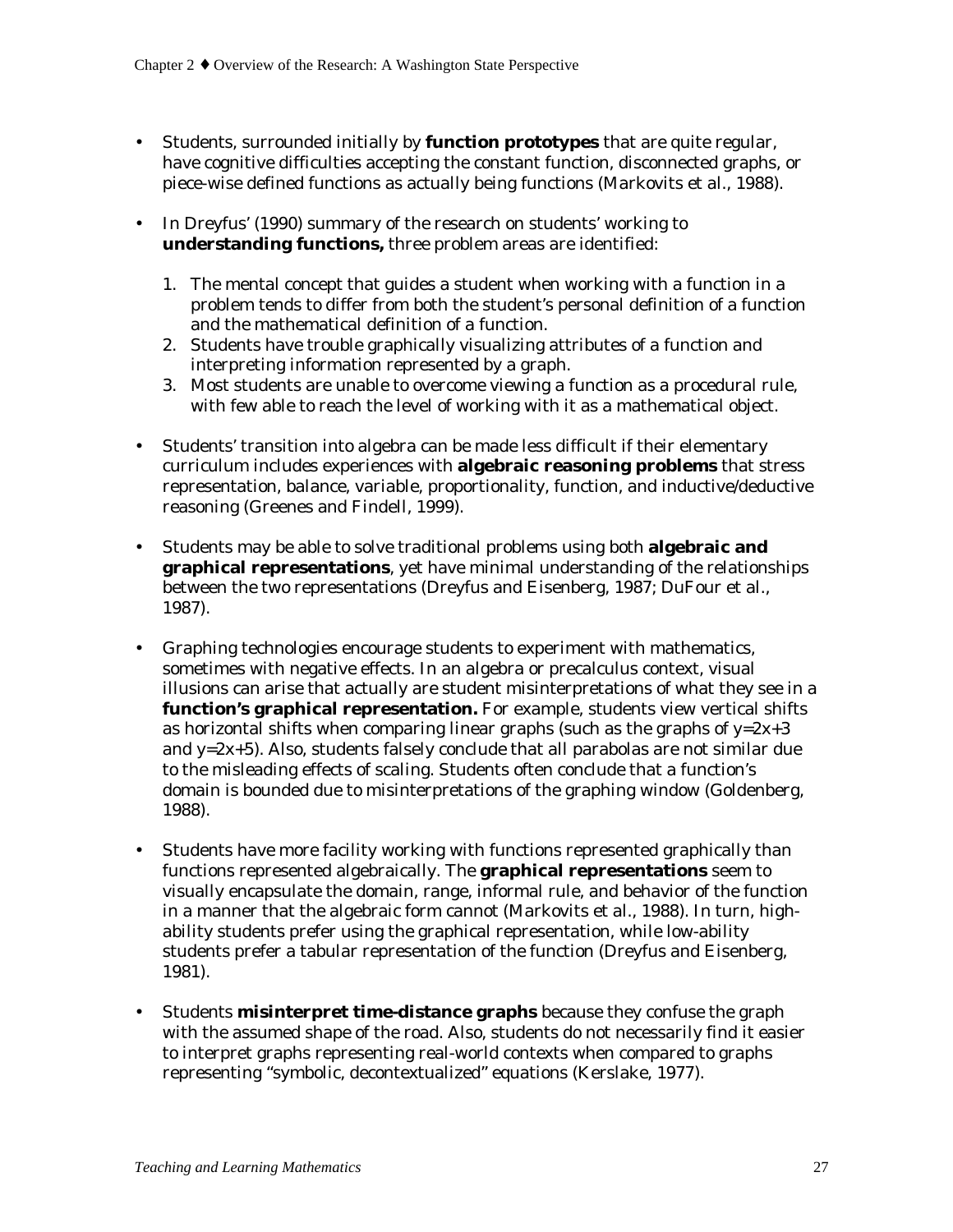- Students have a difficult time **interpreting graphs,** especially distance-time graphs. Intuitions seem to override their understandings, prompting students to view the graph as the path of an actual "journey that was up and down hill" (Kerslake, 1981).
- Students have difficulty accepting the fact that there are more points on a **graphed line** than the points they plotted using coordinates. This is known as the continuous vs. discrete misconception. Some students even contend that no points exist on the line between two plotted points, while other students accept only one possible such point, namely the mid-point (Kerslake, 1981).
- Middle school students find **constructing Cartesian graphs** difficult, especially with regard to their choice of a proper scaling, positioning the axes, and understanding the structure involved (Leinhardt et al., 1990).
- Precalculus students' use of graphing calculators improved their understanding of the **connections between a graph and its algebraic representation** (in contrast to students learning the same content without calculators). Also, the calculator-using students tended to view graphs more globally (i.e., with respect to continuity, asymptotic behavior, and direction changes) and showed a better understanding of the underlying construction of graphs, especially the use of scale (Rich, 1990).
- The oversimplified **concept of slope** taught to students in an algebra class can lead to misconceptions when working with the concept of slope as a part of differentiation in a calculus class (Orton, 1983).

#### **Operations**

- Students experience many difficulties if they persist in viewing algebra as "generalized arithmetic." Some pertinent **algebraic misconceptions or inconsistencies** identified by research studies are:
	- 1. Arithmetic and algebra use the same symbols and signs but interpret them differently. For example, an equal sign can signify "find the answer" and express an equality between two expressions (Booth, 1988; Matz, 1982).
	- 2. Arithmetic and algebra use letters differently. For example, students can confuse the expressions 6 m with 6m, where the first represents 6 meters (Booth, 1988).
	- 3. Arithmetic and algebra treat the juxtaposition of two symbols differently. For example, "8y" denotes a multiplication while "54" denotes the addition 50+4. Another example is the students' inclination that the statement "2x=24" must imply that x=4. (Chalouh and Herscovics, 1988; Matz, 1982).
	- 4. Students have cognitive difficulty accepting a procedural operation as part of an answer. That is, in arithmetic, closure to the statement "5+4" is a response of "9," while in algebra, the statement " $x+4$ " is a final entity by itself (Booth, 1988; Davis, 1975).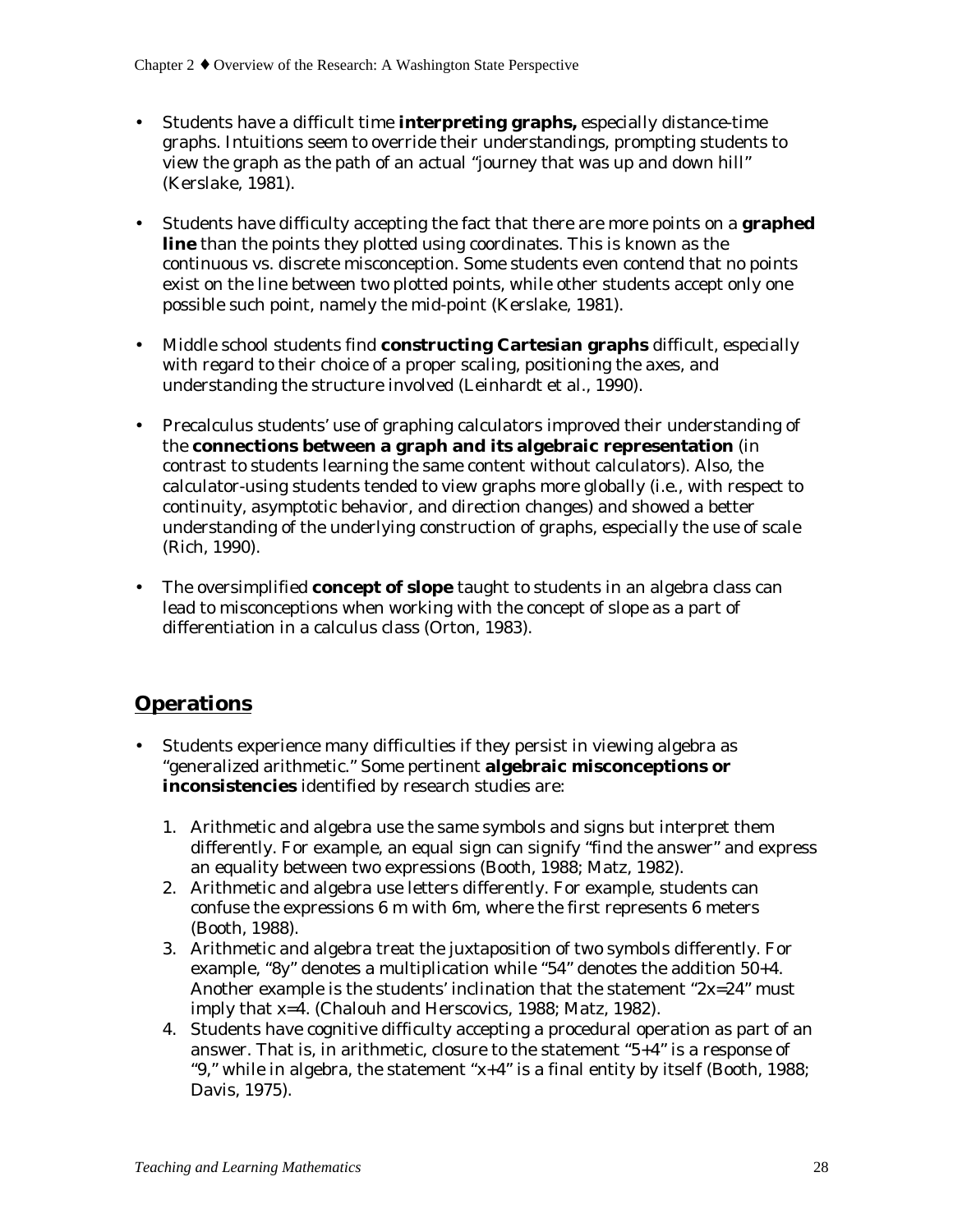- 5. In arithmetic word problems, students focus on identifying the operations needed to solve the problem. In algebra word problems, students must focus on representing the problem situation with an expression or equation (Kieran, 1990).
- Students equate learning algebra with learning to **manipulate symbolic expressions** using a set of transformational rules without reference to any meaning of either the expressions or the transformations (English and Halford, 1995).
- **Student errors in using algebra algorithms** often are not due to failing to learn a particular idea but from learning or constructing the wrong idea (Matz, 1980).
- Students experience **difficulty with functions** often because of the different notations. For example, Herscovics (1989) reported that in his research study, 98 percent of the students could evaluate the expression a+7 when a=5 when only 65 percent of this same group could evaluate  $f(5)$  when  $f(a)=a+7$ .
- Students overgeneralize while **simplifying expressions,** modeling inappropriate arithmetic and algebra analogies. Using the distributive property as the seed, students generate false statements such as  $a+(bxc)=(a+b)x(a+c)$ ,  $\sqrt{a+b}=\sqrt{a}+\sqrt{b}$ , and  $(a + b)^2 = a^2 + b^2$  (Matz, 1982; Wagner and Parker, 1993).
- Elementary students react in different ways when **solving open number sentences** involving multiplication and division (e.g.,  $6x = 30$ ,  $30 \div 6 = 6$ , or  $30 \div 6 = 6$  $6 =$   $\Box$ ). First, open number sentences with the operation on the right side of the equality (e.g.,  $30 = x 6$ ) were significantly more difficult than those with the operation on the left. Second, open number sentences with the unknown in the a placeholder position (e.g.,  $\bar{x}$  6 = 30) were significantly more difficult for students than when the unknown was in either the b or c placeholder positions. The implication perhaps is either that students use different strategies dependent on the problem format or that certain strategies work better with certain problem formats (Grouws and Good, 1976).
- When **solving equations,** algebra teachers consider the transposing of symbols and performing the same operation on both sides to be equivalent techniques. However, students view the two solution processes as being quite distinct. The technique of performing the same operation leads to more understanding perhaps because it visually emphasizes the symmetry of the mathematical process. Students using the transposition of symbols technique often work without mathematical understanding and are "blindly applying the Change Side-Change Sign rule" (Kieran, 1989).
- Students do not have a good understanding of the **concepts of equivalent equations.** For example, though able to use transformations to solve simple equations  $(x+2=5$  becomes  $x+2-2=5-2$ ), students seem unaware that each transformation produces an equivalent equation (Steinberg et al., 1990).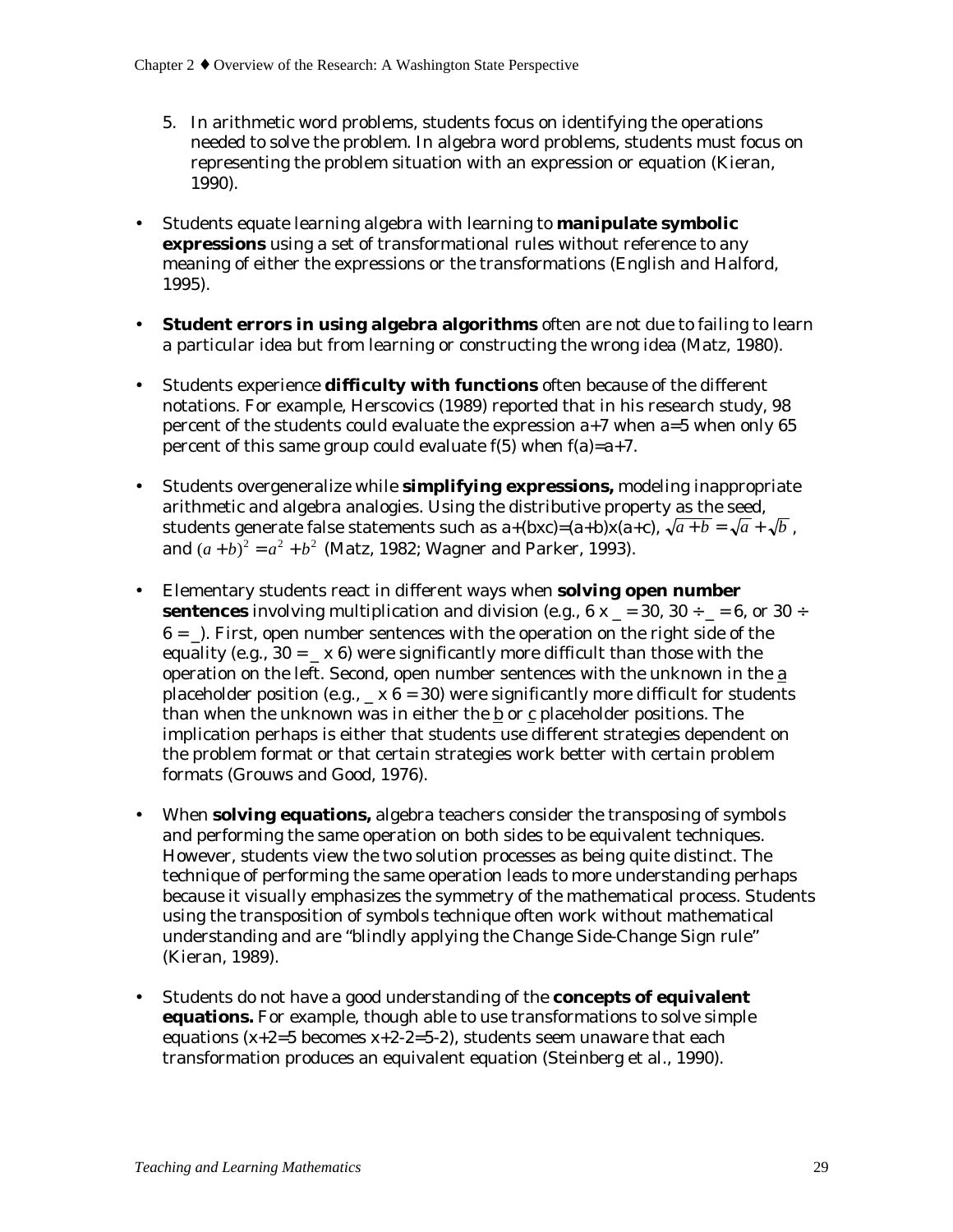- Algebra students lack the kind of "structural conception of algebraic expressions and equations" that is necessary for them to use these **algebraic objects as notational tools** for investigating or proving mathematical relations. Students can formulate correct algebraic generalizations but prefer to confirm the suggested relationships using numerical substitutions. Nonetheless, students do "appreciate" the more general algebraic demonstrations as part of a proof when they are performed by someone else (Lee and Wheeler, 1987).
- An emphasis on the **development of "operation sense"** is necessary to prepare students for their introduction to algebraic reasoning. A suggested approach is the use of word problems and computational problems as contexts for both constructing and enhancing the meanings for the four basic operations (Schifter, 1999).
- Students can learn to interpret the elements of a **matrix** and do matrix multiplication, but their understandings are very mechanical (Ruddock, 1981).
- Students experience difficulties understanding and working with the **concept of a limit.** The underlying problems are (1) the use of common words as mathematical language (e.g., a speed limit is something that cannot be exceeded), (2) the different mathematical interpretations for different contexts (e.g., limit of a sequence, limit of a series, or limit of a function), and (3) the student's false assumption that everything can be reduced to a formula (Davis and Vinner, 1986).

#### **RESEARCH ON PROBLEM SOLVING**

- **Interpretations of the term "problem solving"** vary considerably, ranging from the solution of standard word problems in texts to the solution of nonroutine problems. In turn, the interpretation used by an educational researcher directly impacts the research experiment undertaken, the results, the conclusions, and any curricular implications (Fuson, 1992c).
- **Problem posing** is an important component of problem solving and is fundamental to any mathematical activity (Brown and Walter, 1983, 1993).
- Teachers need assistance in **the selection and posing of quality mathematics problems** to students. The primary constraints are the mathematics content, the modes of presentation, the expected modes of interaction, and the potential solutions (concrete and low verbal). Researchers suggest this helpful set of problem-selection criteria: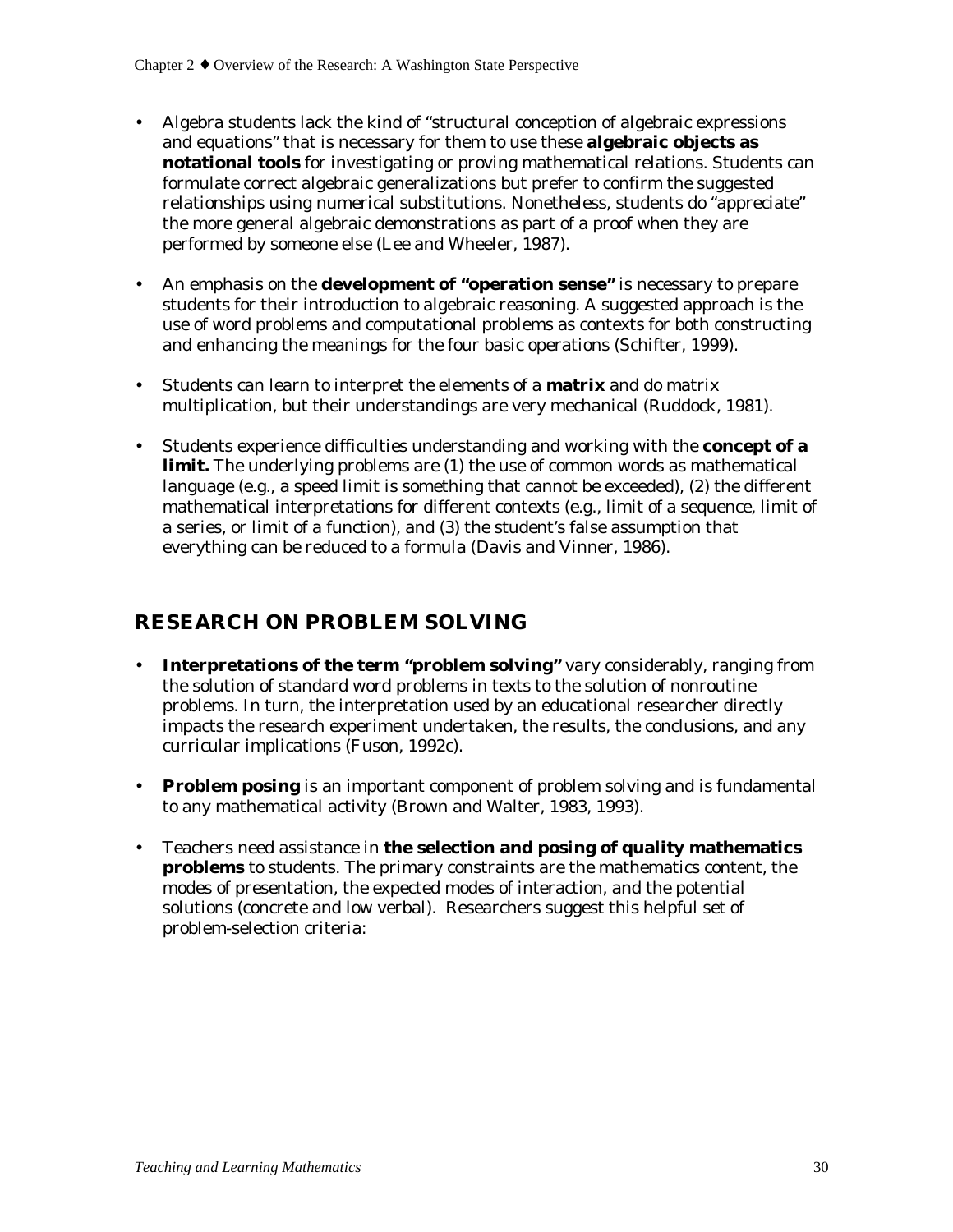- 1. The problem should be mathematically significant.
- 2. The context of the problem should involve real objects or obvious simulations of real objects.
- 3. The problem situation should capture the student's interest because of the nature of the problem materials, the problem situation itself, the varied transformations the child can impose on the materials, or because of some combination of these factors.
- 4. The problem should require and enable the student to make moves, transformations, or modifications with or in the materials.
- 5. Whenever possible, problems should be chosen that offer opportunities for different levels of solutions.
- 6. Whatever situation is chosen as the particular vehicle for the problems, it should be possible to create other situations that have the same mathematical structure (i.e., the problem should have many physical embodiments).
- 7. Finally, students should be convinced that they can solve the problem and should know when they have a solution for it.

Most of these criteria apply or are appropriate to the full grade scale, K–12 (Nelson and Sawada, 1975).

- A **problem needs two attributes** if it is to enhance student understanding of mathematics. First, a problem needs the potential to create a learning environment that encourages students to discuss their thinking about the mathematical structures and underlying computational procedures within the problem's solution. Second, a problem needs the potential to lead student investigations into unknown yet important areas in mathematics (Lampert, 1991).
- Algebra students improve their problem solving performance when they are taught a **Polya-type process for solving problems,** i.e., understanding the problem, devising a plan of attack, generating a solution, and checking the solution (Lee, 1978; Bassler et al., 1975).
- In "conceptually rich" problem situations, the "poor" problem solvers tended to use **general problem solving heuristics** such as working backwards or means-ends analysis, while the "good" problem solvers tended to use "powerful content-**related** processes" (Larkin et al., 1980; Lesh, 1985).
- Mathematics teachers can help students use **problem solving heuristics** effectively by asking them to focus first on the structural features of a problem rather than its surface-level features (English and Halford, 1995; Gholson et al., 1990).
- Teachers' emphasis on specific **problem solving heuristics** (e.g., drawing a diagram, constructing a chart, working backwards) as an integral part of instruction does significantly impact their students' problem solving performance. Students who received such instruction made more effective use of these problem solving behaviors in new situations when compared to students not receiving such instruction (Vos, 1976; Suydam, 1987).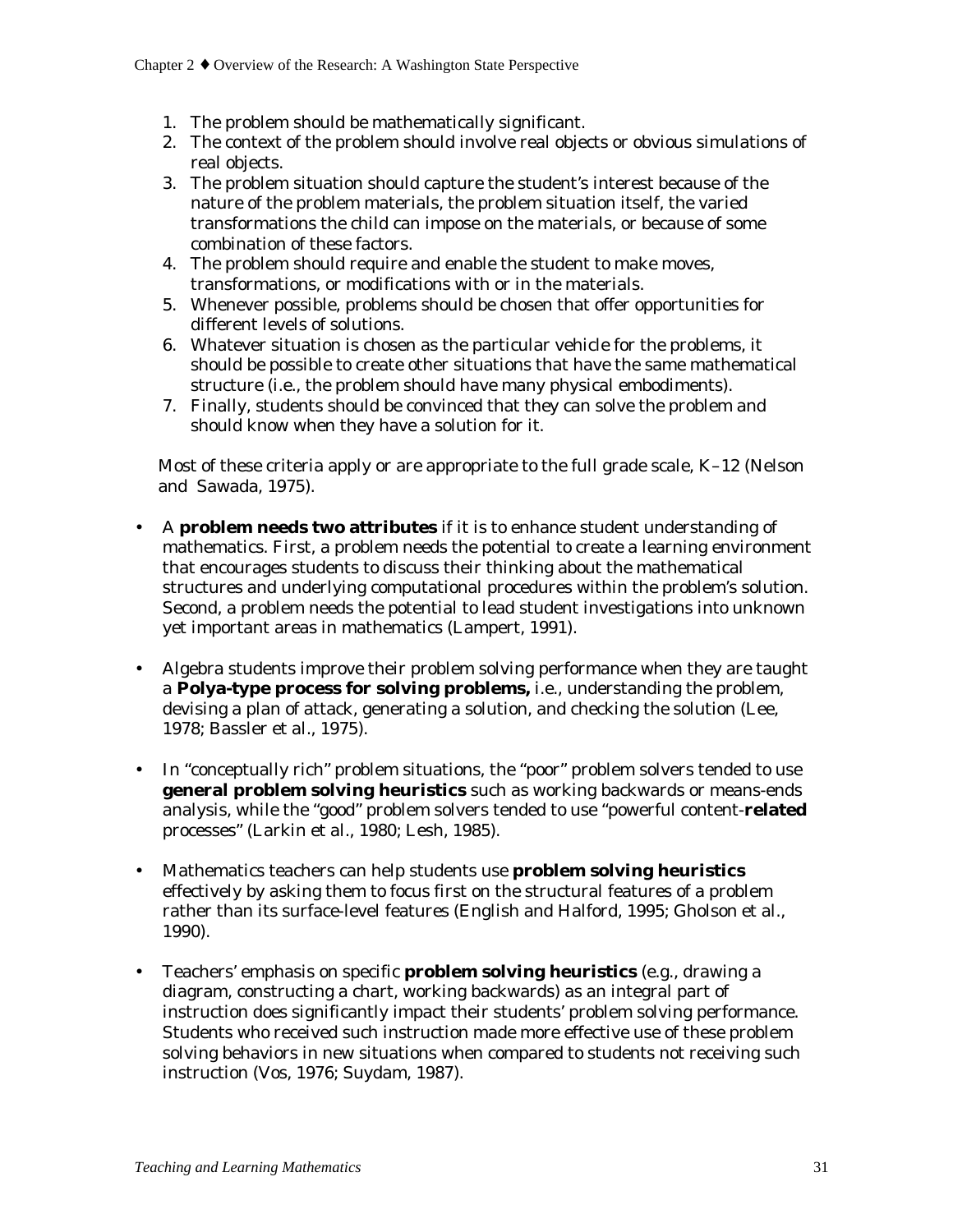- Explicit **discussions of the use of heuristics** provide the greatest gains in problem solving performance, based on an extensive meta-analysis of 487 research studies on problem solving. However, the benefits of these discussions seems to be deferred until students are in the middle grades, with the greatest effects being realized at the high school level. As to specific heuristics, the most important are the drawing of diagrams, representing a problem situation with manipulative objects, and the translation of word situations to their representative symbolic situations (Hembree, 1992).
- Mathematics teachers who help **students improve as problem solvers** tend to ask frequent questions and use problem resources other than the mathematics textbook. Less successful teachers tend to demonstrate procedures and use problems taken only from the students' textbook (Suydam, 1987).
- Young children often make **errors** when solving mathematical problems because they focus on or are distracted by irrelevant aspects of a problem situation (Stevenson, 1975). This error tendency decreases as students pass through the higher grades, yet the spatial-numerical distracters (i.e., extraneous numbers or diagrams) remain the most troublesome over all grade levels (Bana and Nelson, 1978).
- In their extensive review of research on the problem solving approaches of novices and experts, the National Research Council (1985) concluded that the success of the problem solving process hinges on the **problem solvers' representation of the problem.** Students with less ability tend to represent problems using only the surface features of the problem, while those students with more ability represent problems using the abstracted, deeper-level features of the problem. The recognition of important features within a problem is directly related to the "completeness and coherence" of each problem solver's knowledge organization.
- Young students (Grades 1–3) rely primarily on a **trial-and-error strategy** when faced with a mathematics problem. This tendency decreases as the students enter the higher grades (Grades 6–12). Also, the older students benefit more from their observed "errors" after a "trial" when formulating a better strategy or new "trial" (Lester, 1975).
- While solving mathematical problems, students adapt and extend their existing understandings by both **connecting new information** to their current knowledge and constructing new relationships within their knowledge structure (Silver and Marshall, 1990).
- Students solving a mathematics problem in **small groups** use cognitive behaviors and processes that are essentially similar to those of expert mathematical problem solvers (Artz and Armour-Thomas, 1992).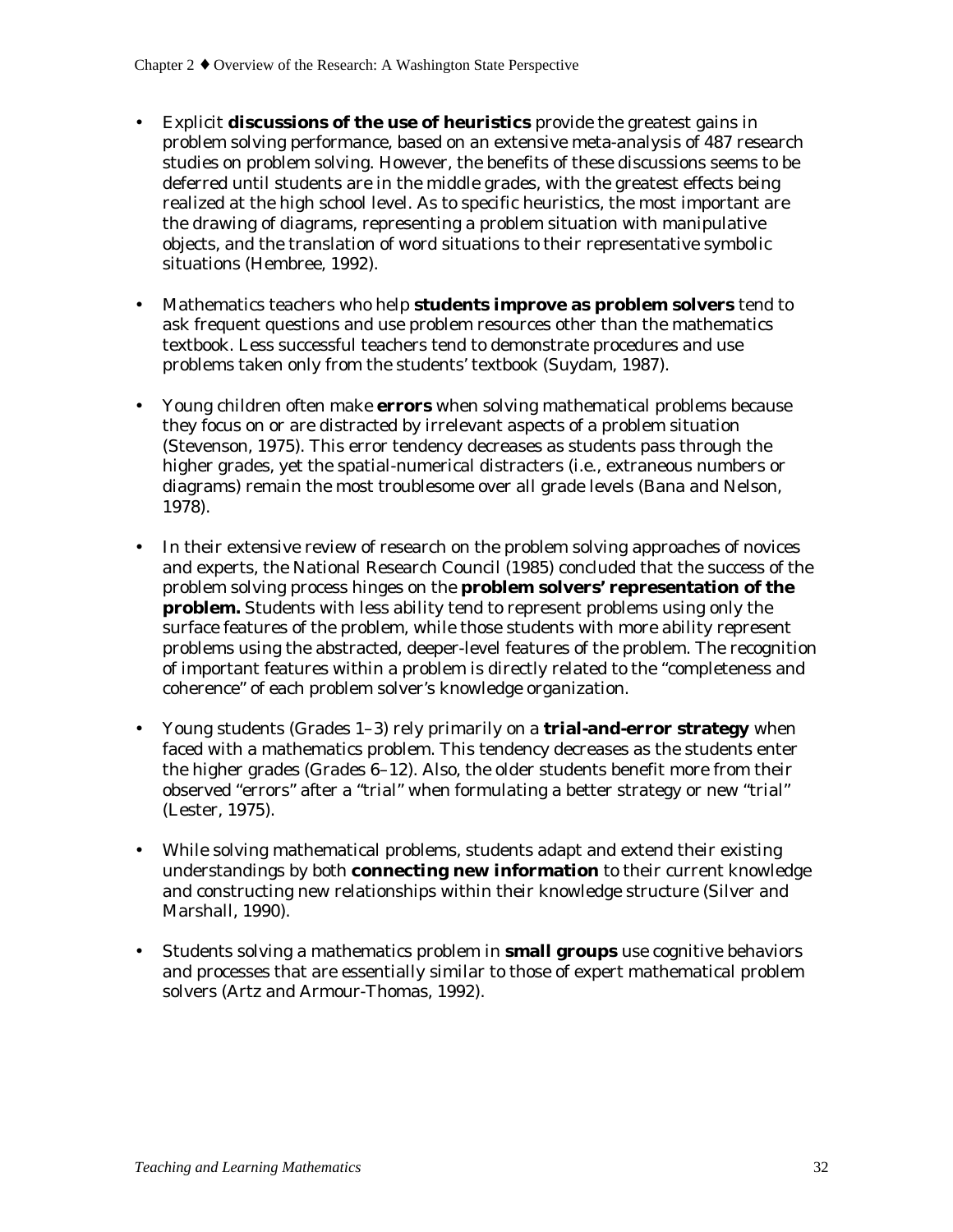- **Solution setup** (e.g., organizing data into a table, grouping data into sets, formulating a representative algebraic equation) is the most difficult of the stages in the problem solving process (Kulm and Days, 1979).
- **Problem solving ability** develops slowly over a long period of time, perhaps because the numerous skills and understandings develop at different rates. A key element in the development process is multiple, continuous experiences in solving problems in varying contexts and at different levels of complexity (Kantowski, 1981).
- Results from the Mathematical Problem Solving Project suggest that willingness to take risks, perseverance, and self-confidence are the three most important **influences on a student's problem solving performance** (Webb et al., 1977).
- A reasonable amount of **tension and discomfort** improves the problem solving performance of students, with the subsequent release of the tension after the solution of problem serving as a motivation. If students do not develop tension, the problem is either an exercise or they are "generally unwilling to attack the problem in a serious way" (Bloom and Broder, 1950; McLeod, 1985).
- The elements of **tension and relaxation** are key motivational parts of the dynamics of the problem solving process and help explain why students tend not to "look back" once a problem is solved. Once students perceive "that the problem solution (adequate or inadequate) is complete, relaxation occurs and there is no more energy available to address the problem" (Bloom and Broder, 1950).
- Students tend to speed-read through a problem and immediately begin to manipulate the numbers involved in some fashion (often irrationally). Mathematics teachers need to encourage students to use "**slow-down**" **mechanisms** that can help them concentrate on understanding the problem, its context, and what is being asked (Kantowski, 1981).
- A "vital" part of students' problem solving activity is **metacognition,** which includes both the awareness of their cognitive processes and the regulation of these processes (Lester, 1985).
- Students can solve most one-step problems but have extreme difficulty trying to solve **nonstandard problems,** problems requiring multi-steps, or problems with extraneous information. Teachers must avoid introducing students to techniques that work for one-step problems but do not generalize to multi-step problems, such as the association of "key" words with particular operations (Carpenter et al., 1981).

## **RESEARCH ON COMMUNICATION**

• When teachers increase their **wait times,** the length of the student responses increases, the numbers of student responses increases, the apparent confidence of students in their responses increases, the number of disciplinary interruptions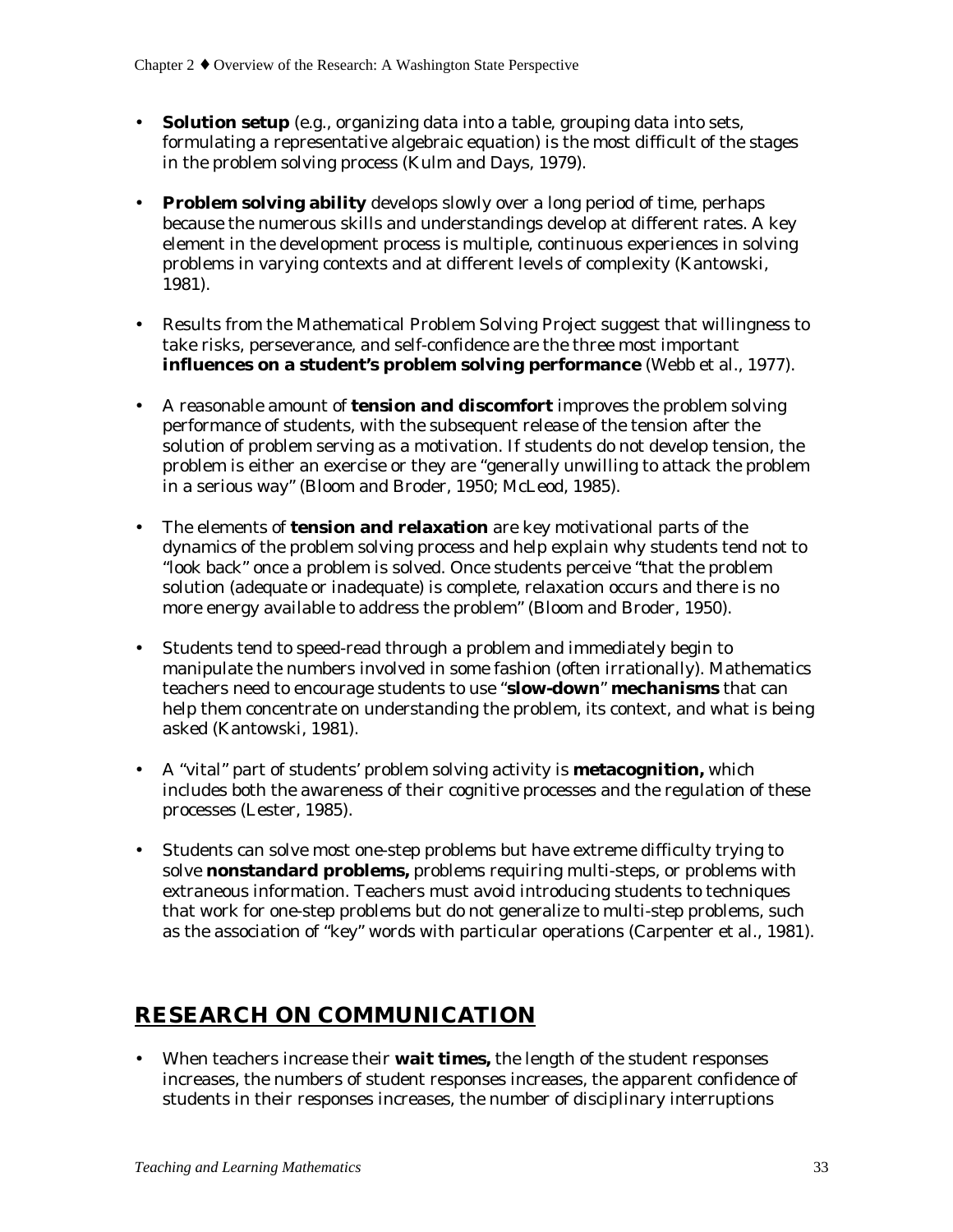decreases, the number of responses by less able students increases, and students seem to be more reflective in their responses (Rowe, 1978). This study was done in a science classroom, but its results may be applicable to a mathematics classroom as well.

- Students **give meaning to the words and symbols of mathematics** independently, yet that meaning is derived from the way these same words and symbols are used by teachers and students in classroom activities. For communication to occur, the words and symbols must be given meaning in a way that allows teachers "to assess whether the way students understand something fits with his or her understanding or the understanding that is common to the way these symbols [and words] are used in the discipline" (Lampert, 1991).
- Student communication about mathematics can be successful if it involves both the teacher and other students, which may require **negotiation of meanings** of the symbols and words at several levels (Bishop, 1985).
- The teacher has mathematical understandings that allow them to "see" mathematical objects or concepts in ways that learners are not yet ready to "see" themselves. The result is that teachers often "talk past" their students, unless they "see" through their students' understanding (often peculiar) and make the necessary adjustments. Classroom **miscommunication** is well documented by researchers in many areas of mathematics: number sense and place value, basic operations, decimals and fractions, variables, and geometric proofs (Cobb, 1988).
- Teachers need to build an **atmosphere of trust and mutual respect** when turning their classroom into a learning community where students engage in investigations and related discourse about mathematics (Silver et al., 1995). An easy trap is to focus too much on the discourse process itself; teachers must be careful that "mathematics does not get lost in the talk" as the fundamental goal is to promote student learning of mathematics (Silver and Smith, 1996).
- Students **writing in a mathematical context** helps improve their mathematical understanding because it promotes reflection, clarifies their thinking, and provides a product that can initiate group discourse (Rose, 1989). Furthermore, writing about mathematics helps students connect different representations of new ideas in mathematics, which subsequently leads to both a deeper understanding and improved use of these ideas in problem solving situations (Borasi and Rose, 1989; Hiebert and Carpenter, 1992).
- Students **writing regularly in journals** about their learning of mathematics do construct meanings and connections as they "increasingly interpret mathematics in personal terms." The writing sequence that students adopt first is the simple narrative listing of learning events, then progress to personal and more reflective summaries of their mathematics activity, and finally for a few students, create "an internal dialogue where they pose questions and hypotheses" about mathematics. Most students report that the most important thing about their use of journals is "To be able to explain what I think." Also, teachers report that their reading of student journals contributes significantly to "what they knew about their students"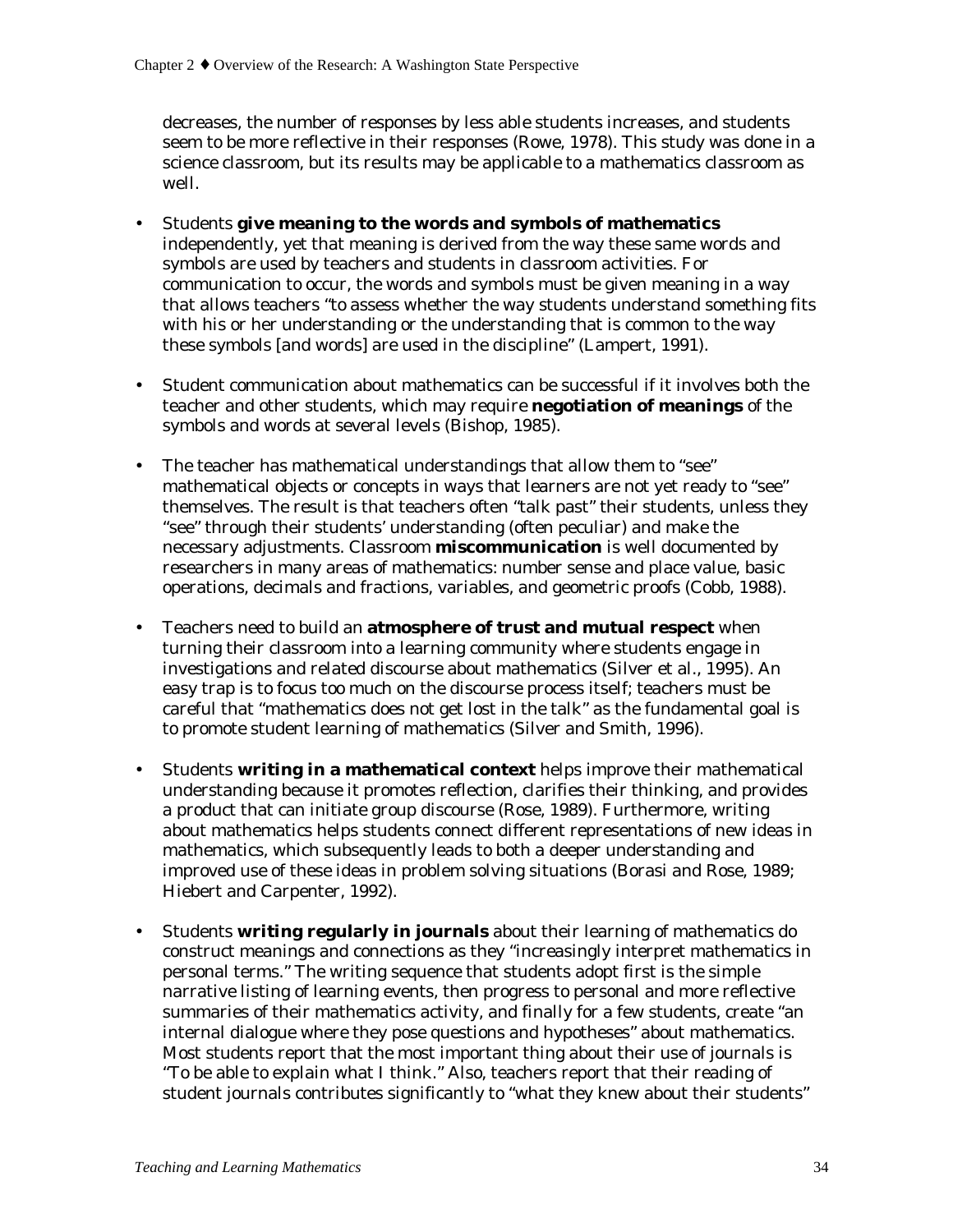and helps them better understand their own teaching of mathematics (Clarke et al., 1992).

#### **RESEARCH ON MATHEMATICAL REASONING**

- Summarizing research efforts by the National Research Council, Resnick (1987b) concluded that **reasoning and higher order thinking have these characteristics:**
	- 1. "Higher order thinking is **nonalgorithmic.** That is, the path of action is not fully specified in advance.
	- 2. Higher order thinking tends to be **complex.** The total path is not "visible" (mentally speaking) from any vantage point.
	- 3. Higher order thinking often yields **multiple solutions,** each with costs and benefits, rather than unique solutions.
	- 4. Higher order thinking involves **nuanced judgment** and interpretation.
	- 5. Higher order thinking involves the application of **multiple criteria,** which sometimes conflict with one another.
	- 6. Higher order thinking often involves **uncertainty.** Not everything that bears on the task at hand is known.
	- 7. Higher order thinking involves **self-regulation** of the thinking process.
	- 8. Higher order thinking involves **imposing meaning,** finding structure in apparent disorder.
	- 9. Higher order thinking is **effortful.** There is considerable mental work involved in the kinds of elaborations and judgments required" (p. 3).
- Young children and lower-ability students can learn and use the same **reasoning strategies and higher-order thinking skills** that are used by high-ability students (Resnick et al., 1991).
- **Authentic reasoning in mathematical contexts** can be developed or occur if three conditions are present:
	- 1. Mathematical reasoning needs to occur in real contexts.
	- 2. Teachers can motivate mathematical reasoning by encouraging a skeptical stance and by raising key questions about numerical information: What information are we still not confident about? What relationships do our data fail to reveal? What questions did we fail to ask? What information did we never monitor?
	- 3. Mathematical reasoning is both nurtured and natural in collaborative communities Whitin and Whitin (1999).
- Students use **visual thinking and reasoning** to represent and operate on mathematical concepts that do not appear to have a spatial aspect (Lean and Clements, 1981). An example is the visual interpretation and explanations of fraction concepts and operations (Clements and Del Campo, 1989).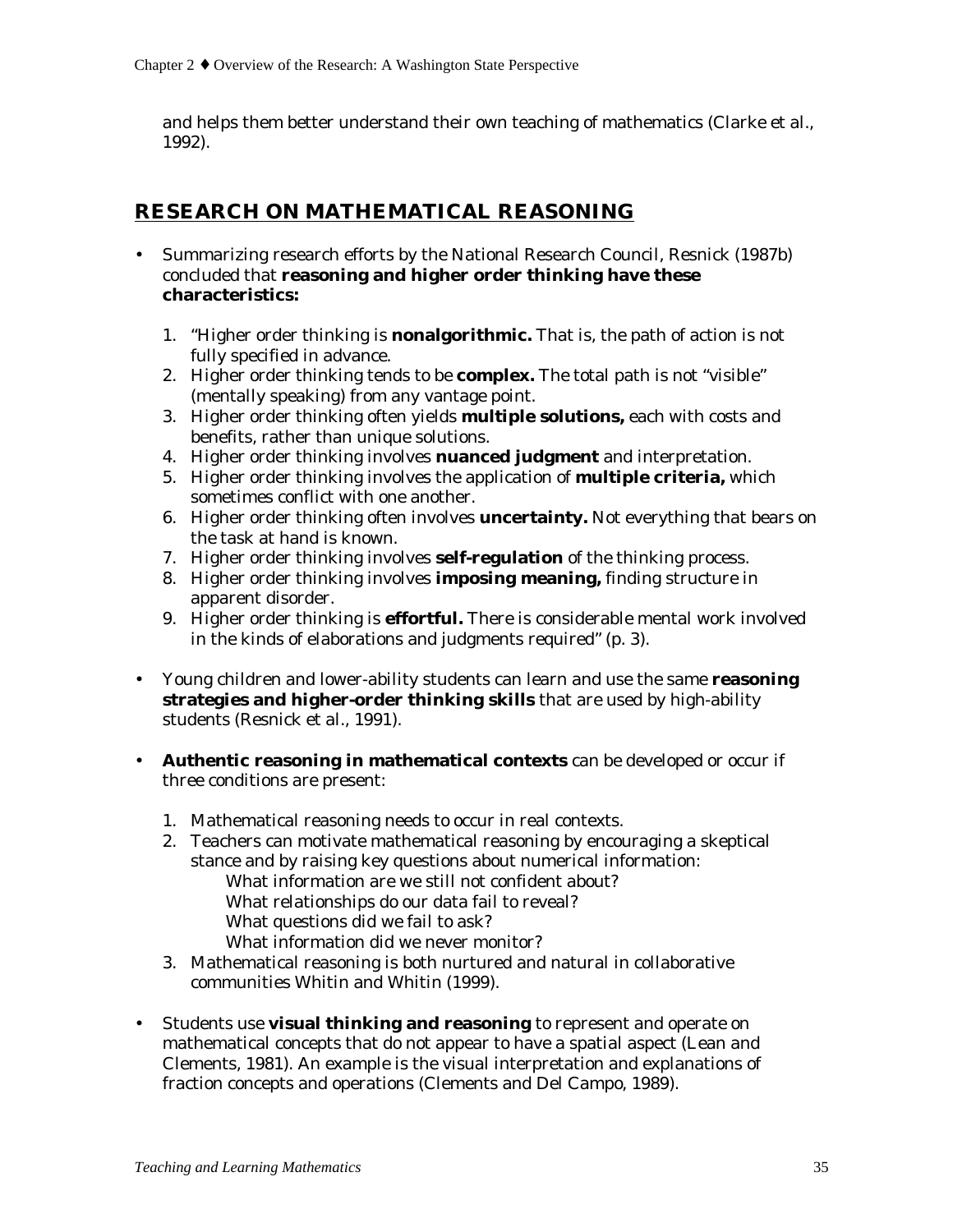- Few high school students are able to **comprehend a mathematical proof** as a mathematician would, namely as a "logically rigorous deduction of conclusions from hypotheses" (Dreyfus, 1990). Part of the problem is that students also do not appreciate the importance of proof in mathematics (Schoenfeld, 1994).
- Teachers can improve their **students' ability to construct and evaluate mathematical proofs** if they (1) transfer to students the responsibility of determining the truth value of mathematical statements and (2) integrate their teaching of proof constructions into other mathematical content rather than treat it as a separate unit (Balacheff, 1988).
- In a study of the **understanding of mathematical proofs** by eleventh grade students, Williams (1980) discovered that:
	- 1. Less than 30 percent of the students demonstrated any understanding of the role of proof in mathematics.
	- 2. Over 50 percent of the students stated there was no need to prove a statement that was "intuitively obvious."
	- 3. Almost 80 percent of the students did not understand the important roles of hypotheses and definitions in a proof.
	- 4. Less than 20 percent of the students understood the strategy of an indirect proof.
	- 5. Almost 80 percent of the students did understand the use of a counterexample.
	- 6. Over 70 percent of the students were unable to distinguish between inductive and deductive reasoning, which included being unaware that inductive evidence does not prove anything.
	- 7. No gender differences in the understanding of mathematical proofs were evident.
- Students of all ages (including adults) have trouble understanding the **implications of a conditional statement** (e.g., if-then). This trouble is due to a focus on seeking information that verifies or confirms the statement when the focus should be on seeking information that falsifies the statement (Wason and Johnson-Laird, 1972).
- Students' understanding of logical statements is significantly correlated with the frequency of mathematics teachers' use of **conditional reasoning** (e.g., use of "ifthen" statements) in their own verbal responses (Gregory and Osborne, 1975).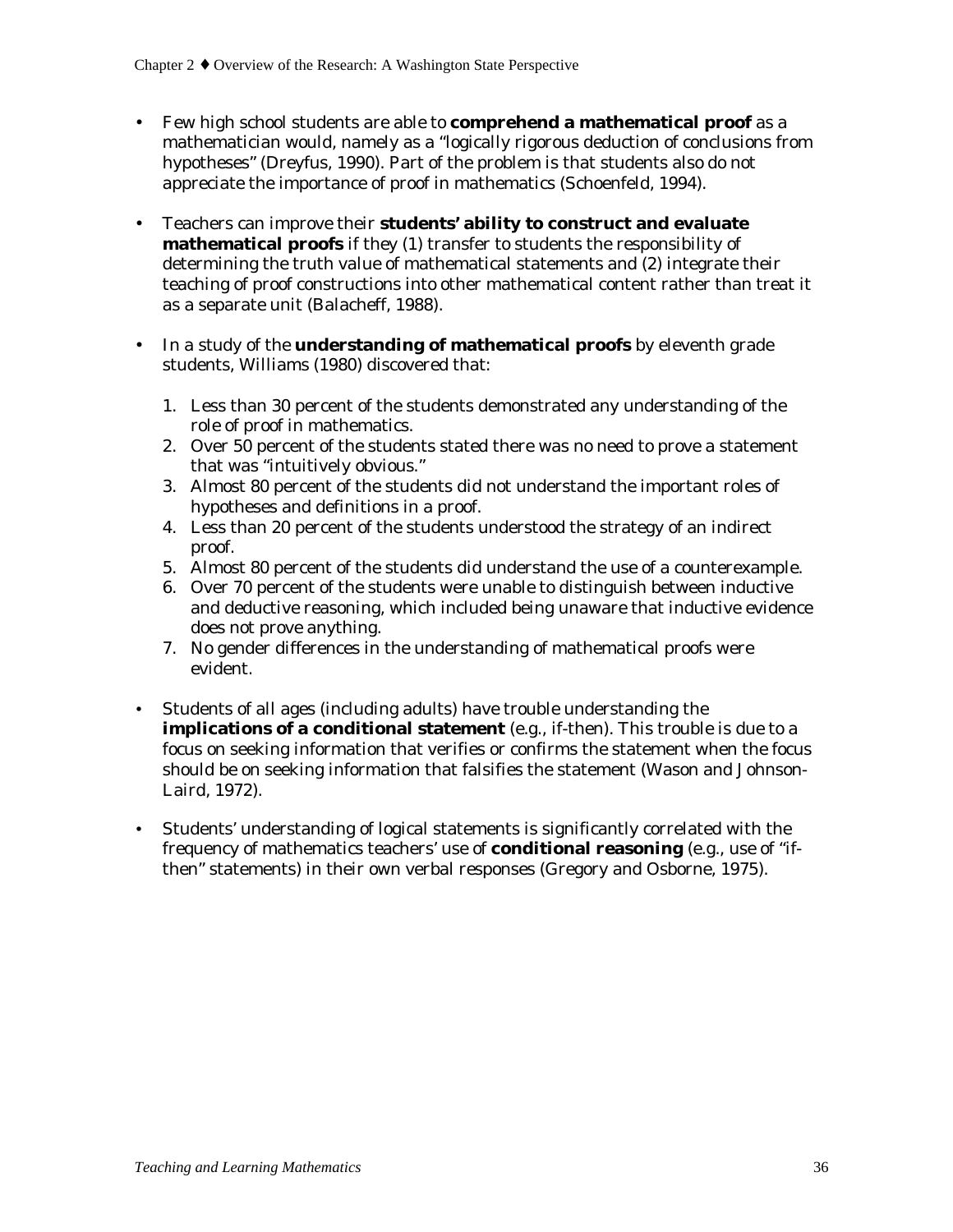#### **RESEARCH ON CONNECTIONS**

- The call for **making connections in mathematics** is not a new idea, as it has been traced back in mathematics education literature to the 1930s and W.A. Brownell's research on meaning in arithmetic (Hiebert and Carpenter, 1992).
- Though children use different strategies to solve **mathematical problems in outof-school contexts,** they still develop a good understanding of the mathematical models and concepts they use as tools in their everyday activities (Carraher, Carraher and Schliemann, 1985; Nunes, Schliemann and Carraher, 1993).
- Mathematical meaning plays a vital role in student solutions of problems in everyday activities, especially compared to in-school problem solving activities that depend more on algorithmic rules. The strategies and solutions students construct to **solve problems in real-world contexts** are meaningful and correct, while the mathematical rules used by students in school are devoid of meaning and lead to errors undetected by the student (Schliemann, 1985; Schliemann and Nunes, 1990).
- Students need to build **meaningful connections** between their informal knowledge about mathematics and their use of number symbols, or they may end up building two distinct mathematics systems that are unconnected—one system for the classroom and one system for the real world (Carraher et al., 1987).
- Students need to **discuss and reflect on connections between mathematical ideas,** but this "does not imply that a teacher must have specific connections in mind; the connections can be generated by students" (p. 86). A mathematical connection that is explicitly taught by a teacher may actually not result in being meaningful or promoting understanding but rather be one more "piece of isolated knowledge" from the students' point of view (Hiebert and Carpenter, 1992).
- Learning mathematics in a classroom differs from **learning mathematics outside the school** in these important ways:
	- 1. Learning and performance in the classroom is primarily individual., while outof-school activities that involve mathematics are usually group-based.
	- 2. Student access to tools often is restricted in the classroom, while out-of-school activities allow students full access to tools such as books and calculators.
	- 3. The majority of the mathematics activities in a classroom have no real-world context or connection, while out-of-school activities do by their very nature.
	- 4. Classroom learning stresses the value of general knowledge, abstract relationships, and skills with broad applicability, while out-of-school activities require contextual knowledge and concrete skills that are specific to each situation (Resnick, 1987a).
- The **skills and concepts learned in school mathematics** differ significantly from the tasks actually confronted in the real world by either mathematicians or users of mathematics (Lampert, 1990).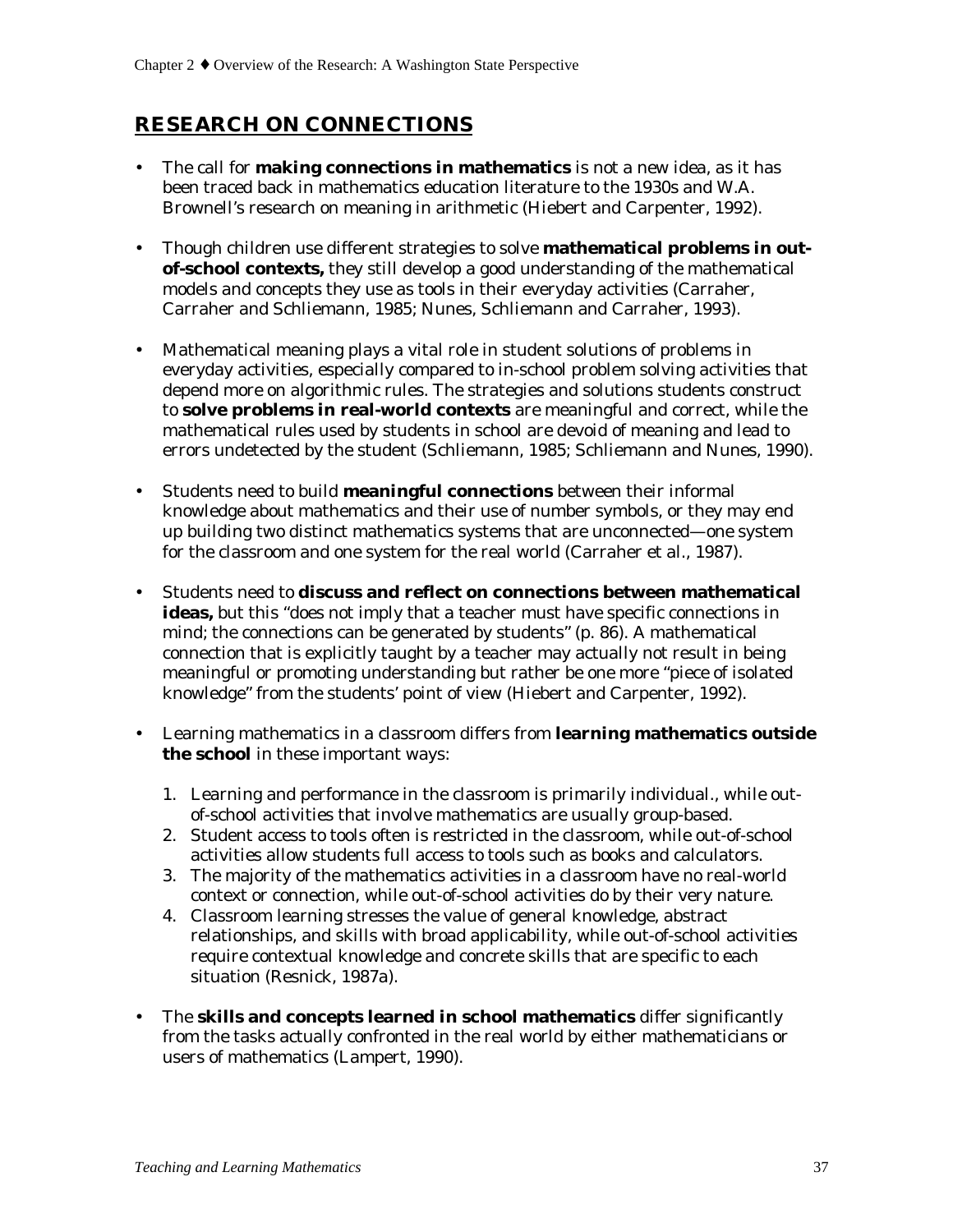- Students learn and master an operation and its associated algorithm (e.g., division), then seem to not associate it with their **everyday experiences** that prompt that operation (Marton and Neuman, 1996).
- Teachers need to choose instructional activities that **integrate everyday uses of mathematics** into the classroom learning process as they improve students' interest and performance in mathematics (Fong et al., 1986).
- Students often can list **real-world applications of mathematical concepts** such as percents, but few are able to explain why these concepts are actually used in those applications (Lembke and Reys, 1994).
- Vocational educators claim that the continual **lack of context in mathematics courses** is one of the primary barriers to students' learning of mathematics (Bailey, 1997; Hoachlander, 1997). Yet, no consistent research evidence exists to support their claim that students learn mathematical skills and concepts better in contextual environments (Bjork and Druckman, 1994).
- Hodgson (1995) demonstrated that the ability on the part of the student to **establish connections within mathematical ideas** could help students solve other mathematical problems. However, the mere establishment of connections does not imply that they will be used while solving new problems. Thus, teachers must give attention to both developing connections and the potential uses of these connections.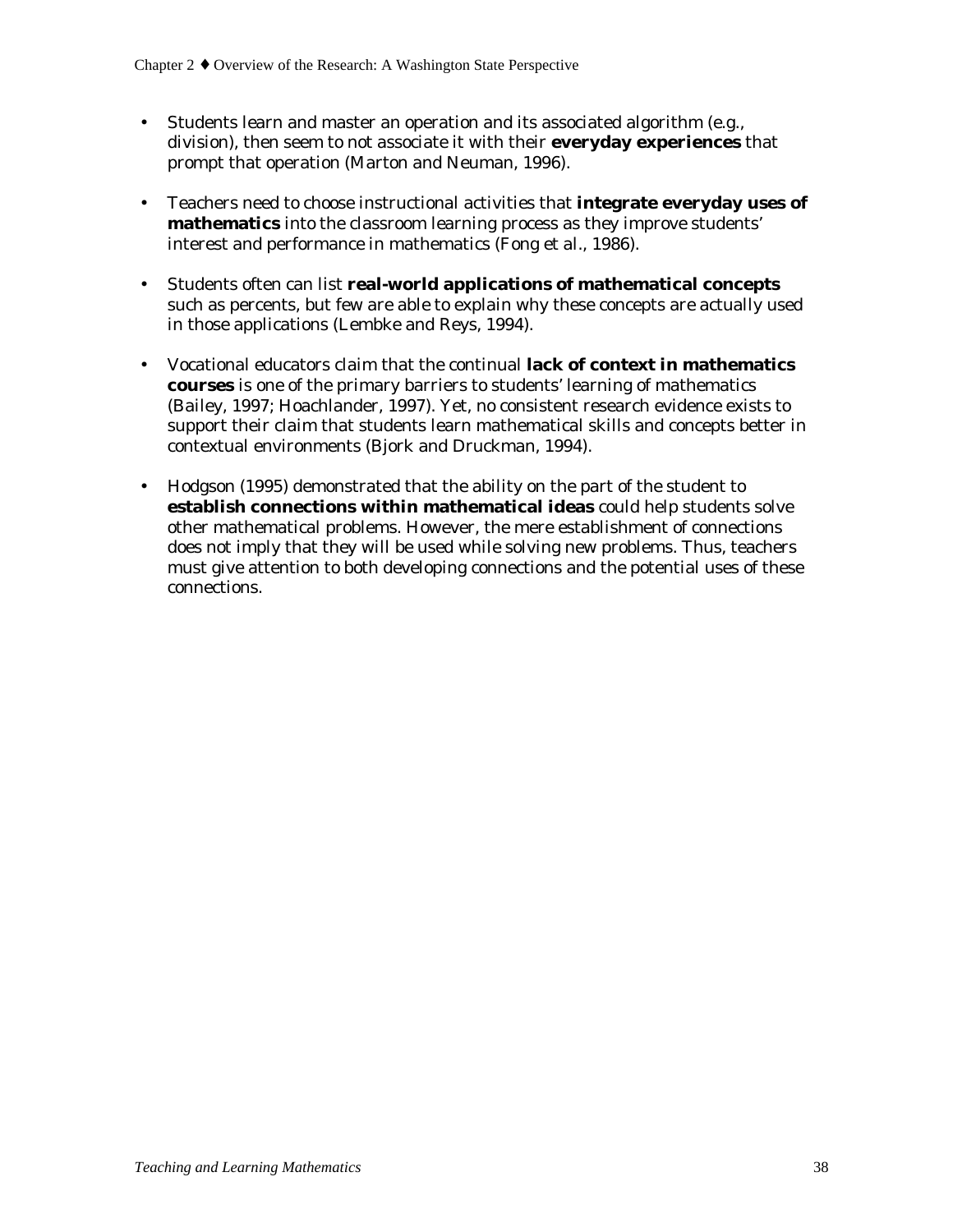## **Chapter 3**

# **MATHEMATICS IN THE CLASSROOM: WHAT RESEARCH TELLS EDUCATORS**

#### **CONSTRUCTIVISM AND ITS USE**

- **Constructivism in a nutshell:** Students actively construct **"their** individual mathematical worlds by reorganizing **their** experiences in an attempt to resolve **their** problems" (Cobb, Yackel, and Wood, 1991). The expectation is that the student's reorganized experiences form a personal mathematical structure that is more complex, more powerful, and more abstract than it was prior to the reorganization (Davis et al., 1990).
- Teachers who **implement a constructivist approach** to student learning must try to "see" both their own actions/mathematics and their students' actions/mathematics from their students' perspective (Cobb and Steffe, 1983).
- The **role of teachers and instructional activities** in a constructivist classroom is to provide motivating environments that lead to mathematical problems for students to resolve. However, each student will probably find a different problem in this rich environment because each student has a different knowledge base, different experiences, and different motivations. Thus, a teacher should avoid giving problems that are "ready made" (Yackel et al., 1990).
- A **fundamental principle** underlying the constructivist approach to learning mathematics is that a student's activity and responses are always rational and meaningful to themselves, no matter how bizarre or off-the-wall they may seem to others. One of the teacher's responsibilities is to determine or interpret the student's "rationality" and meaning (Labinowicz, 1985; Yackel et al., 1990).
- **Scaffolding** is a metaphor for the teacher's provision of "just enough" support to help students progress or succeed in each mathematical learning activity. Elaborating on this metaphor, Greenfield (1984) suggests: "The scaffold, as it is known in building construction, has five characteristics: it provides support, it functions as a tool; it extends the range of the worker; it allows the worker to accomplish a task not otherwise possible; and it is used selectively to aid the worker where need be" (p. 118).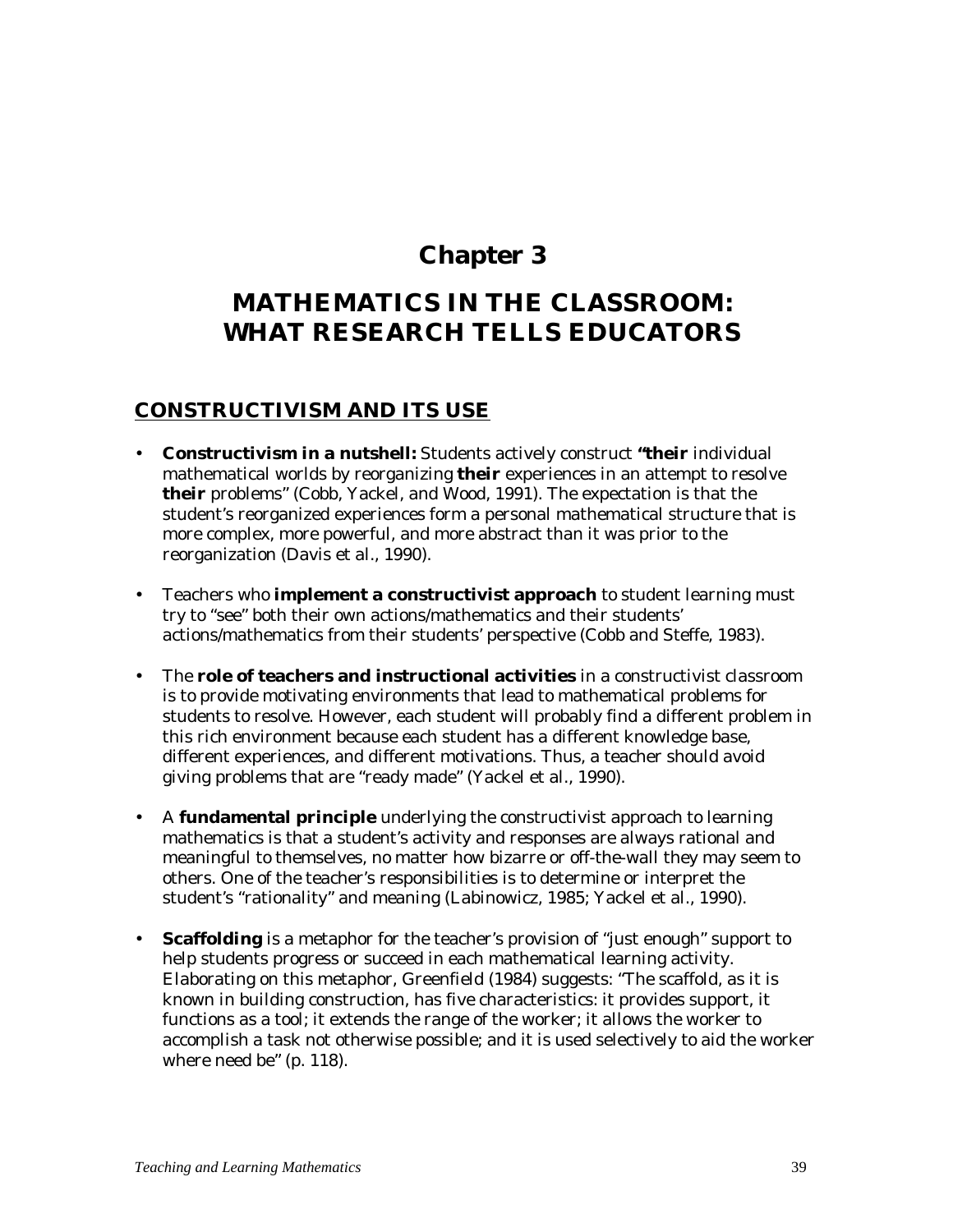- Mathematics teachers must engage in **"close listening" to each student,** which requires a cognitive reorientation on their part that allows them to listen while imagining what the learning experience of the student might be like. Teachers must then act in the best way possible to further develop the mathematical experience of the student, sustain it, and modify it if necessary (Steffe and Wiegel, 1996).
- Young **children enter school with a wide range of self-generated algorithms and problem solving strategies** that represent their a priori conceptual understandings of mathematics. Classroom instruction too often separates the child's conceptual knowledge from the new procedures or knowledge they construct because the "students' informal ways of making meaning are given little attention" (Cobb, Yackel, and Wood, 1991).
- From multiple research efforts on creating a constructivist classroom, Yackel et al. (1990) concluded that "not only are children capable of developing their own methods for completing school mathematics tasks but that **each child has to construct his or her own mathematical knowledge.** That is … mathematical knowledge cannot be given to children. Rather, they develop mathematical concepts as they engage in mathematical activity including trying to make sense of methods and explanations they see and hear from others."
- In her survey of the research on **arithmetic-based learning,** Fuson (1992b) concluded that students can "learn much more than is presented to them now if instruction is consistent with their thinking."

## **ROLE AND IMPACT OF USING MANIPULATIVES**

- In his analysis of 60 studies, Sowell (1989) concluded that "mathematics achievement is increased through the **long-term use of concrete instructional materials** and that students' attitudes toward mathematics are improved when they have instruction with concrete materials provided by teachers knowledgeable about their use" (p. 498).
- Manipulative materials can (1) help students understand mathematical concepts and processes, (2) increase students' flexibility of thinking, (3) be used creatively as tools to solve new mathematical problems, and (4) reduce students' anxiety while doing mathematics. However, several **false assumptions** about the power of manipulatives are often made. First, manipulatives cannot impart mathematical meaning by themselves. Second, mathematics teachers cannot assume that their students make the desired interpretations from the concrete representation to the abstract idea. And third, the interpretation process that connects the manipulative to the mathematics can involve quite complex processing (English and Halford, 1995).
- Students do not discover or understand mathematical concepts simply by manipulating concrete materials. Mathematics teachers need to intervene frequently as part of the instruction process to **help students focus on the**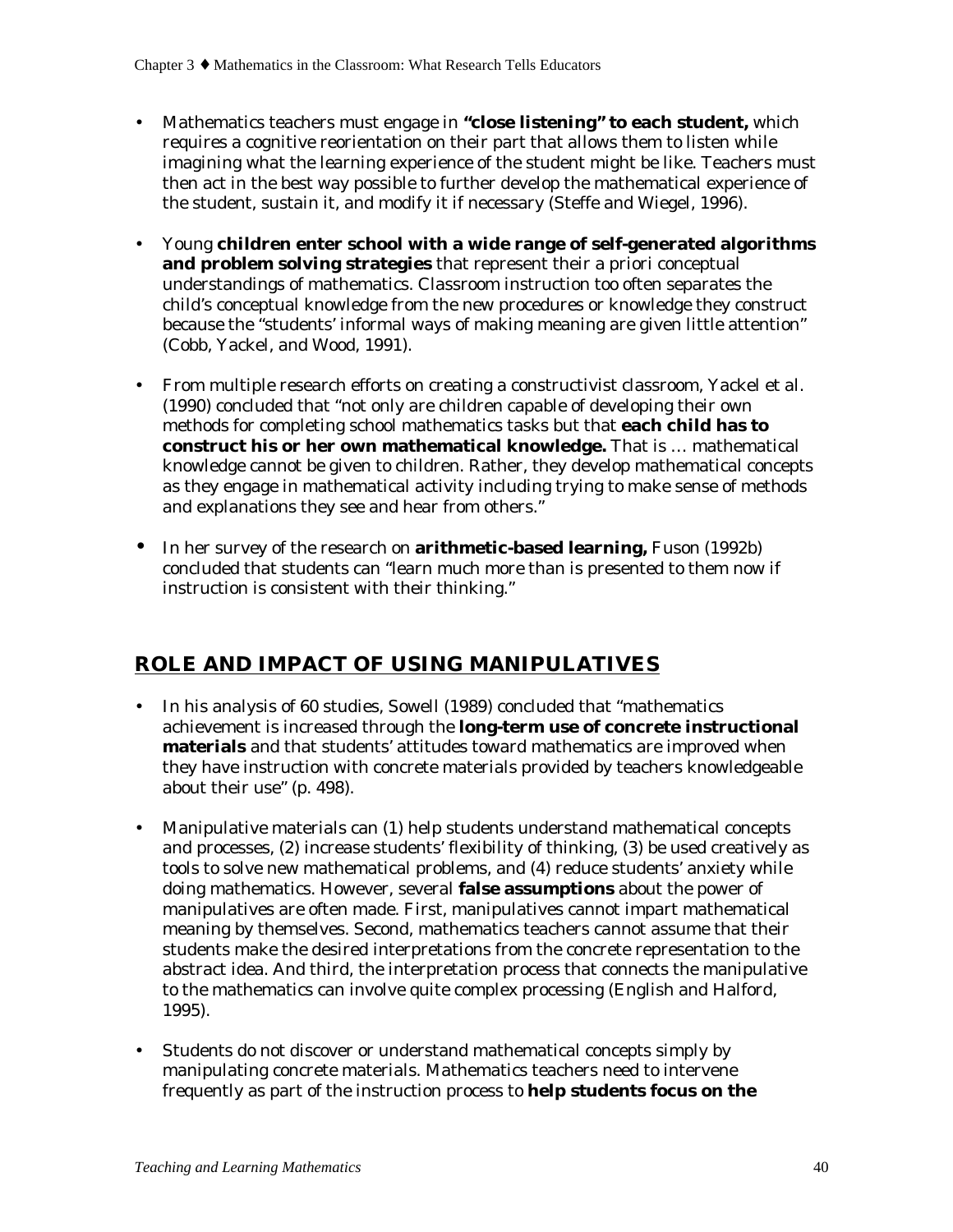**underlying mathematical ideas** and to help build bridges from the students' work with the manipulatives to their corresponding work with mathematical symbols or actions (Walkerdine, 1982; Fuson, 1992a; Stigler and Baranes, 1988).

- Mathematics teachers need much more assistance in both **how to select an appropriate manipulative** for a given mathematical concept and how to help students make the necessary connections between the use of the manipulative and the mathematical concept (Baroody, 1990; Hiebert and Wearne, 1992).
- Manipulatives need to be **selected and used carefully,** as they also can be distracting, ambiguous, and open to misinterpretation. Furthermore, if "multiple embodiments" of a mathematical concept are involved, students might have a hard time focusing on the correct interpretation (Dufour-Janvier, Bednarz and Belanger, 1987).
- In his study of teachers as they used manipulatives in mathematics classrooms, Jackson (1979) documented the existence of these **"mistaken beliefs":**
	- 1. Almost any manipulative can be used to teach any mathematical concept.
	- 2. Manipulatives simplify the students' learning of mathematics.
	- 3. Good mathematics teaching always includes the use of manipulatives.
	- 4. The number of manipulatives used is positively correlated to the amount of learning that occurs.
	- 5. Teachers should pick one multipurpose manipulative and use it to teach all or most of the mathematics.
	- 6. Manipulatives are more useful in the primary grades than in the upper grades.
	- 7. Manipulatives are more useful with low-ability students than high-ability students.
- Teachers sometimes **overestimate the value of manipulatives** because they as adults are able to "see" the mathematical concepts or processes being represented. Children do not have this "adult eye" (Ball, 1992).
- Concrete materials are **likely to be misused** when a teacher has in mind that students will learn to perform some prescribed activity with them (Boyd, 1992; Resnick and Omanson, 1987; Thompson and Thompson, 1994).
- Teachers need to take into account the **"contextual distance"** between the manipulatives and the mathematical concept to be experienced. For example, baseten blocks represent place value concepts both physically and physically, while colored chips and money are less visual models because they have no physical features that suggest place value relationships (Hiebert and Cooney, 1992).
- The use of concrete manipulatives do not seem as effective in **promoting algebraic understanding** as they are in promoting student understanding of place value and the basic computational processes (English and Halford, 1995).
- Manipulatives help students at all grade levels **conceptualize geometric shapes and their properties** to the extent those students can create definitions, pose conjectures, and identify general relationships (Fuys et al., 1988).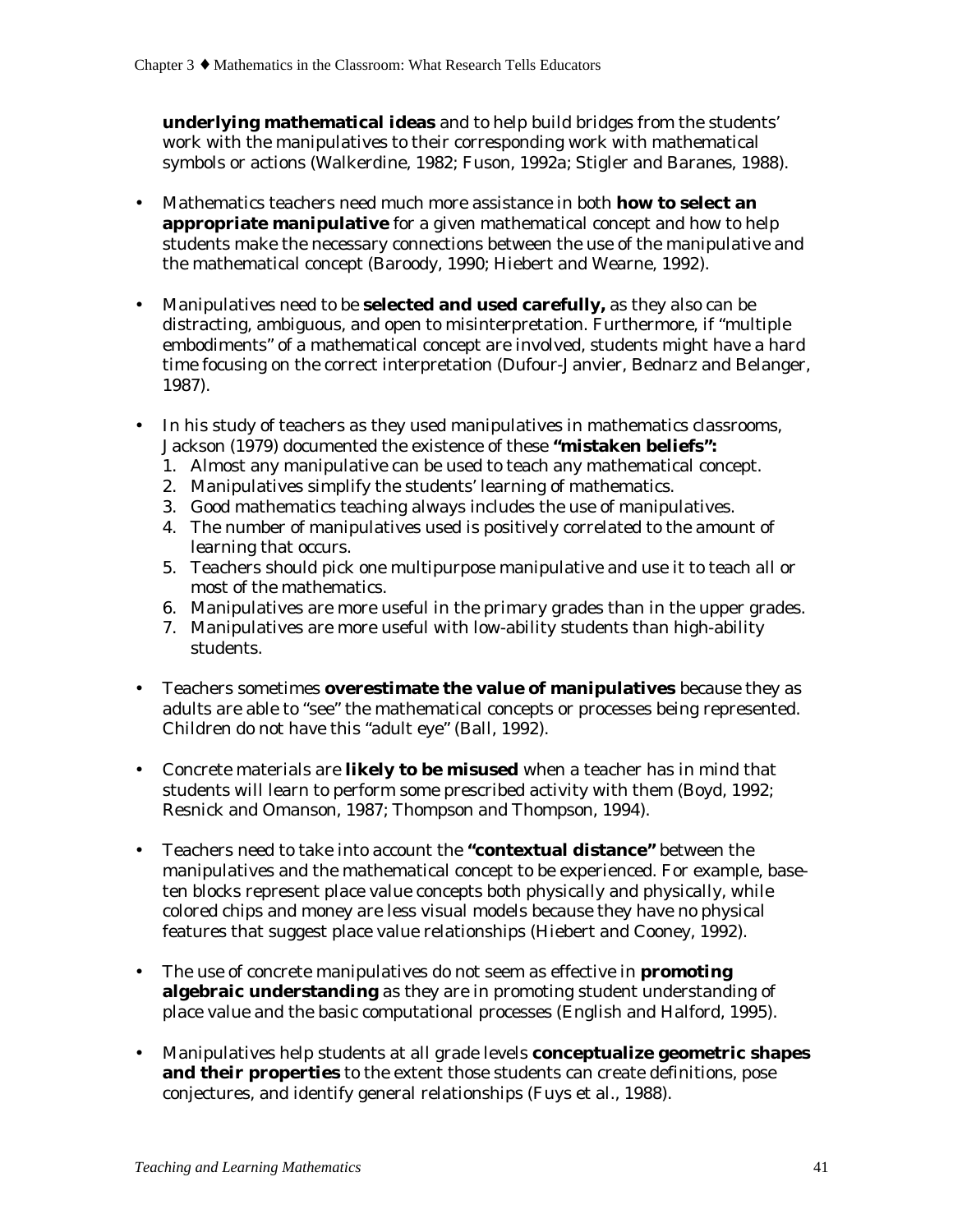- In a survey of research on manipulatives, Suydam and Higgins (1977) concluded: "Lessons involving manipulative materials will **produce greater mathematical achievement** than will lessons in which manipulative materials are not used if the manipulative materials are used well" and made these suggestions:
	- 1. Manipulatives should be used frequently and throughout the instructional program in a manner consistent with the goals of the program.
	- 2. Manipulatives should be used in conjunction with other learning aids such as diagrams, technology, and resource texts.
	- 3. Manipulatives should be used by students in a manner consistent with the mathematics content and the mathematics content should be adjusted to maximize the potential of the manipulatives.
	- 4. Manipulatives should be used with learning activities that are exploratory and deductive in approach.
	- 5. The manipulatives used should be the simplest possible and yet be the most representative of the mathematical ideas being explored.
	- 6. Manipulatives should be used with learning activities that include the symbolic recording of results and ideas.
- Manipulatives should be used with **beginning learners,** while older learners may not necessarily benefit from using them (Fennema, 1972).
- Many **secondary students** are at a developmental level that necessitates experiences with both concrete and pictorial representations of mathematical concepts (Driscoll, 1983).
- When students use manipulatives, **achievement is enhanced** across a variety of mathematical topics, at every grade level K–8 and at every ability level (Suydam and Higgins, 1977):
	- 1. Classroom lessons involving manipulatives have a higher probability of producing greater mathematics achievement than do lessons not using manipulatives.
	- 2. Students need not necessarily manipulate materials themselves for **all** lessons.
	- 3. Students do not need to use manipulatives for the same amount of time.
	- 4. Teacher use of manipulatives decreases from Grade 1 on.
- **Upper primary and middle school students** have considerable difficulties making sense of base-ten blocks without considerable teacher intervention (Labinowicz, 1985).
- Students have "astounding success" using base-ten blocks while **learning the addition and subtraction algorithms** (Fuson and Briars, 1990).
- Students have "consistent success" using concrete materials to motivate their understanding of **decimal fractions and decimal numeration** (Wearne and Hiebert, 1988a).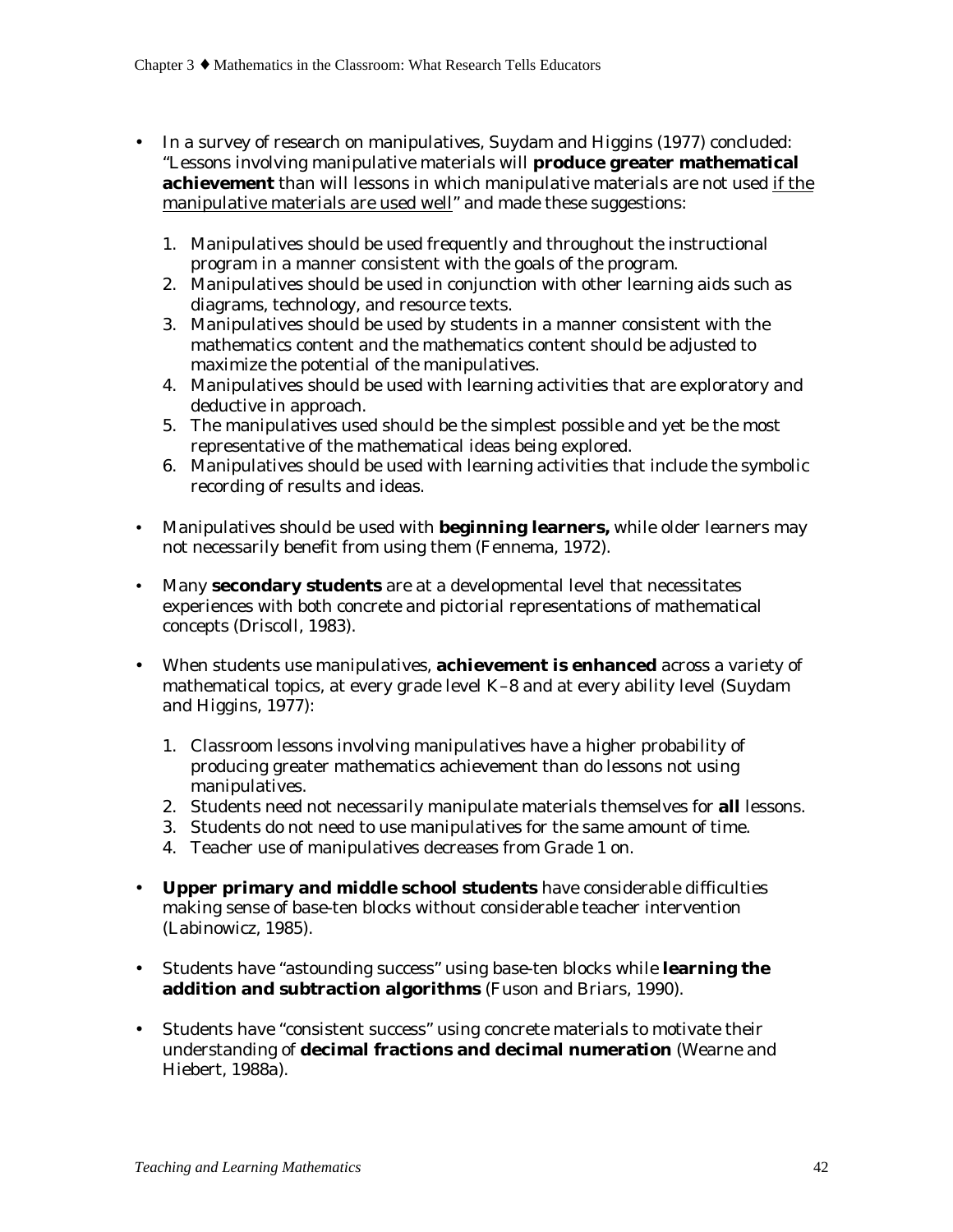- Base-ten blocks have little effect on upper-primary students' understanding or use of already **memorized addition and subtraction algorithms** (P. Thompson, 1992; Resnick and Omanson, 1987).
- Students need to **reflect continually on their actions with concrete materials** in relation to the ideas the teacher has worked to establish and in relation to the constraints of the task as they conceive it (Thompson, 1994).
- **Timing is the key.** Once students have learned a rote procedure, it is quite difficult for students to acquire a conceptual understanding of that procedure. Thus, teachers need to focus each student's initial instruction on using manipulatives to build a solid understanding of the concepts and processes involved (Wearne and Hiebert, 1988a).
- Student use of **concrete materials in mathematical contexts** help "both in the initial construction of correct concepts and procedures and in the retention and selfcorrection of these concepts and procedures through mental imagery" (Fuson, 1992c).
- Students trying to use concrete manipulatives to make sense of their mathematics must first be "**committed to making sense** of their activities and be committed to expressing their sense in meaningful ways" (P. Thompson, 1992).

#### **HOW STUDENTS SOLVE WORD PROBLEMS INVOLVING MATHEMATICS**

- Middle school students respond to a word problem with one of **four basic types of strategies** (L. Sowder, 1988):
	- 1. **Coping Strategies:**
		- a. Guess at the operation to be used.
		- b. Find the numbers in the problem and add (or subtract, multiply, or divide, depending on recent classroom computational work or the operation the student is most comfortable with).

#### 2. **Computation-Driven Strategies:**

- a. Look at the numbers in the word problem; they will "tell" you which operation to use (e.g., "if it's like, 78 and maybe 54, then I'd probably either add or multiply. But [78 and 3] looks like a division because of the size of the numbers").
- b. Try all four operations and choose the most reasonable answer.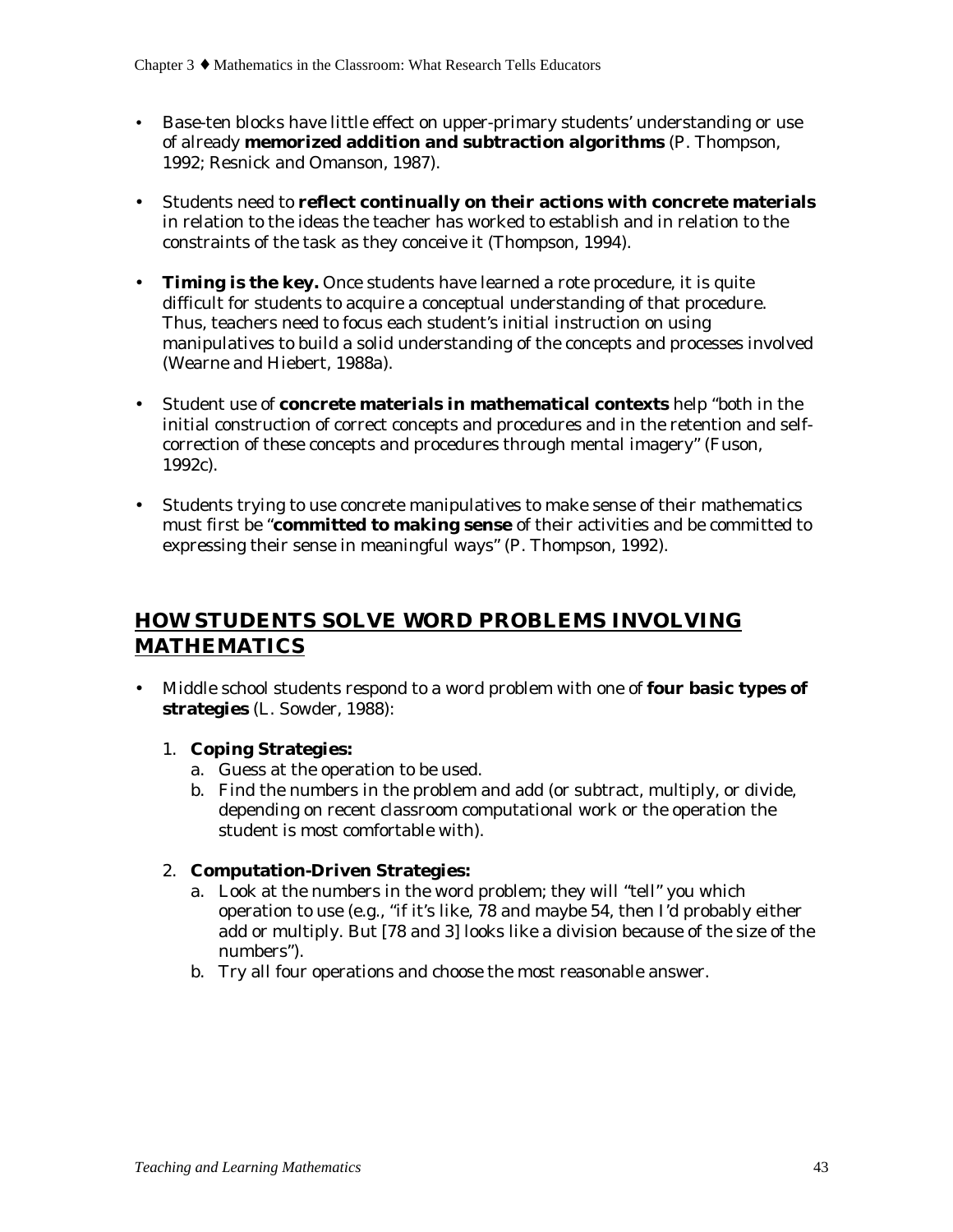#### 3. **Slightly Less Immature Strategies:**

- a. Look for "key" words or phrases to tell which operations to use (e.g., "all together" means to add).
- b. Decide whether the answer should be larger or smaller than the given numbers. If larger, try both addition and multiplication and choose the more reasonable answer. If smaller, try both subtraction and division and choose the more reasonable answer.

#### 4. **Desired Strategy:**

a. Choose the operation which meaning fits the story.

In addition to these strategies, the researchers made three additional conclusions. First, students of all ability levels used immature strategies at times. Gifted students often used an immature, computation-driven strategy (2b). Finally, strategy 3b was used productively by many students, with it failing them only when multipliers less than 1 were involved.

- Teachers can provide several **generic teaching strategies to help students solve word problems,** especially when the student can transfer a known strategy for one problem category to a new problem (Catrambone, 1995, 1996):
	- 1. Have students discuss carefully chosen exemplary problems and their solutions to minimize gaps in their understandings of the intermediate steps.
	- 2. Ask students to focus on each problem's conditions and the effects of the subsequent solution steps.
	- 3. Help students organize their solution steps into a hierarchically organized goal structure.
	- 4. Encourage students to label parts of the solution process (as subgoals) as it is implemented.
	- 5. Challenge students to reflect on and discuss alternate routes to a solution.
- **Drawing diagrams** to represent a problem does facilitate a student's search for a "relevant" solution for the problem (Larkin and Simon, 1987).
- Students have **difficulty representing and solving algebraic word problems** because they rely on a direct syntax approach which involves a "phrase-by-phrase" translation of the problem into a variable equation (Chaiklin, 1989; Hinsley et al., 1977).
- Fuson et al. (1997) proposed a research-based framework that unifies the mathematics curriculum and the teaching/learning process. It incorporates the **different cognitive phases that students should pass through** when solving word problems (applicable to almost every grade level):
	- 1. **Building a situation conception:** The students' focus is on understanding the vocabulary used, understanding the meaning of each sentence, and integrating all of these meanings to understand the problem situation—a good teaching strategy is to ask students to retell the problem in their own words or draw a picture to illustrate the problem.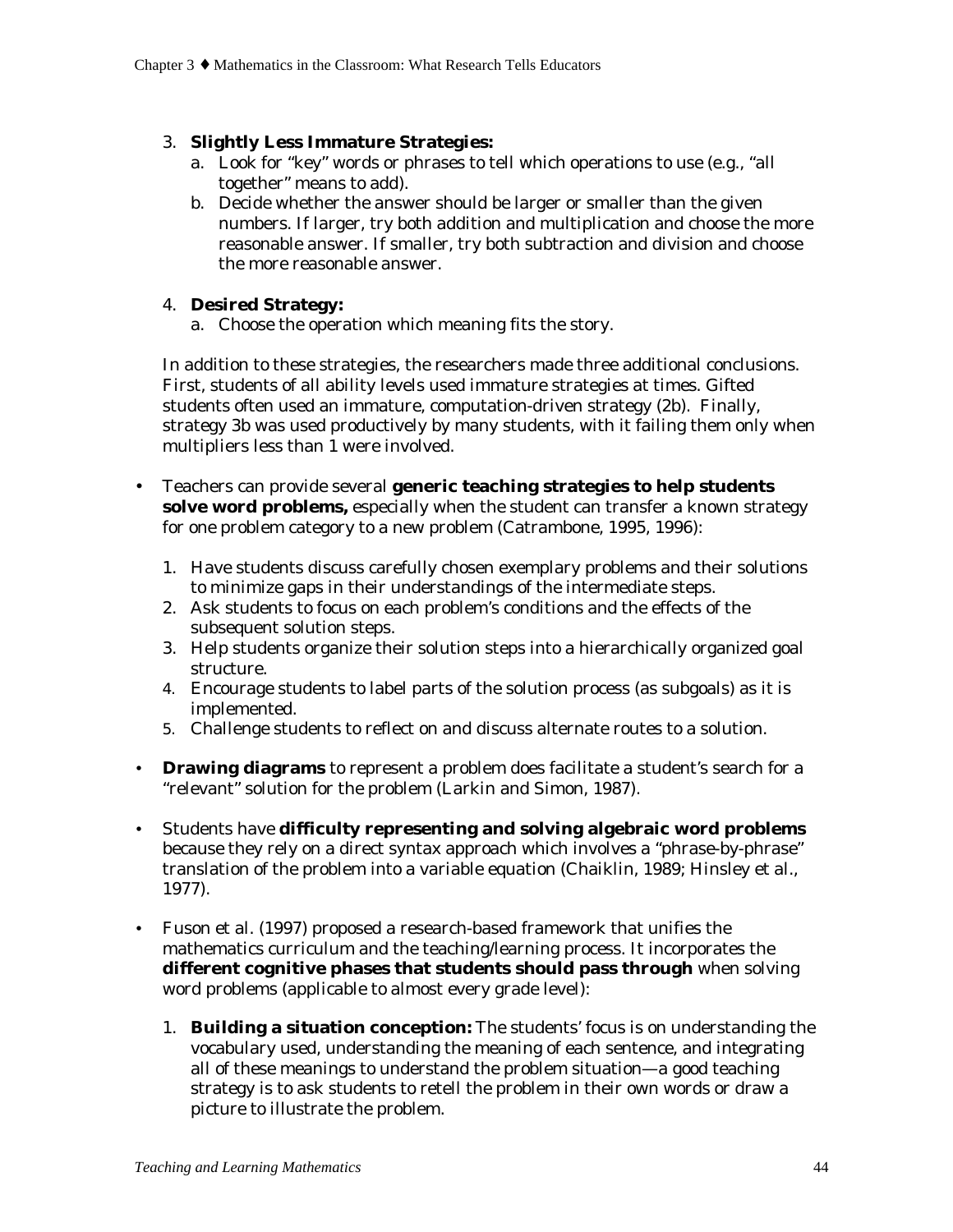- 2. **Forming a mathematical conception:** The students' focus is on the numbers, the unknown(s), and building a representation of the situation using mathematical operations—a good teaching strategy is to ask students to model the situation with concrete manipulatives or diagrams.
- 3. **Formulating a solution method conception:** The students' focus is on the unknown(s) and the steps needed to determine the values of the unknown(s)—a good teaching strategy is to ask students to discuss their solution plans, the connections they have found in the solution process, and the methods they could use to check the reasonableness of their results.
- Students, confronted with a word problem, experience **cognitive difficulty** if the operation required for the solution procedure is opposite to the operation in the problem's underlying structure (e.g., using subtraction to solve an addition situation). Other factors that create cognitive difficulty are the position of the question in the word problem, the degree of specifics in the wording of the problem, the size of the numbers, the amount of "action cueing" of the operation used in the solution, and the availability of concrete manipulatives (Fuson, 1992c).
- Attempts to determine relationships between **reading ability** and the ability to solve word problems have been inconsistent and inconclusive at best (i.e., varying from no correlation to significant correlations). Educators' assumptions regarding a connection are reasonable but not supported by the research (Lester, 1980; Hembree, 1992). The one consistent factor is reading comprehension skills (Suydam, 1985).
- Students' **spatial ability** often is strongly correlated to their problem solving ability (Moses, 1977; Wilson and Begle, 1972). However, spatial visualization abilities are related to mathematics achievement differently for females than for males (Sherman, 1979; Suydam, 1985).
- **Computational ability** is strongly correlated with the ability to solve word problems for young students; this relationship decreases in the higher grades (Dodson, 1972; Jerman, 1974; Knifong and Holton, 1976; Meyer, 1978). However, good computational skills do not guarantee success in solving problems. For example, in one research study, 76 percent of the 9-year-olds and 96 percent of the 13-year-olds could subtract a two-digit number from a two-digit number, but only 59 percent and 87 percent respectively could solve a word problem based on that same subtraction problem. When the situation involved multiplication of fractions, the success rate dropped from 69 percent to 20 percent for the 13-year-olds (Kantowski, 1981).
- Young students often **try to solve word problems** by first circling all of the numbers, then work backwards from the problem's end, searching for the "key word" that signals the arithmetic operation needed (Schoenfeld, 1985a).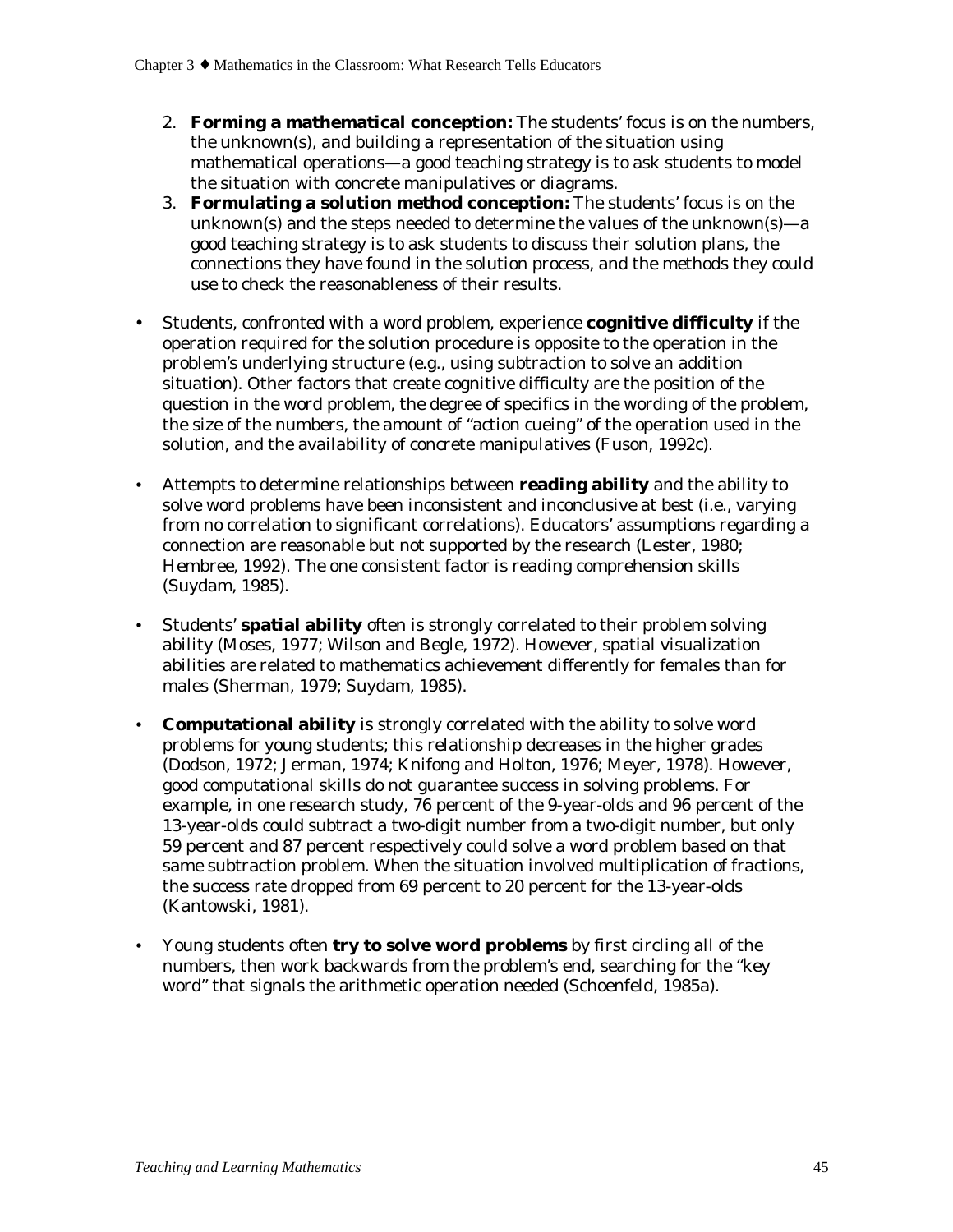- Algebra teachers should be aware that **word problems that can be solved without algebra** (i.e., with arithmetic) can be counterproductive. Rather, algebra students should be given problems that "discourage the search for arithmetic solutions," a search process on the teacher's part that can be as simple as changing the whole numbers in word problems to decimals (MacGregor and Stacey, 1996).
- Algebra students know that **categorization of word problems by type** (e.g., mixture, distance-time-rate, etc.) provides information that can be useful in the solution of algebra problems (Hinsely et al., 1977):
	- 1. Students are aware of problem categories, agree on these categories, and can recognize them in problem contexts.
	- 2. Students usually recognize the category quickly when reading a problem, sometimes as early on as reading the initial noun phrase.
	- 3. Students have access to useful information (e.g., appropriate equations and diagrams) about the different problem categories that can be used to help solve new problems.
	- 4. Students often become overly dependent on associating problem categories with specific story content, which then prevents their transfer of solution processes to problems that are solved in the same way but have different story content.
- Based on their research with **student attitudes while solving mathematics problems,** Brown et al. (1989) suggested that "Math word problems … are generally encoded in a syntax and diction that is common only to other math problems…. By participating in such ersatz activities students are likely to misconceive entirely what practitioners actually do. As a result, students can easily be introduced to a formalistic, intimidating view of math that encourages a culture of math phobia rather than one of authentic math activity" (p. 34).
- Students have significantly more **difficulty with word problems** if the numbers involved refer to continuous units of measurement (e.g., 7 inches) rather than discrete units (e.g., seven marbles). Unfortunately, the majority of the standard text problems involve a discrete context (M. Brown, 1981a).
- The **presence of decimals** in a word problem makes it significantly harder for students to determine the correct operations to perform (M. Brown, 1981a).
- Considered one of the "more surprising findings," Nesher et al. (1982) discovered that **word problems involving the same logical structure and the same mathematical operation** "behave differently" from the student's perspective. For example, students were almost twice as successful on the subtraction problem "Dan had 10 dollars. How many dollars are left, if Dan has spent 3?" compared to the subtraction problem "Joseph and Ronald had seven marbles altogether. Three of them were Joseph's. How many of them were Ronald's?" Thus, the factor of semantic category (e.g., combine, change, or compare situations) gains importance along with its mathematical structure.
- Bell et al. (1984, 1989) documented with research what most teachers have known for a long time: **students avoid reading** the text of word problems, trying to solve the problems by focusing only on the numbers in the problems.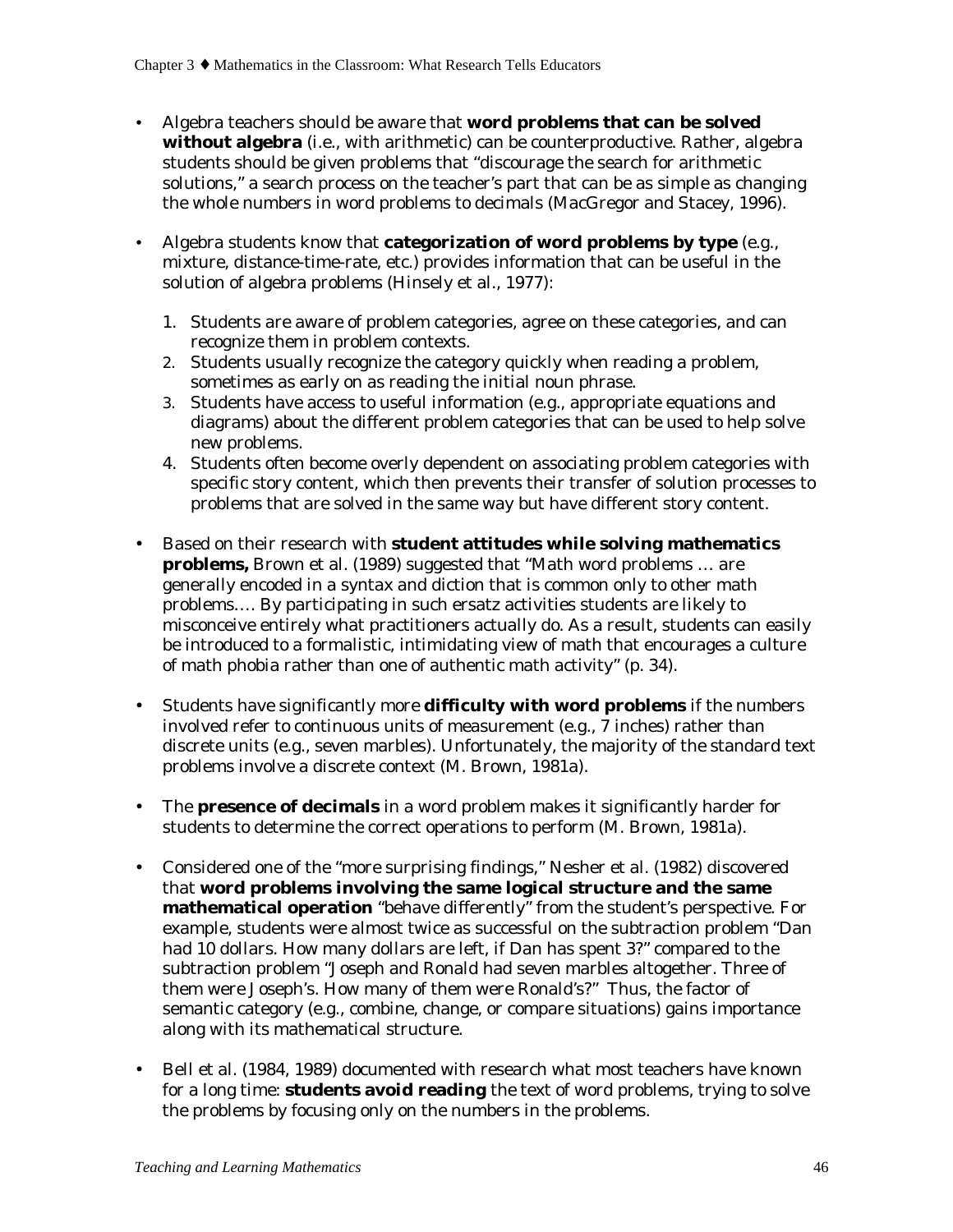#### **MASTERY OF BASIC FACTS AND ALGORITHMS**

- The last 60 years of educational research supports the conclusion of Brownell and Chazal (1935) that **drill with a fact or skill** does not guarantee immediate recall. However, student competence with a mathematical skill does necessitate extensive practice (Bjork and Druckman, 1994). The research is conclusive that drill alone contributes little or nothing to growth in a student's mathematical understanding.
- **Meaningful instruction and drill** go together as part of a successful learning experience, but meaningful instruction must precede drill or practice (Dessert, 1981). A balanced approach to both is needed in mathematics classrooms, as students who can access both memorized and meaningful ideas in mathematics achieve at a higher level than those who rely on either one without the other (Askew and William, 1995).
- Synthesizing both his research and other related research, Davis (1978) produced these guiding principles for using **drill of number facts** in a productive manner:
	- 1. Students should not try to memorize a number fact that they do not understand (e.g., rote recall that  $2+3=5$  versus being able show why 2 added to 3 is 5).
	- 2. Students should participate in drill knowing that the goal is to memorize facts that they understand.
	- 3. Teachers need to emphasize remembering, not explaining, during drill sessions.
	- 4. Teachers need to keep drill sessions brief yet include them on a daily basis.
	- 5. Students should focus on only a few facts at a time, while also reviewing previously memorized facts.
	- 6. Teachers need to express confidence in each student's ability to memorize all of the number facts.
	- 7. Students should receive immediate feedback.
	- 8. Teachers need to stress that the two key aspects of facts recall are accuracy and speed.
	- 9. Teachers need to vary drill activities and be enthusiastic during the activity.
	- 10. Teachers need to praise students on their progress in memorizing facts, keeping a record of their individual progress (i.e., self-improvement, not competition against others or an artificial barrier).
- **Practice toward mastery of basic skills and procedural algorithms** should not occur until students develop the meaning underlying those skills or algorithms. Research results (and frustrated teachers) consistently suggest that if this practice occurs too soon for a student, it is very difficult for that student to step back and focus on the meaning that should have been developed at the very beginning (Brownell and Chazal., 1935; Resnick and Omanson, 1987; Wearne and Hiebert, 1988a; Hiebert and Carpenter, 1992).
- Students trying to master the basic addition facts should be given experiences with the **derived fact strategies.** For example, 5+6 can be transformed into [5+5]+1, which can be solved by the sum of the easier double  $[5+5]=10$  and 1. Because this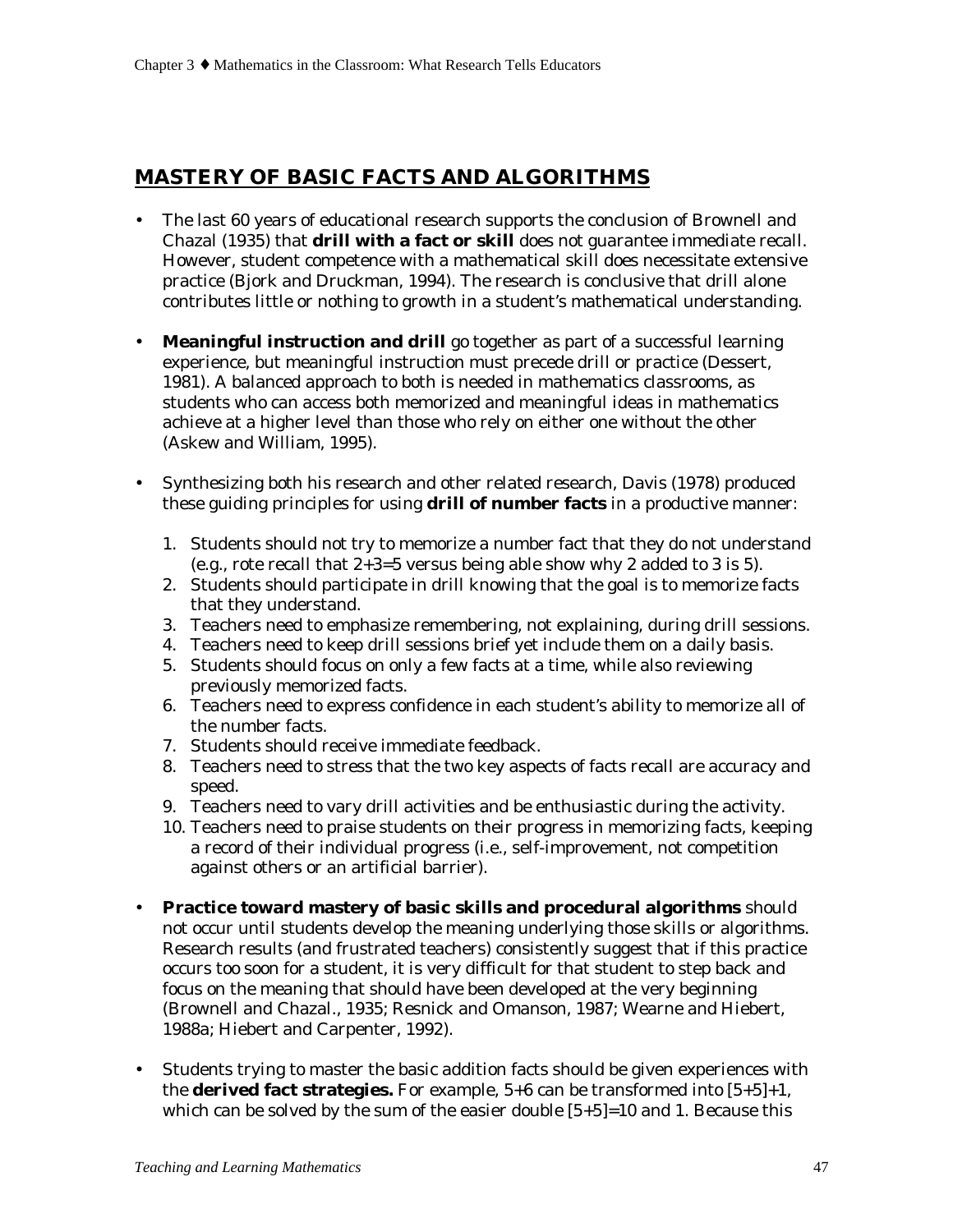strategy builds on a student's number sense and meaningful relationships between basic combinations, it improves fact recall and provides a "fall-back" mechanism for students (Fuson, 1992a; Steinberg, 1985).

- Students have **conceptual trouble with the zero and one multiplication facts** and often resort to rote memory. The difficulty perhaps is due to interference created by a dependence on the repeated-addition model for multiplication. For example, a child easily becomes confused trying to add 5 to itself either one time or zero times (Cooney et al., 1988; Campbell and Graham, 1985).
- Students need to master the basic facts and practice algorithmic procedures. **The more efficiently a procedure is executed,** the more mental effort that is saved to focus on other related tasks. However, such mastery and practice does not seem to contribute to the development of meaning of the underlying mathematics (Hiebert, 1990).
- **Student errors in using algorithms** are usually not caused from failing to learn a particular idea but from learning or constructing the wrong mathematical idea (Brown and Burton, 1978).
- It is not clear that large amounts of practice are necessary or even the best way to promote recall of the more "complex algorithms," such as computations with multidigit numerals, fractions, or algebraic expressions. These algorithmic procedures are probably remembered and implemented better if additional time is spent making sense of them (Hiebert and Lefevre, 1986; Skemp, 1978). **If teachers want students to remember algorithmic procedures,** teachers need to ask them to step back and think about the procedures" (Hiebert, 1990).
- "To a great extent **children adapt the algorithms they are taught** or replace them by their own methods; it is only when these methods fail them that they see a need for a rule at all. We appear to teach algorithms too soon, illustrate their use with simple examples (which the child knows he can do in another way) and assume once taught they are remembered. We have ample proof that they are not remembered or sometimes remembered in a form that was never taught, e.g., to add two fractions, add the tops and add the bottoms.

The teaching of algorithms when the child does not understand may be positively harmful in that what the child sees the teacher doing is 'magic' and entirely divorced from problem solving" (K. Hart, 1981d).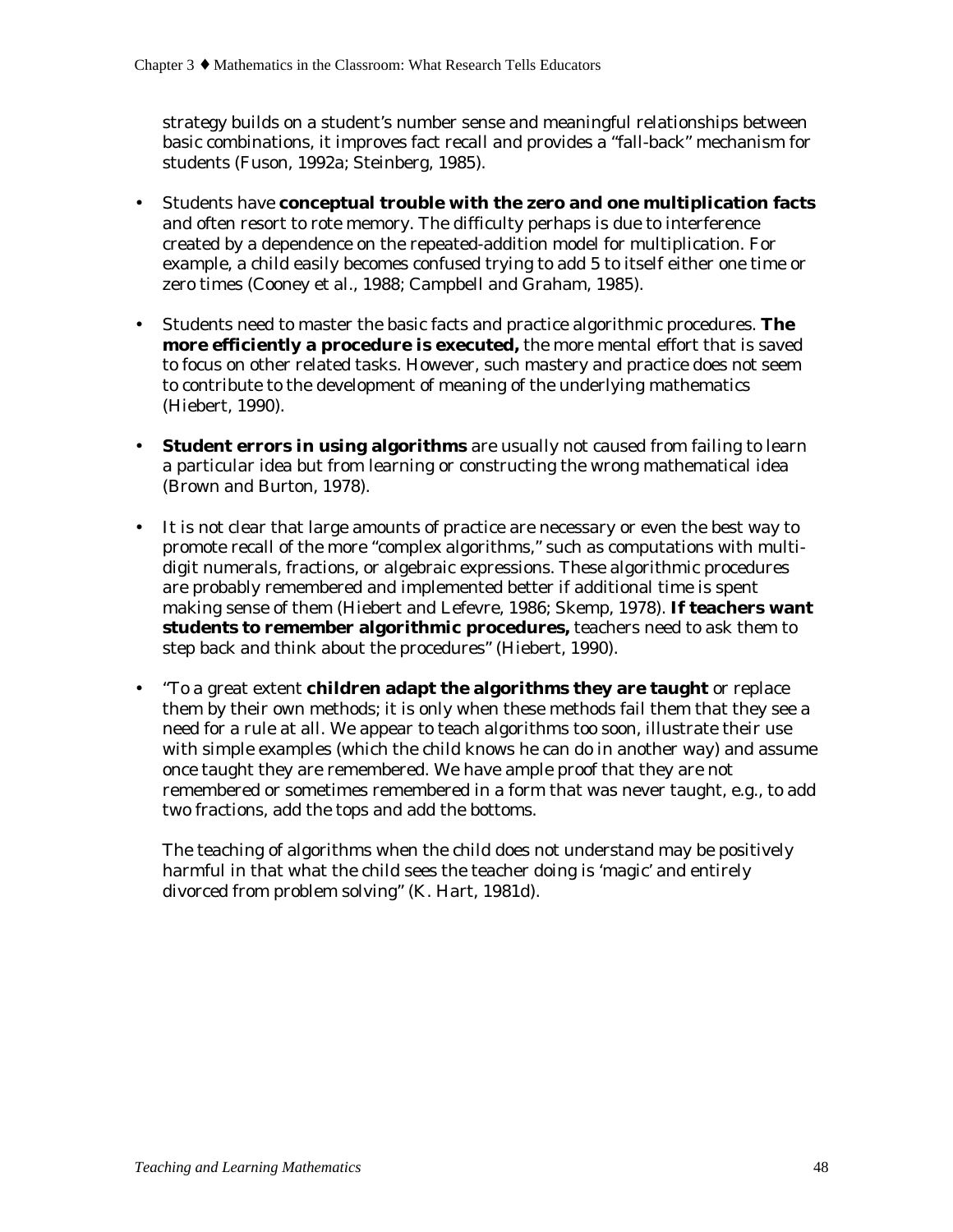#### **USE AND IMPACT OF COMPUTING TECHNOLOGIES**

- Based on a survey of the research, Weaver (1981) concluded: " … **when calculators were used in the variety of ways** investigated to date across a rather wide range of grade levels and content areas, evidence suggests that we have **no cause for alarm or concern** about potentially harmful effects associated with calculator use. This is particularly true with respect to computational performance…. Seldom is the research literature so clear as it is in this respect" (p. 158).
- In a recent study of the **long-term effect of young children's use of calculators,** Groves and Stacey (1998) formed these conclusions:
	- 1. Students will not become reliant on calculator use at "the expense of their ability to use other methods of computation."
	- 2. Students who learn mathematics using calculators have higher mathematics achievement than noncalculator students—both on questions where they can choose any tool desired and on mental computation problems.
	- 3. Students who learn mathematics using calculators demonstrate a significantly better understanding of negative numbers, place value in large numbers, and especially decimals.
	- 4. Students who learn mathematics using calculators perform better at interpreting their answers, especially again with decimals.
- Calculators can successfully help **introduce basic concepts of algebra** through extensive explorations with numerical computations (Demana and Leitzel, 1988).
- In a study of students **using calculators while learning calculus,** Gimmestad (1982) concluded that:
	- 1. Students sometimes change their solution approaches because of their access to calculators.
	- 2. Students using calculators are more effective when exploring ideas or solution approaches within a problem context.
	- 3. Students using calculators are much more likely to check their work by retracing steps.
	- 4. Students using calculators achieve overall at the same level as students without calculators.
- **Calculators enhance** student's (1) use of deductive reasoning, (2) ability to elaborate retrospectively on their strategies, (3) use of specific problem solving techniques to reach successful solutions, and (4) ability to evaluate their progress while solving problems (Kelly, 1985).
- Calculator-using students outperform noncalculator-using students on **calculatorneutral tests** (where calculator use is optional on the students' part). Great care and rigor must be used in preparing items for such tests to ensure that the intended mathematical objectives are being assessed; it may even be necessary to norm the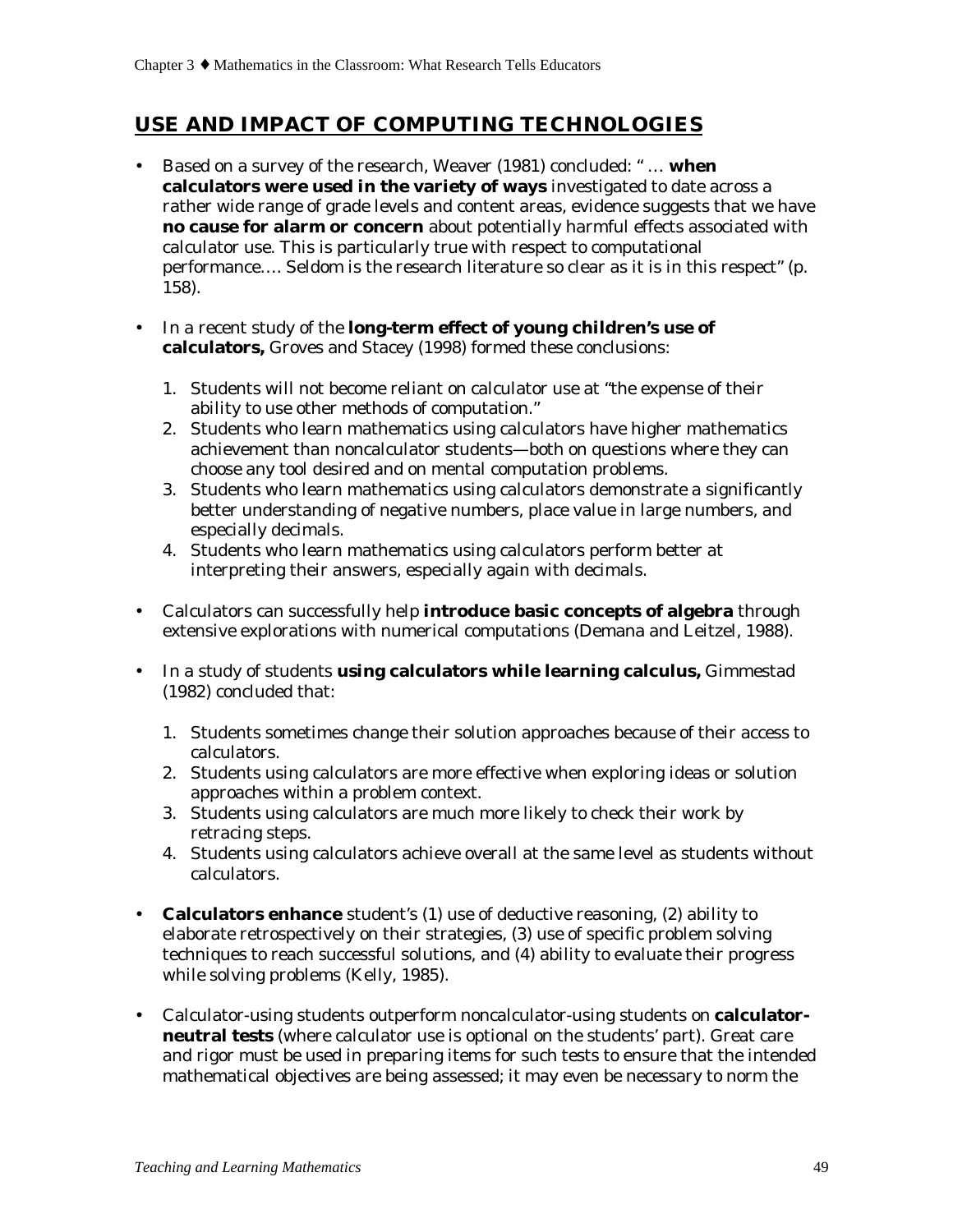scores for the two groups (calculator-using vs. noncalculator-using) independently (Harvey, 1992).

- Reviewing research on the **impact of calculator use in the mathematics classroom,** Wheatley (1980) and Shumway et al. (1981) jointly concluded:
	- 1. Students using calculators experience a far greater number and variety of mathematical concepts and computations.
	- 2. Students weak in their recall of basic facts become more successful as problem solvers when given access to calculators.
	- 3. Students using calculators express more confidence when attacking mathematical problems.
	- 4. Students using calculators exhibit more exploratory behaviors when solving mathematical problems.
	- 5. Students using calculators spend more time on attacking problems and less time on computing.
	- 6. Student and teacher attitudes toward mathematics improve when calculator use becomes part of the classroom routine.
- In their survey of 79 research studies, Hembree and Dessart (1986) concluded: "At all grades but Grade 4, a **use of calculators in concert with traditional mathematics instruction** improves the average student's basic skills with paper and pencil, both in working exercises and in problem solving…. Across all grade and ability levels, students using calculators possess a better attitude toward mathematics and an especially better self-concept in mathematics than students not using calculators" (p. 83).
- Students using **graphing** calculators in a precalculus class tend to perform better on critical thinking measures than those students not using calculators (Farrell, 1989).
- **Gender differences** in performance on graphing tasks tend to disappear in college algebra classes when students use graphing calculators (Dunham, 1990).
- Graphing calculators **change the nature of classroom interactions and the role of the teacher,** prompting more student discussions with the teachers playing the role of consultants (Farrell, 1990; Rich, 1990).
- **Graphing calculators facilitate algebraic learning** in several ways. First, graphical displays under the student's control provide insights into problem solving (e.g., a properly scaled graph motivates the discovery of data relationships). Second, graphical displays paired with the appropriate questions (e.g., data points, trends) serve as assessments of student reasoning at different levels (Wainer, 1992).
- "The **graphing calculator gives the student the power** to tackle the process of 'making connections' at her own pace. It provides a means of concrete imagery that gives the student a control over her learning experience and the pace of that learning process … an active conversation between the student and the calculator for, indeed, the calculator responds to the prompts of the student—it does not act on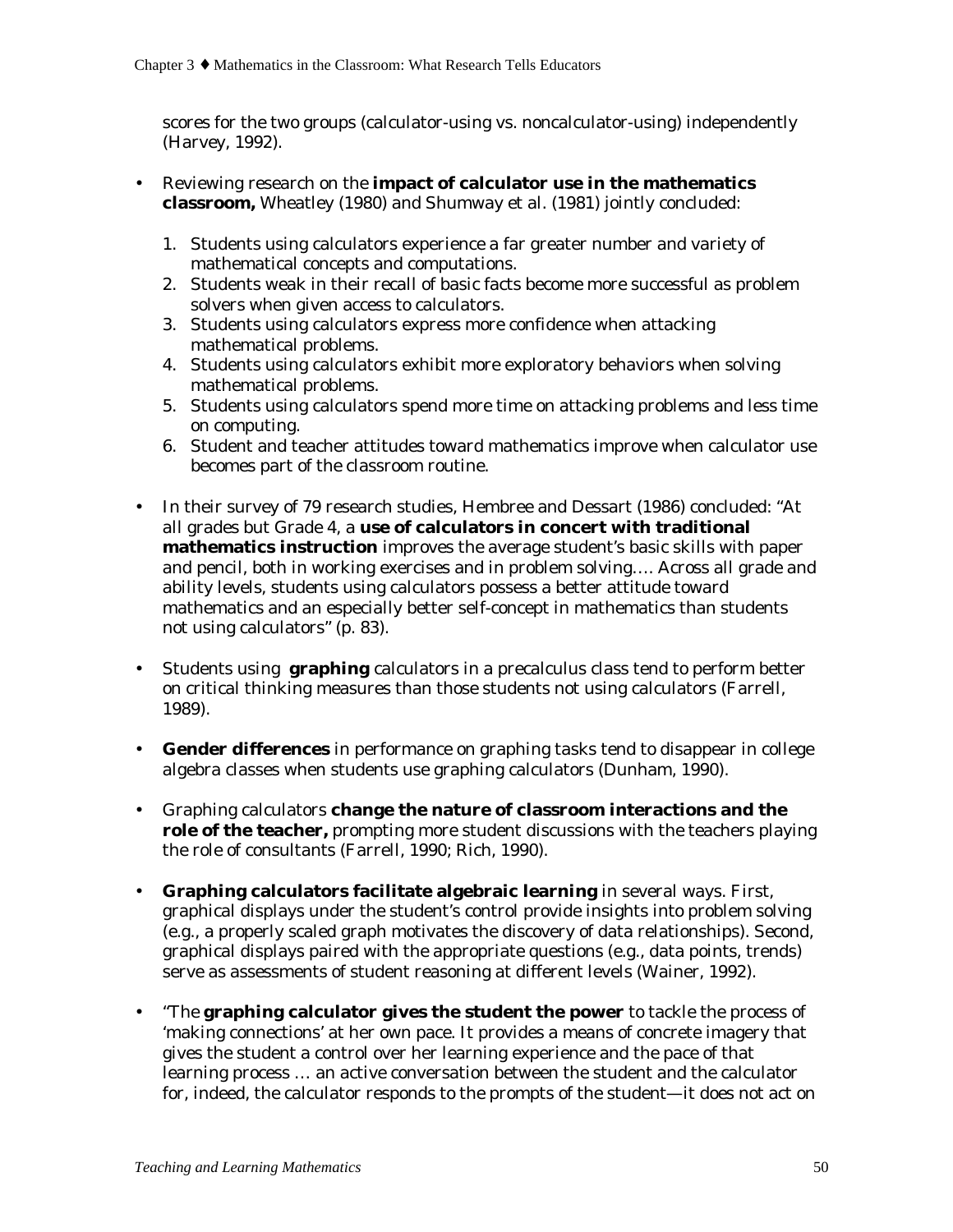its own." Furthermore, calculator use helps students see mathematical connections, helps students focus clearly on mathematical concepts, helps teachers teach effectively, and especially supported female students as they become better problem solvers (Shoaf-Grubbs).

- **Computer environments impact student attitudes** and affective responses to instruction in algebra and geometry. In addition to changing the social context associated with traditional instruction, computer access provides a mechanism for students to discover their own errors, thereby removing the need for a teacher as an outside authority (Kaput, 1989).
- Students learn more advanced mathematics in less time and with enhanced conceptual understanding in a **symbolic-manipulative computer environment** (Palmiter, 1986).
- Computer environments can help students **overcome statistical misconceptions** because students control the important variables as they watch a sampling process or manipulate histograms (Rubin and Rosebery, 1990).
- Students need experiences with **computer simulations,** computer spreadsheets, and data analysis programs if they are to improve their understanding of probability and statistics (Shaughnessy, 1992).
- Yerushalmy et al. (1986) investigated the impact of **rich geometric environments created on a computer** (e.g., *The Supposer*) and made these conclusions:
	- 1. Students of all ability levels can conceptualize the construction of a geometric figure in dynamic terms and accept it as a general prototype.
	- 2. Students have trouble making conjectures based on their explorations or data.
	- 3. Students do not think it is necessary to justify their generalizations from a finite number of cases.
- Students learning in a **computer environment and related algebra curriculum** perform better on mathematical modeling tasks, general problem solving tasks, and even tasks involving standard algebra manipulations (J. Fey and K. Heid's algebra project results reported by Kieran, 1990).
- Computer environments such as microworlds and simulations **provide informal assessments** in the form of "snapshots" of student work as they explore mathematical ideas (Shaughnessy, 1992).
- Dynamic geometry software programs create rich environments that **enhance students' communications using mathematics** and help students build connections between different mathematical ideas (Brown et al., 1989).
- Interactive computing technologies **enhance both the teaching and learning of mathematics.** Great benefits occur if the technology's power (1) is controllable by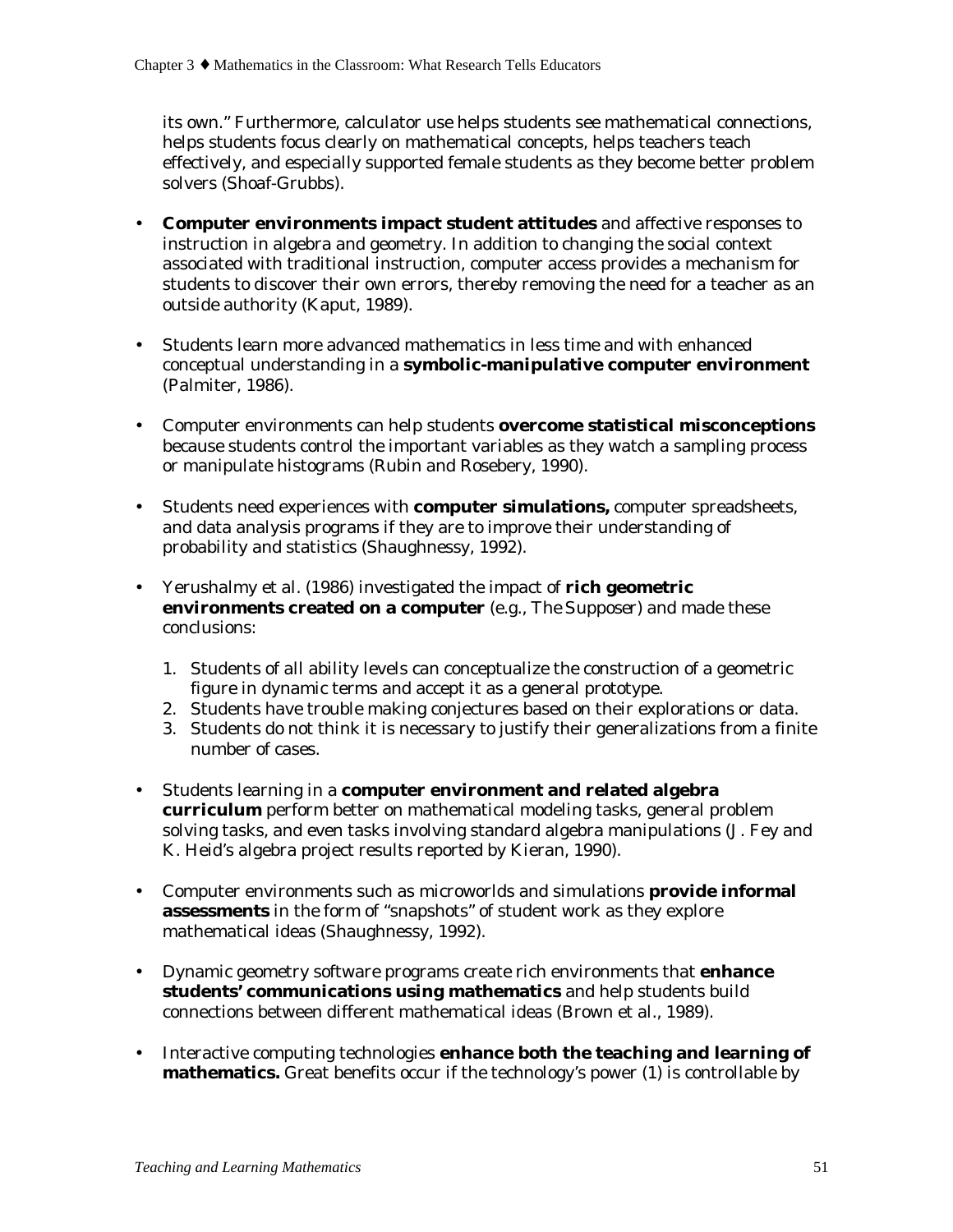either the students or teachers, (2) is easily accessible in a way that enables student explorations, and (3) promotes student generalizations (Demana and Waits, 1990).

- Graphing calculators produce data tables that help students explore meaningful problem environments prior to the **learning of standard algebraic techniques.** The end result is the students' enhanced understanding of the dynamics of change and the meaning underlying algebraic expressions (Heid and Kunkle, 1988).
- Students using graphing tools on a calculator or a computer have **trouble with scaling when studying functions and their graphs.** A common misconception is that changes in scale also change the values on the graph, with students unaware that the real change is their perception of the graph or the amount of the graph visible on the screen (Leinhardt et al., 1990).
- The power of calculators and computers make "the organization and structure of algebra problematic." Easy access to graphic representations and symbolic manipulators **reduce the need to manipulate algebraic expressions or to solve algebraic equations** (Romberg, 1992).
- Graphing options on calculators provide **dynamic visual representations** that act as "conceptual amplifiers" for students learning algebra. Student performance on traditional algebra tasks is improved, especially relative to the development of related ideas such as transformations or invariance (Lesh, 1987).
- Graphing calculators or software can lead students to **new misunderstandings of graphs.** An example is a student's conclusion that a graph is "jagged," prompted by pixel limitations of the technology (Moschkovich et al., 1993).

## **CULTURE OF THE MATHEMATICS CLASSROOM**

- Multiple studies of the **culture of the mathematics classroom** have concluded that the student's role and actions depend primarily on the view of mathematics "projected" by the teacher. In her summary of the relevant research, Nickson (1992) concluded: "The linearity and formality associated with most teaching of mathematics from published schemes or textbooks tend to produce a passive acceptance of mathematics in the abstract, with little connection being made by pupils between their work and real life. Pupils accept the visibility of mathematics in terms of a 'right or wrong' nature, and their main concerns seem to be with the quantity of mathematics done and its correctness…. When beliefs about mathematics differ and where views of mathematics as socially constructed knowledge prevail, pupils take on quite a different role. The messages they receive are that they are expected to contribute their own ideas, to try their own solutions, and even to challenge the teacher … (p. 110)."
- **Teachers with "an integrated, conceptual understanding" of mathematics** tend to organize their classrooms and learning activities that encourage students to engage and interact with the conceptual aspects of mathematics. Furthermore, the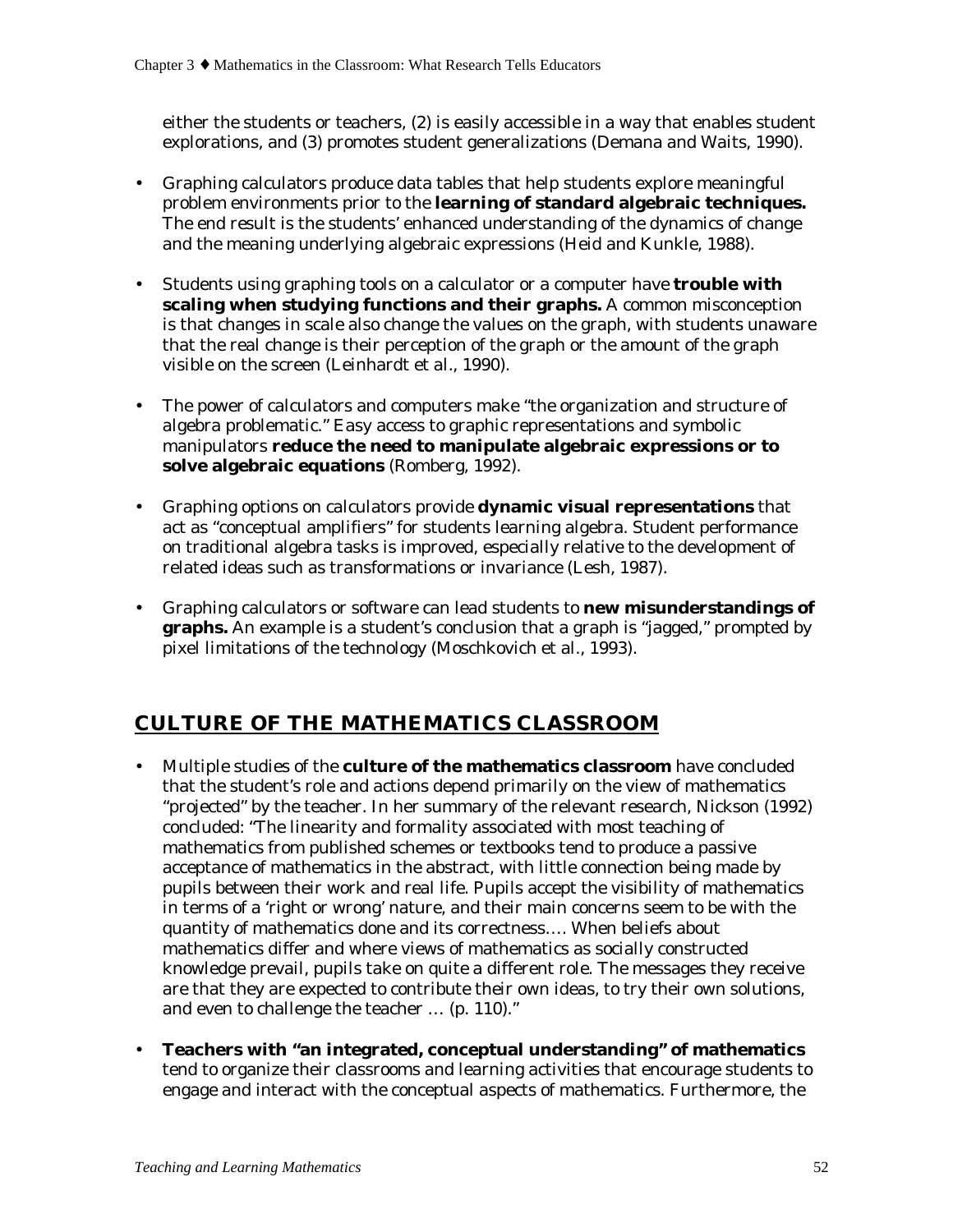depth of the mathematics taught correlates highly with the depth of the teachers' mathematical knowledge (Fennema and Franke, 1992).

- **Warm and supportive teachers** are more effective than critical teachers (Titunoff et al., 1975; Rosenshine and Furst, 1971).
- Teachers **maintain student engagement at doing mathematics** at a high level if they (1) select appropriate tasks for the student, (2) support proactively the student's activity, (3) ask students consistently to provide meaningful explanations of their work and reasoning, (3) push students consistently to make meaningful connections, and (4) do not reduce the complexity/cognitive demands of the task. Student engagement in mathematical activities declines if teachers (1) remove the challenging aspects of the tasks, (2) shift the students' focus from understanding to either the correctness or completeness of an answer, or (3) do not allow an appropriate amount of time for students to complete the task (Henningsen and Stein, 1997).
- A crucial role of the teacher is to structure "a pervasive norm in the classroom that **helping one's peers to learn** is not a marginal activity, but is a central element of students' roles" (Slavin, 1985).
- In a review of 80 research studies on grouping in mathematics classrooms, Davidson (1985) concluded that **students working in small groups** significantly outscored students working individually in more than 40 percent of the studies. Students working as individuals in a mathematics classroom performed better in only two of the studies (and Davidson suggests that these studies were faulty in design).
- Students working on **solving a mathematics problem in small groups** exhibit cognitive behaviors and processes that are essentially similar to those of expert mathematical problem solvers (Artz and Armour-Thomas, 1992).
- **Learning mathematics in cooperative groups** is effective, especially for younger students. When students reach high school, the research evidence is less clear, as these students exhibit stronger individual motivations, interact socially in more complex ways, and often are defensive or embarrassed about their knowledge and learning in mathematics (Steen, 1999).
- The research conclusions on the effect of **cooperative learning in mathematics classrooms** are quite consistent (Davidson, 1990; Davidson and Kroll, 1991; Leiken and Zaslavasky, 1999; Slavin, 1985; Weissglass, 1990):
	- 1. Students with different ability levels become more involved in task-related interactions.
	- 2. Students' attitudes toward school and mathematics become more positive.
	- 3. Students often improve their problem solving abilities.
	- 4. Students develop better mathematical understanding.
	- 5. The effects on students' mathematics achievement have been positive, negative, and neutral.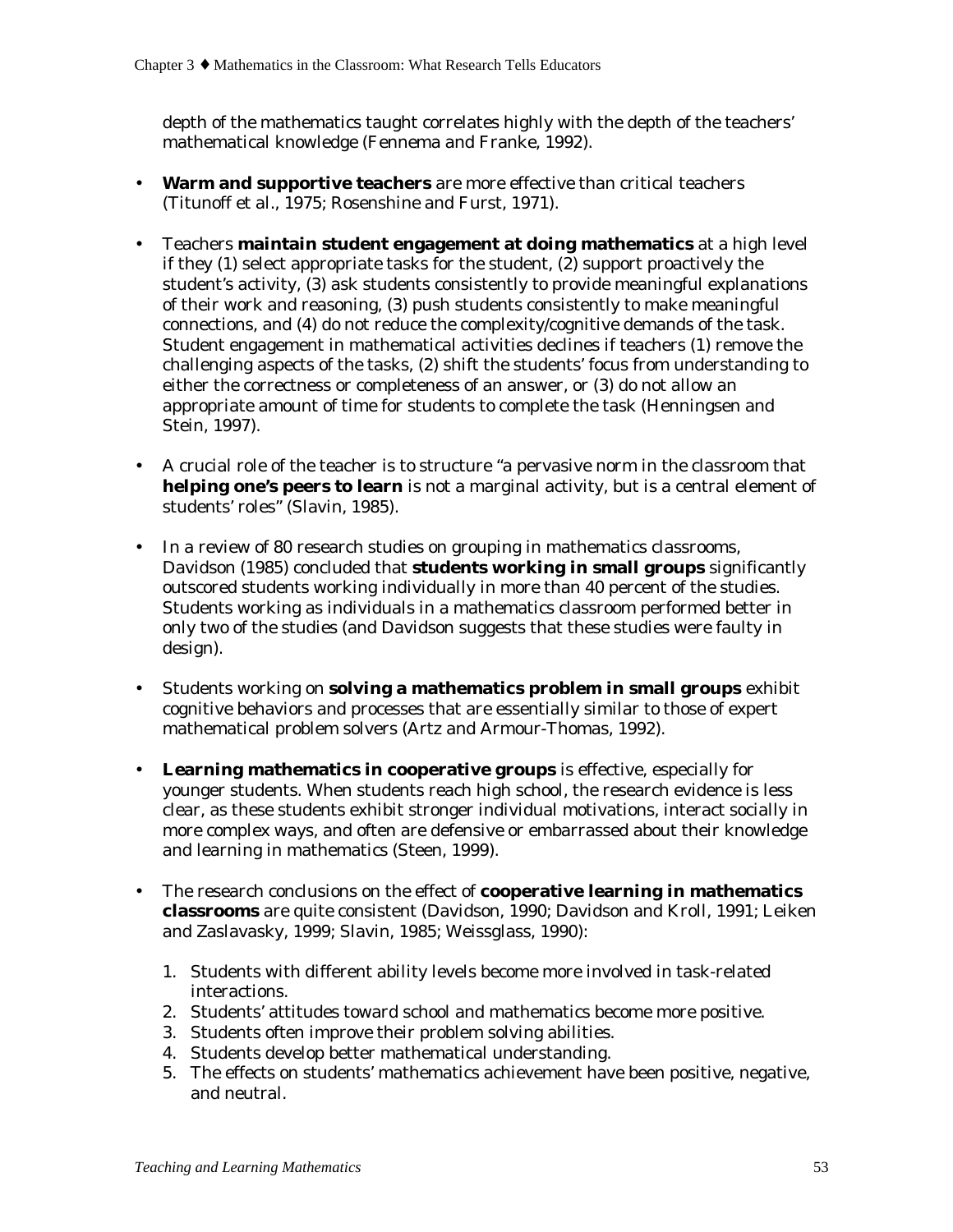- Students working in **cooperative groups outperform individuals** competing against each other. A meta-analysis of 800 studies on problem solving suggests that the differing factor is the generation of more problem solving strategies by cooperative groups than by individuals working competitively (Qin et al., 1995).
- Teachers can **maximize mathematical learning in a small group environment** by engaging students in learning activities that promote "questioning, elaboration, explanation, and other verbalizations in which they can express their ideas and through which the group members can give and receive feedback" (Slavin, 1989).
- **Students solving mathematical problems in small groups** invokes three features that enhance the individual student's cognitive (re)organization of mathematics:
	- 1. The student experiences "challenge and disbelief" on the part of the other members of the group, which forces them to examine their own beliefs and strategies closely.
	- 2. The group collectively provides background information, skills, and connections that a student may not have or understand.
	- 3. The student might internalize some of the group's problem solving approaches and make them part of their personal approach (Noddings, 1985).
- Teachers trying to **build and sustain mathematical discourse** amongst students need to create an environment in which students build a "personal relationship" with mathematics. Three key elements need to be in this environment:
	- 1. Students need to engage in authentic mathematical inquiries.
	- 2. Students must act like mathematicians as they explore ideas and concepts.
	- 3. Students need to negotiate the meanings of, and the connections among, these mathematical ideas with other students in the class (D'Ambrosio, 1995).
- Several factors influence or maintain **student engagement** at the level necessary to do quality mathematics. The primary factors are: high-quality tasks that build on students' prior knowledge of mathematics, effective scaffolding on the teachers' part, an appropriate amount of time to engage in the mathematics, both teacher and student modeling of high performance actions, and a sustained effort by the teacher to ask for explanations and meaning (Henningsen and Stein, 1997).
- Several teacher actions help establish **a classroom culture that supports mathematical discourse** (Yackel and Cobb, 1993):
	- 1. Have a routine of setting norms for both small-group and large-group activities.
	- 2. Address student and group expectations in class.
	- 3. Insist that students solve personally challenging problems.
	- 4. Insist that students explain their personal solutions to peers.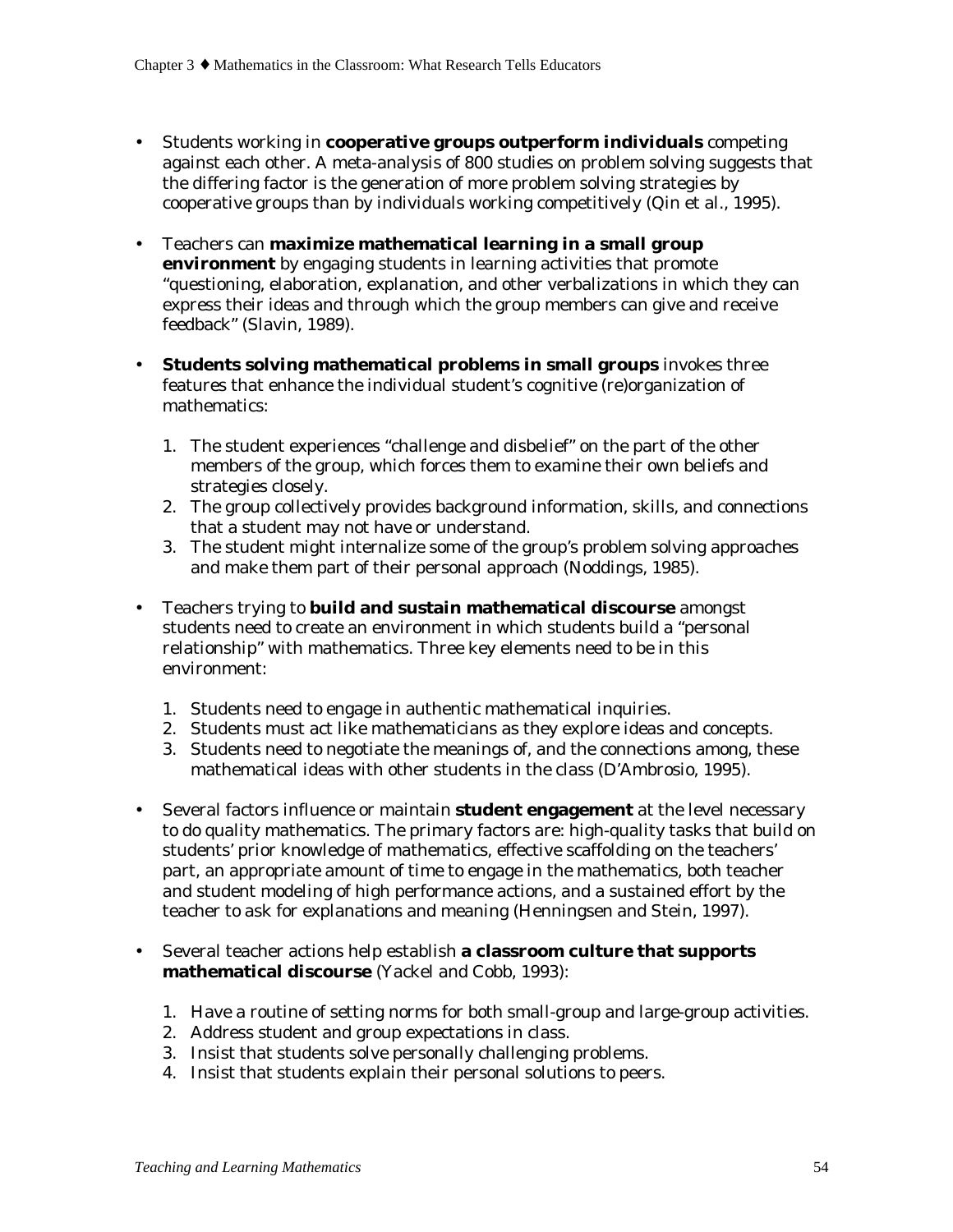- 5. Insist that students listen to and try to make sense of the explanations of others.
- 6. Insist that students try to reach consensus about solutions to a problem.
- 7. Insist that students resolve any conflicting interpretations or solutions.
- 8. Capitalize on specific incidents when a student's activity either "instantiated or transgressed a social norm" by rediscussing the classroom expectations.
- Teachers need to do more than ask questions in a mathematics classroom, as the **cognitive level of the questions** being asked is very important. Though the research is quite depressing in regard to teachers' use of questioning, it is quite consistent:
	- 1. 80 percent of the questions asked by mathematics teachers were at a low cognitive level (Suydam, 1985).
	- 2. During each school day, there were about five times as many interactions at low cognitive levels than at high cognitive levels (Hart, 1989).
	- 3. Low cognitive level interactions occurred about 5.3 times more often than high cognitive level interactions (Fennema and Peterson, 1986).
	- 4. In an average of 64.1 interactions in a 50-minute class period, 50.3 were lowlevel cognitive interactions, 1.0 involved high-level cognitive interactions, and the remaining interactions were not related to mathematics (Koehler, 1986).
- Students tend not to **correct their own errors** because of either an unwillingness or an inability to search for errors. Most students are "just too thankful to have an answer, any answer, to even dare to investigate further" (K. Hart, 1981d).

## **IMPACT OF ABILITY GROUPING**

- In his meta-analysis of more than 70 research studies on ability grouping  $(K-12)$ , Begle (1975) concluded **bright students benefited more** on both cognitive and affective measures from ability grouping. It seemed to make no difference for other students.
- In his similar meta-analysis 15 years later, Slavin (1987, 1990) reached slightly different conclusions:
	- 1. The **overall effects of ability grouping** on the achievement of elementary students in all content areas is negligible.
	- 2. The overall effects of ability grouping on the achievement of secondary students in all content areas is negligible.
	- 3. The one exception is when students are grouped homogeneously for mathematics/reading instruction on the basis of their mathematics/reading achievement scores. That is, homogeneous grouping for math instruction can have positive effects on a student's mathematics achievement when instructional materials appropriate for that student's level of performance are used.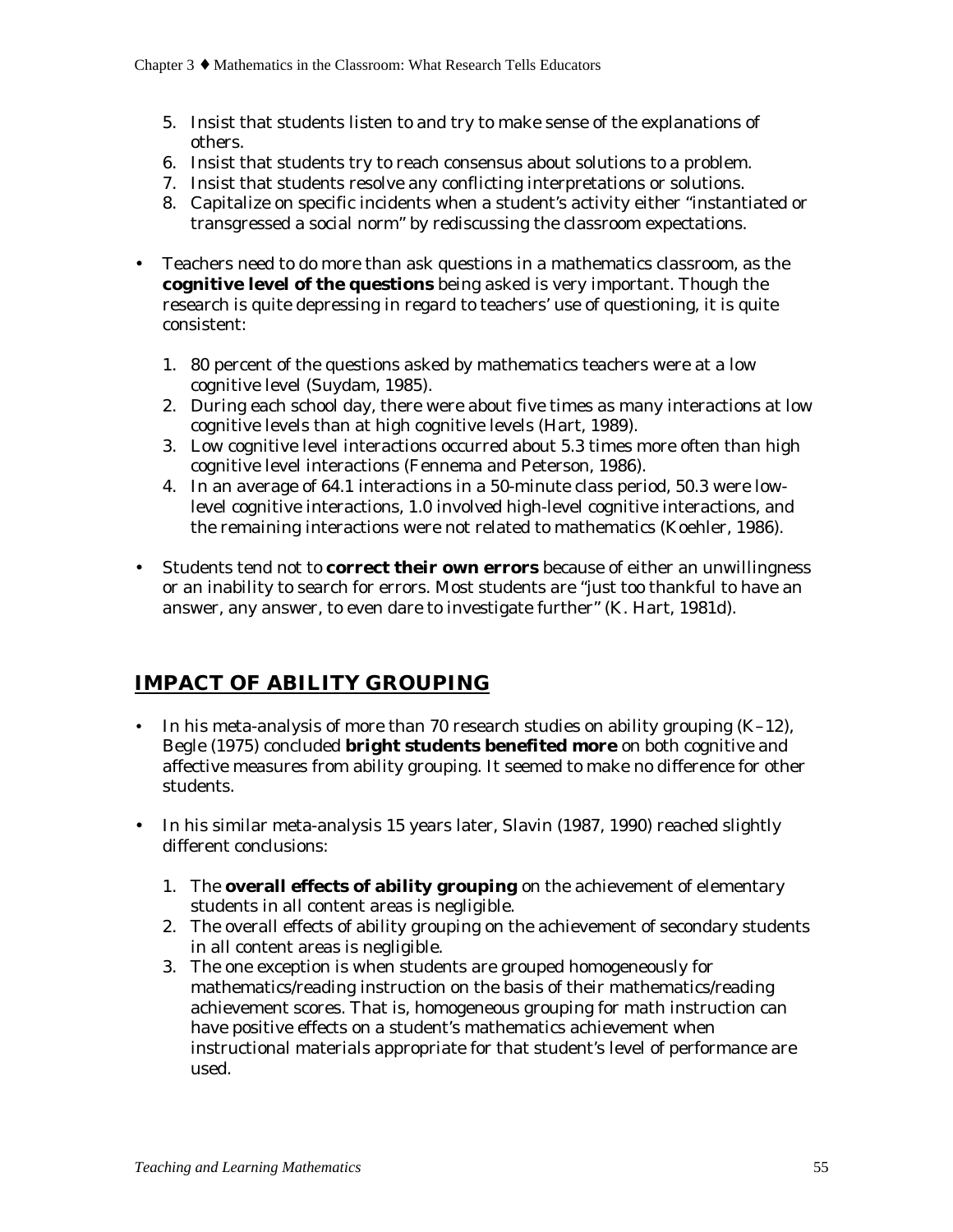- Mathematics teachers ask **high-achieving students** to do exactly the same mathematical activities as average-achieving students for 84 percent of their instructional time (Westberg et al., 1992).
- Mathematics teachers act differently when teaching **general mathematics students** than when they teach algebra students. First, they give less amounts of organized instruction (lesson with discussion) to general mathematics students. And second, general mathematics students subsequently spend the majority of their class time doing homework as seatwork, yet receive less assistance and encouragement during this time from the teacher (Confrey and Lanier, 1980).

#### **INDIVIDUAL DIFFERENCES AND EQUITY ISSUES**

- Differences in the overall mathematics ability of males and females are "negligible or nonexistent" (Deaux, 1985; Hyde and Linn, 1986). However, the wide publication of **gender differences** and the corresponding lack of publication regarding the lack of gender differences have combined to influence female perceptions of their ability to learn mathematics (Damarin, 1990).
- Research attempts to determine **differences in problem solving ability between males and females** remain inconclusive. Nonetheless, the gender differences that have been observed seem to increase with age, perhaps explainable by affective variables such as confidence in learning mathematics and mathematics as a male domain (Wilson, 1972; Fennema and Sherman, 1978).
- Females tend to achieve higher than males on **lower-level cognitive problems** in mathematics, while males tend to achieve higher than females on more complex cognitive problems (Fennema, 1981).
- Mathematics teachers **ask more questions of male students than female students,** plus they give male students more opportunities to respond to higherlevel cognitive questions (Fennema et al., 1980). Mathematics teachers interact more with male students than with female students, especially relative to blame or praise interactions (Becker, 1979).
- Differences in student mathematics achievement based on either their **social classes or racial/ethnic group** can be "detected almost as soon as students can be reliably tested. They are pervasive, evident across all mathematical content domains and skills levels, and increasing over time" (p. 639) (Secada, 1992).
- Most **minority students** end up in a general or remedial mathematics course as their terminal mathematics course at the high school level (Oakes, 1987). Furthermore, academic counselors do not encourage minority students to take advanced courses in mathematics (Dossey et al., 1988; Myers and Milne, 1988; Oakes, 1987).
- **Language minority students** tend to underachieve and are underrepresented in mathematics courses. An important need is the development of these students'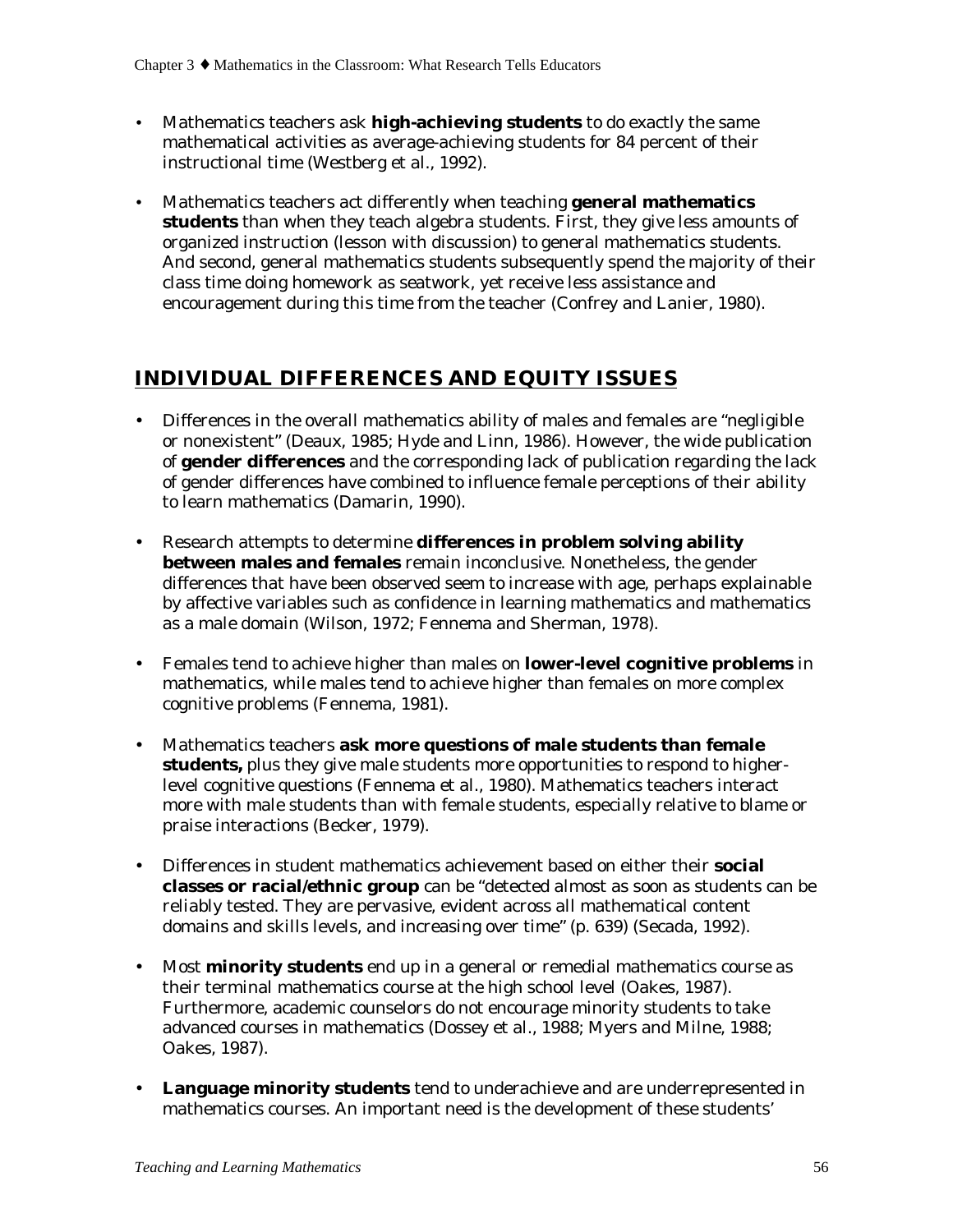understanding and mastery of English as the primary language of instruction (Cuevas, 1984). To help meet this need, mathematics teachers can take these three necessary actions (Cuevas, 1990):

- 1. Mathematics teachers and students need to discuss language (English and mathematics) in terms of its different skills—listening, reading, writing, and speaking.
- 2. Mathematics teachers and students need to distinguish between the language of daily communication and mathematics as a language.
- 3. Mathematics teachers need to both allow for and incorporate the students' native language in the development of mathematics skills and conceptual understanding. For example, research has documented that mathematical skills and concepts can be developed when language minority students are allowed to discuss the mathematics activities in their native language (Saville-Troike, 1984; Cummins, 1984; Hakuta, 1986).

#### **TEACHER ATTITUDES AND STUDENT ATTITUDES**

- A **student's attitude toward mathematics** is not a one-dimensional construct. Just as there are different types of mathematics, there potentially are a variety of attitudes towards each type of mathematics (Leder, 1987).
- Despite inconsistent definitions of **attitude relative to mathematics,** Fennema (1977) suggests that research supports these "tentative conclusions":
	- 1. A significant positive correlation exists between student attitudes and mathematics achievement—this relationship increases as students proceed through the grades.
	- 2. Student attitudes toward mathematics are quite stable, especially in Grades  $7-12.$
	- 3. The middle grades are the most critical time period in the development of student attitudes toward mathematics.
	- 4. Extremely positive or negative attitudes tend to predict mathematics achievement better than more neutral attitudes.
	- 5. Gender-related differences in attitudes towards mathematics exist, perhaps related to similar gender-related differences in confidence or anxiety measures relative to learning mathematics.
- Students develop **positive attitudes toward mathematics** when they perceive mathematics as useful and interesting. Similarly, students develop negative attitudes towards mathematics when they do not do well or view mathematics as uninteresting (Callahan, 1971; Selkirk, 1975). Furthermore, high school students' perceptions about the usefulness of mathematics affect their decisions to continue to take elective mathematics courses (Fennema and Sherman, 1978).
- **High levels of positive feeling toward mathematics and intrinsic motivation** are important prerequisites for student creativity, student use of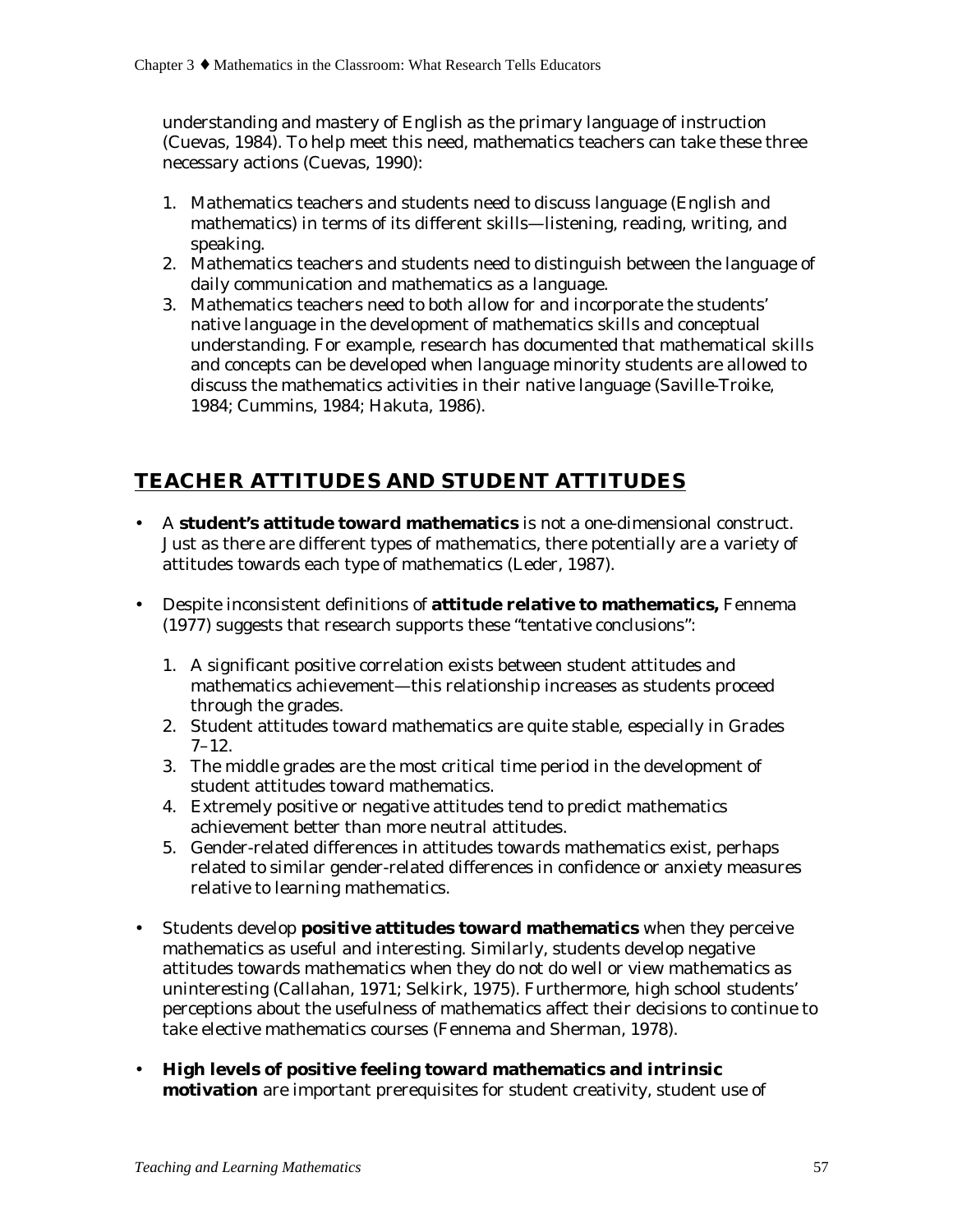diverse problem solving strategies, and deep understanding of mathematics (McLeod and Adams, 1989; Schiefele and Csikszentmihalyi, 1995).

- Elementary students **think that mathematics is difficult.** In fact, if something is easy, they conclude that it cannot involve mathematics. As they get older and the once difficult mathematics now seems easy, students adjust their view of mathematics to ensure that it is difficult and unfamiliar (Kouba and McDonald, 1987).
- Research on student locus-of-control has revealed a **growing amount of "fatalism"** in middle school mathematics classrooms that seems to persist through high school. Students state that they are "not in control" when they try to solve a mathematics problem, as "something or somebody else pulls all the strings." Furthermore, the attitude can develop into a belief that they cannot solve mathematics problems (Haladyna et al., 1983).
- The **development of positive mathematical attitudes** is linked to the direct involvement of students in activities that involve both quality mathematics and communication with significant others within a clearly defined community such as a classroom (van Oers, 1996).
- One out of every two students thinks that **learning mathematics is primarily memorization** (Kenny and Silver, 1997).
- **Students rapidly lose or ignore meaning in mathematics** when in middle school, a time when symbols take on "a life of their own" with few connections being made to conceptual representations. The result is an overuse of rote rules or procedures with no effort on the students' part to evaluate the reasonableness of any answers they obtain (Wearne and Hiebert, 1988b).
- **Students believe** that mathematics is important, difficult, and based on rules (Brown et al. (1988). Similarly, students associate mathematics with uncertainty, with knowing, and being able to get the right answer quickly (Schoenfeld, 1985b; Stodolsky, 1988). In turn, Lampert (1991) suggests that "these cultural assumptions are shaped by school experience, in which doing mathematics means remembering and applying the correct rule when the teacher asks a question, and mathematical truth is determined when the answer is ratified by the teacher" (p. 124).
- Students exhibit **four basic "dysfunctional" mathematical beliefs** (Borasi, 1990; based on a review of Buerk, 1981, 1985; Oaks, 1987; Schoenfeld, 1985a):
	- 1. The goal of mathematical activity is to provide the correct answer to given problems, which always are well defined and have predetermined, exact solutions.
	- 2. The nature of mathematical activity is to recall and apply algorithmic procedures appropriate to the solution of the given problems.
	- 3. The nature of mathematical knowledge is that everything (facts, concepts, and procedures) is either right or wrong with no allowance for a gray area.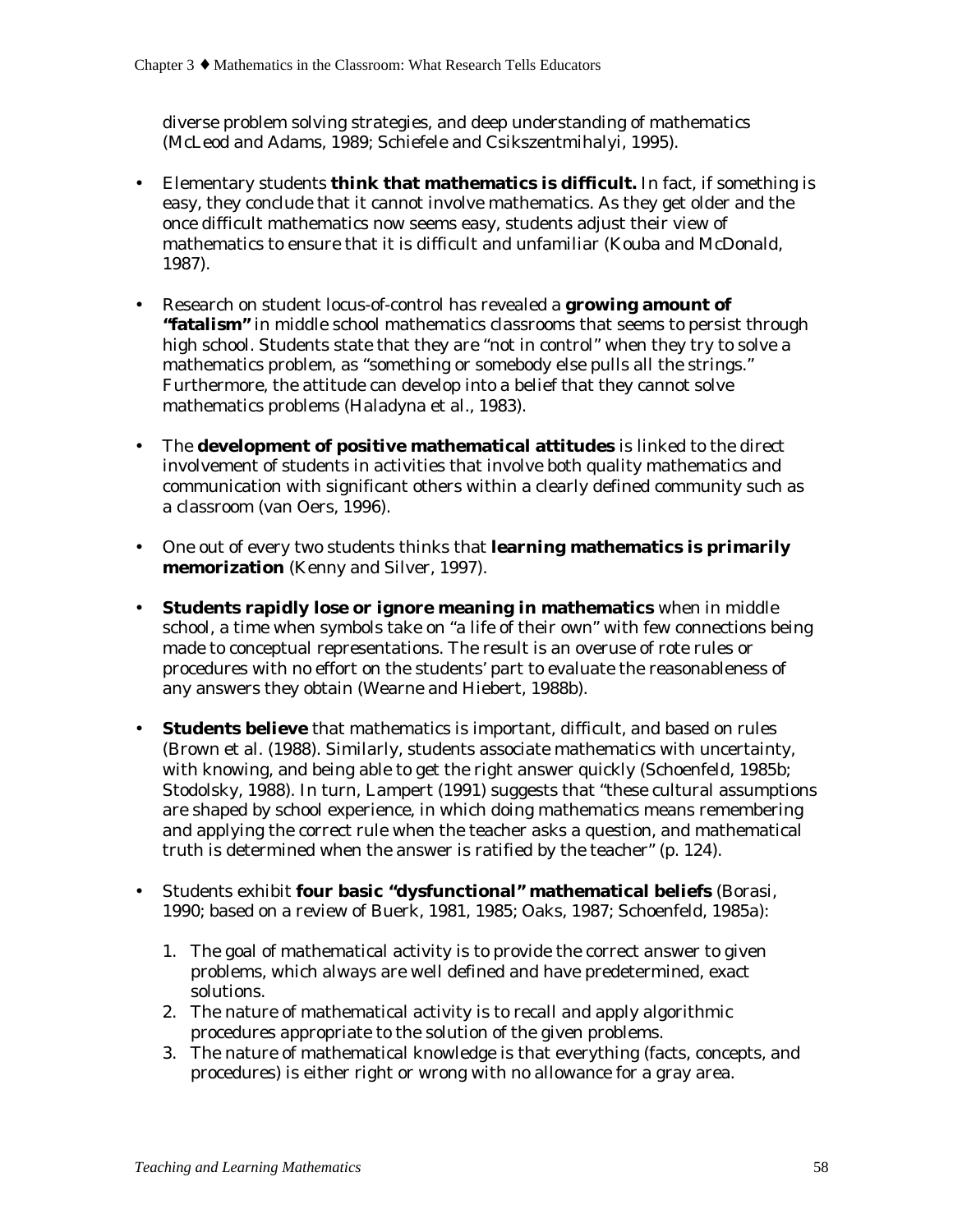- 4. The origin of mathematical knowledge is irrelevant—mathematics has always existed as a finished product which students need to absorb as transmitted by teachers.
- **Students' beliefs about mathematics** can weaken their ability to solve nonstandard problems in mathematics. For example, if students believe that they should be able to complete every mathematics problem in five minutes or less, they will not persevere when trying to solve a problem that requires more than five minutes. The problem is that these beliefs are built from their perceptions of mathematics that is experienced continually in classroom situations (Schoenfeld, 1985a; Silver, 1985).
- Teachers confront "critical moments" in their mathematics classroom by making decisions that reflect their **personal beliefs about mathematics** and how it should be taught (Shroyer, 1978).
- **Student attitudes toward mathematics** correlate strongly with their mathematics teacher's clarity (e.g., careful use of vocabulary and discussion of both the why and how during problem solving) and ability to generate a sense of continuity between the mathematics topics in the curriculum (Campbell and Schoen, 1977).
- The **attitude of the mathematics teacher** is a critical ingredient in the building of an environment that promotes problem solving and makes students feel comfortable to talk about their mathematics (Yackel et al., 1990).
- Many students respond intensely and negatively when they confront word problems that involve multiplying or dividing by decimals less than one. This **negative reaction** is triggered by the students' solution process (though possibly correct) because it contradicts their expectations that in mathematics "multiplication makes bigger, division makes smaller" (L. Sowder, 1989).
- Students who attribute their success in mathematics to high ability or effort will be **motivated to learn mathematics.** In contrast, students who attribute their lack of success in mathematics to low ability or the material's difficulty will not be motivated to study mathematics and expect not to be able to learn mathematics. Mathematics teachers need to intervene to help the unmotivated students realize that success in learning mathematics is related to effort (Weiner, 1984).
- Teaching children to both **set personal learning goals and take responsibility** for their own learning of mathematics leads to increased motivation and higher achievement in mathematics (DeCharms, 1984).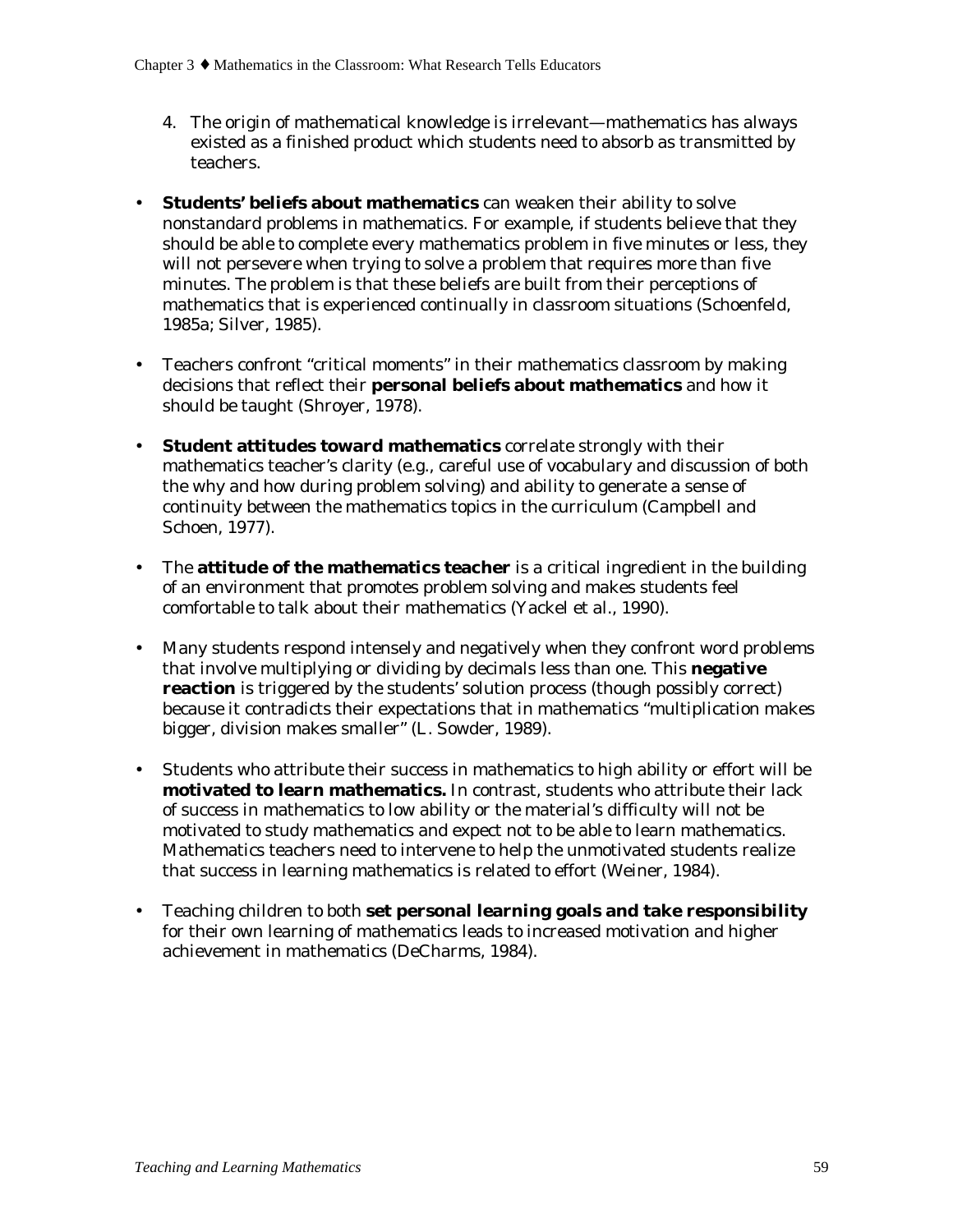- **Teacher feedback to students** is an important factor in a student's learning of mathematics. Students who perceive the teacher's feedback as being "controlling and stressing goals that are external to them" will decrease their intrinsic motivation to learn mathematics. However, students who perceive the teacher's feedback as being "informational" and that it can be used to increase their competence will increase their intrinsic motivation to learn mathematics (Holmes, 1990).
- Mathematics teachers have little understanding of the actual beliefs of students relative to their **intrinsic motivation in mathematics classrooms.** Thus, teachers build mathematics lessons based on their personal conceptions of intrinsic motivation, which may not be appropriate in every situation. When given techniques for both giving attention to and being able to predict student beliefs, mathematics teachers are able to "fine-tune their instruction to turn kids on to mathematics" (Middleton, 1995).
- Mathematics **teachers need to focus their students' motivation and persistence** on both "deriving meaning from the mathematics task rather than just getting the task done" and "developing independent thinking skills and strategies for solving mathematics problems rather than on obtaining the one right answer to the mathematics problem" (p. 12) Peterson (1988).
- **Students "learn" to believe** that mathematical processes are "foreign to their thinking." This learned belief causes them subsequently to forgo common sense and not use the wealth of their personal knowledge when solving mathematical problems (Baroody and Ginsburg, 1990).
- **Students' views of mathematical truth** and the value they place on the practicality of mathematics often interfere with their conceptual growth in mathematics, especially in regard to their appreciation of the need for formal thinking (Williams, 1991).
- **Confidence scores** are good predictors of students' decisions on enrolling in elective mathematics classes, especially for female students (Sherman and Fennema, 1977).
- **High-confidence students** have more interactions about mathematics with their teachers than low-confidence students and these interactions tend to be on a higher cognitive level. Mathematics teachers perhaps are unconsciously sending a message to the low-confidence students that they also have less ability in mathematics and thus should expect less of themselves mathematically (Reyes, 1980).
- A meta-analysis of 26 research studies concludes that there is a consistent, negative correlation between **mathematics anxiety and achievement in mathematics.** This correlation is consistent across all grade levels, both gender groups, and all ethnic groups (Ma, 1999). The most effective ways to reduce mathematics anxiety are a teacher's use of systematic desensitization and relaxation techniques (Hembree, 1990).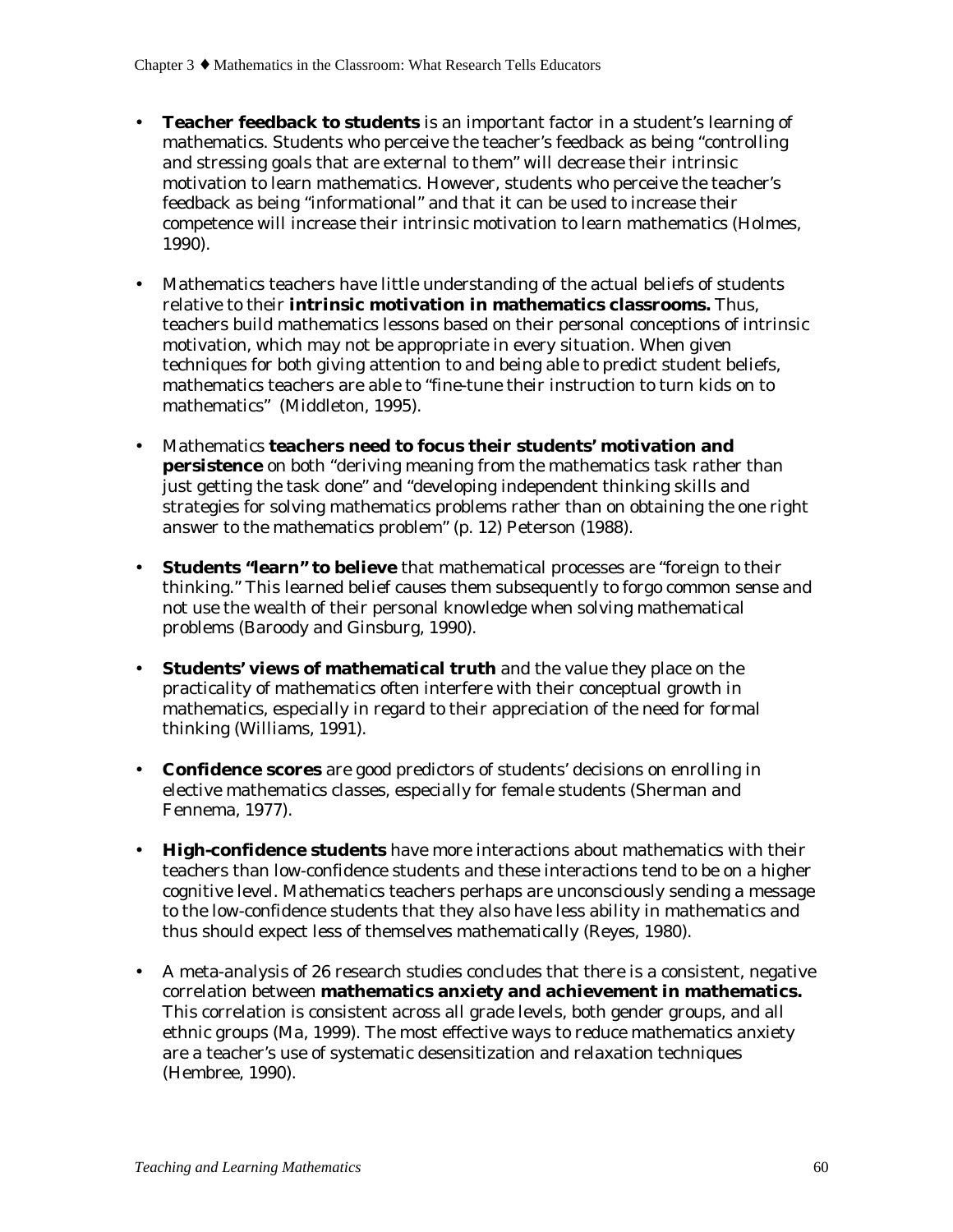#### **USING PERFORMANCE-BASED ASSESSMENT**

- **External assessment expectations and instruments** have a "profound influence" on what teachers, administrators, and parents' value in the classroom. Because teachers know the format and characteristics of these assessments, they tend to adjust their teaching and curricula to reflect this knowledge. However, the changes teachers make are not always consistent with professional recommendations such as the *Curriculum and Evaluation Standards in School Mathematics* (NCTM 1989). For example, more than a fourth of the teachers in a research survey reported that they had decreased their emphasis on calculator use despite the suggested reverse action by professional associations (Romberg et al., 1989).
- Almost half of the **administrators responsible for assessment** at the district level hold "beliefs about the alignment of tests with curriculum and teaching that are based on behaviorist learning theory, which requires sequential mastery of constituent skills and behaviorally explicit testing of each learning step" Shepard (1991).
- Research supports the **current trends toward alternative assessments.** Mathematics instruction and mathematics assessments must be "interdependent" to achieve the maximum benefits of performance-based assessments (Frederiksen and Collins, 1989; Linn et al., 1991; Wolf et al., 1991). Furthermore, students need both access to their assessment results and assistance in using these results as learning tools to reflect on their strengths and weaknesses in mathematics (Nitko, 1989).
- Secondary students "learn usable knowledge and skills more effectively and efficiently through experiences" with **open-ended mathematics problems** than with traditional goal-specific problems or exercises. When solving goal-specific mathematics problems, students use strategies that successfully solve the specific problem at hand but are "less effective for making connections among concepts and procedures for organizing knowledge." When solving open-ended mathematics problems, students create, adapt and use solution strategies that "make important relationships more salient. Thereby helping students to develop knowledge that is better organized and skills that are more usable" (Sweller and Levine, 1982; Sweller, Mawer, and Ward, 1983; Owen and Sweller, 1985).
- The **use of open-ended problems** in a mathematics classroom is a teacher's "best chance" to assess a student's level of understanding or development of meaning in the mathematics (Davis, 1978).
- High school mathematics teachers tend to assess students' mathematical understanding using standardized tests and text-associated tests as a narrow basis. More **open-ended assessment tasks need to be used by mathematics teachers** as part of their regular evaluations of students (Senk et al., 1997).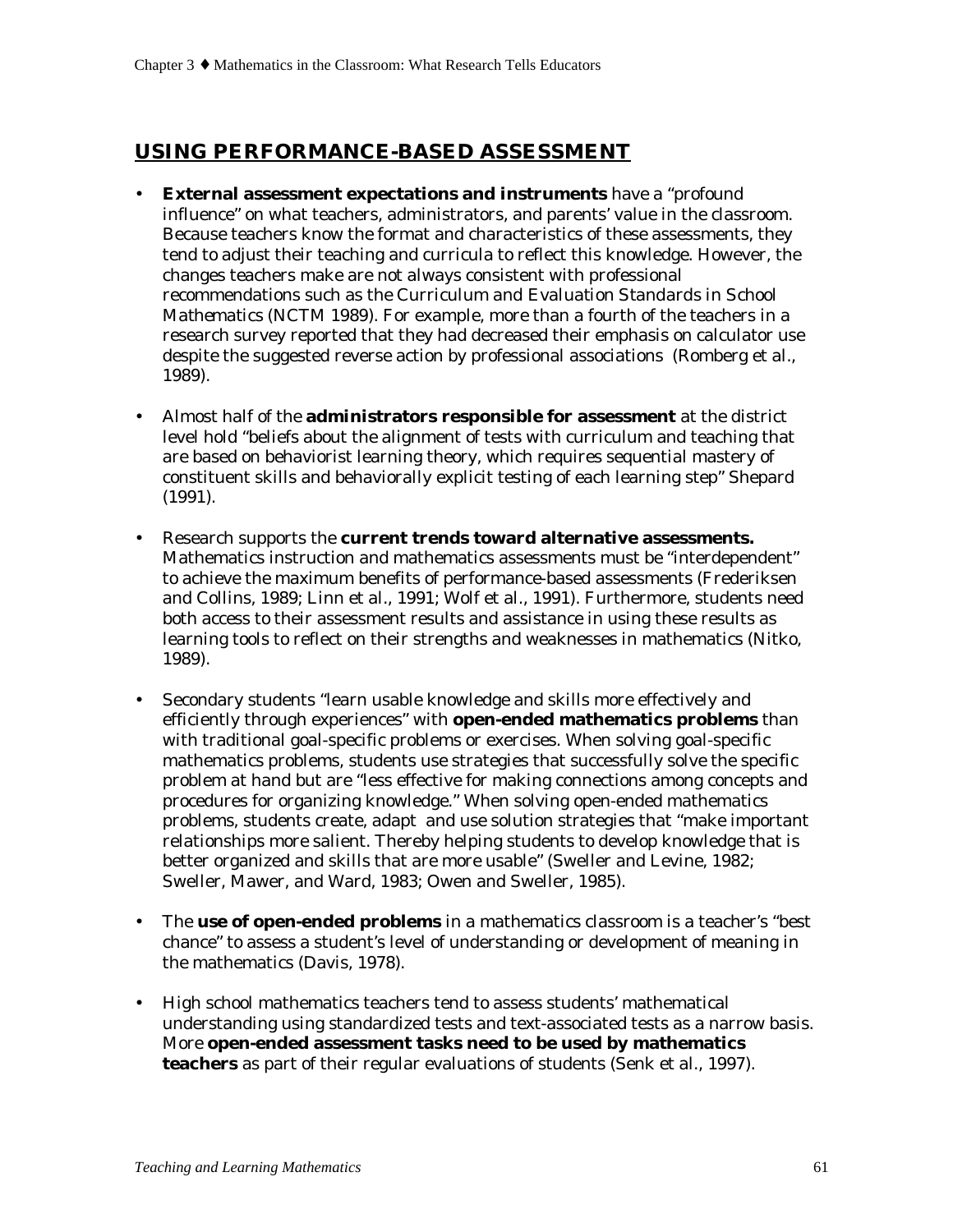- **Open-ended assessment tasks** require students to communicate in a mathematical context that reveals both the level and the quality of their understanding of mathematics (Magone et al., 1994).
- Several challenges face both students and teachers when **open-ended performance assessments and rubric scoring** are incorporated into a mathematics classroom (Peressini and Webb, 1999):
	- 1. Students need many opportunities to become familiar with this new form of assessment and to become "comfortable performing on demand."
	- 2. Students need to realize the importance of communicating their mathematical reasoning in a variety of formats.
	- 3. Students need to accept and respond appropriately when requested to "leave clear trails" of their computations and other mathematical work.
	- 4. Teachers need to gain confidence in their ability to correctly analyze student responses in this more complex assessment environment.
	- 5. Teachers need to be open to unconventional student responses and try to follow these responses "through the eyes of their students."
	- 6. This new assessment process can be quite time-consuming for both students and teachers.
- Conceptual understanding of the four basic operations incorporates **connections among representations**—concrete, pictorial., symbolic, and real-world. Assessments in mathematics classrooms need to focus on these connections as they have great influence on students' ability to use their conceptual understanding in problem situations (Huinker, 1990).
- A **variety of alternative assessments in mathematics must be used** to generate the information a mathematics teacher needs to determine what his/her students are thinking, how his/her students are reasoning, and what the next instructional steps should be (Thompson and Senk, 1993; Gay and Thomas, 1993).
- Students at all grade levels tend not to use **strategies to self-monitor and selfevaluate** their mathematical work and processes (Schoenfeld, 1985b).
- Research on the **content and construct validity of standardized tests in mathematics** documents that they reveal "very little as to how much mathematics a student knows," despite the traditional assumptions or expectations of teachers, administrators, and parents (Haertel, 1985).
- Based on research with mathematics teachers and the use of **alternative assessments** in classroom environments, Cooney et al. (1993) concluded that "however innovative the tasks, teachers will not use them for assessment if:
	- 1. These tasks do not reflect their own understanding of mathematics.
	- 2. They do not recognize the value of such tasks in measuring significant mathematical knowledge.
	- 3. They do not value the outcomes the items purport to measure" (p. 247).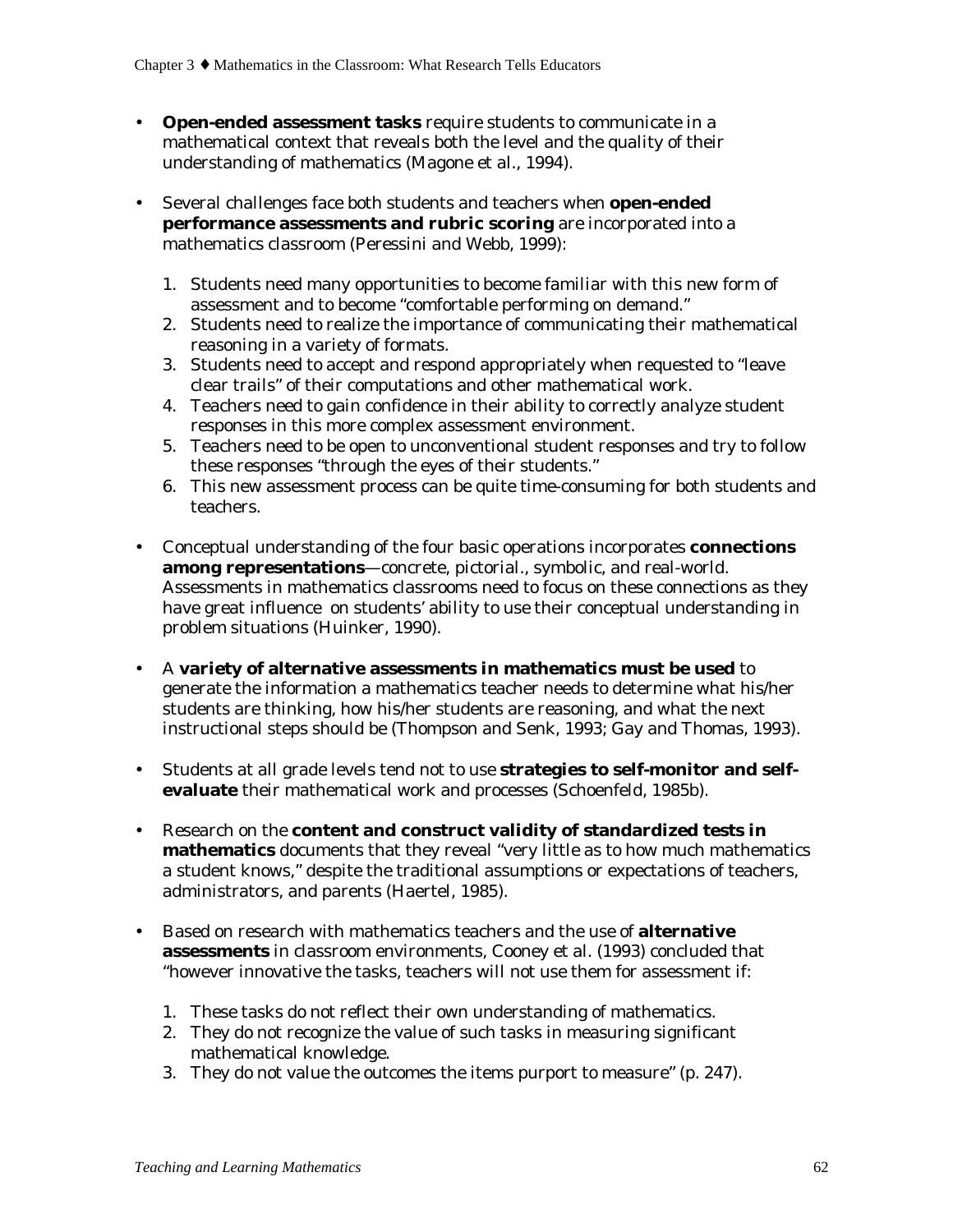- From research work with **performance-based assessments** over a decade, Aschbacher (1991) concludes that they must have these key features:
	- 1. Students need to be asked to produce, do, or create something that requires higher level thinking or problem solving skills.
	- 2. Students need to respond to assessment tasks that are meaningful, challenging, engaging, and instructional.
	- 3. Students should face assessment tasks set in real-world contexts or close models.
	- 4. Students' process behavior must be assessed equally along with a product.
	- 5. Criteria and standards for performance need to be public knowledge and made known to students in advance.
- **Teachers tend to plan** in terms of classroom learning activities rather than in terms of content performance outcomes (Clark and Yinger, 1979).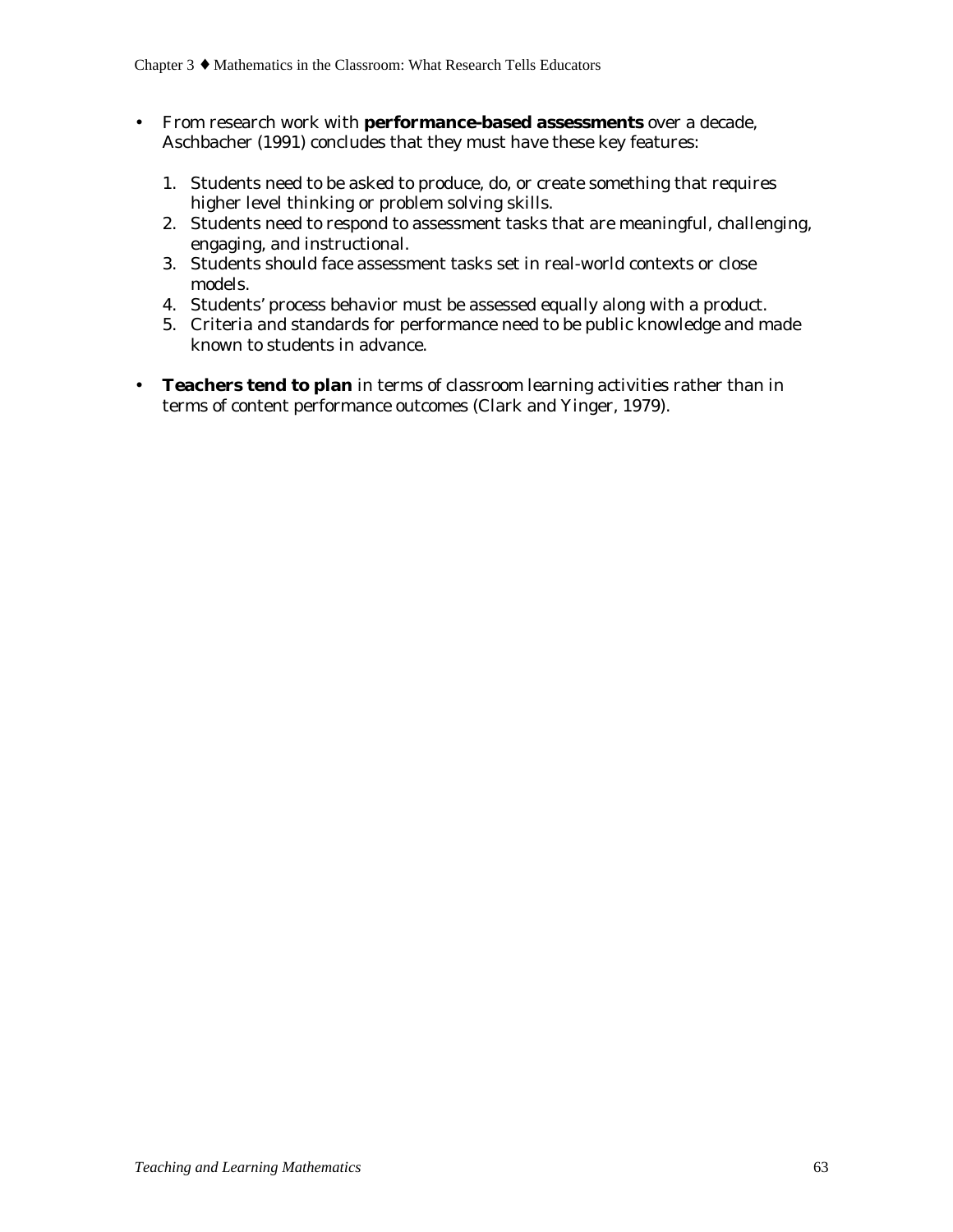# **Chapter 4**

# **OTHER RESEARCH AND ISSUES**

#### **PROFESSIONAL DEVELOPMENT PROGRAMS FOR MATHEMATICS TEACHERS**

- In a comprehensive review of the research on **teachers' thought processes and decision making**, Clark and Peterson (1986) formed these broad conclusions:
	- 1. Thinking plays an important part in teaching.
	- 2. Teachers' plans have real consequences in the classroom.
	- 3. Teaching is an interactive process that forces teachers to continually think and make decisions.
	- 4. Teachers have personal theories and belief systems that impact their classroom perceptions, plans, and actions.
	- 5. Teachers have beliefs and knowledge that affect how they perceive and think about inservice training, new curricula, and the extent to which they implement the training and curricula originally intended by the developers.
- The degree of **consistency between a mathematics teacher's conceptions and his/her actions** as a teacher depends on the teacher's disposition to reflect on his/her actions—within the context of his/her beliefs about teaching and mathematics, his/her students, the subject matter, and the classroom environment (Thompson, 1984).
- Mathematics teachers often have the same **mathematical misunderstanding and "naïve conceptualizations"** that are demonstrated by their students (Lesh and Schultz, 1983; Post et al., 1985).
- **Mathematics teachers construct their own knowledge** and ways of knowing in a manner similar to their students. The implication is that professional development activities need to encourage teachers to reorganize their pedagogical content knowledge and beliefs by resolving their own problems (e.g., classroom situations) (Cobb, Yackel, and Wood, 1991).
- **One-time inservice workshops** are "unlikely" to produce either significant or long-term change in mathematics teachers—their teaching approaches, their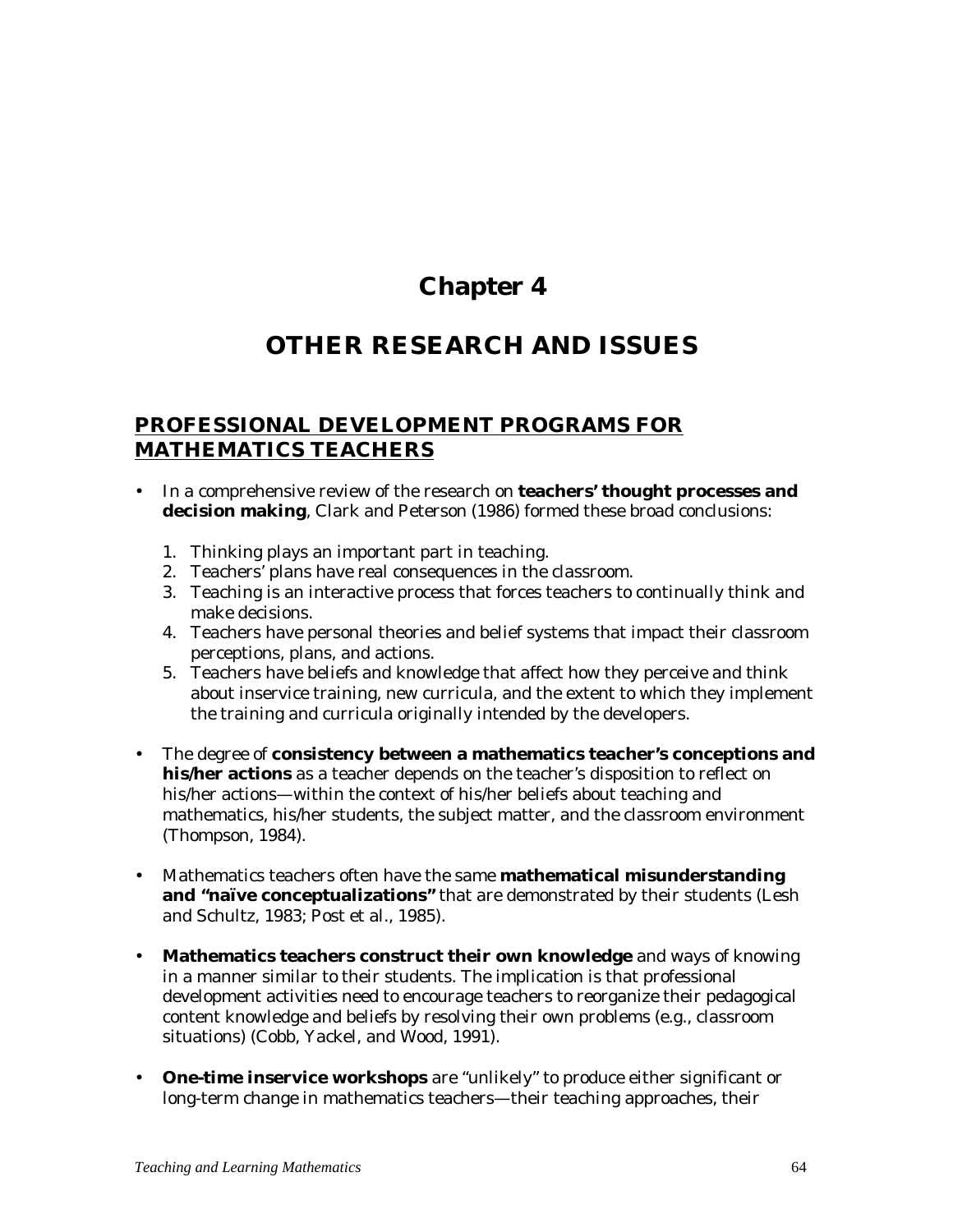beliefs, their attitudes, or their mathematical understanding. At best, one-time inservice workshops can promote awareness and are a "good kick-off" for more longterm staff development opportunities (Fullan and Steigelbauer, 1991; Little, 1993).

- **"One-shot" inservice workshops** are not adequate for the needs of professional development in mathematics education. To be effective and responsive to the current needs, a professional development program should (Lovitt et al., 1990):
	- 1. Focus on issues or concerns identified by the mathematics teachers themselves.
	- 2. Be as close as possible to the mathematics teacher's classroom environment.
	- 3. Be extended over a significant period of time.
	- 4. Be openly supported by both mathematics teachers and their administrators.
	- 5. Integrate opportunities for mathematics teachers to reflect, discuss, and provide feedback.
	- 6. Give mathematics teachers a genuine sense of ownership of the activities and desired outcomes.
	- 7. Expect a conscious commitment on the part of each participating mathematics teacher.
	- 8. Involve a group of mathematics teachers from a school rather than an individual teacher.
	- 9. Involve a mathematics education consultant or "critical friend" in the development of workshop activities.
- The **two major influences on a teacher's professional growth** are access to innovative classroom materials and the opportunity to reflect on classroom events (Clarke, 1997).
- Districts need to build **teacher inservice programs** around quality activities that help mathematics teachers (1) examine their beliefs and practices, (2) develop intrinsic motivations for investigating alternative teaching and assessment methods as part of their practices, and (3) develop personal justifications for their practices as a teacher (Thompson, 1992).
- **An intervention program for mathematics teachers** can impact how teachers teach geometry, what geometry ideas they teach, and their expectations of student learning of geometry as a process (Swafford et al., 1997).
- Teachers can **change their belief systems significantly** but three new views of the teacher's "self" are required: one's occupational identity as a teacher, one's sense of competency as a teacher, and one's self-concept as a teacher (Fullan and Stiegelbauer, 1991).
- **Staff collegiality** is an important part of the teacher's professional environment if a mathematics teacher is to change his/her classroom environment. Five elements or behaviors define the desired collegiality (Driscoll, 1986; Little, 1982):
	- 1. Mathematics teachers need to talk frequently with other mathematics teachers about how mathematics can be taught, learned, and assessed.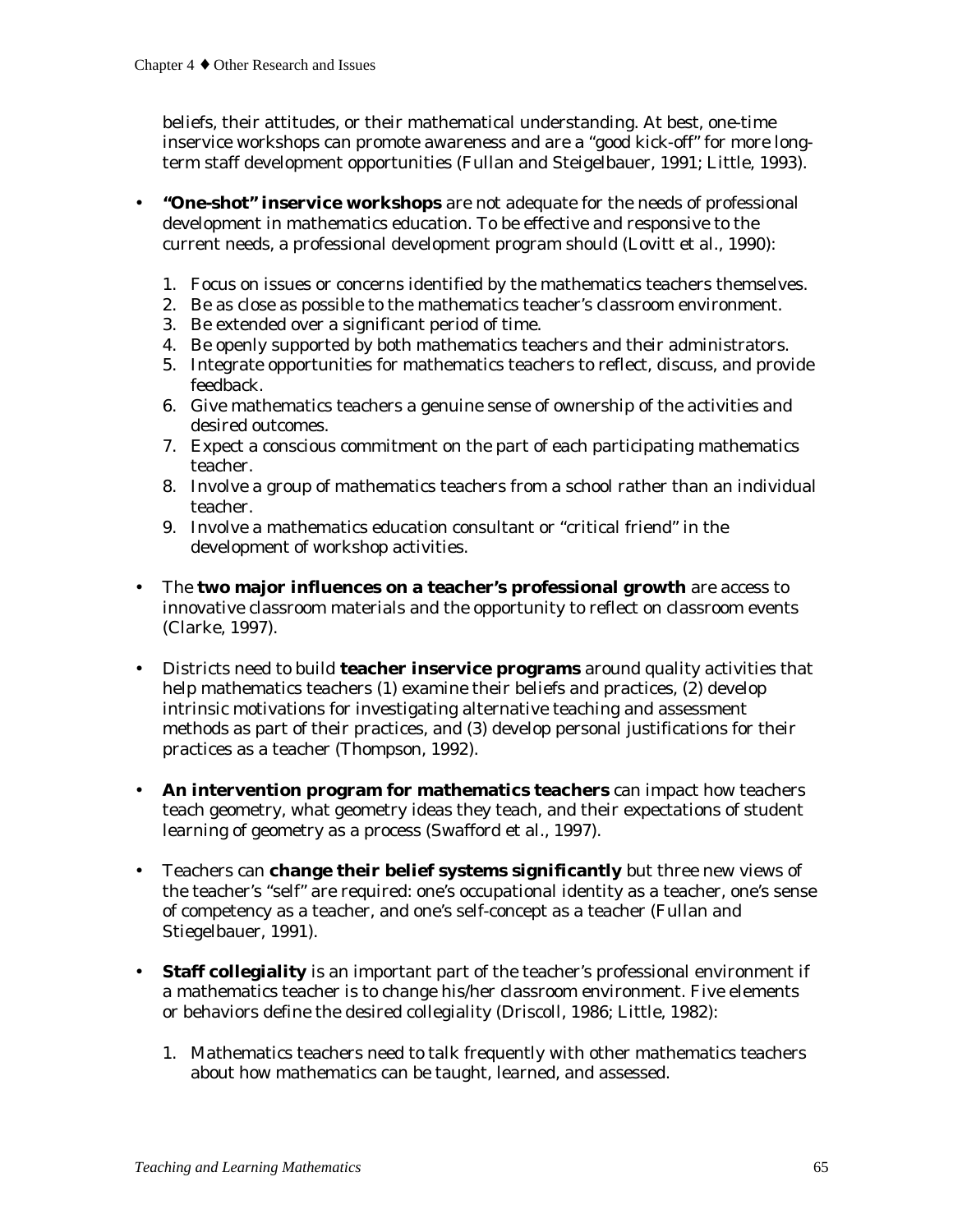- 2. Mathematics teachers need both the time and access to observe other mathematics teachers (which includes being observed in return).
- 3. Mathematics teachers need to investigate, plan, adapt, and implement the mathematics curriculum as a group.
- 4. Mathematics teachers need to teach each other what they know about teaching and learning mathematics.
- 5. Mathematics teachers need to support each other as they take risks.
- The teaching and learning process has been characterized as lying on a linear continuum, with the extremes being **imposition and negotiation.** In their broad sociological studies, Goodlad (1983) and Stake and Easley (1978) documented that mathematics and science, as taught and learned at the elementary level, tends to hover near the imposition extreme. Evidence of this "camp" are these observations:
	- 1. Teachers believe that elementary school mathematics is traditional arithmetic, which is comprised of basic skills and computational algorithms.
	- 2. Teachers treat learning basic facts and skills as instructional goals "isolated" from conceptual meaning or context.
	- 3. Teachers depend on textbooks as their curriculum guide.
	- 4. Teachers tend to use direct instruction or demonstration, followed by paper-andpencil exercises to be done individually.
	- 5. Teachers respond to student errors and misunderstandings by repeating their original instruction and practice routines.
	- 6. Teachers view alternative techniques and ideas constructed by students as "undesirable behaviors to be eliminated."

Note: We can only hope that these results are dated and no longer valid!

- Many research studies identify the effectiveness of certain teacher behaviors or characteristics (often in clusters), but no study has isolated conclusively a teacher behavior that is directly related to increased mathematics achievement for all students and under all conditions. Nonetheless, the research studies concur that **increasing the amount of time devoted to mathematics instruction** (and the time students actively attend to that instruction) does lead to increased achievement (Grouws, 1980).
- **Case studies** are print or video materials that offer narrative accounts of a teaching episode and tend to raise a "teaching dilemma." When case studies are included as part of professional development programs, mathematics teachers tend to confront their own mathematical understandings, reflect on their own students' thinking in mathematics, and often try out new ideas (e.g., curricular approaches, questioning strategies) in their classrooms (Davenport and Sassi, 1995; Schifter, 1994).
- When **teachers teach unfamiliar topics,** they tend to talk longer, tend to rely on low-level cognitive questions, tend to use seat work during most of the class time, and tend to avoid using laboratory (or hands-on) projects (Carlsen, 1990). Though this research project focused on how science is taught in classrooms, the conclusions perhaps extend to mathematics classrooms as well.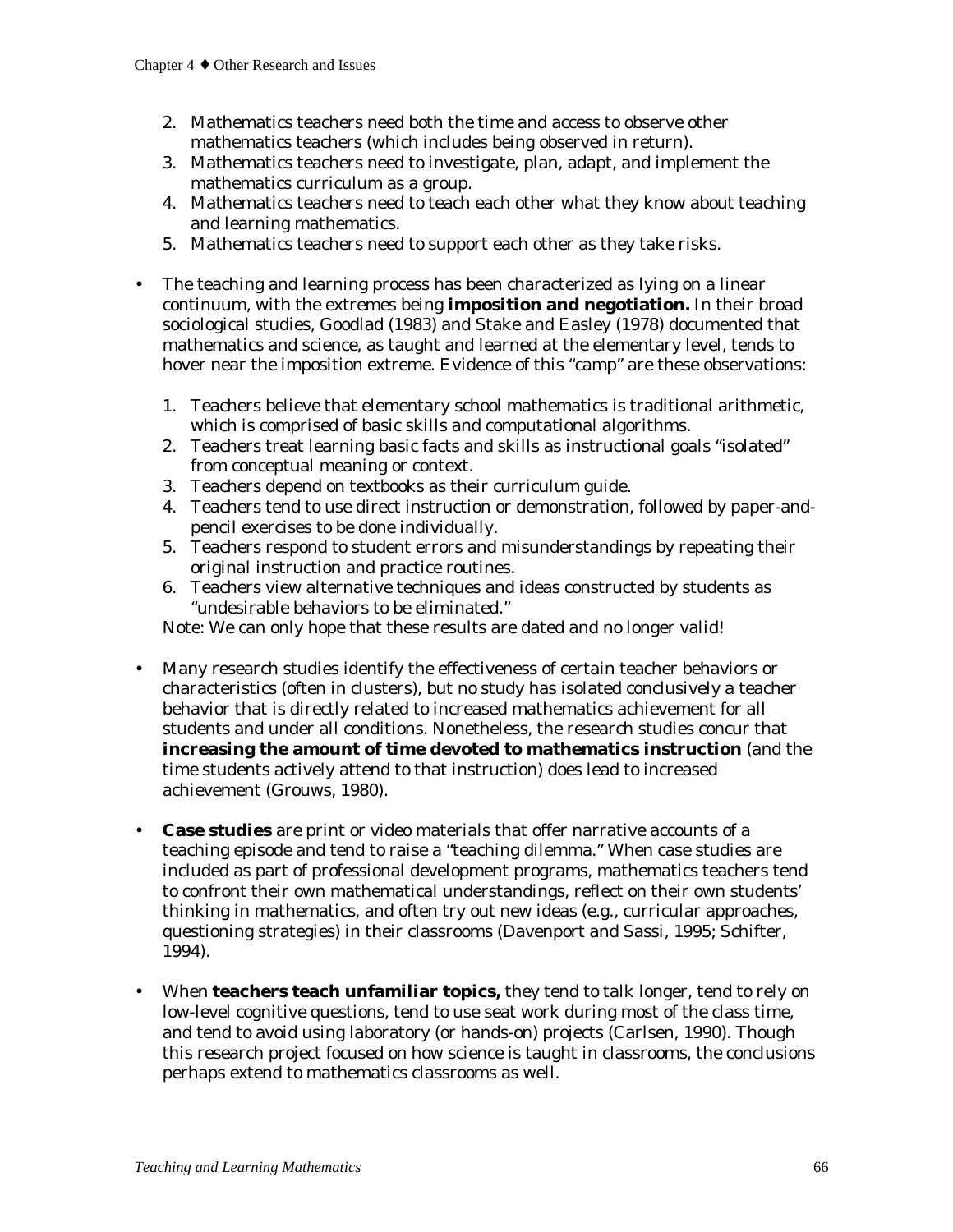- Professional development programs that help teachers make significant changes can lead to a **growing isolation of the teachers** involved. In one sense, this isolation is a purposeful strategy on the teachers' part for conserving energy, given their workday is spent attending to multiple needs and varied demands of students with limited support. Educational reform can occur only if teachers receive increased levels of support and/or a reduction in some of their daily responsibilities (Flinders, 1988).
- Research consistently documents that four **teacher characteristics or actions** are critical collectively to the support of effective instruction (Ball, 1990, 1993; Brown and Borko, 1992; Leinhardt and Smith, 1985; Post et al., 1991; Shulman, 1987; Thompson, 1992; Cobb et al., 1991; Little, 1993; Loucks-Horsley, 1994; Mahr, 1988; Shifter and Simon, 1992):
	- 1. Teachers need deep understandings of mathematics they teach—concepts, practices, principles, representations, and applications.
	- 2. Teachers need a deep understanding of the ways that children learn mathematics.
	- 3. Teachers need to implement pedagogies that elicit and build upon students' thinking about mathematics.
	- 4. Teachers need to engage continually in analytic reflection on their practice.
- To provide some perspective, these **attributes or behaviors of an effective mathematics teacher** were identified prior to the current reform movement in mathematics education (Good and Grouws, 1977; Evertson et al., 1980):
	- 1. Exhibits general clarity of instruction.
	- 2. Creates a task-focused environment.
	- 3. Is nonevaluative (i.e., little praise or criticism).
	- 4. Creates a relaxed learning environment.
	- 5. Demonstrates higher achievement expectations.
	- 6. Has relatively few behavior problems.
	- 7. Teaches class as a unit.
	- 8. Demonstrates alternative approaches for responding to problems.
	- 9. Emphasizes the meaning of mathematical concepts.
	- 10. Spends more time on content presentations and discussions than on seat work.
	- 11. Builds systematic review procedures into their instructional plans.
	- 12. Has more efficient transitions and student attentiveness.
- **Preservice teacher education programs** produce many new teachers who (1) lack a sufficient knowledge or deep understanding of mathematics, (2) are unable to build quality lessons that focus on mathematical meaning, and (3) are unable to interpret their students' thinking about mathematics (Fuson, 1992c).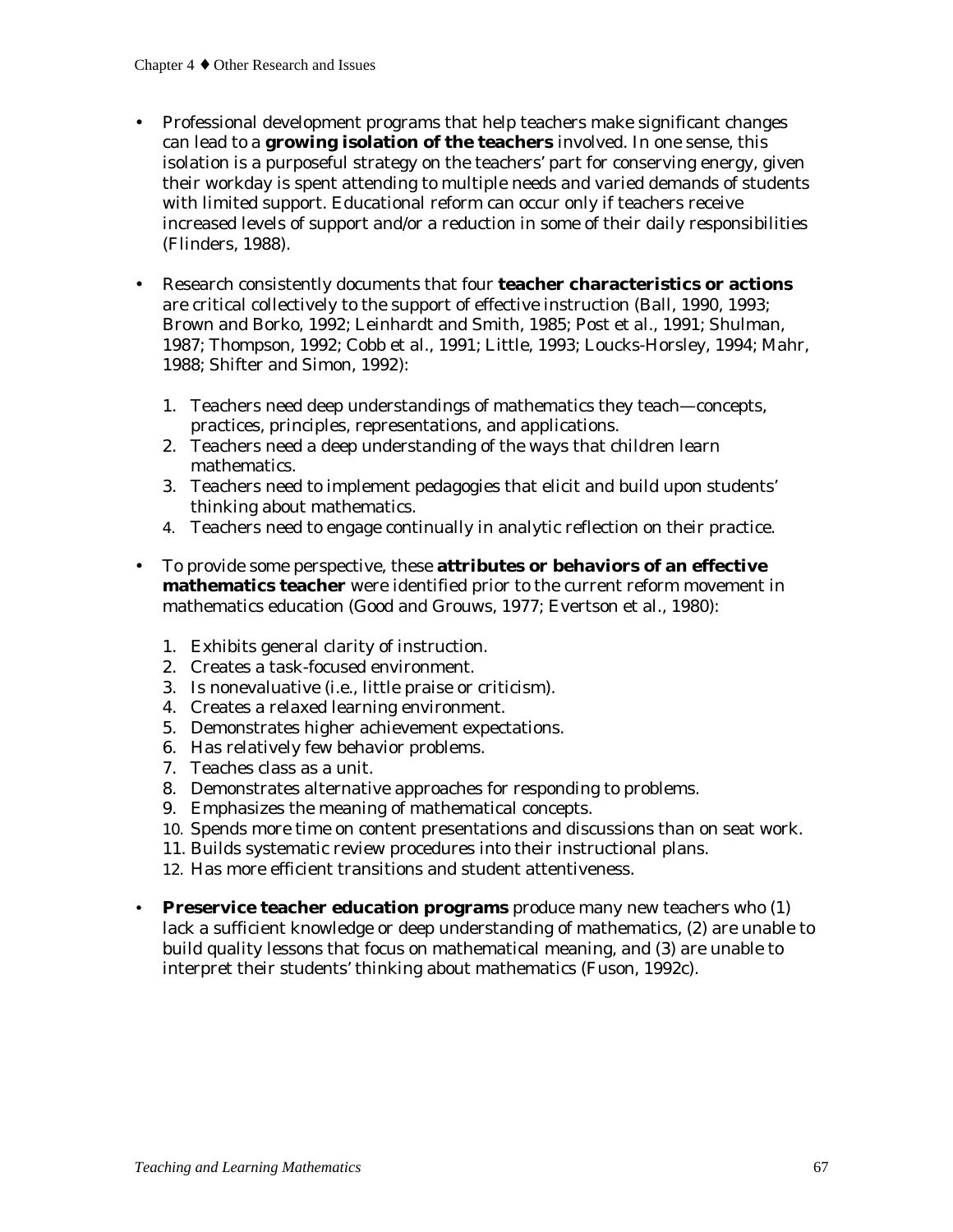### **CHANGES IN HOW TEACHERS TEACH MATHEMATICS AND HOW STUDENTS LEARN MATHEMATICS**

- **Students in reform-oriented mathematics curricula** (compared to traditional programs) perform better in assessments of mathematics understanding of concepts but poorer on assessments of computational ability (Dessert, 1981).
- **Mathematics content decisions at the secondary level** are impacted primarily by seven different factors (Cooney, Davis, and Henderson, 1975):
	- 1. Requirements or regulations from governing bodies (e.g., OSPI or the Legislature).
	- 2. Objectives developed by a teacher, a department, or a district committee.
	- 3. The students' expected use of the content to be taught.
	- 4. The students' interest shown in learning the content.
	- 5. The teachers' interest in teaching the content.
	- 6. The predicted difficulty of the content.
	- 7. Authoritative standards expressed by professional groups (e.g., National Council of Teachers of Mathematics or Washington State Mathematics Council).
- Teachers' **content-decisions differ and are impacted** by their mathematical knowledge, their interest and enjoyment in teaching mathematics, their beliefs in the importance of mathematics, and their expectations of what students can achieve (Porter et al., 1988). A distinct minority of teachers make content decisions based on their strong convictions about mathematics (and these teachers often are not the ones with the greatest mathematical knowledge) (Freeman, 1986).
- **Teachers' prior experiences as students** learning mathematics in school settings have a strong impact on their subsequent practice and beliefs as professional teachers of mathematics. In this regard, Ball (1987) described the need of teachers to "unlearn to teach mathematics."
- The **responsibilities of the teacher as a professional** have been redefined by the reform movement: A mathematics teacher today is responsible for understanding how each student constructs a personal understanding of mathematics within the complex environment of the ongoing mathematics classroom (Steffe, 1988).
- Three elements are **basic requirements if positive reform is to occur** in how mathematics as it is both taught and learned (Lovitt et al., 1990):
	- 1. Mathematics teachers must reflect on their current practices and then be encouraged to develop, in very practical terms, a clear vision of what the suggested changes in mathematics education imply for their own personal behavior and role as a mathematics teacher.
	- 2. Mathematics teachers need access to exemplary curriculum materials that help them reflect on their current roles as teachers, try out new roles, and modify their actions as teachers in line with the "accumulated experience" of the many teachers involved in the development and testing of the materials.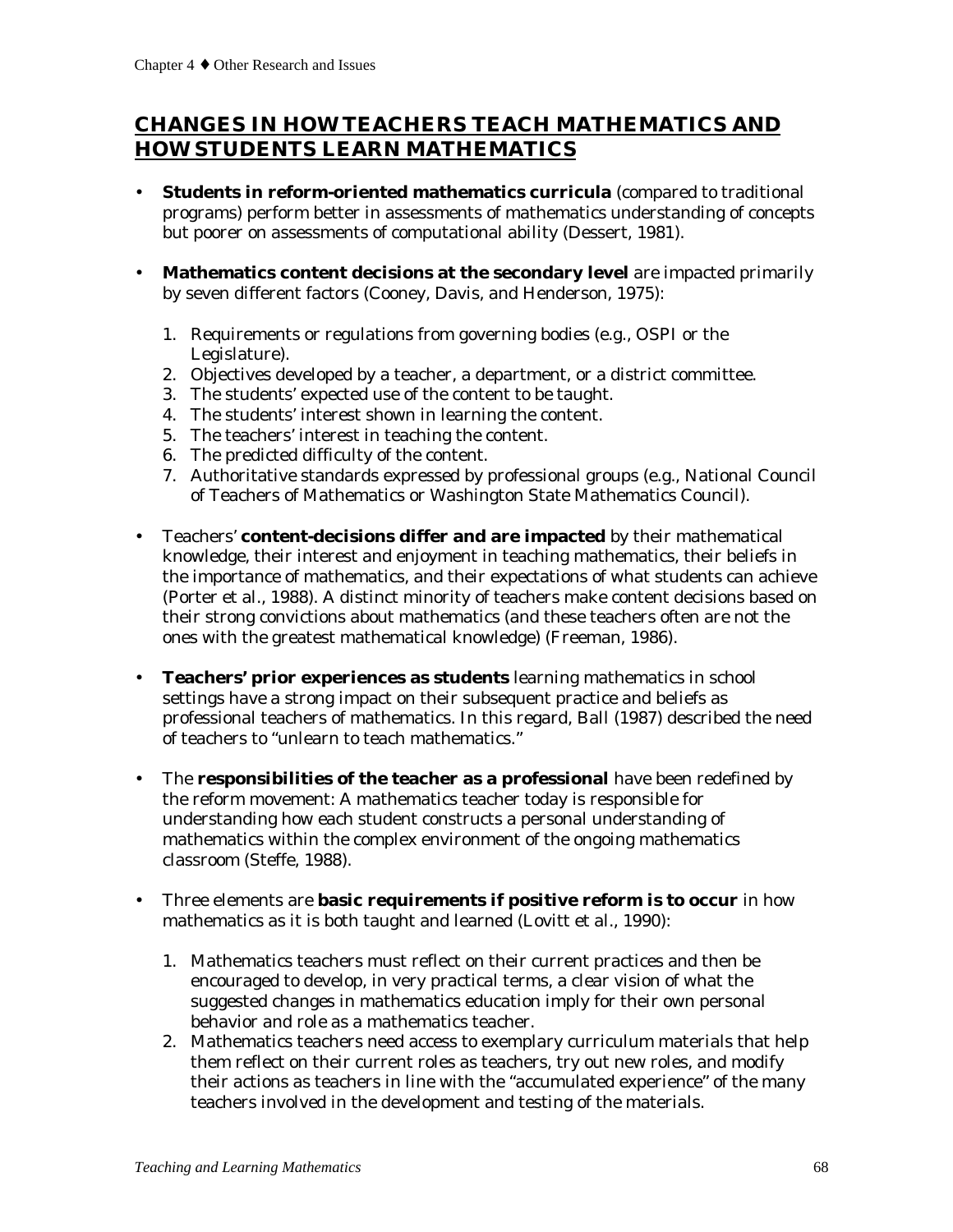- 3. Mathematics teachers need access to a motivating and well-structured inservice program that focuses on supporting their professional growth as they try to reshape how students learn mathematics in their classrooms.
- "The goal of many research and implementation efforts in mathematics education has been to promote learning with understanding. But achieving this goal has been like searching for the Holy Grail. There is a persistent belief in the merits of the goal, but **designing school learning environments** that successfully promote understanding has been difficult" (p. 65) (Hiebert and Carpenter, 1992).
- The words "slow and difficult to achieve" best describe the **classroom changes suggested by professional guidelines** for improving mathematics education (Cooney, 1985; 1987). The primary hindrances are teachers' beliefs regarding the nature of mathematics (e.g., as a formal., external structure of knowledge rather than a human activity). These beliefs subsequently impact the teachers' view on how mathematics needs to be taught (even though they often do not believe that this is the best way to teach mathematics) (Dossey, 1992).
- Clarke (1997) identified 12 **factors that influence teachers as they try to change** their role and actions in mathematics classrooms (listed in random order):
	- 1. The educational reform movement in general.
	- 2. The principal and school community supporting the teacher.
	- 3. Access to internal support personnel in the teacher's building.
	- 4. A spirit of collegiality, collaboration, and experimentation on a teaching staff.
	- 5. The building of grade-level teams of teachers.
	- 6. Access to innovative curriculum materials.
	- 7. Access to an extended and varied inservice program.
	- 8. The availability and input of external support personnel.
	- 9. Access to an educational researcher as an audience and a critical friend.
	- 10. Establishment of outcomes (goals and assessments) valued by the teacher.
	- 11. The day-to-day conditions under which the teacher works.
	- 12. The teacher's knowledge or understanding of mathematics.

### **NEXT STEPS: USING RESEARCH AS EDUCATORS**

### **Step 1: Mathematics Teachers Accepting Responsibility for Change**

The research is definitive on this point. Though a legislature, district, or professional group may "demand" that changes occur in how mathematics is taught and learned in the mathematics classroom, the teacher is the primary participant and decision-maker in the change process. To make the necessary changes into a reality, mathematics teachers must be both reflective and proactive professionals. Passivity and appeals to tradition are not acceptable if mathematics teachers are to be responsible for aligning their curriculum and instruction with the EALRs and the WASL. Both are current realities, not options.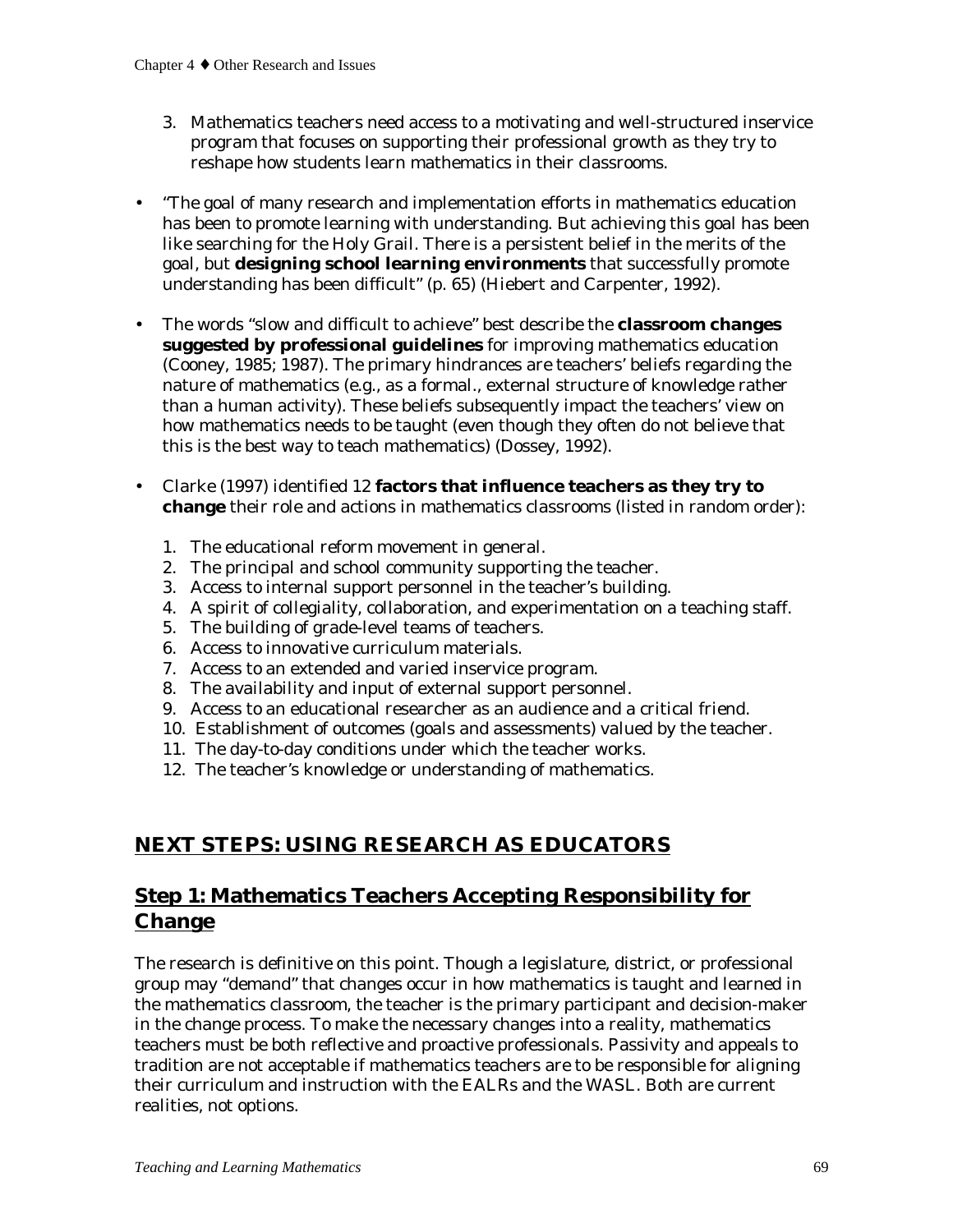Where does a mathematics teacher start? Again, research is helpful. Attitudes favorable to change and a deeper knowledge of mathematics are certainly two important factors. A complementary and broad knowledge of research results in mathematics education can help mathematics teachers be reflective and proactive. In turn, teachers' beliefs and understanding of mathematics can be impacted, supported, and changed by knowledge of research results.

Research in mathematics education has other uses that support teachers trying to change. For example, innovative problem tasks used in research projects can be adapted for use in classrooms as part of instruction or assessment. Also, methodological approaches used in research projects can be adapted for classroom use, e.g., "thinkaloud" probes or questions can be adapted to enhance teacher-student interactions.

## **Step 2: The Reeducation of Mathematics Teachers**

The majority of the mathematics teachers in Washington State learned mathematics in a system or environment before the EALRs and the WASL were developed. Unfortunately or fortunately, the necessary reeducation of mathematics teachers must focus on both mathematics understanding and pedagogy, a lengthy process that requires a long-term commitment on the part of the Legislature, each district, each building, each administrator, and each teacher.

Again, we suggest that searching through the research is a relevant activity and part of this reeducation process. For example, while searching for research results relevant to the task of this text, we discovered a multitude of interesting suggestions and activities for teaching mathematics within the framework defined by the EALRs and the WASL. This document would become more valuable if these suggestions and activities were included, but that task was beyond the goal of this text. Another resource text perhaps needs to be produced. Or, we suggest that you travel on a similar journey through the research literature; you will be amazed at the great ideas lying hidden in the growing mountain of mathematics resource texts. Good starting places are James Hiebert's (1999) discussion of research relative to the foundation and implementation of the NCTM Standards and Mike Battista's (1999) discussion on how ignorance of research results leads to incorrect teacher decisions.

### **Step 3: Mathematics Teachers in Their New Roles as Researchers**

Each day in the classroom, mathematics teachers are learning—about how they teach mathematics, how students learn mathematics, how to assess mathematical learning, and how to use mathematical resources. This learning process is informal research on the teacher's part, devoid of the stilted language and statistical graphics that tend to "shroud" attitudes toward research. One step toward reflective change is to make this role of the teacher as a researcher more concrete.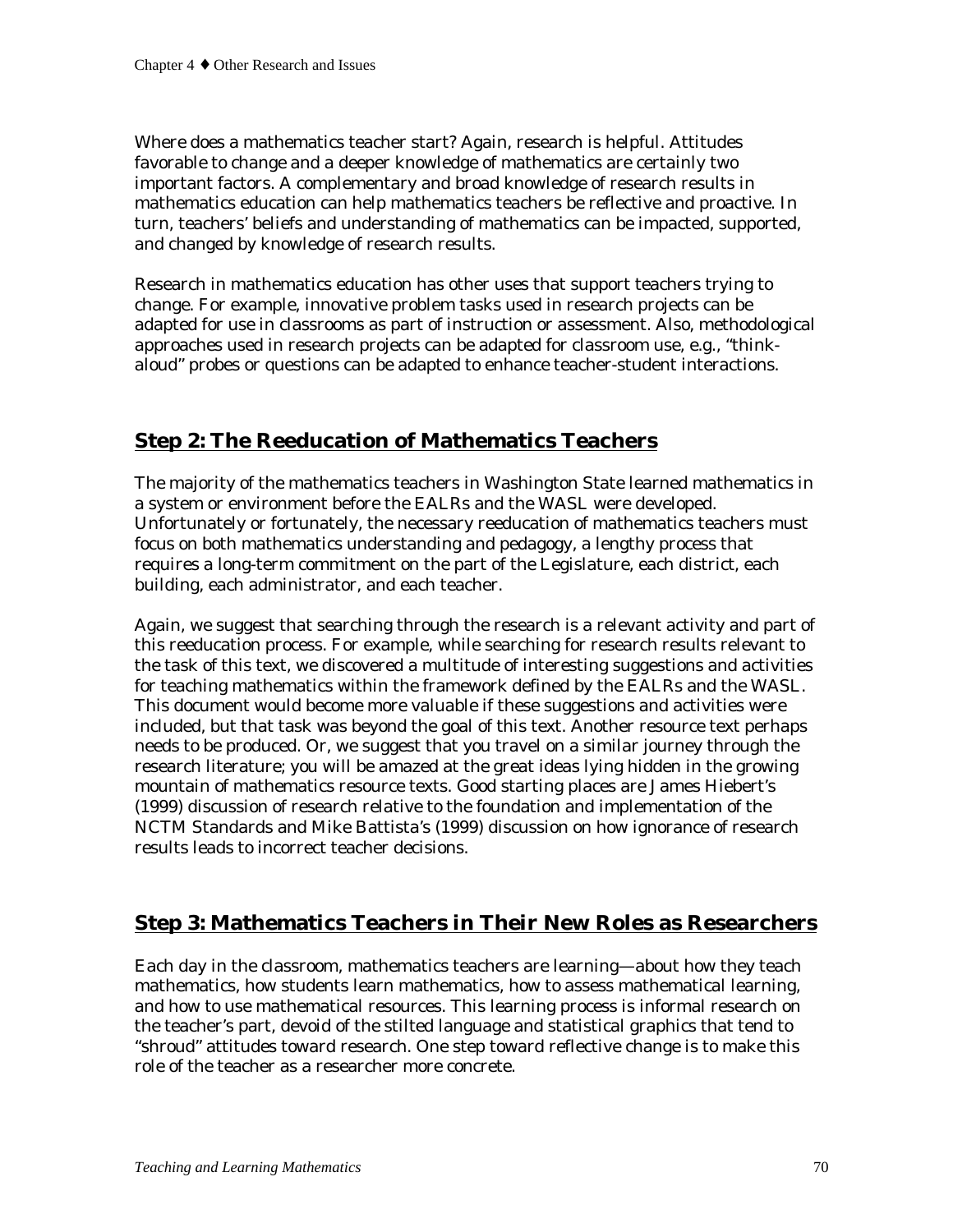Districts could reasonably engage their mathematics teachers in modified versions of "action research," a process first introduced in the 1940s. In current interpretations of informal action research, the classroom teacher and his/her administrator become problem solvers; their overall task is to define and investigate a question that is directly linked to the mathematical learning of their students. Once the relevant research is examined, teachers and administrators (working alone or in teams) do informal research, gather data, discuss their findings with their colleagues, and make decisions based on their project's outcomes. The implications of informal action research within a classroom or district can be powerful, as documented by several research studies. Wood (1988) concluded that educators directly involved in informal research tend to use other research results more often. And, Holly (1991) concluded that "action research as a major form of professional development, is now seen as central to the restructuring of schools" (p. 133).

A second reasonable approach is for mathematics teachers to become critical users of research. Suydam and Weaver (1975) ask mathematics teachers to "remember that just because research says something was best for a **group** of teachers in a **variety** of classrooms, doesn't necessarily mean that it would be best for **you** as an individual teacher in your **particular** classroom…. Teachers have individual differences as well as pupils!… Teachers must be careful not to let prior judgments influence their willingness to try out and explore: open-mindedness is important…. Be willing to investigate" (p. 6). In turn, we hope that this resource text has provided some ideas for you to explore or investigate in your mathematics classrooms.

A subsequent step that a few teachers might take is that of collaboration with someone who specializes in mathematics education research. The collaboration must be on equal terms—in motivation, in decision making, and in responsibility. Research in mathematics education should be bidirectional from the classroom teacher's point of view. In one direction, classroom teachers should try to be knowledgeable about the available research results and the ways they can be integrated into their classrooms. In the other direction, the classroom teacher is a primary source for identifying concerns, problems, or questions that need to be addressed by educational researchers. If the two groups can communicate, a powerful collaborative effort is created that can significantly impact the mathematics teacher's classroom specifically and the mathematics education community in general (Silver, 1990).

Finally, this resource text advocates strongly that educational research is not an end in itself. The intent underlying this summary of research results is that it should lead to some kind of positive action that improves mathematics education in Washington State. Suydam and Weaver (1975) issue the present challenge to both mathematics teachers and administrators: "You decide to change, or not to change; you will accept something, you will reject something…. **Do** something as a result of research: incorporate the conclusions of research [as tempered by unique attributes of your own situation and circumstances] into your daily teaching" (p. 6). Mathematics teachers and administrators who accept this challenge are taking big steps toward shifting from the "Yesterday Mind" to the "Tomorrow Mind."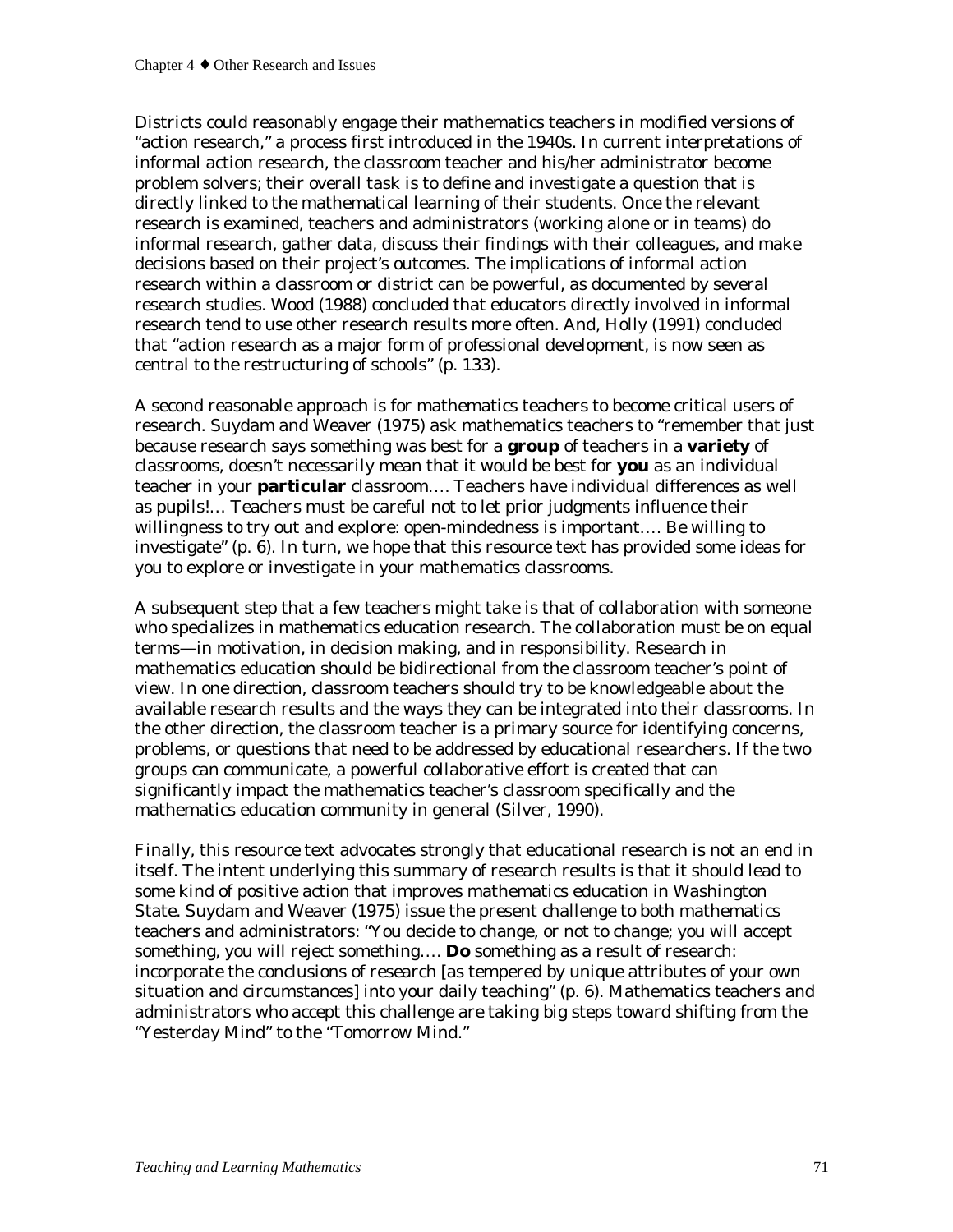Chapter 4 ♦ Other Research and Issues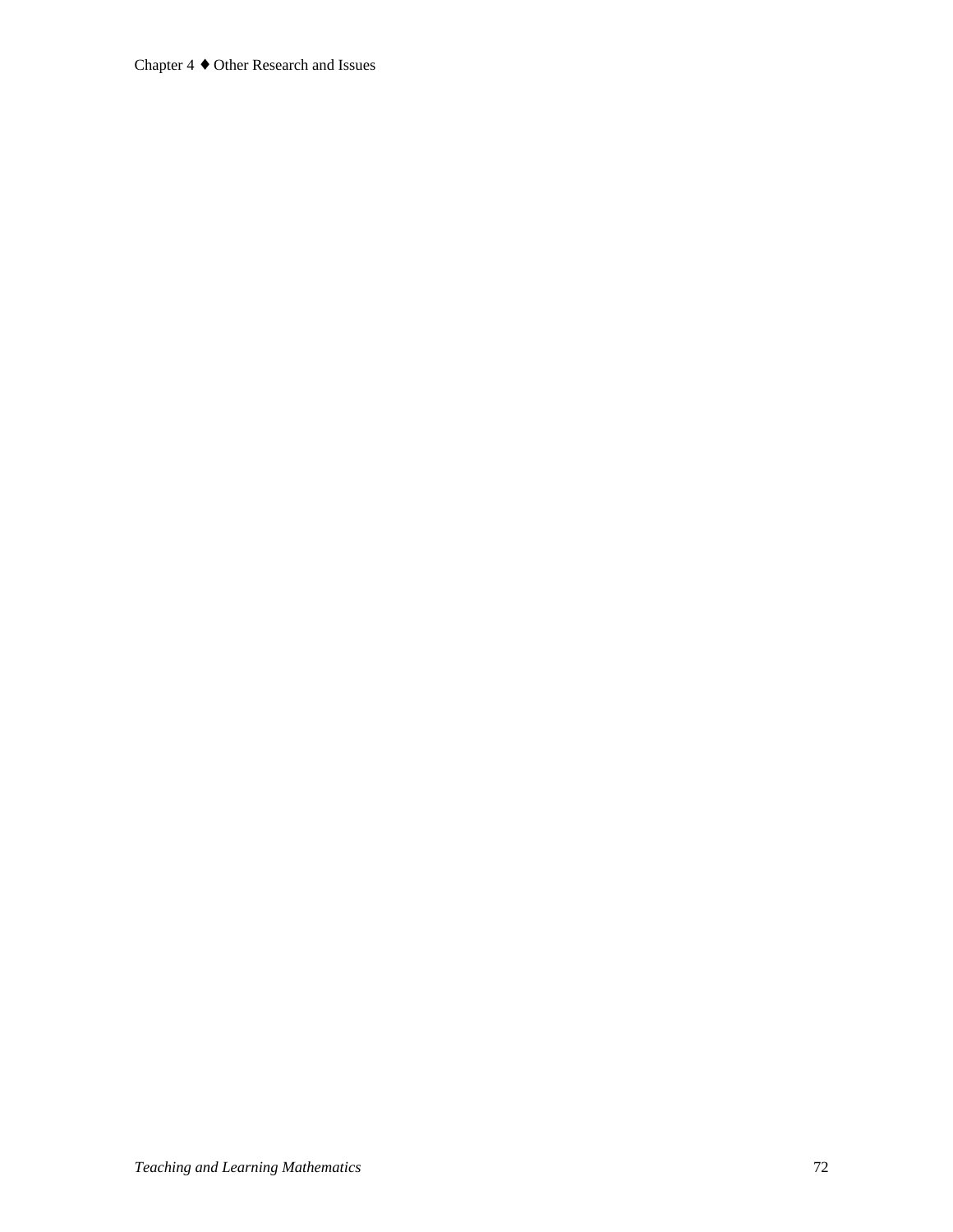# **Appendix A**

## **FURTHER EXPLORATIONS**

#### **Bridging Educational Research and Teaching Mathematics:**

- English, L. and Halford, G. *Mathematics Education: Models and Processes,* Mahwah (NJ): LEA, 1995.
- Fennema, E., Carpenter, T. and Lamon, S. (eds.) *Integrating Research on Teaching and Learning Mathematics*. Albany (NY): SUNY Press, 1991.
- Grouws, D. (ed.) *Handbook of Research on Mathematics Teaching and Learning*. New York: MacMillan, 1992.
- Jensen, R. (ed.) *Research Ideas for the Classroom: Early Childhood Mathematics*. Reston(VA): NCTM, 1993.
- Leinhardt, G., Putnam, R. and Hattrup, R. *Analysis of Arithmetic for Mathematics Teaching*. Hillsdale (NJ): LEA, 1992.
- Owens, D. (ed.) *Research Ideas for the Classroom: Middle Grades Mathematics*. Reston (VA): NCTM, 1993.
- Wilson, P. (ed.) *Research Ideas for the Classroom: High School Mathematics*. Reston (VA): NCTM, 1993.

#### **Alternative Assessments:**

- Gifford, B. and O'Connor, M. (eds.) *Changing Assessments: Alternative Views of Aptitude, Achievement and Instruction*. Norwell (MA): Kluwer, 1992.
- Leder, G. (ed.) *Assessment and Learning of Mathematics*. Victoria (Aust): Australian Council for Educational Research, 1992.
- Lesh, R. and Lamon, S. (eds.) *Assessment of Authentic Performance in School Mathematics*. Washington (DC): AAAS, 1992.
- Niss, M. (ed.) *Investigations into Assessment in Mathematics Education: An ICMI Study*. Dordrecht (Netherlands): Kluwer, 1993.
- Romberg, T. (ed.) *Mathematics Assessment and Evaluation: Imperatives for Education*. Albany (NY): SUNY Press, 1992.
- Webb, N. and Coxford, A. (ed.) *Assessment in the Mathematics Classroom*. Reston (VA): NCTM, 1993.

#### **Equity Issues: Gender and Minorities:**

- Leder, G. "Mathematics and Gender: Changing Perspectives." In Grouws, D. (ed.) *Handbook of Research on Mathematics Teaching and Learning*. New York: MacMillan, 1992 (pp. 597–622).
- Nunes, T. "Ethnomathematics and Everyday Cognition." In Grouws, D. (ed.) *Handbook of Research on Mathematics Teaching and Learning*. New York: MacMillan, 1992 (pp. 557–574).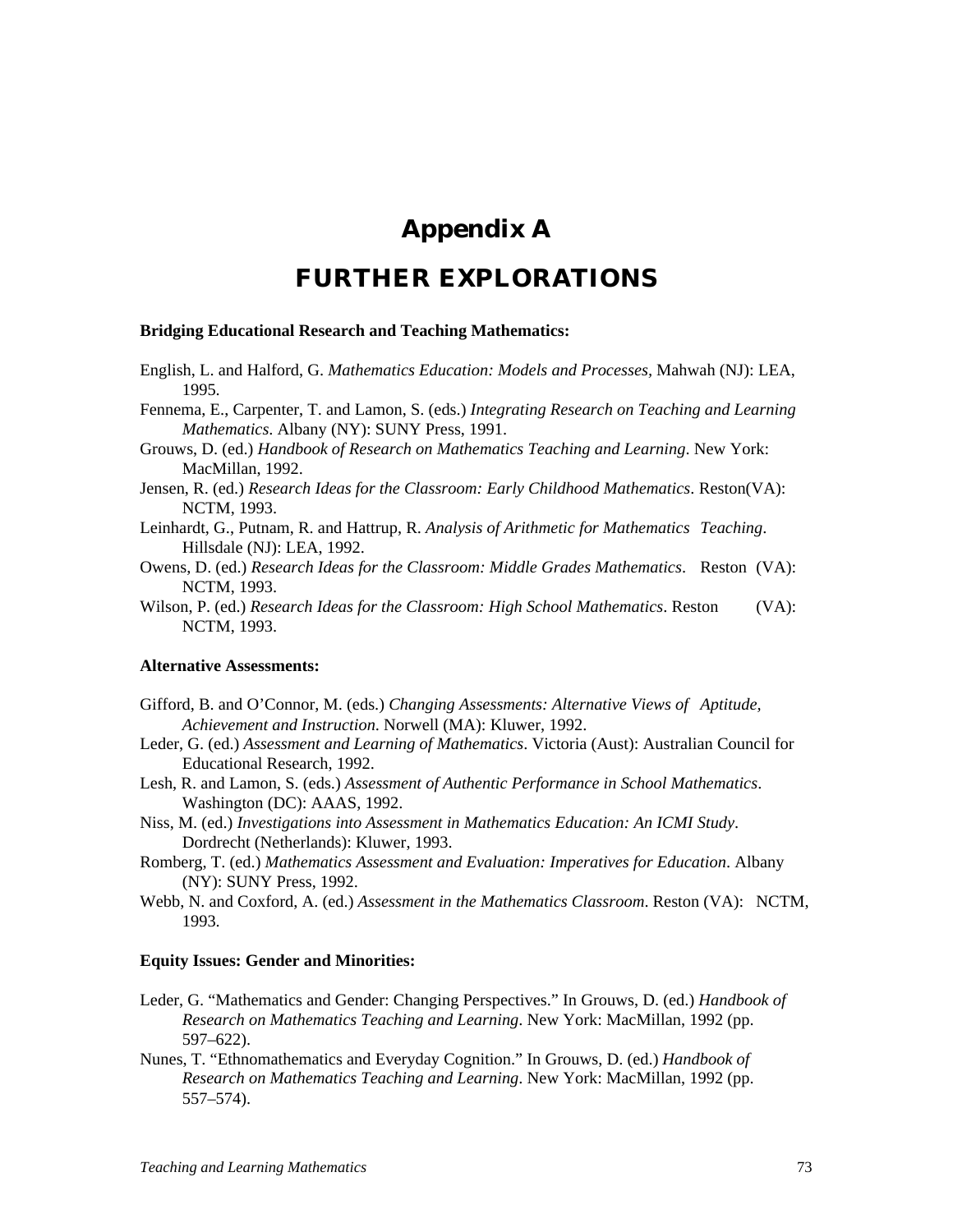- Secada, W. "Race, Ethnicity, Social Class, Language, and Achievement in Mathematics." In Grouws, D. (ed.) *Handbook of Research on Mathematics Teaching and Learning*. New York: MacMillan, 1992 (pp. 623–660).
- Tate, W. and D'Ambrosio (eds.) "Equity, Mathematics Reform, and Research: Crossing Boundaries in Search of Understanding" (Special Issue). *Journal for Research in Mathematics Education,* 1997, 28(6): 650–782.

### **National and International Assessments:**

- Hawkins, E., Stancavage, F. and Dossey, J. *School Policies and Practices Affecting Instruction in Mathematics: Findings from the National Assessment of Educational Progress*. Washington (DC): Department of Education, 1998.
- Johnson, E. and Owen, E. *Linking the National Assessment of Educational Progress (NAEP) and the Third International Mathematics and Science Study (TIMSS): A Technical Report*. Washington (DC): Department of Education, 1998.
- Reese, C., Jerry, L. and Ballator, N. *NAEP 1996 Mathematics State Report for Washington*. Washington (DC): Department of Education, 1997.
- Robitaille, D. and Travers, K. "International Studies of Achievement in Mathematics." In Grouws, D. (ed.) *Handbook of Research on Mathematics Teaching and Learning*. New York: MacMillan, 1992 (pp. 687–709).

### **Relevant Internet Sites on Mathematics Education Reform:**

| Information on National and International Assessments           |
|-----------------------------------------------------------------|
| http://NCES.ed.gov                                              |
| National Council of Teachers of Mathematics                     |
| http://www.nctm.org                                             |
| Office of Superintendent of Public Instruction (OSPI) Home Page |
| http://www.k12.wa.us/                                           |
| NOTE: Contains links to many educational sites.                 |
| <b>OSPI:</b> Assessment Office                                  |
| http://assessment.ospi.wednet.edu                               |
| <b>Washington State Mathematics Council</b>                     |
| http://wsmc.net                                                 |
| Eisenhower National Clearinghouse for Mathematics and Science   |
| http://www.enc.org                                              |
| <b>Ask ERIC: Educational Resources Information Center</b>       |
| http://ericir.syr.edu                                           |
| Science and Mathematics Consortium for Northwest Schools        |
| http://www.col-ed.org/smcnws/                                   |
| Northwest Regional Educational Laboratory (NWREL)               |

http://www.nwrel.org/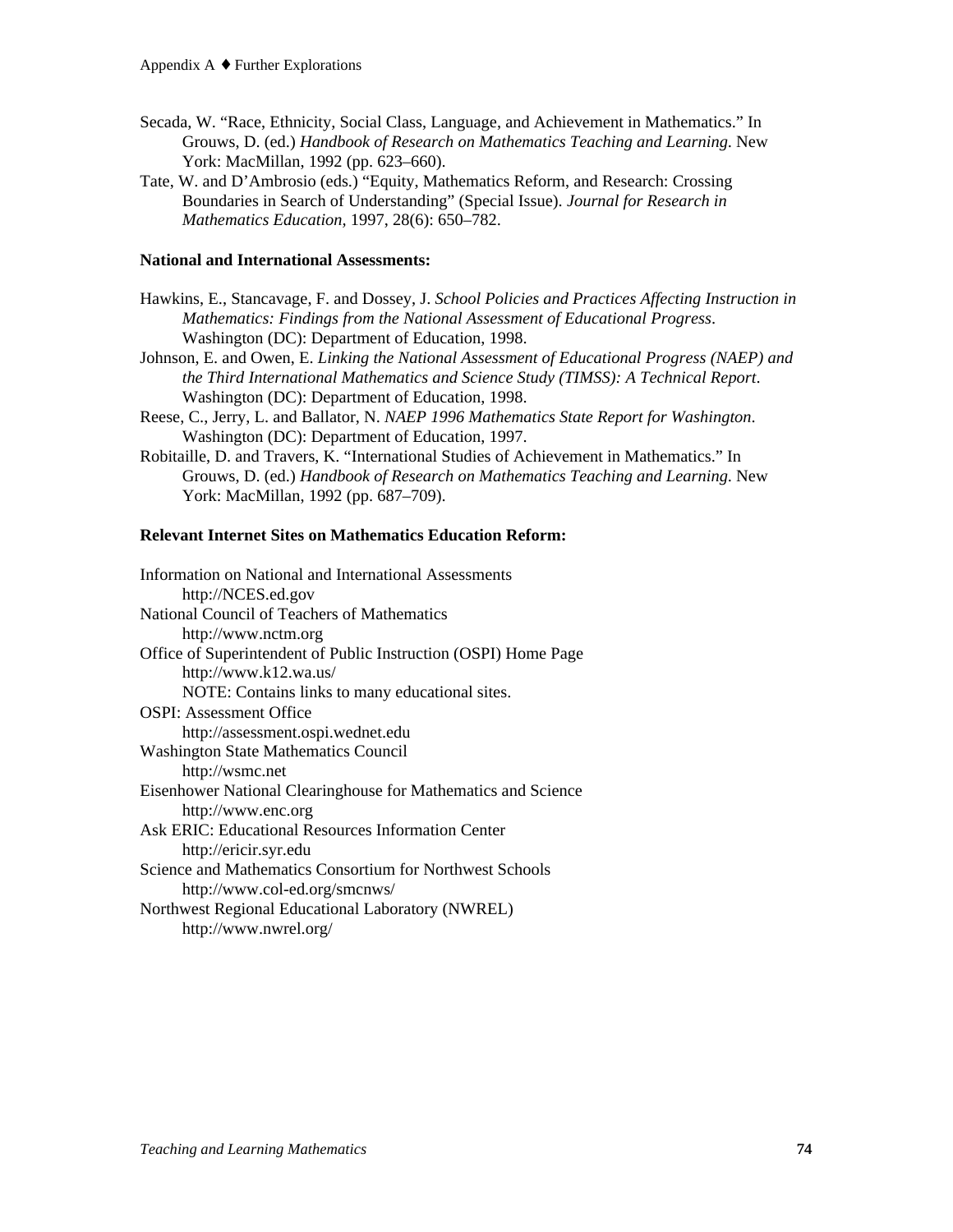# **Appendix B**

### **LIST OF REFERENCES**

Allan, S. "Ability-Grouping Research Reviews: What Do They Say about Grouping and the Gifted?" *Educational Leadership,* March 1991: 60–74.

Artz, A. and Armour-Thomas, E. "Development of a Cognitive-Metacognitive Framework for Protocol Analysis of Mathematical Problem Solving in Small Groups." *Cognition and Instruction,* 1992, 9: 137–175.

Aschbacher, P. "Performance Assessment: State Activity, Interest, and Concerns." *Applied Measurement in Education,* 1991, 4: 275–288.

Askew, M. and William, D. *Recent Research in Mathematics Education 5–16*. London: Her Majesty's Stationery Office, 1995.

Babcock, G. *The Relationship Between Basal Measurement Ability and Rational Number Learning at Three Grade Levels*. Unpublished doctoral dissertation, University of Alberta, 1978.

Bailey, T. "Integrating Vocational and Academic Education." In *High School Mathematics at Work*. Washington (DC): National Academy Press, 1997.

- Balacheff, N. "Aspects of Proof in Pupils' Practice of School Mathematics." In D. Pimm (ed.) *Mathematics, Teachers and Children*. London: Hodder and Stoughton, 1988.
- Ball, D. "Unlearning to Teach Mathematics." *For the Learning of Mathematics,* 1987, 8: 40–47.
- Ball, D. "The Mathematical Understandings that Prospective Teachers Bring to Teacher Education." *Elementary School Journal,* 1990, 90: 449–466.
- Ball, D. "Manipulatives and the Reform of Mathematics Education." *American Educator,* Summer 1992, 14–18, 46–47.
- Ball, D. "With an Eye on the Mathematical Horizon: Dilemmas of Teaching Elementary School Mathematics." *Elementary School Journal,* 1993, 93: 373–397.
- Bana, J. and Nelson, D. "Distracters in Nonverbal Mathematical Problems." *Journal for Research in Mathematics Education,* 1978, 9: 55–61.
- Baroody. A. "How and When Should Place-Value Concepts and Skills be Taught?" *Journal for Research in Mathematics Education,* 1987, 21: 281–286.
- Baroody, A. and Ginsburg, H. "Children's Mathematical Learning: A Cognitive View." In R. Davis, C. Maher, and N. Noddings (eds.) *Constructivist Views on the Teaching and Learning of Mathematics*. Reston (VA): NCTM, 1990.

Bassler, O., Beers, M. and Richardson, L. "Comparison of Two Instructional Strategies for Teaching the Solution of Verbal Problems." *Journal for Research in Mathematics Education,* May 1975, 6: 170–177.

Battista, M. "The Mathematical Miseducation of America's Youth." *Phi Delta Kappan,* February 1999, 425–433.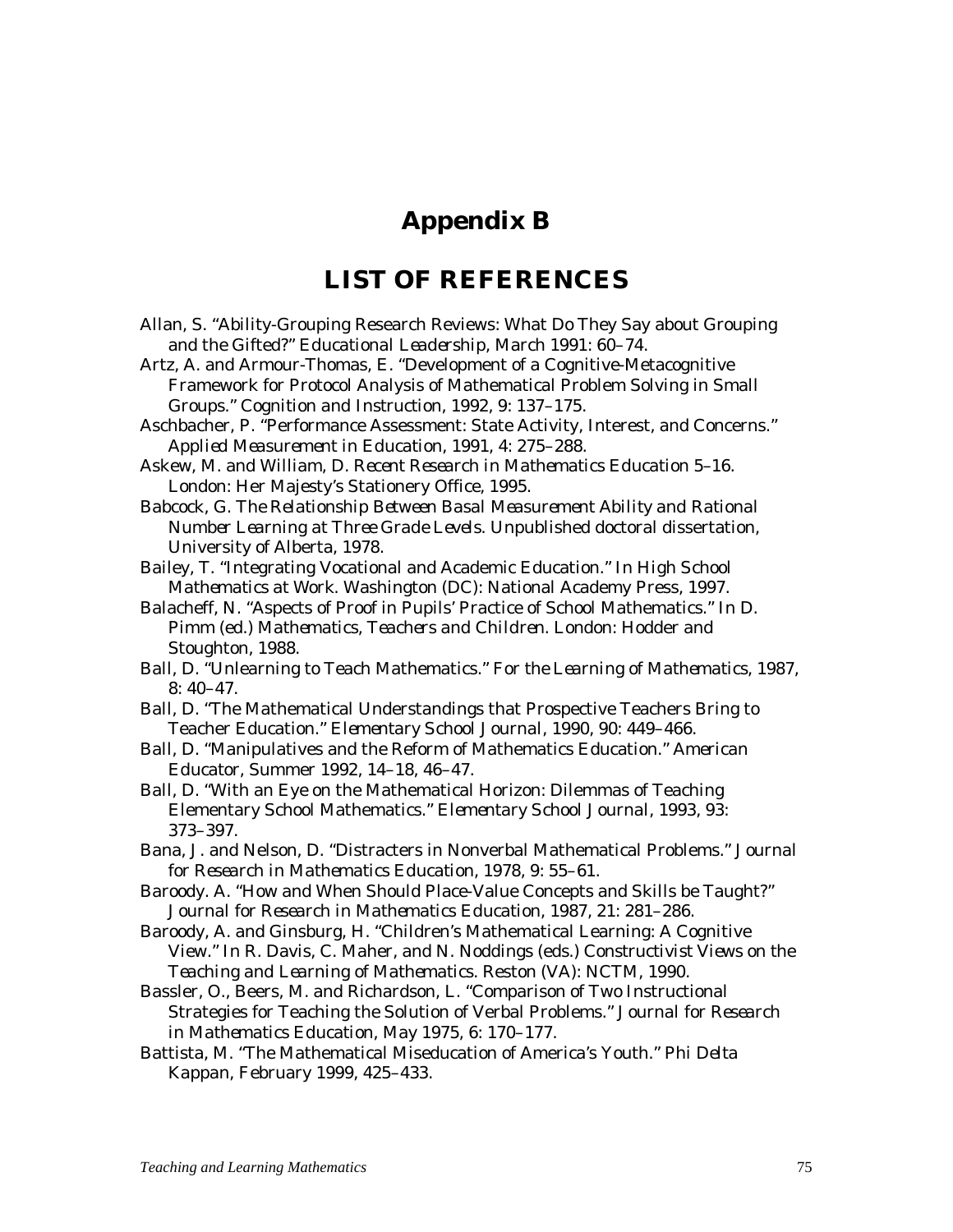- Bay, J., Reys, B. and Reys, R. "The Top 10 Elements That Must be in Place to Implement Standards-Based Mathematics Curricula." *Phi Delta Kappan,* March 1999: 503–506.
- Becker, J. *A Study of Differential Treatment of Females and Males in Mathematics Classes*. Unpublished doctoral dissertation, University of Maryland, 1979.
- Beecher, W. and Faxon, G. (eds.). *Practical Methods and Devices for Teachers.* 1918.
- Bednarz, N. and Janvier, B. "The Understanding of Numeration in Primary School." *Educational Studies in Mathematics,* 1982, 13: 33–57.
- Begle, E. *Ability Grouping for Mathematics Instruction: A Review of the Empirical Literature*. SMSG Working Paper No. 17, 1975. (ERIC # ED 116 938)
- Begle, E. and Gibb, E. G. "Why Do Research?" In R. Shumway's (ed.) *Research in Mathematics Education*. Reston (VA): NCTM, 1980.
- Behr, M., Harel, G., Post, T. and Lesh, R. "Rational Number, Ratio, and Proportion." In D. Grouws (ed.) *Handbook of Research on Mathematics Teaching and Learning*. New York: MacMillan, 1992.
- Behr, M., Lesh, R., Post, T. and Silver, E. "Rational Number Concepts." In R. Lesh and M. Landau (eds.) *Acquisition of Mathematical Concepts and Processes*. New York: Academic Press, 1983.
- Behr, M., Wachsmuth, I., Post, T. and Lesh, R. "Order and Equivalence of Rational Numbers: A Clinical Teaching Experiment." *Journal for Research in Mathematics Education,* 1984, 15(5): 323–341.
- Bell, A., Fischbein, E. and Greer, B. "Choice of Operation in Verbal Arithmetic Problems: The Effects of Number Size, Problem Structure and Context." *Educational Studies in Mathematics,* 1984, 15(2): 129–147.
- Bell, A., Greer, B., Mangan, C. and Grimison, L. "Children's Performance on Multiplicative Word Problems: Elements of a Descriptive Theory." *Journal for Research in Mathematics Education,* 1989, 20(5): 434–449.
- Ben-Chaim, D., Lappan, G. and Houang, R. "Adolescents' Ability to Communicate Spatial Information: Analyzing and Affecting Students' Performance." *Educational Studies in Mathematics,* 1989, 20: 121–146.
- Bergeron, J. and Herscovics, N. "Psychological Aspects of Learning Early Arithmetic." In P. Nesher and J. Kilpatrick (eds.) *Mathematics and Cognition*. Cambridge: Cambridge University Press, 1990.
- Bezuk, N. and Bieck, M. "Current Research on Rational Numbers and Common Fractions: Summary and Implications for Teachers." In D. Owens (ed.) *Research Ideas for the Classroom: Middle Grade Mathematics*. NY: MacMillan, 1993.
- Bishop, A. "The Social Construction of Meaning—A Significant Development for Mathematics Education." *For the Learning of Mathematics,* 1985, 5: 24–28.
- Bjork, R. and Druckman, D. (eds.) *Learning, Remembering, Believing: Enhancing Human Performance*. Washington (DC): National Research Council, 1994.
- Bloom, B. and Broder, L. *Problem-Solving Processes of College Students*. Chicago: University of Chicago Press, 1950.
- Booth, L. *Algebra: Children's Strategies and Errors*. Windsor (UK): NFER-Nelson, 1984.
- Booth, L. "Children's Difficulties in Beginning Algebra." In A. Coxford and A. Shulte (eds.) *The Ideas of Algebra, K–12*. Reston (VA): NCTM, 1988.
- Borasi, R. "The Invisible Hand Operating in Mathematics Instruction: Students Conceptions and Expectations." In T. Cooney (ed.) *Teaching and Learning Mathematics in the 1990s*. Reston (VA): NCTM, 1990.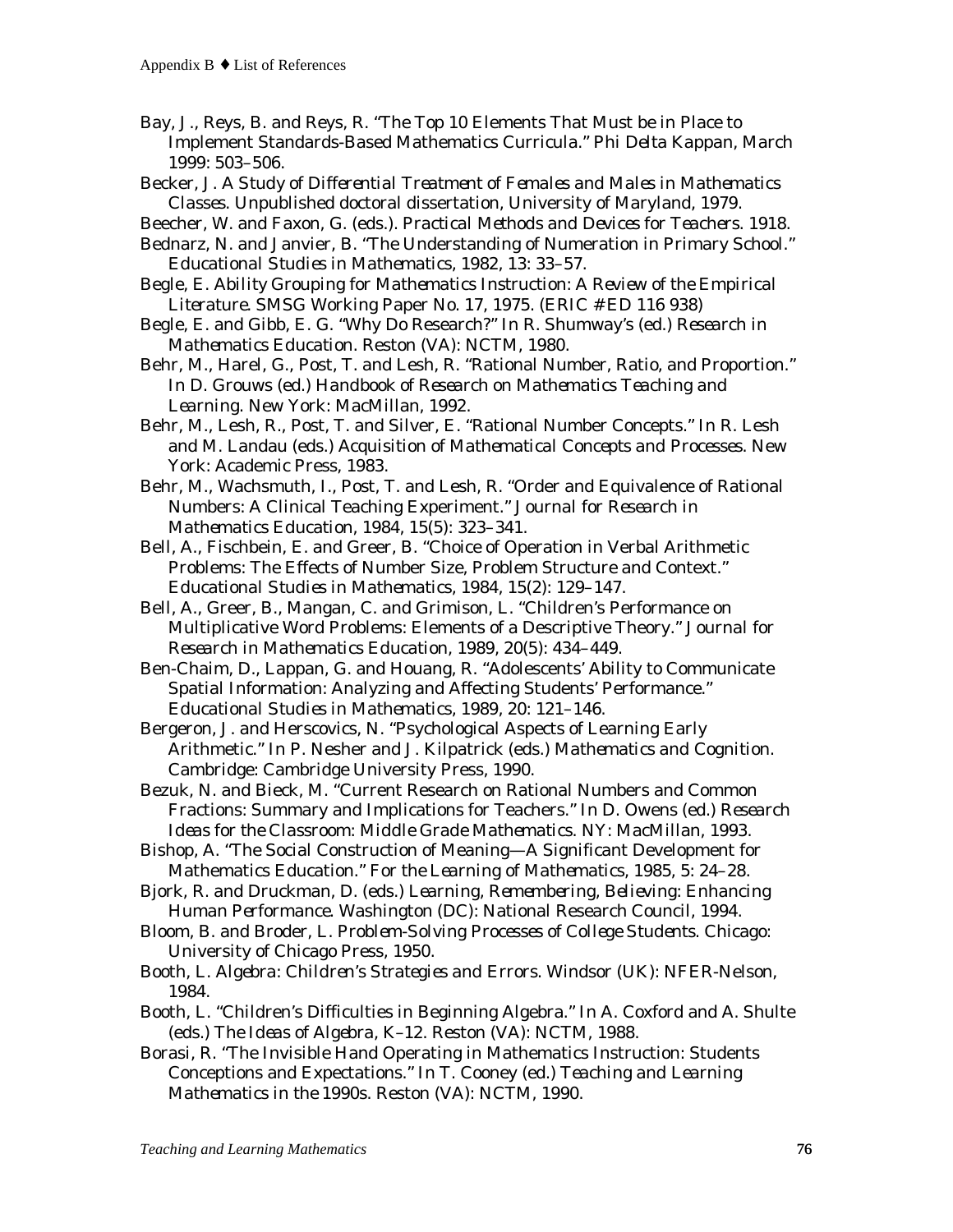- Borasi, R. and Rose, B. "Journal Writing and Mathematics Instruction." *Educational Studies in Mathematics,* November 1989, 20: 347–365.
- Borko, H., Eisenhart, M., Brown, C., Underhill, R., Jones, D. and Agard, P. "Learning to Teach Hard Mathematics: Do Novice Teachers and Their Instructors Give Up Too Easily?" *Journal for Research in Mathematics Education,* May 1992, 23: 194–222.
- Boyd, B. *The Relationship Between Mathematics Subject Matter Knowledge and Instruction: A Case Study*. Unpublished master's thesis, San Diego State University, 1992.
- Brown, C. and Borko, H. "Becoming a Mathematics Teacher." In D. Grouws (ed.) *Handbook of Research on Mathematics Teaching and Learning.* New York: MacMillan, 1992.
- Brown, C., Carpenter, T., Kouba, V., Lindquist, M., Silver, E. and Swafford, J. "Secondary School Results for the Fourth NAEP Mathematics Assessment: Algebra, Geometry, Mathematical Methods, and Attitudes." *The Mathematics Teacher,* 1988, 81: 337–347, 397.
- Brown, J. and Burton, R. "Diagnostic Models for Procedural Bugs in Basic Mathematical Skills." *Cognitive Science,* 1978, 2: 153–192.
- Brown, J., Collins, A. and Duguid, P. "Situated Cognition and the Culture of Learning." *Educational Researcher,* January 1989, 18: 32–42.
- Brown, M. "Number Operations." In *Children's Understanding of Mathematics: 11–16*. London: John Murray, 1981a.
- Brown, M. "Place Value and Decimals." In *Children's Understanding of Mathematics: 11–16*. London: John Murray, 1981b.
- Brown, S. and Walter, M. *The Art of Problem Posing*. Philadelphia (PA): Franklin Institute Press, 1983.
- Brown, S. and Walter, M. *Problem Posing: Reflections and Applications*. Hillsdale (NJ): LEA, 1993.
- Brown, S. "Second-Grade Children's Understanding of the Division Process." *School Science and Mathematics,* 1992, 92(2): 92–95.
- Brownell, W. and Chazal, C. "The Effects of Premature Drill in Third-Grade Arithmetic." *Journal of Educational Research,* September 1935, 29: 17–28.
- Buerk, D. *Changing the Conception of Mathematical Knowledge in Intellectually Able, Math Avoidant Women*. Unpublished doctoral dissertation. State University of New York at Buffalo, 1981.
- Buerk, D. "The Voices of Women Making Meaning in Mathematics." *Journal of Education,* 1985, 167: 59–70.
- Callahan, W. "Adolescent Attitudes Toward Mathematics." *Mathematics Teacher,* 1971, 64: 751–755.
- Campbell, J. and Graham, D. "Mental Multiplication Skill: Structure, Process, and Acquisition." *Canadian Journal of Psychology,* 1985, 39: 338–366.
- Campbell, N. and Schoen, H. "Relationships Between Selected Teacher Behaviors of Prealgebra Teachers and Selected Characteristics of their Students." *Journal for Research in Mathematics Education,* 1977, 8: 369–375.
- Carlsen, W. *Teacher Knowledge and the Language of Science Teaching*. Paper presented at Annual Meeting of NARST, Atlanta (GA), 1990.
- Carpenter, T. "Research in Cognitive Development." In R. Shumway's (ed.) *Research in Mathematics Education*. Reston (VA): NCTM, 1980.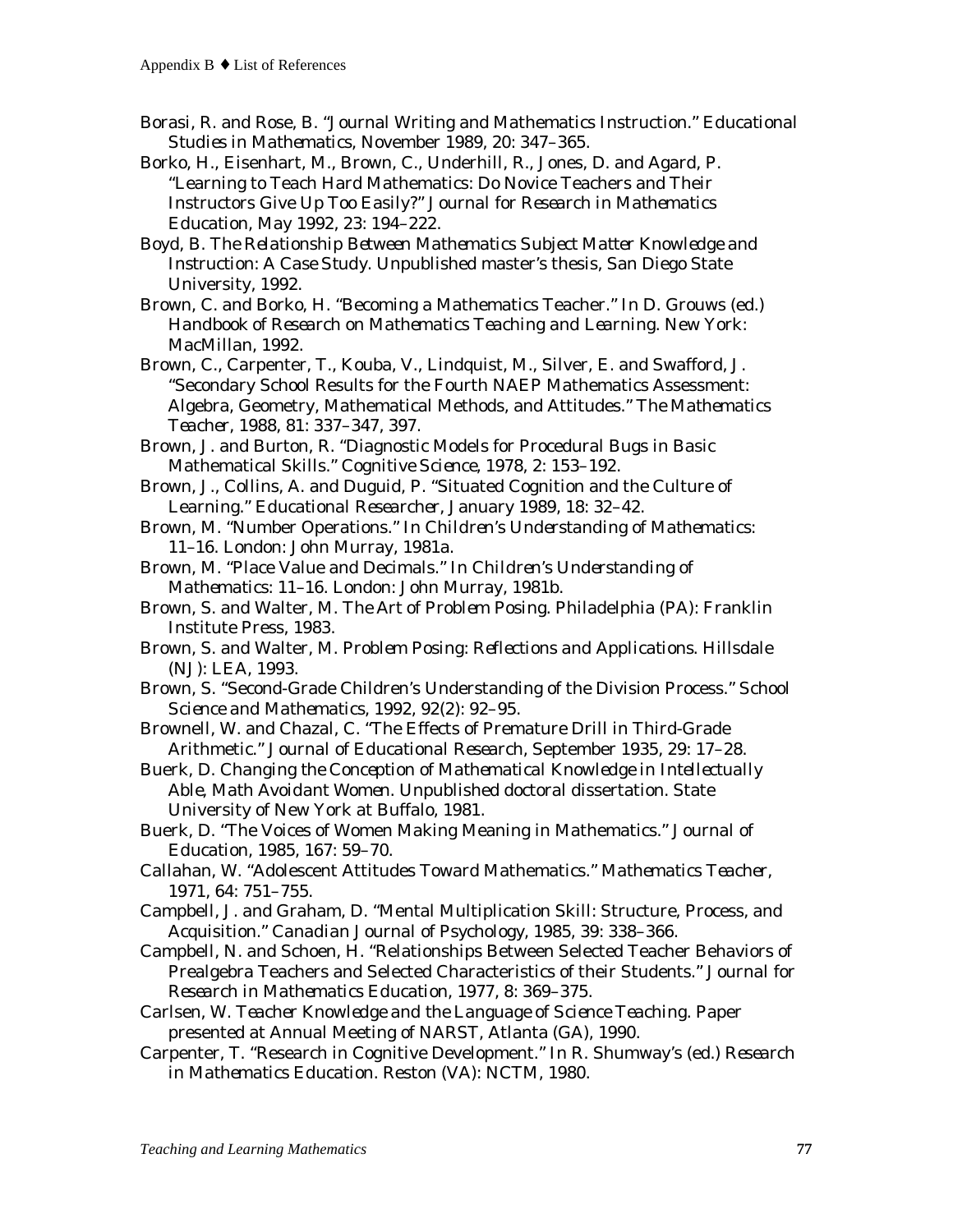- Carpenter, T., Corbitt, M., Kepner, H., Lindquist, M. and Reys, R. "National Assessment." In E. Fennema (ed.) *Mathematics Education Research: Implications for the '80s*. Alexandria (VA): ASCD, 1981.
- Carraher, T., Carraher, D. and Schliemann, A. "Mathematics in the Streets and in Schools." *British Journal of Developmental Psychology,* 1985, 3: 21–29.
- Carraher, T., Carraher, D. and Schliemann, A. "Written and Oral Mathematics." *Journal for Research in Mathematics Education,* 1987, 18: 83–97.
- Carraher, T. and Schliemann, A. "Computation Routines Prescribed by Schools: Help or Hindrance?" *Journal for Research in Mathematics Education,* January 1985, 16: 37–44.
- Carroll, W. and Porter, D. "Invented Strategies can Develop Meaningful Mathematical Procedures." *Teaching Children Mathematics,* March 1997, 3: 370–374.
- Catrambone, R. "Aiding Subgoal Learning: Effects on Transfer." *Journal of Educational Psychology,* 1995, 87: 5–17.
- Catrambone, R. "Transfer and Modifying Terms in Equations." In G. Cottrell (ed.) *Proceedings of the 18th Annual Conference of the Cognitive Science Society*. Mahwah (NJ): LEA, 1996.
- Chaiklin, S. "Cognitive Studies of Algebra Problem Solving and Learning." In S. Wagner and T. Kieren (eds.) *Research Issues in the Learning and Teaching of Algebra*. Reston (VA): NCTM, 1989.
- Chalouh, L. and Herscovics, N. "Teaching Algebraic Expressions in a Meaningful Way." In A. Coxford and A. Shulte (eds.) *The Ideas of Algebra, K–12*. Reston (VA): NCTM, 1988.
- Clark, C. and Yinger, R. *Three Studies of Teacher Planning* (Research Series No. 55). East Lansing (MI): Michigan State University IRT, 1979.
- Clark, C, and Peterson, P. "Teachers' Thought Processes." In M. Wittrock (ed.) *Handbook of Research on Teaching* (3<sup>rd</sup> Edition). New York: MacMillan, 1986.
- Clarke, D. "The Changing Role of the Mathematics Teacher." *Journal for Research in Mathematics Education,* May 1997, 28: 278–308.
- Clarke, D., Stephans, M. and Waywood, A. "Communication and the Learning of Mathematics." In T. Romberg (ed.) *Mathematics Assessment and Evaluation*. Albany (NY): State University of New York Press, 1992.
- Clement, J., Lochhead, J. and Monk, G. "Translation Difficulties in Learning Mathematics." *American Mathematics Monthly,* 1981, 88: 286–290.
- Clements, D. and Battista, M. "Geometry and Spatial Reasoning." In D. Grouws (ed.) *Handbook of Research on Mathematics Teaching and Learning*. New York: MacMillan, 1992.
- Clements, M. and Del Campo, G. "Linking Verbal Knowledge, Visual Images, and Episodes for Mathematical Learning." *Focus on Learning Problems in Mathematics,* 1989, 11(1): 25–33.
- Cobb, P. "The Tension Between Theories of Learning and Instruction in Mathematics Education." *Educational Psychologist,* 1988, 23(2): 87–103.
- Cobb, P. and Steffe, L. "The Constructivist Researcher as Teacher and Model Builder." *Journal for Research in Mathematics Education,* 1983, 14(2): 83–94.
- Cobb, P., Wood, T., Yackel, E., Nicholls, J., Wheatley, G., Trigatti, B. and Perlwitz, M. "Assessment of a Problem-Centered Second-Grade Mathematics Project." *Journal for Research in Mathematics Education.* 1991, 22: 3–29.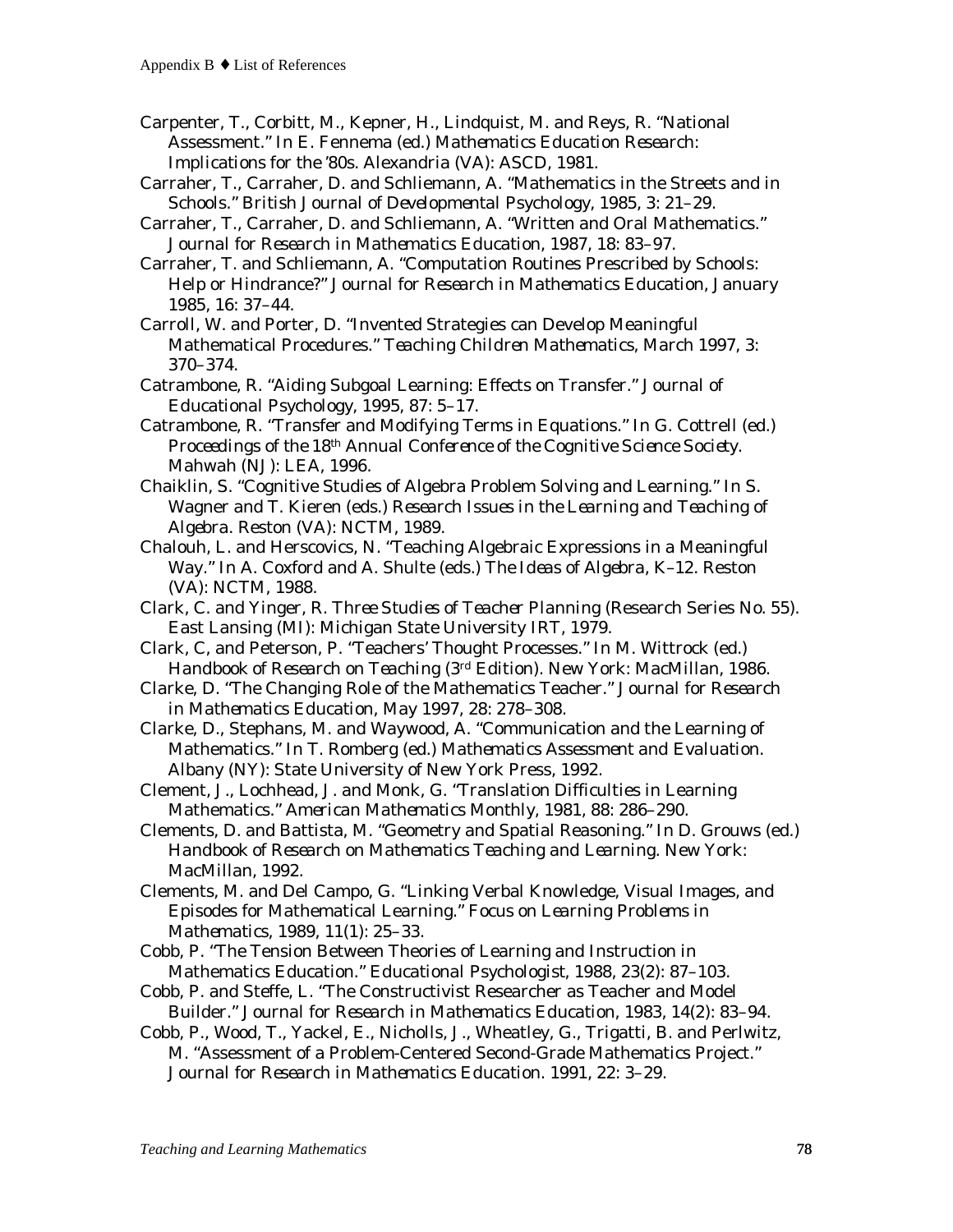Cobb, P., Yackel, E. and Wood, T. "Curriculum and Teacher Development: Psychological and Anthropological Perspectives." In E. Fennema, T. Carpenter, and S. Lamon (eds.) *Integrating Research on Teaching and Learning Mathematics*. Albany (NY): State University of New York Press, 1991.

Confrey, J. and Lanier, P. "Students' Mathematical Abilities: A Focus for the Improvement of Teaching General Mathematics." *School Science and Mathematics,* 1980, 80: 549–556.

Cooney, J., Swanson, H. and Ladd, S. "Acquisition of Mental Multiplication Skill: Evidence for the Transition between Counting and Retrieval Strategies." *Cognition and Instruction,* 1988, 5: 323–345.

Cooney, T. "A Beginning Teacher's View of Problem Solving." *Journal for Research in Mathematics Education,* 1985, 16: 324–336.

Cooney, T. "The Issue of Reform: What Have We Learned from Yesteryear?" In MSEB's *The Teacher of Mathematics: Issues for Today and Tomorrow*. Washington (DC): National Academy Press, 1987.

Cooney, T., Badger, E. and Wilson, M. "Assessment, Understanding Mathematics, and Distinguishing Visions from Mirages." In N. Webb (ed.) *Assessment in the Mathematics Classroom*. Reston (VA): NCTM, 1993.

Cooney, T., Davis, E. and Henderson, K. *Dynamics of Teaching Secondary School Mathematics*. Boston (MA): Houghton-Mifflin, 1975.

Corle, C. "A Study of the Quantitative Values of Fifth and Sixth Grade Pupils." *Arithmetic Teacher,* 1960, 7(3): 333–340.

Cramer, K. and Post, T. "Connecting Research to Teaching: Proportional Reasoning." *Mathematics Teacher,* 1993, 86(5): 404–407.

Cuevas, G. "Mathematical Learning in English as a Second Language." *Journal for Research in Mathematics Education,* March 1984, 15: 134–144.

Cuevas, G. "Increasing the Achievement and Participation of Language-Minority Students in Mathematics Education." In T. Cooney (ed.) *Teaching and Learning Mathematics in the 1990s*. Reston (VA): NCTM, 1990.

Cummins, J. "The Role of Primary Language Development in Promoting Educational Success for Language Minority Students." In D. Dolson (ed.) *Schooling and Language Minority Students: A Theoretical Framework*. Los Angeles: California State University, 1984.

D'Ambrosio, B. "Highlighting the Humanistic Dimensions of Mathematics Through Classroom Discourse." *Mathematics Teacher*. December 1995, 88: 770–772.

Damarin, S. "Teaching Mathematics: A Feminist Perspective." In T. Cooney (ed.) *Teaching and Learning Mathematics in the 1990s*. Reston (VA): NCTM, 1990.

Davenport, L. "The Effects of Homogeneous Grouping in Mathematics." *Wisconsin Teacher of Mathematics.* Winter 1996: 14–16.

Davenport, L. and Sassi, A. "Transforming Mathematics Teaching in Grades K–8: How Narrative Structures in Resource Materials Help Support Teacher Change." In B. Nelson (ed.) *Inquiry and the Development of Teaching: Issues in the Transformation of Mathematics Teaching*. Newton (MA): EDC, 1995.

Davis, E. "Suggestions for Teaching the Basic Facts of Arithmetic." In M. Suydam (ed.) *Developing Computational Skills.* Reston (VA): NCTM, 1978.

Davidson, N. "Small Group Learning and Teaching in Mathematics: A Selective Review of the Research." In R. Slavin (ed.) *Learning to Cooperate, Cooperating to Learn*. New York: Plenum Press, 1985.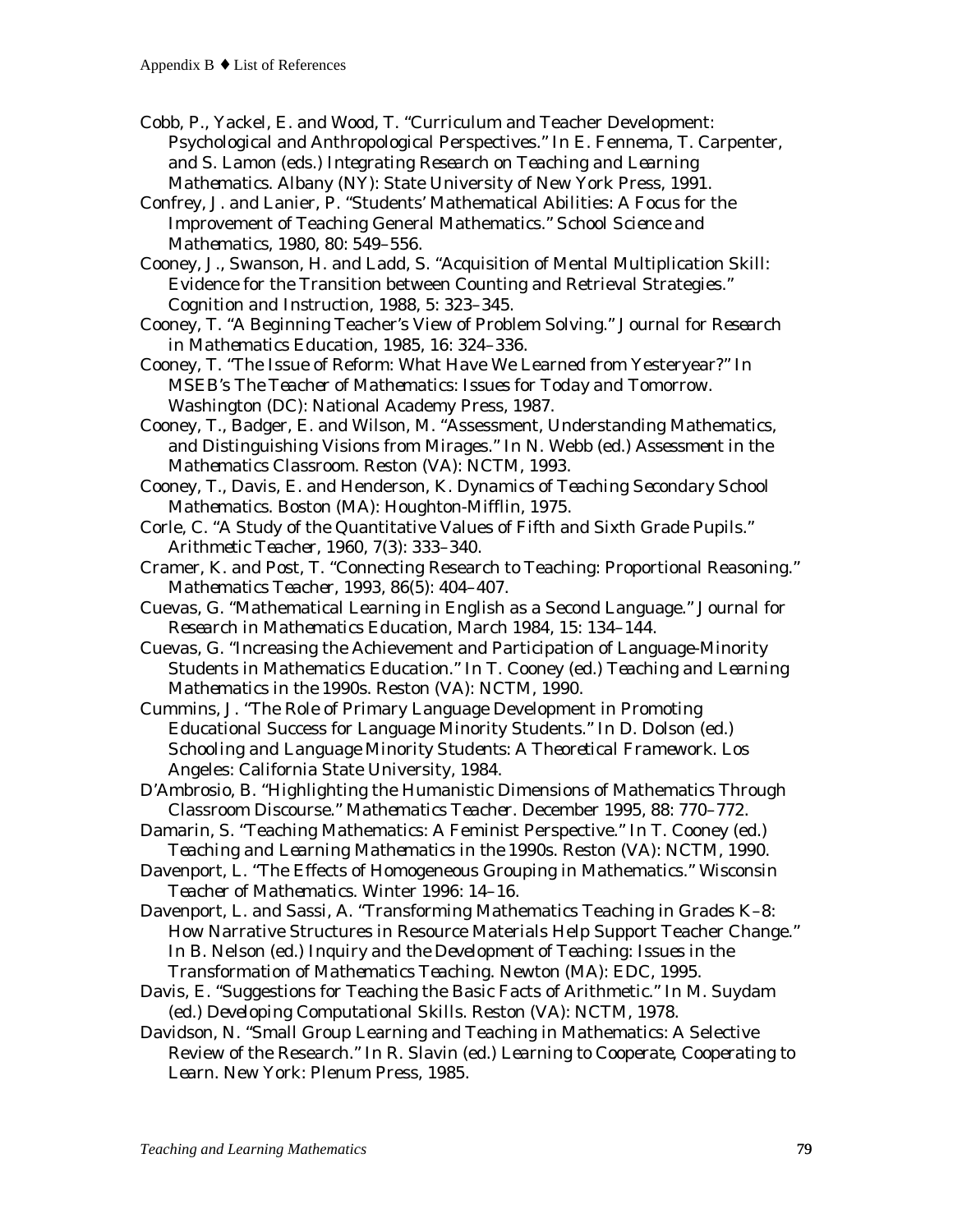- Davidson, N. "Small-Group Cooperative Learning in Mathematics." In T. Cooney and C. Hirsch (eds.) *Teaching and Learning Mathematics in the 1990s*. Reston (VA): NCTM, 1990.
- Davidson, N. and Kroll, D. "An Overview of Research on Cooperative Learning Related to Mathematics." *Journal for Research in Mathematics Education.* November 1991, 22: 362–365.
- Davis, E. "A Model for Understanding Understanding in Mathematics." *Arithmetic Teacher,* September 1978, 26: 13–17.
- Davis, R. "Cognitive Processes Involved in Solving Simple Algebraic Equations." *Journal of Children's Mathematical Behavior,* 1975, 1(3): 7–35.
- Davis, R., Maher, C. and Noddings, N. (eds.) *Constructivist Views on the Teaching and Learning of Mathematics*. Reston (VA): NCTM, 1990.
- Davis, R. and Vinner, S. "The Notion of Limit: Some Seemingly Unavoidable Misconception Stages." *Journal of Mathematical Behavior,* 1986, 5(3): 281–303.
- Deaux, K. "Sex and Gender." *Annual Review of Psychology,* 1985, 36: 49–81.
- DeCharms. R. "Motivation Enhancement in Educational Settings." In R. Ames and C. Ames (eds.) *Research in Motivation in Education: Vol. 1. Student Motivation*. New York: Academic Press, 1984.
- DelMas, R. and Bart, W. "The Role of an Evaluation Exercise in the Resolution of Misconceptions of Probability." Paper presented at annual meeting of AERA, April 1987. (Cited in Shaughnessy, 1992).
- DelMas, R., Garfield, J. and Chance, B. "Assessing the Effects of a Computer Microworld on Statistical Reasoning." Paper presented at the Joint Meetings of the American Statistical Association, Anaheim, CA, 1997.
- Demana, F. and Leitzel, J. "Establishing Fundamental Concepts Through Numerical Problem Solving." In A. Coxford and A. Shulte (eds.) *The Ideas of Algebra, K–12*. Reston (VA): NCTM, 1988.
- Demana, F. and Waits, B. "Enhancing Mathematics Teaching and Learning Through Technology." In T. Cooney (ed.) *Teaching and Learning Mathematics in the 1990s*. Reston (VA): NCTM, 1990.
- Dessart, D. and Frandsen, H. "Research on Teaching Secondary-School Mathematics." in R. Travers (ed.) *Second Handbook of Research on Teaching*. Chicago (IL): Rand McNally, 1973.
- Dessart, D. "Curriculum." In E. Fennema (ed.) *Mathematics Education Research: Implications for the '80s*. Alexandria (VA): ASCD, 1981.
- Dessart, D. "Randomness: A Connection to Reality." In P. House (ed.) *Connecting Mathematics Across the Curriculum*. Reston (VA): NCTM, 1995.
- Dodson, J. "Characteristics of Successful Insightful Problem Solvers." *NLSMA Report No. 31,* Stanford (CA): SMSG, 1972.
- Dossey, J. "The Nature of Mathematics: Its Role and Its Influence." In D. Grouws (ed.) *Handbook of Research on Mathematics Teaching and Learning*. New York: MacMillan, 1992.
- Dossey, J., Mullis, I., Lindquist, M. and Chambers, D. *The Mathematics Report Card: Are We Measuring Up?* Princeton (NJ): ETS, 1988.
- Dowker, A. "Computational Estimation by Young Children." Paper presented at Conference of the British Society for Research into Learning Mathematics, Oxford, England, May 1989. (Cited in J. Sowder, 1992a)
- Dreyfus, T. "Advanced Mathematical Thinking." In P. Nesher and J. Kilpatrick (eds.) *Mathematics and Cognition*: *A Research Synthesis by the International*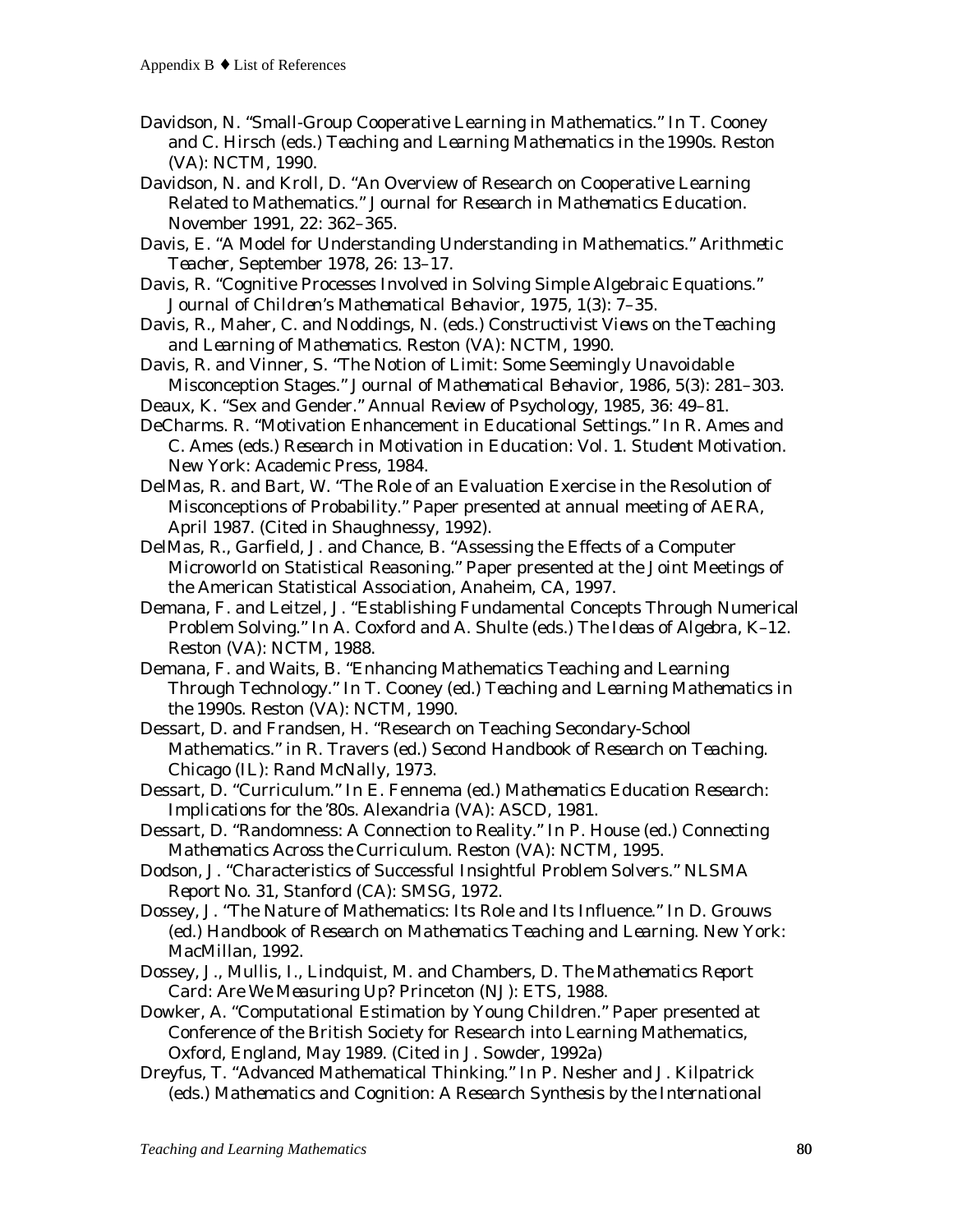*Group for the Psychology of Mathematics Education*. Cambridge: Cambridge University Press, 1990.

- Dreyfus, T. and Eisenberg, T. "Function Concepts: Intuitive Baseline." In C. Comiti and G. Vergnaud (eds.) *Proceedings of the Fifth International Conference for the Psychology of Mathematics Education*. Grenoble, France: IMAG, 1981.
- Dreyfus, T. and Eisenberg, T. "On the Deep Structure of Functions." In J. Bergeron, N. Herscovics, and C. Kieran (eds.) *Proceedings of the 11th International Conference for the Psychology of Mathematics Education* (Vol. 1). Montreal: PME, 1987.
- Driscoll, M*. Research Within Reach: Secondary School Mathematics*. Reston (VA): NCTM, 1983.
- Driscoll, M. *Stories of Excellence: Ten Case Studies from a Study of Exemplary Mathematics Programs*. Reston (VA): NCTM, 1986.
- Dufour-Janvier, B., Bednarz, N. and Belanger, M. "Pedagogical Considerations Concerning the Problem of Representation." In C. Janvier (ed.) *Problems of Representation in the Teaching and Learning of Mathematics*. Hillsdale (NJ): LEA, 1987.
- Dunham, P. *Mathematical Confidence and Performance in Technology-Enhanced Precalculus: Gender-Related Differences*. Unpublished doctoral dissertation, Ohio State University, 1990.
- Eddy, D. "Probabilistic Reasoning in Clinical Medicine: Problems and Opportunities." In D. Kahneman, P. Slovic, and A. Tversky (eds.) *Judgment Under Uncertainty: Heuristics and Biases*. Cambridge (UK): Cambridge University Press, 1982.
- English, L. and Halford, G. *Mathematics Education: Models and Processes*. Mahwah (NJ): LEA, 1995.
- Evertson, C., Emmer, E. and Brophy, J. "Predictions of Effective Teaching in Junior High Mathematics Classrooms." *Journal for Research in Mathematics Education,* 1980, 11: 167–178.
- Farrell, A. *Teaching and Learning Behaviors in Technology-Oriented Precalculus Classrooms*. Unpublished doctoral dissertation, Ohio State University, 1990.
- Fennema, E. "Models and Mathematics." *Arithmetic Teacher.* December 1972, 18: 635–640.
- Fennema, E. "Influences of Selected Cognitive, Affective and Educational Variables on Sex-Related Differences in Mathematics Learning and Studying." In L. Fox, E. Fennema, and J. Sherman (eds.) *Women and Mathematics: Research Perspectives for Change*. Washington (DC): NIE, 1977.
- Fennema, E. "The Sex Factor." In E. Fennema (ed.) *Mathematics Education Research: Implications for the '80s*. Alexandria (VA): ASCD, 1981.
- Fennema, E. and Franke, M. "Teachers' Knowledge and Its Impact." In D. Grouws (ed.) *Handbook of Research on Mathematics Teaching and Learning*. New York: MacMillan, 1992.
- Fennema, E. and Peterson, P. "Teacher-Student Interactions and Sex-Related Differences in Learning Mathematics." *Teaching and Teacher Education*. 1986,  $2: 19-42.$
- Fennema, E. and Sherman, J. "Sex-Related Differences in Mathematics Achievement and Related Factors: A Further Study." *Journal for Research in Mathematics Education*, May 1978, 9: 189–203.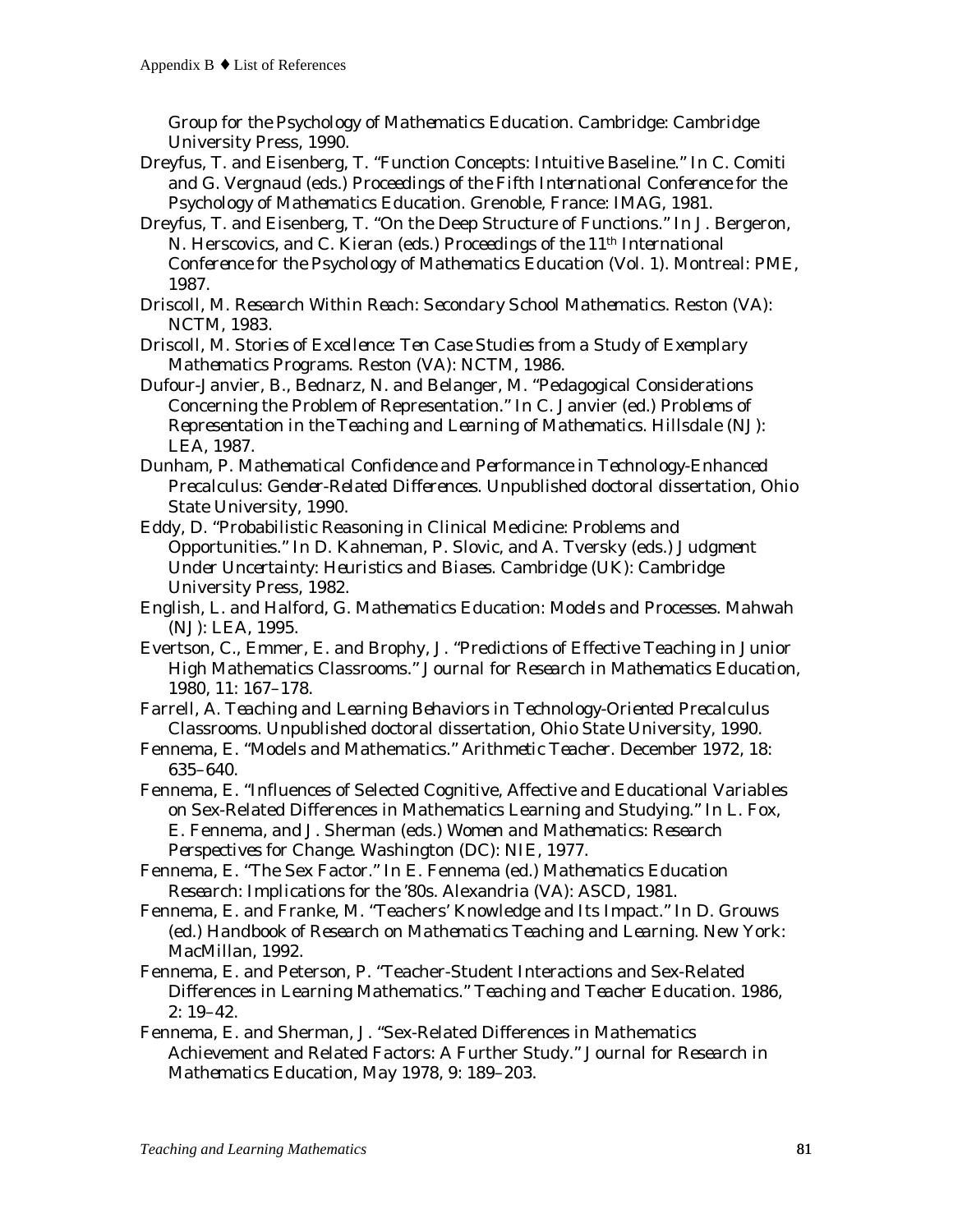- Fennema, E., Wolleat, P., Pedro, J. and Becker, A. "Increasing Women's Participation in Mathematics: An Intervention Program." *Journal for Research in Mathematics Education,* November 1980, 12: 3–14.
- Figueras, O. and Waldegg, G. "A First Approach to Measuring (Children Between 11 and 13 Years Old)." In J. Moser (ed.) *Proceedings of the Sixth Annual Meeting of the North American Branch of the International Group for the Psychology of Mathematics Education*. Madison (WI): University of Wisconsin. 1984.

Fischbein, E., Deri, M., Nello, M. and Marino, M. "The Role of Implicit Models in Solving Verbal Problems in Multiplication and Division." *Journal for Research in Mathematics Education,* 1985, 16: 3–17.

Fischbein, E. and Schnarch, D. "The Evolution with Age of Probabilistic, Intuitively Based Misconceptions." *Journal for Research in Mathematics Education,* January 1997, 28: 96–105.

- Fischbein, E., Tirosh, D. and Hess, P. "The Intuition of Infinity." *Educational Studies of Mathematics,* February 1979, 10: 3–40.
- Fisher, N. "Visual Influences of Figure Orientation on Concept Formation in Geometry." *Dissertation Abstracts International,* 1978, 38: 4639A.
- Flanders, J. "How Much of the Content in Mathematics Textbooks is New?" *Arithmetic Teacher*. September 1987, 35: 18–23.
- Flinders, D. "Teacher Isolation and the New Reform." *Journal of Curriculum and Supervision,* 1988, 4: 17–29.
- Fong, G., Krantz, D. and Nisbett, R. "The Effects of Statistical Training on Thinking about Everyday Problems." *Cognitive Psychology,* 1986, 18: 253–292.
- Frederiksen, N. and Collins, A. "A Systems Approach to Educational Testing." *Educational Researcher,* 1989, 18(9): 27–32.
- Freeman, D. "The Strength of Teachers' Convictions as a Determinant of Student Opportunity to Learn." Paper presented at Annual Meeting of AERA, San Francisco, 1986. (Cited in Porter et al., 1988).
- Fullan, M. and Steigelbauer, S. *The New Meaning of Educational Change*. New York: Teachers College Press, 1991.
- Fuson, K. "Roles of Representation and Verbalization in the Teaching of Multi-Digit Addition and Subtraction." *European Journal of Psychology of Education,* 1986, 1: 35–56.
- Fuson, K. "Issues in Place-Value and Multi-Digit Addition and Subtraction Learning and Teaching." *Journal for Research in Mathematics Education,* 1990, 21: 273–280.
- Fuson, K. "Research on Learning and Teaching Addition and Subtraction of Whole Numbers." In D. Grouws (ed.) *Handbook of Research on Mathematics Teaching and Learning*. New York: MacMillan, 1992a.
- Fuson, K. "Research on Learning and Teaching Addition and Subtraction of Whole Numbers." In D. Leinhardt, R. Putnam, and R. Hattrup (eds.) *Analysis of Arithmetic for Mathematics Teaching*. Hillsdale (NJ): LEA, 1992b.
- Fuson, K. "Mathematics Education, Elementary." In M. Alkin (ed.) *Encyclopedia of Educational Research* (Sixth Ed. Vol. 3). New York: MacMillan, 1992c.
- Fuson, K. and Briars, D. "Using a Base-Ten Blocks Learning/Teaching Approach for First and Second-Grade Place-Value and Multi-Digit Addition and Subtraction." *Journal for Research in Mathematics Education.* May 1990, 21: 180–206.
- Fuson, K., Hudson, K. and Pilar, R. "Phases of Classroom Mathematical Problem Solving Activity: The PCMPA Framework for Supporting Algebraic Thinking in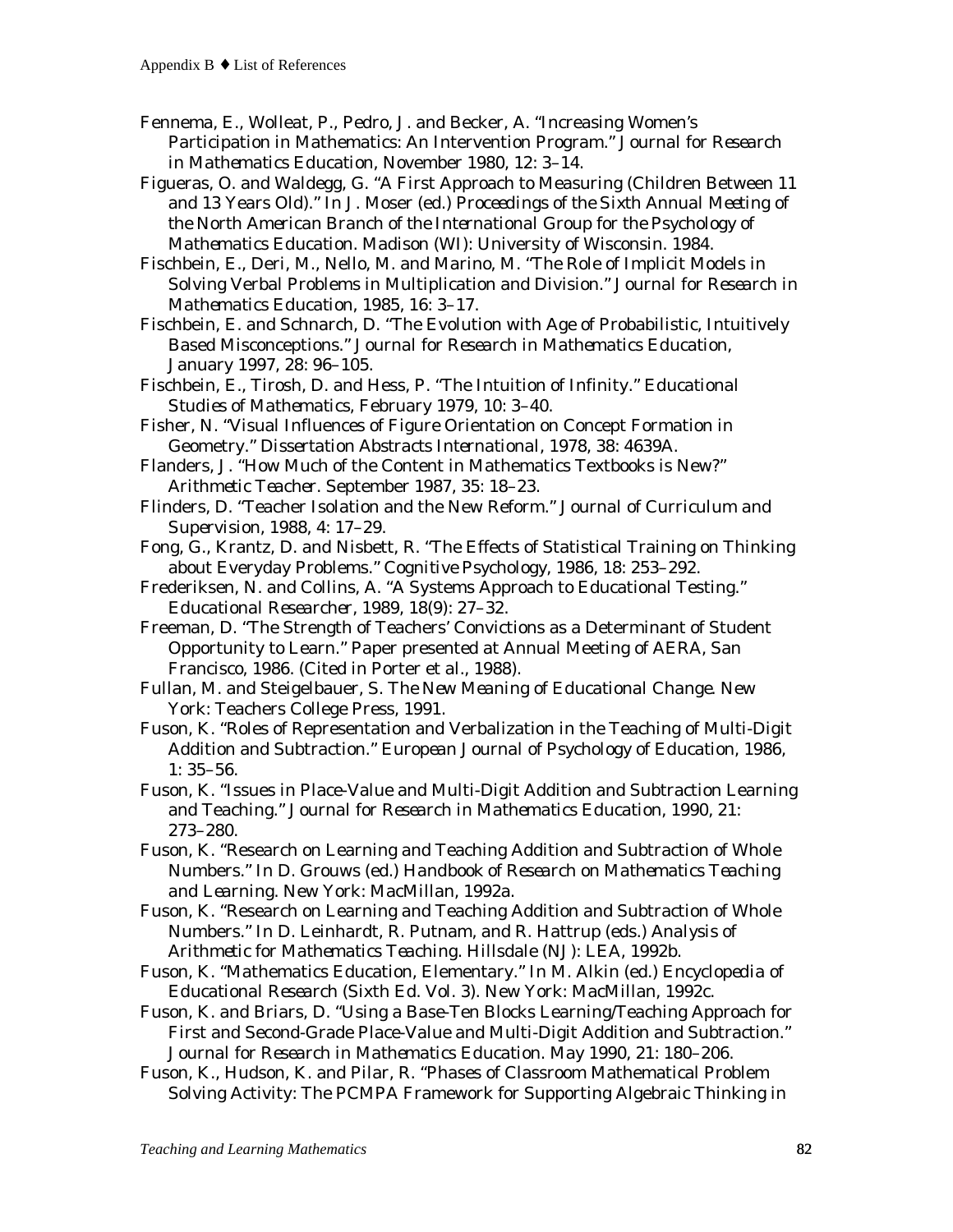Primary School Classrooms." In J. Kaput (ed.) *Employing Children's Natural Powers to Build Algebraic Reasoning in the Context of Elementary Mathematics*. Mahwah (NJ): LEA, 1997.

- Fuys, D., Geddes, D. and Tischler, R. "The van Hiele Model of Thinking in Geometry Among Adolescents." *Journal for Research in Mathematics Education, NCTM Monograph* 3. 1988.
- Gal, I. "Statistical Tools and Statistical Literacy: The Case of the Average." *Teaching Statistics*, 1995, 17: 97–99.
- Gal'perin, P. and Georgiev, L. "The Formation of Elementary Mathematical Notions." In J. Kilpatrick and I. Wirzup (eds.) *The Learning of Mathematical Concepts*. Soviet Studies in the Psychology of Learning and Teaching Mathematics (Vol. 1). Palo Alto (CA): SMSG, 1969.
- Garfield, J. and Ahlgren, A. "Difficulties in Learning Basic Concepts in Probability and Statistics: Implications for Research." *Journal for Research in Mathematics Education,* January 1988, 19: 44–63.
- Gay, S. and Thomas, M. "Just Because They Got it Right, Does it Mean They Know It?" In N. Webb (ed.) *Assessment in the Mathematics Classroom*. Reston (VA): NCTM, 1993.
- Gearhart, M., Saxe, G., Seltzer, M., Schlackman, J., Ching, C., Nasir, N., Fall, R., Bennett, T., Rhine, S. and Sloan, T. "Opportunities to Learn Fractions in Elementary Mathematics Classrooms." *Journal for Research in Mathematics Education*. 1999, 30: 286–315.
- Gholson, B., Morgan, D., Dattel, A. and Pierce, K. "The Development of Analogical Problem Solving: Strategic Processes in Schema Acquisition and Transfer." In D. Bjorklund (ed.) *Children's Strategies: Contemporary Views of Cognitive Development*. Hillsdale (NJ): LEA, 1990.
- Gimmestad, B. *The Impact of the Calculator on the Content Validity of Advanced Placement Calculus Problems*. Houghton (MI): Michigan Technological University, 1982. (ERIC 218 074).
- Goldenberg, E. "Mathematics, Metaphors, and Human Factors: Mathematical, Technical, and Pedagogical Challenges in the Educational Use of Graphical Representation of Functions." *Journal of Mathematical Behavior,* 1988, 7(2): 135–173.

Good, T. and Grouws, D. "Teaching Effects: A Process-Product Study in Fourth-Grade Mathematics Classrooms." *Journal of Teacher Education,* 1977, 28: 49–54.

- Goodlad, J. *A Place Called School: Prospects for the Future*. New York: McGraw-Hill, 1983.
- Green, D. "A Survey of Probability Concepts in 3000 Pupils Aged 11–16 Years." In D. Grey, P. Holmes, and G. Constable (eds.) *Proceedings of the First International Conference on Teaching Statistics*. Sheffield (UK): TST, 1983.
- Green, D. "Children's Understanding of Randomness: Report of a Survey of 1600 Children Aged 7–11 Years." In R. Davidson and J. Swift (eds.) *Proceedings of the Second International Conference on Teaching Statistics*. Victoria (BC): University of Victoria, 1988.
- Green, D. "Children's Understanding of Randomness: Report of a Survey of 1600 Children Aged 7–11 Years." In R. Davidson and J. Swift (eds.) *Proceedings: The Second International Conference on Teaching Statistics*. Victoria (BC): University of Victoria, 1987.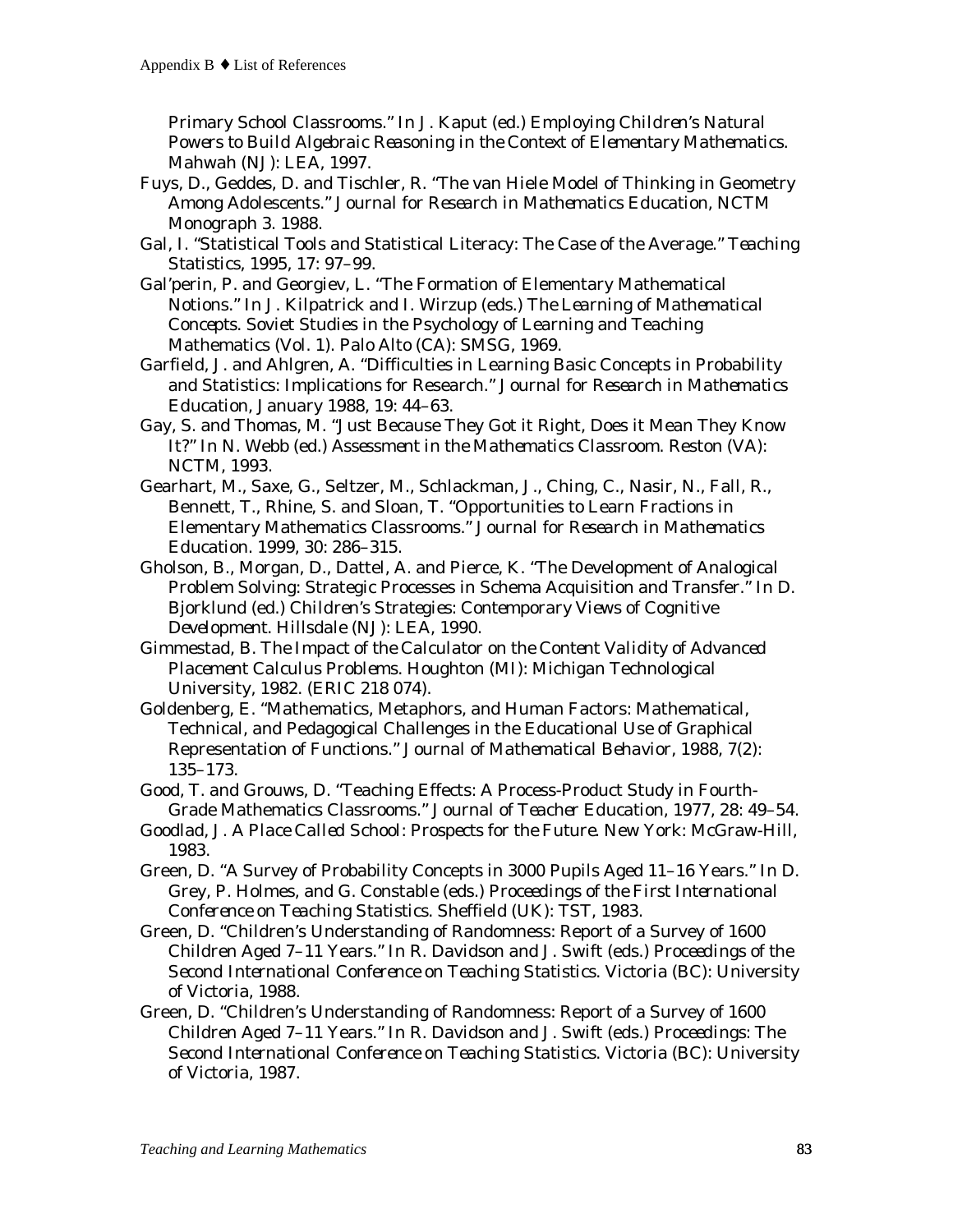- Greenes, C. and Findell, C. "Developing Students' Algebraic Reasoning Abilities." In L. Stiff (ed.) *Developing Mathematical Reasoning in Grades K–12*. Reston (VA): NCTM, 1999.
- Greenfield, P. "A Theory of the Teacher in the Learning Activities of Everyday Life." In B. Rogoff and J. Lave (eds.) *Everyday Cognition: Its Development in Social Context*. Cambridge (MA): Harvard University Press, 1984.
- Gregory, J. and Osborne, A. "Logical Reasoning Ability and Teacher Verbal Behavior Within the Mathematics Classroom." *Journal for Research in Mathematics Education,* 1975, 6: 26–36.
- Grouws, D. "The Teacher Variable in Mathematics Instruction." In M. Lindquist (ed.) *Selected Issues in Mathematics Education*. Reston (VA): NCTM, 1980.
- Grouws, D. (ed.). *Handbook of Research on Mathematics Teaching and Learning*. New York: MacMillan, 1992.
- Grouws, D. and Good, T. "Factors Associated with Third- and Fourth-Grade Children's Performance in Solving Multiplication and Division Sentences." *Journal for Research in Mathematics Education,* 1976, 7: 155–171.
- Groves, S. and Stacey, K. "Calculators in Primary Mathematics: Exploring Number Before Teaching Algorithms." In L. Morrow (ed.) *The Teaching and Learning of Algorithms in School Mathematics*. Reston (VA): NCTM, 1998.
- Haertel, E. "Construct Validity and Criterion-Referenced Testing." *Review of Educational Research,* 1985, 55(1): 23–46.

Hakuta, K. *Mirror of Language: The Debate on Bilingualism*. New York: Basic Books, 1986.

- Haladyna, T., Shaughnessy, J. and Shaughnessy, J. "A Casual Analysis of Attitude Toward Mathematics." *Journal for Research in Mathematics Education,* 1983, 14: 19–29.
- Harel, G. and Dubinsky, E. (eds.) Forward to *The Concept of Function: Aspects of Epistemology and Pedagogy*. MAA Notes 25. Washington (DC): MAA, 1992.
- Hart, K. "Measurement." In *Children's Understanding of Mathematics: 11–16*. London: John Murray, 1981a.
- Hart, K. "Fractions." In *Children's Understanding of Mathematics: 11–16*. London: John Murray, 1981b.
- Hart, K. "Ratio and Proportion." In *Children's Understanding of Mathematics: 11–16*. London: John Murray, 1981c.
- Hart, K. "Implications for Teaching." In *Children's Understanding of Mathematics: 11–16*. London: John Murray, 1981.
- Hart, K. *Ratio: Children's Strategies and Errors*. Windsor, England: NFER-Nelson Pub. Co., 1984.
- Hart, K. "Ratio and Proportion." In J. Hiebert and M. Behr (eds.) *Number Concepts and Operations in the Middle Grades*. Hillsdale (NJ): LEA, 1988.
- Hart, L. "Classroom Processes, Sex of Student, and Confidence in Learning Mathematics." *Journal for Research in Mathematics Education*. 1989, 20: 242–260.
- Harvey, J. "Mathematics Testing with Calculators: Ransoming the Hostages." In T. Romberg (ed.) *Mathematics Assessment and Evaluation*. Albany (NY): State University of New York Press, 1992.
- Heid, K. and Kunkle, D. "Computer-Generated Tables: Tools for Concept Development in Elementary Algebra." In A. Coxford and A. Shulte (eds.) *The Ideas of Algebra, K–12*. Reston (VA): NCTM, 1988.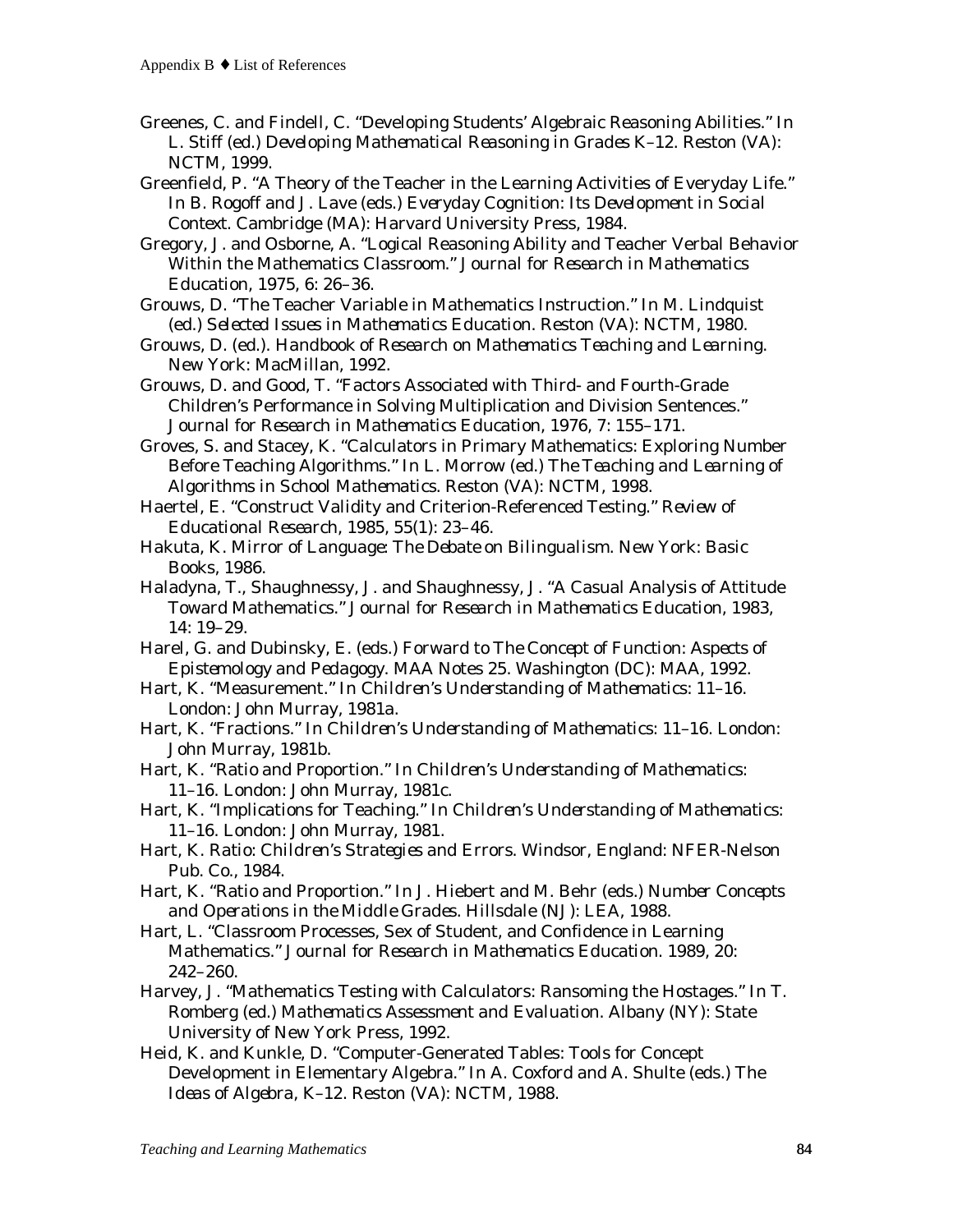- Heller, P., Post, T., Behr, M. and Lesh, R. "Qualitative and Numerical Reasoning about Fractions and Rates by Seventh- and Eighth-Grade Students." *Journal for Research in Mathematics Education,* 1990, 21(5): 388–402.
- Hembree, R. "The Nature, Effects, and Relief of Mathematics Anxiety." *Journal for Research in Mathematics Education,* 1990, 21(1): 33–46.
- Hembree, R. "Experiments and Relational Studies in Problem Solving: A Meta-Analysis." *Journal for Research in Mathematics Education,* 1992, 23(3): 242–273.
- Hembree, R. and Dessart, D. "Effects of Hand-Held Calculators in PreCollege Mathematics Education; A Meta-Analysis." *Journal for Research in Mathematics Education*. March 1986, 17: 83–99.
- Henningsen, M. and Stein, M. "Mathematical Tasks and Student Cognition: Classroom-Based Factors that Support and Inhibit High-Level Mathematical Thinking and Reasoning." *Journal for Research in Mathematics Education*. 1997, 28(5): 524–549.
- Herscovics, N. "Cognitive Obstacles Encountered in the Learning of Algebra." In S. Wagner and C. Kieran (eds.) *Research Issues in the Learning and Teaching of Algebra*. Reston (VA): NCTM, 1989.
- Hicks, D. "Discourse, Learning, and Teaching." In M. Apple (ed.) *Review of Research in Education 21*. Alexandria (VA): AERA, 1995.
- Hiebert, J. "Children's Thinking." In E. Fennema (ed.) *Mathematics Education Research: Implications for the '80s*. Alexandria (VA): ASCD, 1981.
- Hiebert, J. "A Theory of Developing Competence with Mathematical Symbols." *Educational Studies in Mathematics,* 1988, 19: 333–355.
- Hiebert, J. "The Role of Routine Procedures in the Development of Mathematical Competence." In T. Cooney (ed.) *Teaching and Learning Mathematics in the 1990s*. Reston (VA): NCTM, 1990.
- Hiebert, J. "Mathematical, Cognitive, and Instructional Analyzes of Decimal Fractions." In G. Leinhardt, R. Putman, and R. Hattrup (eds.) *Analysis of Arithmetic for Mathematics Teaching*. Hillsdale (NJ): LEA, 1992.
- Hiebert, J. "Relationships Between Research and the NCTM Standards." *Journal for Research in Mathematics Education,* 1999, 30(1): 3–19.
- Hiebert, J. and Carpenter, T. "Learning and Teaching with Understanding." In D. Grouws (ed.) *Handbook of Research on Mathematics Teaching and Learning*. New York: MacMillan, 1992.
- Hiebert, J. and Lefevre, P. "Conceptual and Procedural Knowledge in Mathematics: An Introductory Analysis." In J. Hiebert (ed.) *Conceptual and Procedural Knowledge: The Case of Mathematics*. Hillsdale (NJ): LEA, 1986.
- Hiebert, J. and Wearne, D. "A Model of Students' Decimal Computation Procedures." *Cognition and Instruction,* 1985, 2: 175–205.
- Hiebert, J. and Wearne, D. "Procedures over Concepts: The Acquisition of Decimal Number Knowledge." In J. Hiebert (ed.) *Conceptual and Procedural Knowledge: The Case of Mathematics*. Hillsdale (NJ): LEA, 1986.
- Hiebert, J. and Wearne, D. "Instruction and Cognitive Change in Mathematics." *Educational Psychologist,* 1988, 23(2): 105–117.
- Hiebert, J. and Wearne, D. "Links Between Teaching and Learning Place Value with Understanding in First Grade." *Journal for Research in Mathematics Education,* 1992, 23: 98–122.
- Hildreth, D. *The Effects of Estimation Strategy Use on Length and Area Estimation Ability and the Effects of Teaching Estimation Strategies to Fifth and Seventh*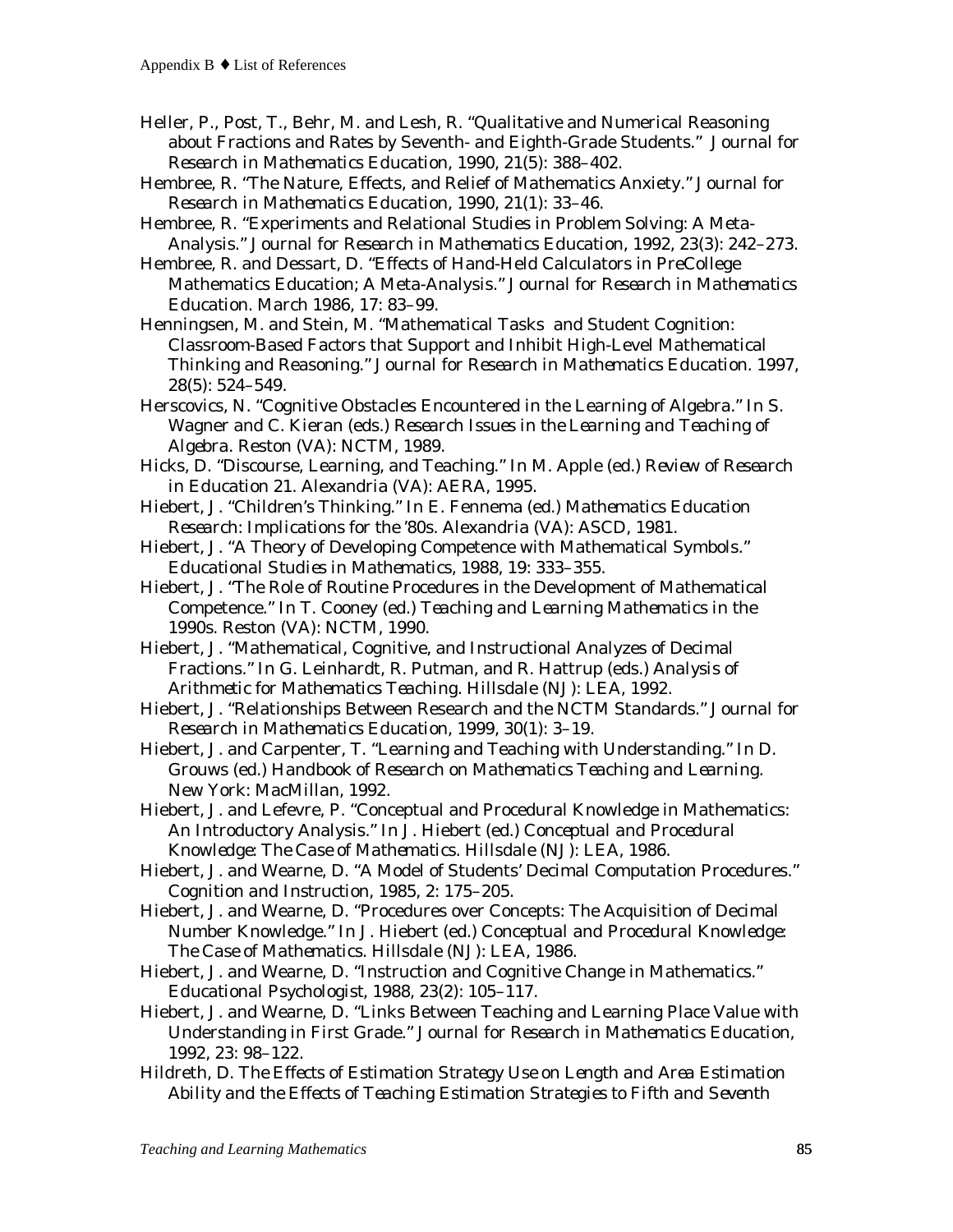*Grade Students*. Unpublished doctoral dissertation, Ohio State University, 1979. (Cited in Osborne, 1980).

- Hinsley, D., Hayes, J. and Simon, H. "From Words to Equations: Meaning and Representation in Algebra Word Problems." In M. Just and P. Carpenter (eds.) *Cognitive Processes in Comprehension*. Hillsdale (NJ): LEA, 1977.
- Hoachlander, G. "Organizing Mathematics Education Around Work." In L. Steen (ed.) *Numbers Count: Quantitative Literacy for Tomorrow's America*. New York: College Board, 1997.
- Hodgson, T. "Connections as Problem-Solving Tools." In P. House (ed.) *Connecting Mathematics Across the Curriculum*. Reston (VA): NCTM, 1995.
- Holly, P. "Action Research: The Missing Link in the Creation of Schools as Centers of Inquiry." In A. Lieberman and L. Miller (eds.) *Staff Development for Education in the '90s*. New York: Teachers College Press, 1991.
- Holmes, E. "Motivation: An Essential Component of Mathematics Instruction." In T. Cooney (ed.) *Teaching and Learning Mathematics in the 1990s*. Reston (VA): NCTM, 1990.
- Hope, J. and Owens, D. "An Analysis of the Difficulty of Learning Fractions." *Focus on Learning Problems in Mathematics,* 1987, 9(4): 25–40.
- Horizon Research. *A Profile of Science and Mathematics Education in the United States*. Chapel Hill (NC): Horizon Research, Inc., 1994.
- Huinker, D. *Effects of Instruction Using Part-Whole Concepts with One-Step and Two-Step Word Problems in Grade Four*. Unpublished doctoral dissertation. University of Michigan, 1990.
- Hyde, J. and Linn, M. *The Psychology of Gender: Advances Through Meta-Analysis*. Baltimore (MA): Johns Hopkins University Press, 1986.
- Jackson, R. "Hands-On Math: Misconceptions and Abuses." *Learning,* January 1979, 7: 76–78.
- Jensen, R. (ed.) *Research Ideas for the Classroom: Early Childhood Mathematics*. Reston (VA): NCTM, 1993.
- Jerman, M. "Problem Length as a Structural Variable in Verbal Arithmetic Problems." *Educational Studies in Mathematics,* 1974, 5: 109–123.
- Jones, G., Langrall, C., Thornton, C. and Mogill, T. "Students' Probabilistic Thinking in Instruction." *Journal for Research in Mathematics Education,* 1999, 30(5): 487–519.
- Jones, G. and Thornton, C. "Children's Understanding of Place Value: A Framework for Curriculum Development and Assessment." *Young Children,* 1993, 48(5): 12–18.
- Jones, G., Thornton, C., Langrall, C. and Tarr, J. "Understanding Students' Probabilistic Reasoning." In L. Stiff (ed.) *Developing Mathematical Reasoning in Grades K–12*. Reston (VA): NCTM, 1999b.
- Kahneman, D. and Tversky, A. "Subjective Probability: A Judgement of Representativeness." *Cognitive Psychology,* 1972, 3: 430–454.
- Kahneman, D. and Tversky, A. "Extensional versus Intuitive Reasoning: The Conjunction Fallacy in Probability Judgment." *Psychological Review,* 1983, 90(4): 293–315.
- Kamii, C. *Young Children Reinvent Arithmetic*. New York: Teachers College Press, 1985.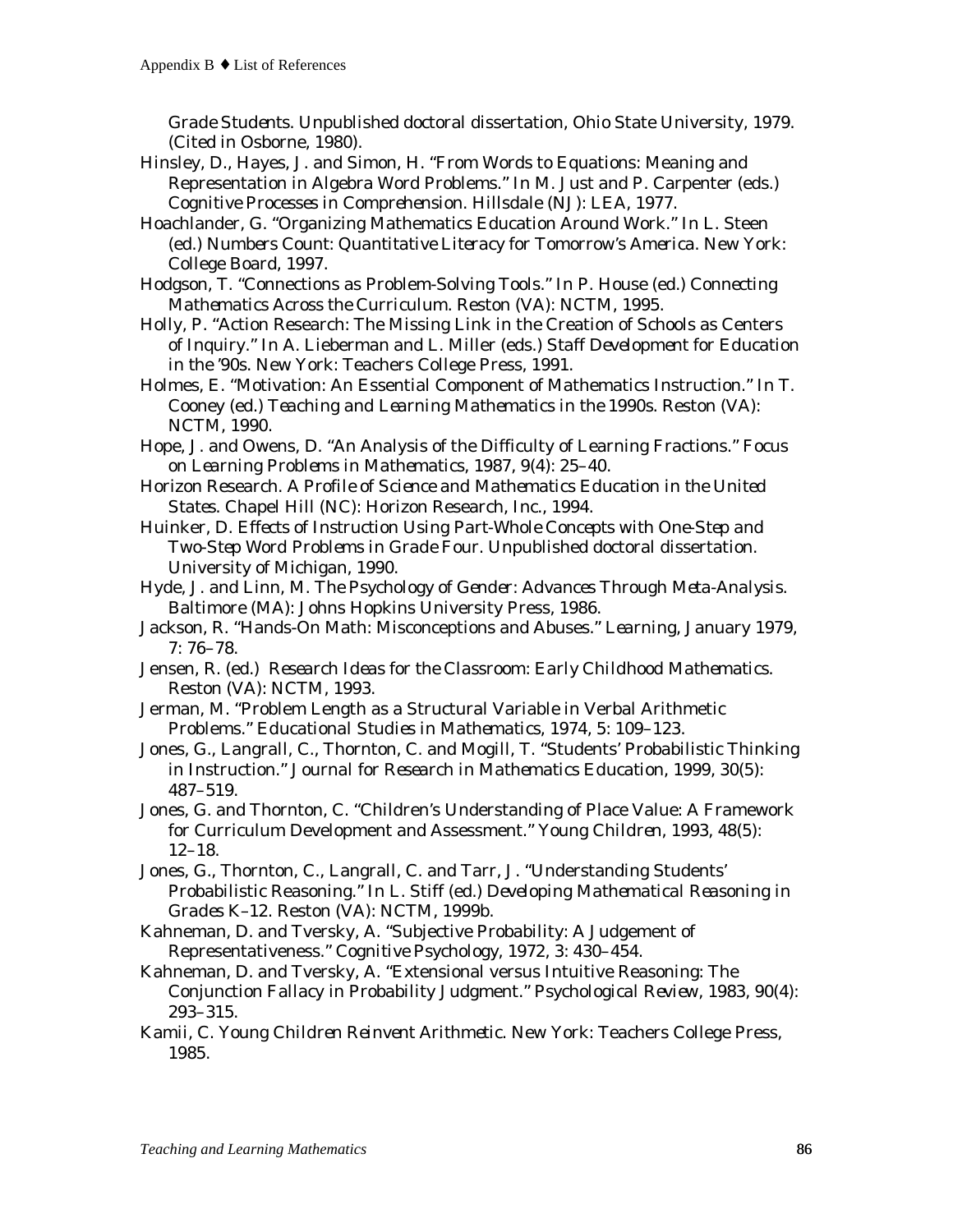- Kamii, C. and Dominick, A. "The Harmful Effects of Algorithms in Grades 1–4." In L. Morrow (ed.) *The Teaching and Learning of Algorithms in School Mathematics*. Reston (VA): NCTM, 1998.
- Kamii, C., Lewis, B. and Livingston, S. "Primary Arithmetic: Children Inventing Their Own Procedures." *Arithmetic Teacher,* December 1993, 41: 200–203.
- Kantowski, M. "Problem Solving." In E. Fennema (ed.) *Mathematics Education Research: Implications for the '80s*. Alexandria (VA): ASCD, 1981.
- Kaput, J. "Information Technologies and Affect in Mathematical Experiences." In D. McLeod and V. Adams (eds.) *Affect and Problem Solving: A New Perspective*. New York: Springer-Verlag, 1989.
- Kelly, I. and Zwiers, F. "Mutually Exclusive and Independence: Unraveling Basic Misconceptions in Probability Theory." In R. Davidson and J. Swift (eds.) *The Proceedings of the Second International Conference on Teaching Statistics*. Victoria (BC): University of Victoria, 1988.
- Kelley, M. "The Effect of the Use of the Hand-Held Calculator on the Development of Problem-Solving Strategies." *Dissertation Abstracts International,* 1985, 41: 3571A.
- Kenny, P. and Silver, E. (eds.) *Results from the Sixth Mathematics Assessment of the National Assessment of Educational Progress*. Reston (VA): NCTM, 1997.
- Kerslake, D. "The Understanding of Graphs." *Mathematics in School,* 1977, 6 (2):  $22 - 25.$
- Kerslake, D. "Graphs." In *Children's Understanding of Mathematics: 11–16*. London: John Murray, 1981.
- Kerslake, D. *Fractions: Children's Errors and Strategies*. Windsor (England): National Foundation for Education Research, 1986.
- Kidder, R. "Elementary and Middle-School Children's Comprehension of Euclidean Transformations." *Journal for Research in Mathematics Education,* 1976, 7: 40–52.
- Kieran, C. "Children's Operational Thinking Within the Context of Bracketing and the Order of Operations." In D. Tall (ed.) *Proceedings of the Third International Conference for the Psychology of Mathematics Education*. Warwick, England: University of Warwick, 1979.
- Kieran, C. "Relationships Between Novices' Views of Algebraic Letters and Their Use of Symmetric and Asymmetric Equation-Solving Procedures." In J. Bergeron and N. Herscovics (eds.) *Proceedings of the Fifth Annual Meeting of PME-NA* (Vol. 1), Montreal: University of Montreal, 1983.
- Kieren, C. "The Early Learning of Algebra: A Structural Perspective." In S. Wagner and C. Kieran (eds.) *Research Issues in the Learning and Teaching of Algebra*. Reston (VA): NCTM, 1989.
- Kieran, C. "Cognitive Processes Involved in Learning School Algebra." *Mathematics and Cognition: A Research Synthesis by the International Group for the Psychology of Mathematics Education*. Cambridge: Cambridge University Press, 1990.
- Kieran, C. "The Learning and Teaching of School Algebra." In D. Grouws (ed.) *Handbook of Research on Mathematics Teaching and Learning*. New York: MacMillan, 1992.
- Kieren, T. "Personal Knowledge of Rational Numbers: Its Intuitive and Formal Development." In J. Hiebert and M. Behr (eds.) *Number Concepts and Operations in the Middle Grades*. Hillsdale (NJ): LEA, 1988.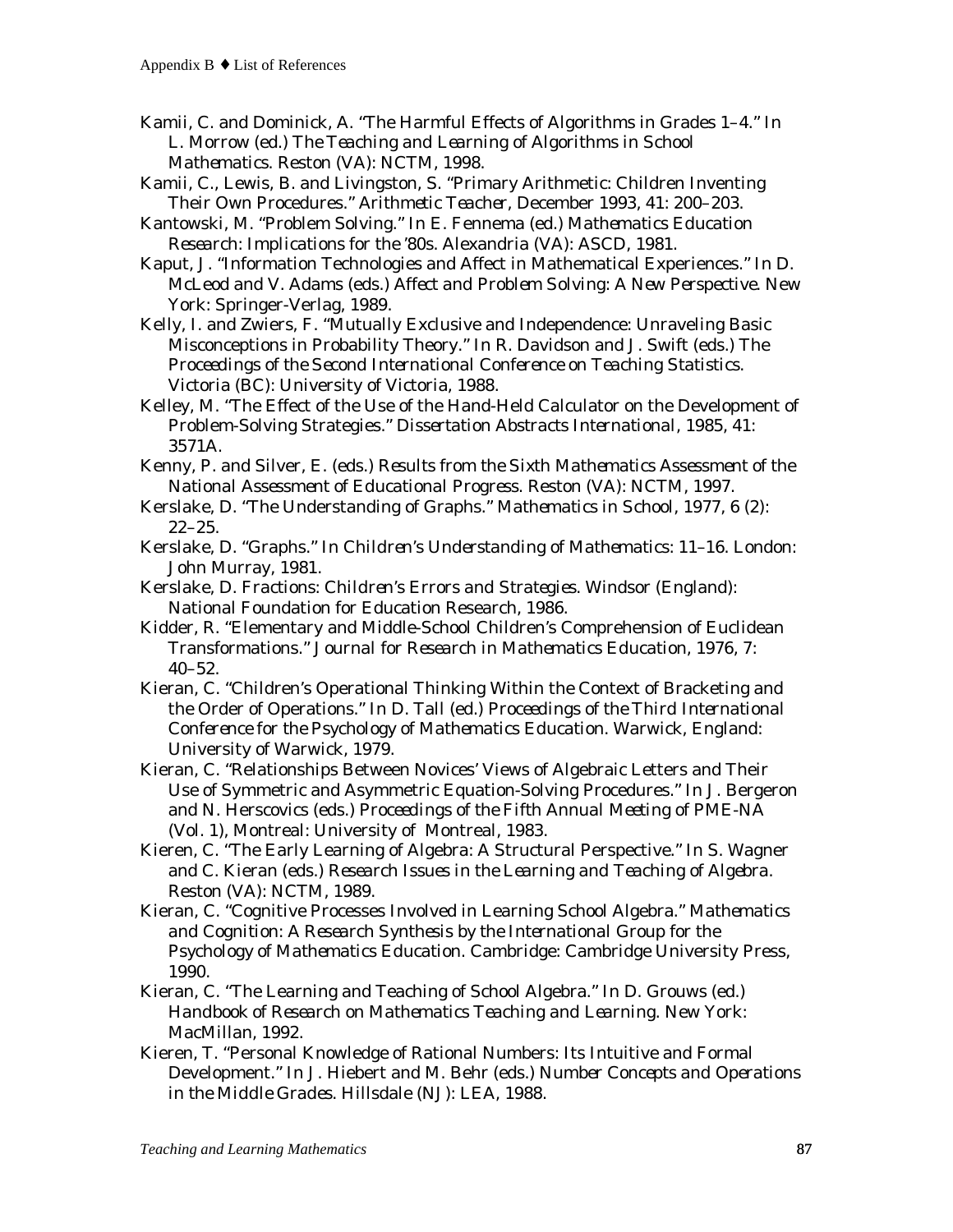- Kinzel, M. "Understanding Algebraic Notation from the Students' Perspective." *Mathematics Teacher*. May 1999, 92: 436–442.
- Knifong, J. and Holton, B. "An Analysis of Children's Solutions to Word Problems." *Journal for Research in Mathematics Education,* 1976, 7: 106–112.
- Koehler, M. "Effective Mathematics Teaching and Sex-Related Differences in Algebra One Classes." *Dissertation Abstracts International,* 1986, 46: 2953A.
- Konold, C. *Conceptions of Probability: Reality Between a Rock and a Hard Place*. Unpublished doctoral dissertation, University of Massachusetts, 1983.
- Konold, C. "Informal Conceptions of Probability." *Cognition and Instruction,* 1989, 6: 59–98.
- Konold, C., Pollatsek, A., Well, A., Lohmeier, J. and Lipson, A. "Inconsistencies in Students' Reasoning About Probability." *Journal for Research in Mathematics Education,* 1993, 24(5): 392–414.
- Kouba, V. and McDonald, J. "Students' Perceptions of Mathematics as a Domain." In J. Bergeron, N. Herscovics and C. Kieran (eds.) *Proceedings of the Eleventh International Conference on the Psychology of Mathematics Education* (Vol. 1). Montreal: University of Montreal, 1987.
- Kuchemann, D. "Positive and Negative Numbers." In *Children's Understanding of Mathematics: 11–16*. London: John Murray, 1981a.
- Kuchemann, D. "Reflections and Rotations." In *Children's Understanding of Mathematics: 11–16*. London: John Murray, 1981b.
- Kulm, J. and Days, H. "Information Transfer in Solving Problems." *Journal for Research in Mathematics Education,* 1979, 10: 94–102.
- Labinowicz, E. *Learning From Children: New Beginnings for Teaching Numerical Thinking*. Menlo Park (CA): Addison-Wesley, 1985.
- Lampert, M. "When the Problem is Not the Question and the Solution is Not the Answer: Mathematical Knowing and Teaching." *American Educational Research Journal,* 1990, 27(1): 29–63.
- Lampert, M. "Connecting Mathematical Teaching and Learning." In E. Fennema, T. Carpenter, and S. Lamon (eds.) *Integrating Research on Teaching and Learning Mathematics*. Albany (NY): State University of New York Press, 1991.
- Lampert, M. "Teaching and Learning Long Division for Understanding in School." In G. Leinhardt, R. Putnam, and R. Hattrup (eds.) *Analysis of Arithmetic for Mathematics Teaching*. Hillsdale (NJ): LEA, 1992.
- Landewehr, J. "A Reaction to Alternative Conceptions of Probability." In J. Garfield (Symposium Chair) Alternative Conceptions of Probability: Implications for Research, Teaching, and Curriculum. Rutgers (NJ), 1989. (Cited in Shaughnessy, 1992).
- Larkin, J., McDermott, J., Simon, D. and Simon, H. "Expert and Novice Performance in Solving Physics Problems." *Science,* 1980, 208: 1335–1342.
- Larkin, J. and Simon, H. "Why a Diagram is (Sometimes) Worth Ten Thousand Words." *Cognitive Science,* 1988, 12: 101–138.
- Lean, G. and Clements, D. "Spatial Ability, Visual Imagery, and Mathematical Performance." *Educational Studies in Mathematics,* 1981, 12: 267–299.
- Lecoutre, M. "Cognitive Models and Problem Spaces in 'Purely Random' Situations." *Educational Studies in Mathematics,* 1992, 23: 557–568.
- Leder, G. "Attitudes Towards Mathematics." In T. Romberg and D. Stewart (eds.) *The Monitoring of School Mathematics*. Madison (WI): Wisconsin Center for Educational Research, 1987.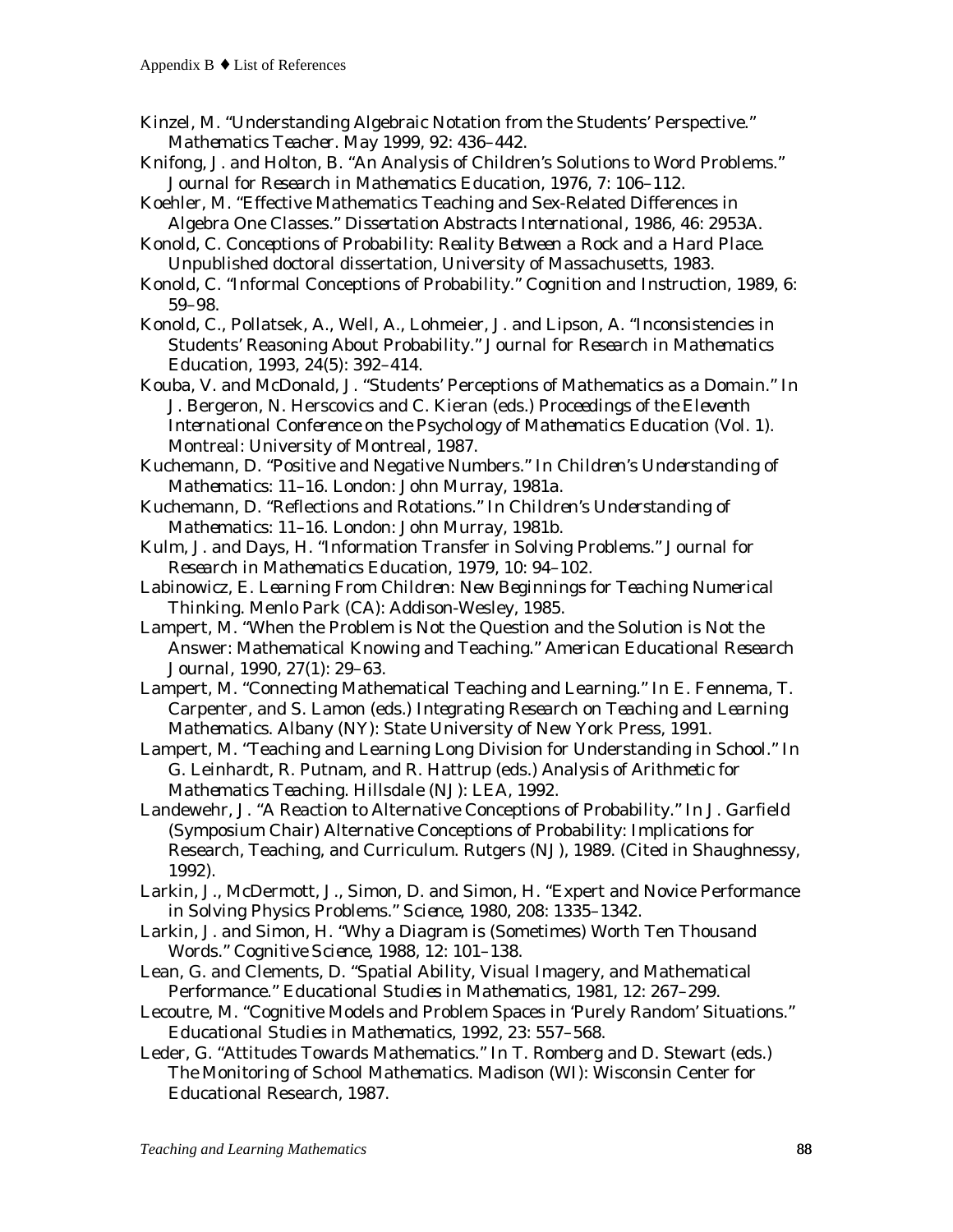- Lee, J. "The Effects of Process Behaviors on Problem-Solving Performance in Various Tests." *Dissertation Abstracts International,* 1977, 39A: 2149.
- Lee, L. and Wheeler, D. *Algebraic Thinking in High School Students: Their Conceptions of Generalization and Justification*. Montreal: Concordia University, 1987.
- Leiken, R. and Zaslavasky, O. "Cooperative Learning in Mathematics." *Mathematics Teacher*. March 1999, 92: 240–246.
- Leinhardt, G. and Smith, D. "Expertise in Mathematics Instructions: Subject Matter Knowledge." *Journal of Educational Psychology.* 1985, 77: 247–271.
- Leinhardt, G., Zaslavasky, O. and Stein, M. "Functions, Graphs, and Graphing: Task, Learning and Teaching. *Review of Educational Research,* 1990, 60(1): 1–64.
- Leitzel, J. "Critical Considerations for the Future of Algebra Instruction." In S. Wagner and C. Kieran (eds.) *Research Issues in the Learning and Teaching of Algebra*. Reston (VA): NCTM, 1989.
- Lembke, L. and Reys, B. "The Development of, and Interaction Between, Intuitive and School-Taught Ideas About Percents." *Journal for Research in Mathematics Education,* 1994, 25(3): 237–259.
- Lesh, R. "Conceptual Analyses of Problem-Solving Performance." In E. Silver (ed.) *Teaching and Learning Mathematical Problem Solving: Multiple Research Perspectives*. Hillsdale (NJ): LEA, 1985.
- Lesh, R. "The Evolution of Problem Representation in the Presence of Powerful Conceptual Amplifiers. In C. Janvier (ed.) *Problems of Representation in the Teaching and Learning of Mathematics*. Hillsdale (NJ): LEA, 1987.
- Lesh, R., Post, T. and Behr, M. "Proportional Reasoning." In J. Hiebert and M. Behr (eds.) *Number Concepts and Operations in the Middle Grades*. Reston (VA): NCTM, 1988.
- Lesh, R. and Schultz, K. "Teacher Characterizations of Student Problem Solving Episodes." In J. Bergeron and N. Herscovics (eds.) *Proceedings of the Fifth Annual Meeting of the North American Chapter of the International Group for the Psychology of Mathematical Learning*. Montreal, 1983.
- Lester, F. "Developmental Aspects of Children's Ability to Understand Mathematical Proof." *Journal for Research in Mathematics Education,* 1975, 6: 14–25.
- Lester, F. "Research on Mathematical Problem Solving." In R. Shumway (ed.) *Research in Mathematics Education,* Reston (VA): NCTM, 1980.
- Lester, F. "Methodological Considerations in Research on Mathematical Problem Solving Instruction." In E. Silver (ed.) *Teaching and Learning Mathematical Problem Solving: Multiple Research Perspectives*. Hillsdale (NJ): LEA, 1985.
- Linn, R., Baker, E. and Dunbar, S. "Complex, Performance-Based Assessment: Expectations and Validation Criteria." *Educational Researcher,* 1991, 20(8): 15–21.
- Little, J. "Norms of Collegiality and Experimentation: Workplace Conditions of School Success." *American Educational Research Journal,* Fall 1982, 19: 325–340.
- Little, J. "Teachers' Professional Development in a Climate of Educational Reform." *Educational Evaluation and Policy Analysis.* 1993, 15: 129–151.
- Lochhead, J. "Some Pieces of the Puzzle." In G. Forman and P. Pufall (eds.) *Constructivism in the Computer Age*. Hillsdale (NJ): LEA, 1988.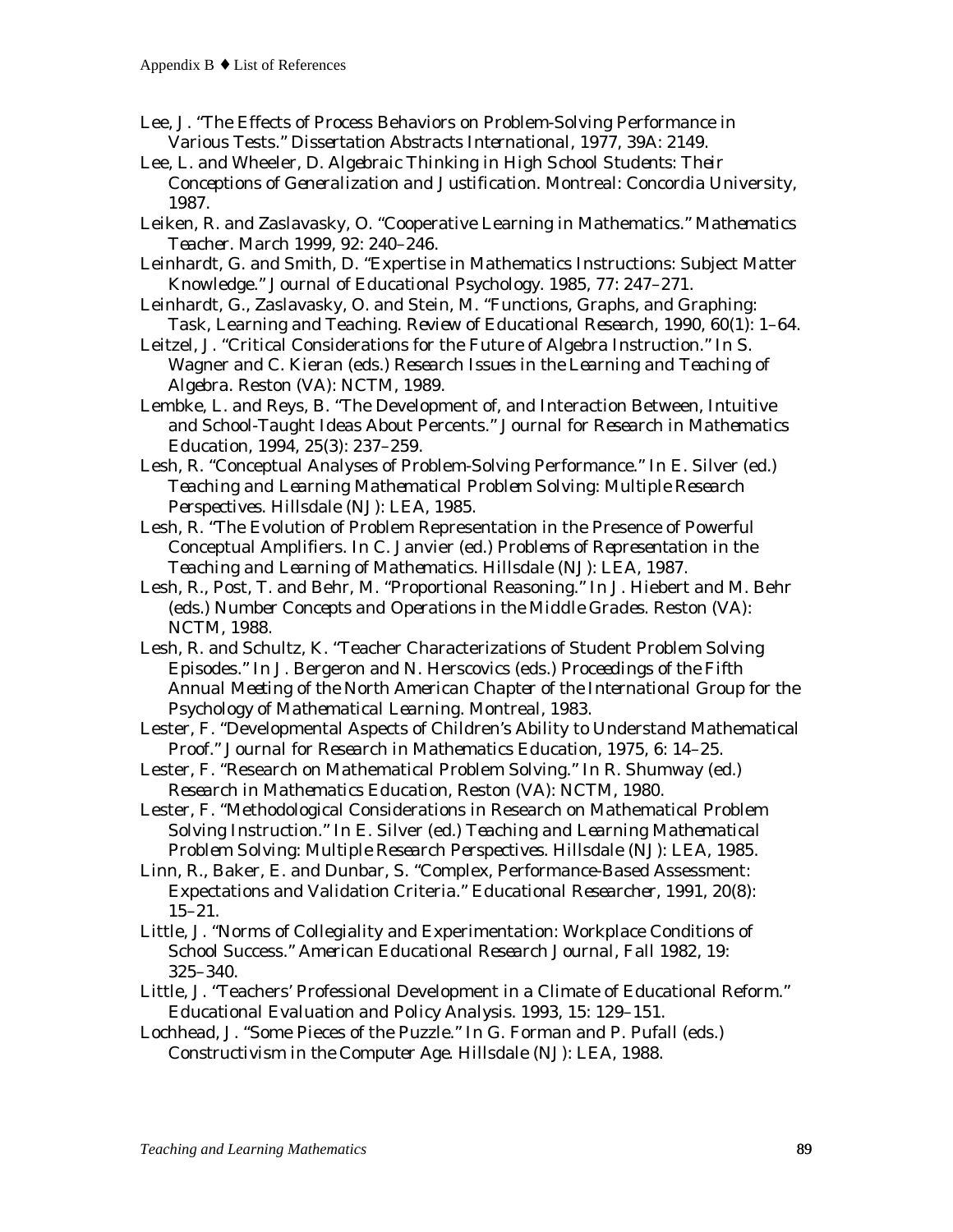- Loucks-Horsley, S. *Teacher Change, Staff Development, and Systemic Change: Reflections from the Eye of a Paradigm Shift*. Prepared for Reflecting on Our Work: NSF Teacher Enhancement in Mathematics K–6, Arlington (VA), 1994.
- Lovitt, C., Stephans, M., Clarke, D. and Romberg, T. "Mathematics Teachers Reconceptualizing Their Roles." In T. Cooney (ed.) *Teaching and Learning Mathematics in the 1990s*. Reston (VA): NCTM, 1990.
- Ma, X. "A Meta-Analysis of the Relationship Between Anxiety Toward Mathematics and Achievement in Mathematics." *Journal for Research in Mathematics Education,* 1999, 30(5): 520–540.
- MacGregor, M. and Stacey, K. "Learning to Formulate Equations for Problems." Paper presented at the Proceedings of the 20<sup>th</sup> Conference of the International Group for the Psychology of Mathematics Education, Valencia, Spain, 1996. (Cited in Reed, S. *Word Problems: Research and Curriculum Reform*. Mahwah (NJ): LEA, 1999).
- Mack, N. "Learning Fractions with Understanding: Building on Informal Knowledge." *Journal for Research in Mathematics Education,* January 1990, 21: 16–32.
- Mack, N. "Using Estimation to Learn Fractions with Understanding." Paper presented at meeting of AERA, New Orleans (LA), April 1988. (Cited in J. Sowder, 1992a).
- Mack, N. "Learning Rational Numbers with Understanding: Building on Informal Knowledge." In T. Carpenter, E. Fennema, and T. Romberg (eds.) *Rational Numbers: An Integration of Research*. Hillsdale (NJ): LEA, 1993.
- Mack, N. "Confounding Whole-Number and Fraction Concepts when Building on Informal Knowledge." *Journal for Research in Mathematics Education,* 1995, 26(5): 422–441.
- Magone, M., Cai, J., Silver, E. and Wang, N. "Validating the Cognitive Complexity and Content Quality of a Mathematics Performance Assessment." *International Journal of Educational Research,* July 1994, 12: 317–340.
- Maher, C. "The Teacher as Designer, Implementer, and Evaluator of Children's Mathematical Learning Environments." *Journal of Mathematical Behavior.* 1988, 6: 295–303.
- Markovits, Z., Eylon, B. and Bruckheimer, M. "Difficulties Students have with the Function Concept." In A. Coxford and A. Shulte (eds.) *The Ideas of Algebra, K–12*. Reston (VA): NCTM, 1988.
- Markovits, Z. and Sowder, J. "Mental Computation and Number Sense." In M. Behr, C. Lacampagne, and M. Wheeler (eds.) *PME-NA: Proceedings of the Tenth Annual Meeting*. DeKalb (IL): Northern Illinois University, 1988.
- Markovits, Z. and Sowder, J. "Developing Number Sense: An Intervention Study in Grade 7." *Journal for Research in Mathematics Education,* 1994, 25(1): 4–29.
- Marton, F. and Neuman, D. "Phenomenography and Children's Experience of Division." In L. Steffe and P. Nesher (eds.) *Theories of Mathematical Learning*. Mahwah (NJ): LEA, 1996.
- Mason, J. "What do Symbols Represent?" In C. Janvier (ed.) Problems of Representation in the Teaching and Learning of Mathematics. Hillsdale (NJ): LEA, 1987.
- Matz, M. "Towards a Computation Theory of Algebraic Competence." *The Journal of Mathematical Behavior,* 1980, 3: 93–166.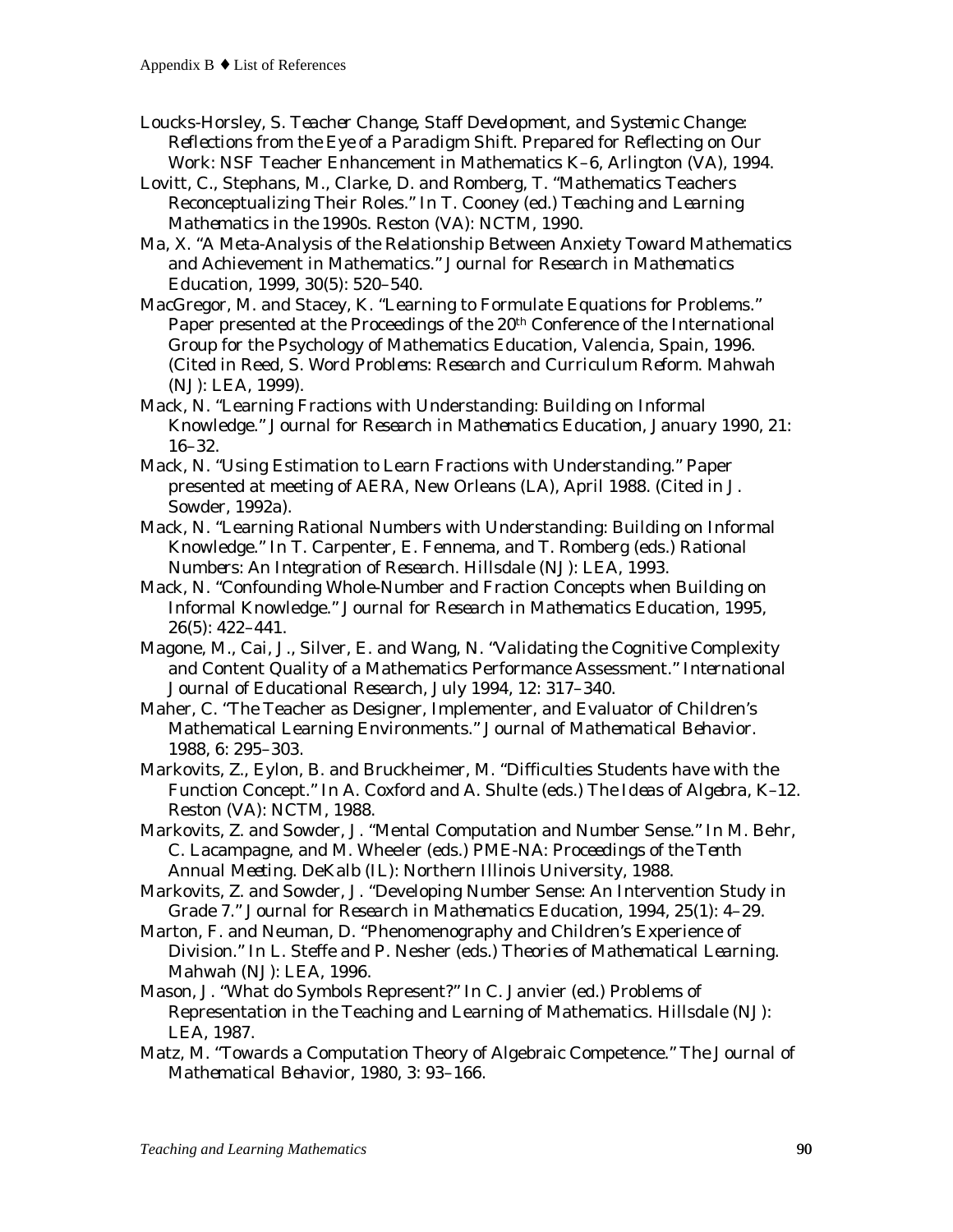- Matz, M. "Towards a Process Model for High School Algebra Errors." In D. Sleeman and J. Brown (eds.) *Intelligent Tutoring Systems*. New York: Academic Press, 1982.
- McLeod, D. Affective Issues in Research on Teaching Mathematical Problem Solving." In E. Silver (ed.) *Teaching and Learning Mathematical Problem Solving: Multiple Research Perspectives*. Hillsdale (NJ): LEA, 1985.
- McLeod, D. and Adams, V. *Affect and Mathematical Problem Solving*. New York: Springer-Verlag, 1989.
- Mevarech, Z. "A Deep Structure Model of Students' Statistical Misconceptions." *Educational Studies in Mathematics,* 1983, 14: 415–429.
- Meyer, R. "Mathematical Problem Solving Performance and Intellectual Abilities of Fourth-Grade Children." *Journal for Research in Mathematics Education,* 1978, 9: 334–348.
- Middleton, J. "A Study of Intrinsic Motivation in the Mathematics Classroom: A Personal Constructs Approach." *Journal for Research in Mathematics Education,* 1995, 26(3): 254–279.
- Mokros, J. and Russell, S. "Children's Concepts of Average and Representativeness." *Journal for Research in Mathematics Education,* 1995, 26(1): 20–39.
- Morgan, C. *A Study of Estimation by Secondary School Children*. Unpublished master's dissertation. London: Institute of Education, 1988.
- Moschkovich, J., Schoenfeld, A. and Arcavi, A. "Aspects of Understanding: On Multiple Perspectives and Representations of Linear Relations and Connections Among Them." In T. Romberg, E. Fennema, and T. Carpenter (eds.) *Integrating Research on the Graphical Representation of Functions*. Hillsdale (NJ): LEA, 1993.
- Moses, B. *The Nature of Spatial Ability and its Relationship to Mathematical Problem Solving Ability*. Unpublished doctoral dissertation, Indiana University, 1977.
- Myers, D. and Milne, A. "Effects of Home Language and Primary Language on Mathematics Achievement." In R. Cocking and J. Mestre (eds.) *Linguistic and Cultural Influences on Learning Mathematics*. Hillsdale (NJ): LEA, 1988.
- National Council of Teachers of Mathematics. *Curriculum and Evaluation Standards for School Mathematics*. Reston (VA): NCTM, 1989.
- National Research Council (CRMSTE). *Mathematics, Science, and Technology Education: A Research Agenda*. Washington (DC): NRC, 1985.
- Nelson, L. and Sawada, D. "Studying Problem Solving Behavior in Young Children—Some Methodological Considerations." *Alberta Journal of Educational Research,* 1975, 21: 28–38.
- Nesher, P. "Learning Mathematics: A Cognitive Perspective." *American Psychologist,* 1986, 41(10): 1114–1122.
- Nesher, P., Greeno, J. and Riley, M. "The Development of Semantic Categories for Addition and Subtraction." *Educational Studies in Mathematics,* 1982, 13(4): 373–394.
- Nickson, M. "The Culture of the Mathematics Classroom: An Unknown Quantity?" In D. Grouws (ed.) *Handbook of Research on Mathematics Teaching and Learning*. New York: MacMillan, 1992.
- Nisbett, R., Krantz, D., Jepson, C. and Kunda, Z. "The Use of Statistical Heuristics in Everyday Inductive Reasoning." *Psychological Review,* 90: 339–363.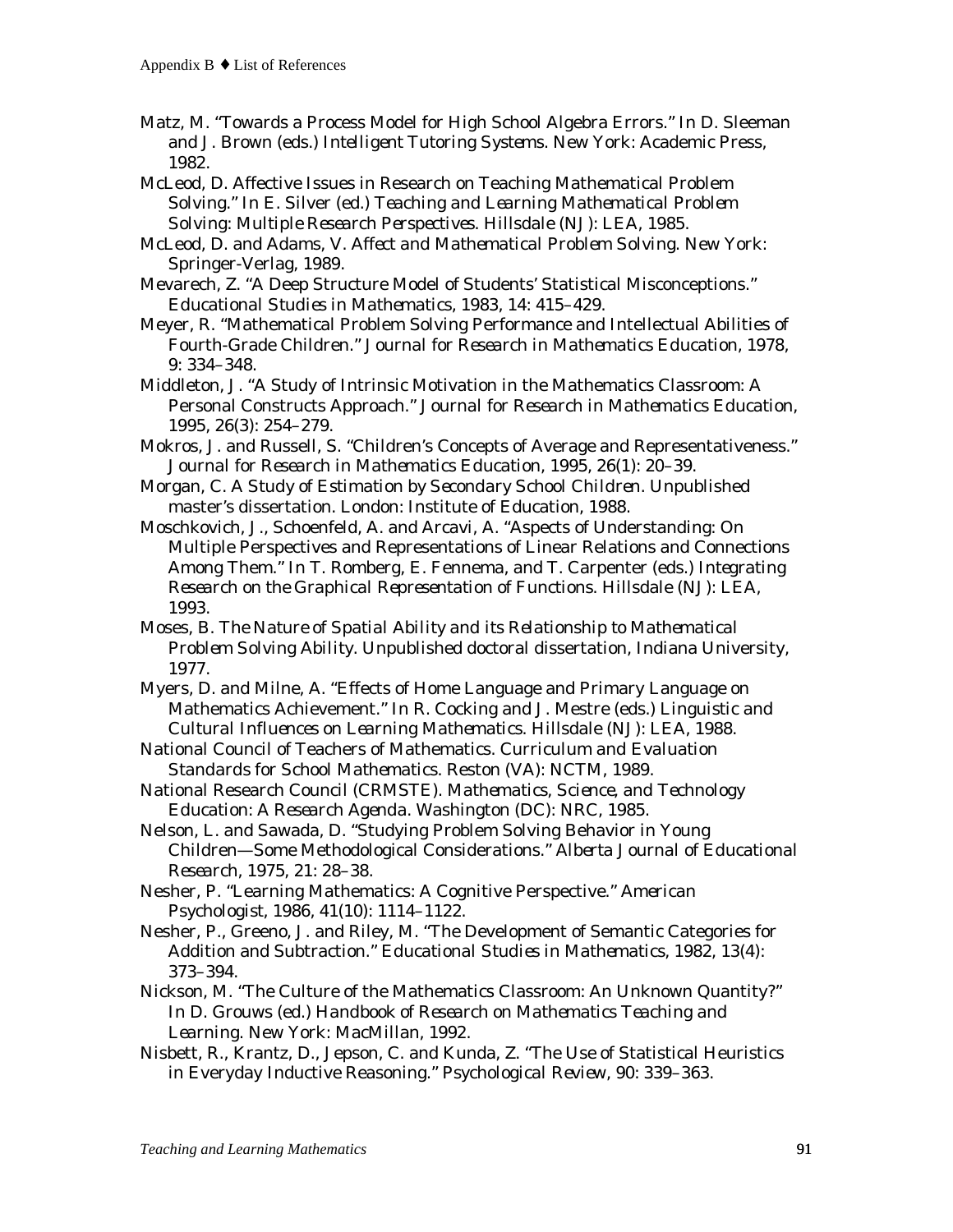- Nitko, A. "Designing Tests that are Integrated with Instruction." In R. Linn (ed.) *Educational Measurement,* 3rd ed. Washington (DC): MacMillan, 1989.
- Noddings, N. "Small Groups as a Setting for Research on Mathematical Problem Solving." In E. Silver (ed.) *Teaching and Learning Mathematical Problem Solving: Multiple Research Perspectives*. Hillsdale (NJ): LEA, 1985.
- Novillis, C. "An Analysis of the Fraction Concept into a Hierarchy of Selected Subconcepts and the Testing of the Hierarchical Dependencies." *Journal for Research in Mathematics Education,* 1976, 7: 131–144.
- Novillis, C. "Seventh-Grade Students' Ability to Associate Proper Fractions with Points on the Number Line." In T. Kieren (ed.) *Recent Research on Number Learning*. Columbus (OH): ERIC Clearinghouse, 1980.
- Nunes, T., Schliemann, A. and Carraher, D. *Street Mathematics and School Mathematics*. New York: Cambridge University Press, 1993.
- Oakes, J. *Opportunities, Achievement and Choice: Issues in the Participation of Women, Minorities and the Disabled in Science*. Santa Monica (CA): Rand Corporation, 1987.
- Oaks, A. *The Effect of the Interaction of Mathematics and Affective Constructs on College Students in Remedial Mathematics*. Unpublished doctoral dissertation. University of Rochester, 1987.
- Ohlsson, S. "Mathematical Learning and Applicational Meaning in the Semantics of Fractions and Related Concepts." In J. Hiebert and M. Behr (eds.) *Number Concepts and Operations in the Middle Grades*. Hillsdale (NJ): LEA, 1988.
- Orton, A. "Students' Understanding of Differentiation." *Educational Studies in Mathematics,* 1983, 14(3).
- Osborne, A. "Measurement: How Much?" In M. Lindquist (ed.) *Selected Issues in Mathematics Education*. Reston (VA): NCTM/NSSE, 1980.
- Owen, E. and Sweller, J. "What do Students Learn while Solving Mathematics Problems?" *Journal of Educational Psychology,* 1985, 77: 271–284.
- Owens, D. "Decimal Multiplication in Grade Seven." In J. Bergeron, N. Herscovics, and C. Kieran (eds.) *Proceedings of the Eleventh International Conference: Psychology of Mathematics Education,* Vol. 2. Montreal, 1987.
- Owens, D. (ed.) *Research Ideas for the Classroom: Middle Grades Mathematics*. Reston (VA): NCTM, 1993.
- Palmiter, J. "The Impact of a Computer Algebra System on College Calculus." *Dissertation Abstracts International,* 1986, 47: 1640A.
- Parke, C. and Lane, S. "Learning from Performance Assessments in Math." *Educational Leadership*. January 1997: 26–29.
- Payne, J. "Review of Research on Fractions." In R. Lesh (ed.) *Number and Measurement: Papers from a Research Workshop*. Columbus (OH): ERIC CSMEE, 1976.
- Peressini, D. and Webb, N. "Analyzing Mathematical Reasoning in Students' Responses across Multiple Performance Assessment Tasks." In L. Stiff (ed.) *Developing Mathematical Reasoning in Grades K–12*. Reston (VA): NCTM, 1999.
- Peterson, P. "Teaching for Higher-Order Thinking in Mathematics: The Challenge for the Next Decade." In D. Grouws and T. Cooney (eds.) *Perspectives on Research on Effective Mathematics Teaching,* Vol. 1. Reston (VA): NCTM, 1988.
- Porter, A., Floden, R., Freeman, D., Schmidt, W. and Schwille, J. "Content Determinants in Elementary School Mathematics." In D. Grouws and T. Cooney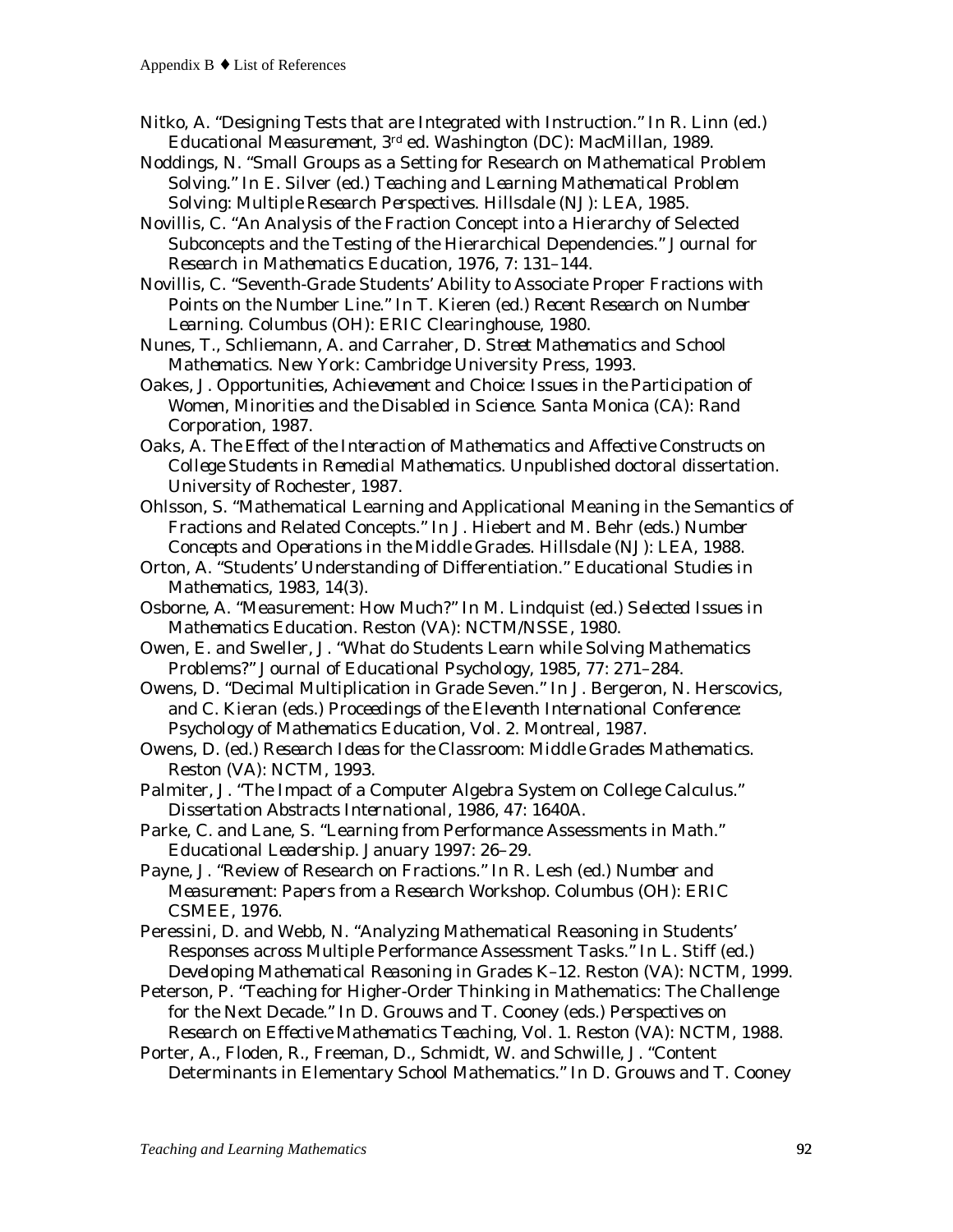(eds.) *Perspectives on Research on Effective Mathematics Teaching,* Vol. 1. Reston (VA): NCTM, 1988.

- Post, T., Behr, M. and Lesh, R. "Proportionality and the Development of Pre-Algebra Understandings." In A. Coxford and A. Shulte (eds.) *The Ideas of Algebra, K–12*. Reston (VA): NCTM, 1988.
- Post, T., Behr, M., Lesh, R. and Wachsmuth, I. "Selected Results from the Rational Number Project." In L. Streefland (ed.) *Proceedings of the Ninth International Conference for the Psychology of Mathematics Education*. Noordwijkerhout (Netherlands): IGPME, 1985.
- Post, T., Harel, G., Behr, M. and Lesh, R. "Intermediate Teachers' Knowledge of Rational Number Concepts." In E. Fennema, T. Carpenter and S. Lamon (eds.) *Integrating Research on Teaching and Learning Mathematics.* Albany (NY): SUNY Press, 1991.
- Qin, Z., Johnson, D. and Johnson, R. "Cooperative Versus Competitive Efforts and Problem Solving." *Review of Educational Research*. Summer 1995, 65: 129–143.
- Resnick, L. "Learning in School and Out." *Educational Researcher,* 1987a, 16: 13–20.
- Resnick, L. *Education and Learning to Think*. Washington (DC): National Academy Press, 1987b.
- Resnick, L. and Omanson, S. "Learning to Understand Arithmetic." In Robert Glaser (ed.) *Advances in Instructional Psychology,* Vol. 3. Hillsdale (NJ): LEA, 1987b.
- Resnick, L. "Defining, Assessing, and Teaching Number Sense." In J. Sowder and Schappelle (eds.) *Establishing Foundations for Research on Number Sense and Related Topics: Report of a Conference*. San Diego (CA): San Diego State University CRMSE, 1989.
- Resnick, L. "From Protoquantities to Operators: Building Mathematical Competence on a Foundation of Everyday Knowledge." In D. Leinhardt, R. Putnam, and R. Hattrup (eds.) *Analysis of Arithmetic for Mathematics Teaching*. Hillsdale (NJ): LEA, 1992.
- Resnick, L., Bill, V., Lesgold, S. and Leer, M. "Thinking in Arithmetic Class." In B. Means, C. Chelemer, and M. Knapp (eds.) *Teaching Advanced Skills to At-Risk Students: Views from Research and Practice*. San Francisco (CA): Jossey Bass, 1991.
- Resnick, L., and Omanson, S. "Learning to Understand Arithmetic." In R. Glaser (ed.) *Advances in Instructional Psychology* (Vol. 3). Hillsdale (NJ): LEA, 1987.
- Reyes, L. "Attitudes and Mathematics." In M. Lindquist (ed.) *Selected Issues in Mathematics Education*. Reston (VA): NCTM, 1980.
- Reys, R. "Mental Computation and Estimation: Past, Present, and Future." *Elementary School Journal,* 1984, 84: 547–557.
- Reys, R., Rybolt, J., Bestgen, B. and Wyatt, J. "Processes Used by Good Computational Estimators." *Journal for Research in Mathematics Education,* 1982, 13(3): 183–201.
- Rich, B. *The Effect of the Use of Graphing Calculators on the Learning of Functions Concepts in Precalculus Mathematics*. Unpublished doctoral dissertation, University of Iowa, 1990.
- Riedesel, C. and Burns, P. "Research on the Teaching of Elementary-School Mathematics." in R. Travers (ed.) *Second Handbook of Research on Teaching*. Chicago (IL): Rand McNally, 1973.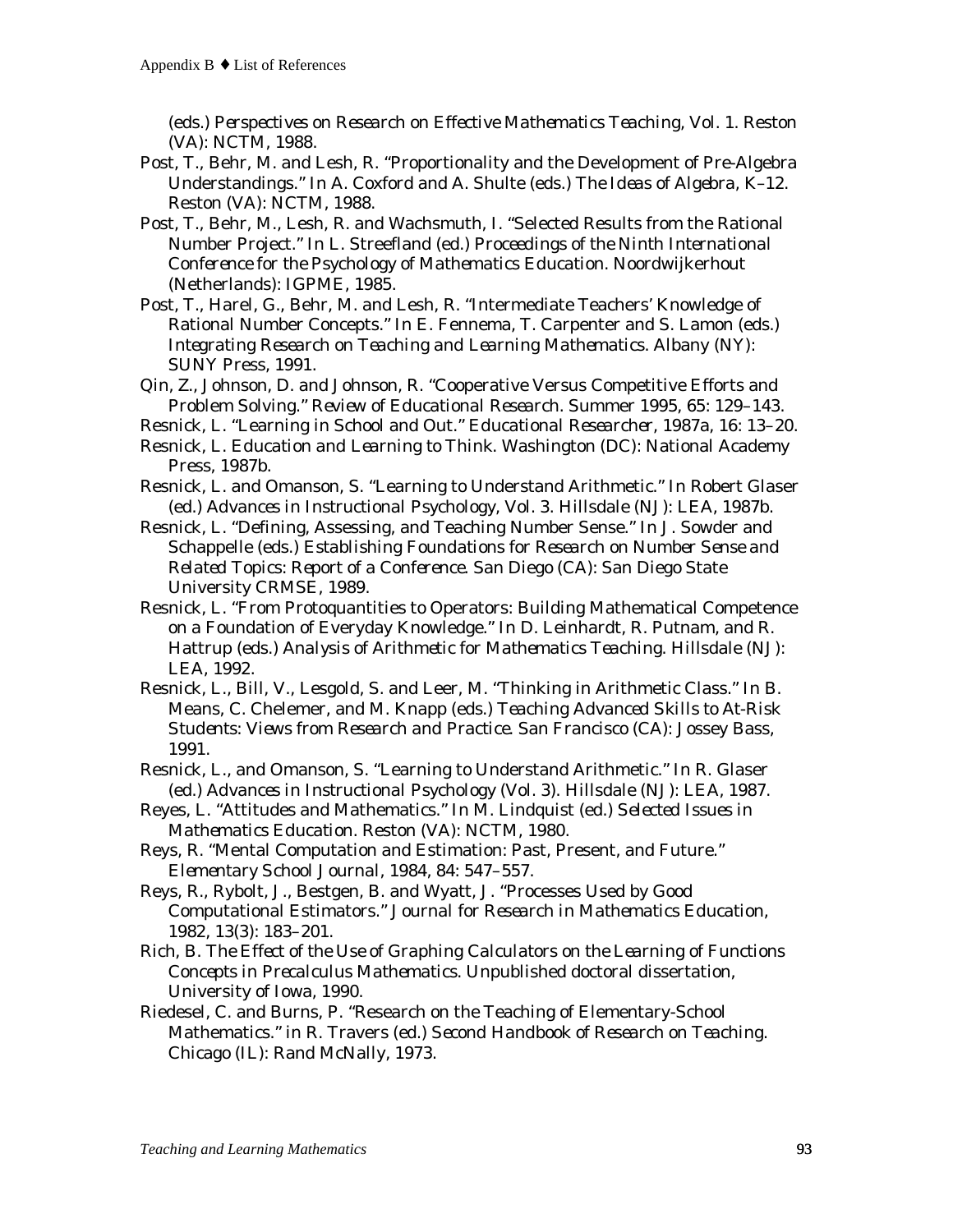- Romberg, T., Zarinnia, A., and Williams, S. *The Influence of Mandated Testing on Mathematics Instruction: Grade 8 Teachers' Perceptions*. Madison (WI): University of Wisconsin NCRMAE, 1989.
- Romberg, T. "Mathematics Education, Secondary." In M. Alkin (ed.) *Encyclopedia of Educational Research* (Sixth Ed. Vol. 3). New York: MacMillan, 1992c.
- Rose, B. "Writing and Mathematics: Theory and Practice." In P. Connolly and T. Vilardi (eds.) *Writing to Learn Mathematics and Science*. New York: Teachers College Press, 1989.
- Rosenshine, B. and Furst, N. "Research in Teacher Performance Criteria." In B. Smith (ed.) *Symposium on Research in Teacher Education*. Englewood Cliffs (NJ): Prentice-Hall, 1971.
- Rosnick, P. *Students' Symbolization Processes in Algebra*. Technical Report. Amherst (MA): University of Massachusetts, 1982.
- Rowe, M. "Wait, Wait, Wait—." *School Science and Mathematics,* March 1978, 78: 207–216.
- Rubin, A. and Rosebery, A. "Teachers' Misconceptions in Statistical Reasoning: Evidence from a Field Test of Innovative Materials." In A. Hawkins (ed.) *Training Teachers to Teach Statistics*. Voorburg (Netherlands): International Statistical Institute, 1990.
- Rubenstein, R. "Computational Estimation and Related Mathematical Skills." *Journal for Research in Mathematics Education,* 1985, 16(2): 106–119.
- Ruddock, G. "Vectors and Matrices." In *Children's Understanding of Mathematics: 11–16*. London: John Murray, 1981.
- Saville-Troike, M. "What Really Matters in Second Language Learning for Academic Achievement?" *TESOL Quarterly,* 1984, 18: 199–219.
- Schiefele, U. and Csikszentmihalyi, M. "Motivation and Ability as Factors in Mathematics Experience and Achievement." *Journal for Research in Mathematics Education*, 1995, 26(2): 163–181.
- Schifter, D. "Teachers' Changing Conceptions of the Nature of Mathematics: Enactment in the Classroom." In B. Nelson (ed.) *Inquiry and the Development of Teaching: Issues in the Transformation of Mathematics Teaching*. Newton (MA): E(DC), 1995.
- Schifter, D. "Reasoning about Operations: Early Algebraic Thinking in Grades K–6." In L. Stiff (ed.) *Developing Mathematical Reasoning in Grades K–12*. Reston (VA): NCTM, 1999.
- Schifter, D. and Simon, M. "Assessing Teachers' Development of a Constructivist View of Mathematics Learning." *Teaching and Teacher Education*. 1992, 8: 187–197.
- Schliemann, A. "Mathematics Among Carpenters and Carpenters Apprentices: Implications for School Teaching." In P. Damerow, M. Dunckley, B. Nebres, and B. Werry (eds.) *Mathematics for All*. Paris: UNESCO, 1985.
- Schliemann, A. and Nunes, T. "A Situated Schema of Proportionality." *British Journal of Developmental Psychology,* 1990, 8: 259–268.
- Schoenfeld, A. *Mathematical Problem Solving*. Orlando (FL): Academic Press, 1985a.
- Schoenfeld, A. "Metacognitive and Epistemological Issues in Mathematical Understanding." In E. Silver (ed.) *Teaching and Learning Mathematical Problem Solving: Multiple Research Perspectives*. Hillsdale (NJ): LEA, 1985b.
- Schoenfeld, A. "When Good Teaching Leads to Bad Results: The Disasters of Well Taught Mathematics Courses." *Educational Psychologist,* 1988, 23(2): 145–166.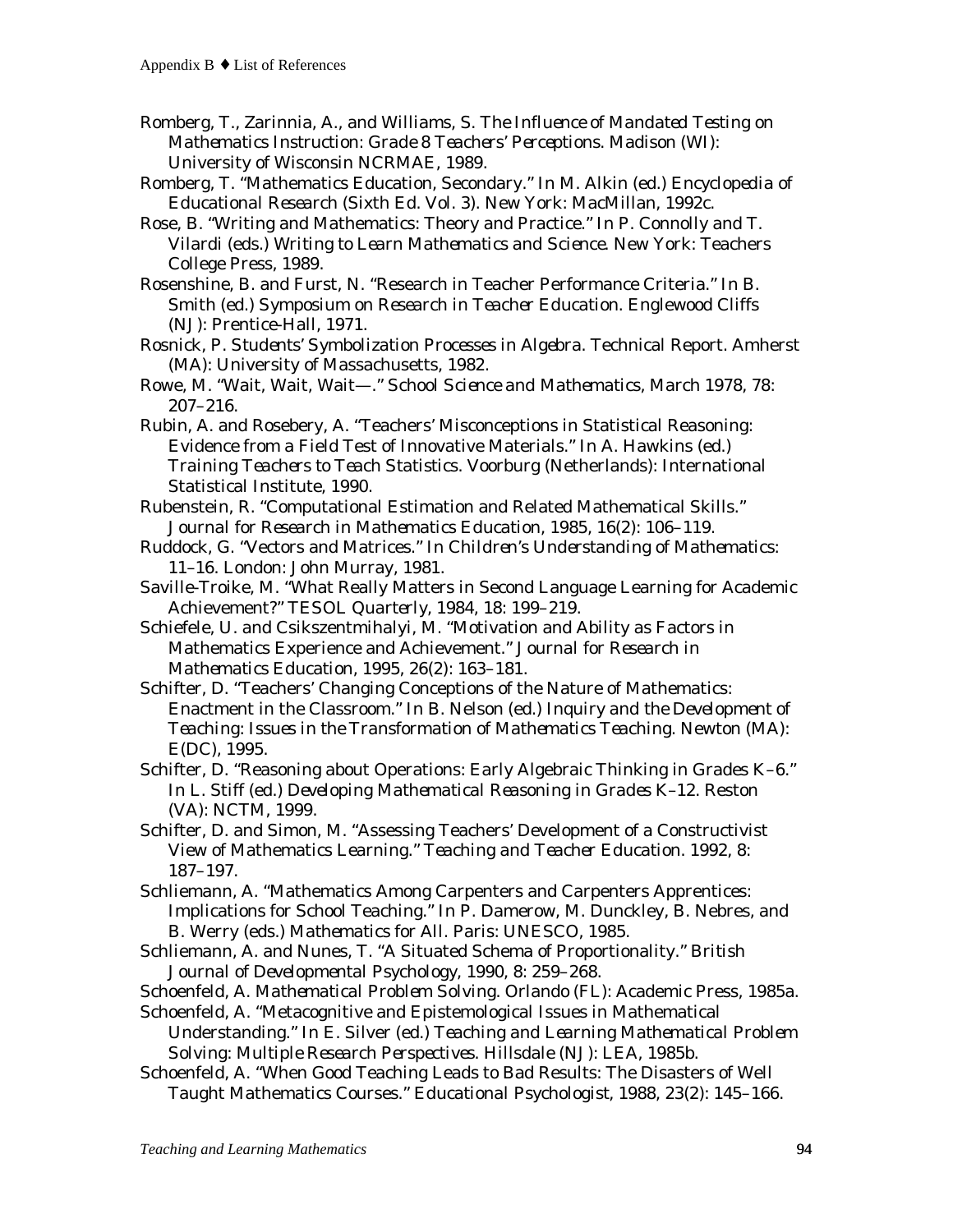- Schoenfeld, A. "What Do We Know About Curricula?" *Journal of Mathematical Behavior,* 1994, 13: 55–80.
- Schoenfeld, A. and Arcavi, A. "On the Meaning of Variable." *Mathematics Teacher,* September 1988, 81: 420–442.
- Secada, W. "Race, Ethnicity, Social Class, Language, and Achievement in Mathematics." In D. Grouws (ed.) *Handbook of Research on Mathematics Teaching and Learning*. New York: MacMillan, 1992.
- Selkirk, J. "An Enquiry into Adverse Attitudes Towards Advanced Level Mathematics." *International Journal of Mathematics Education in Science and Technology,* 1975, 6: 181–186.
- Senk, S., Beckmann, C. and Thompson, D. "Assessment and Grading in High School Mathematics Classrooms." *Journal for Research in Mathematics Education,* 1997, 28: 187–215.
- Sharp, J. "A Constructed Algorithm for the Division of Fractions." In L. Morrow (ed.) *The Teaching and Learning of Algorithms in School Mathematics*. Reston (VA): NCTM, 1998.
- Shaughnessy, M. "Misconceptions of Probability: An Experiment with a Small Group, Activity-based, Model Building Approach to Introductory Probability at the College Level." *Educational Studies in Mathematics,* 1977, 8: 285–316.
- Shaughnessy, M. "Misconceptions of Probability: From Systematic Errors to Systematic Experiments and Decisions." In A. Shulte (ed.) *Teaching Statistics and Probability*. Reston (VA): NCTM, 1981.
- Shaughnessy, M. "Research in Probability and Statistics: Reflections and Directions." In D. Grouws (ed.) *Handbook of Research on Mathematics Teaching and Learning*. New York: MacMillan, 1992.
- Shelton, M. "Geometry, Spatial Development and Computers: Young Children and Triangle Concept Development." In S. Damarin and M. Shelton (eds.) *Proceedings of the Seventh Annual Meeting of the North American Branch of the International Group for the Psychology of Mathematics Education*. Columbus (OH): Ohio State University. 1985.
- Shepard, L. "Psychmetricians' Beliefs about Learning." *Educational Researcher,* 1991, 20(7): 2–16.
- Sherman, J. "Predicting Mathematics Performance in High School Girls and Boys." *Journal of Educational Psychology,* 1979, 71: 242–249.
- Sherman, J. and Fennema, E. "The Study of Mathematics by High School Girls and Boys: Related Variables." *American Educational Research Journal,* Spring 1977, 14: 159–168.
- Short, B. and Szabo, M. "Secondary School Teachers' Knowledge of and Attitudes Towards Educational Research." *Journal of Experimental Education,* 1974, 43: 75–78.
- Shroyer, J. "Critical Moments in the Teaching of Mathematics." Paper presented at the annual meeting of the AERA, Toronto, March 1978. [Cited in Thompson, A. "Teachers' Conceptions of Mathematics and the Teaching of Problem Solving." In E. Silver (ed.) *Teaching and Learning Mathematical Problem Solving: Multiple Research Perspectives*. Hillsdale (NJ): LEA, 1985.]
- Shulman, L. "Knowledge and Teaching: Foundations for the New Reform." *Harvard Educational Review*. 1987, 57: 1–22.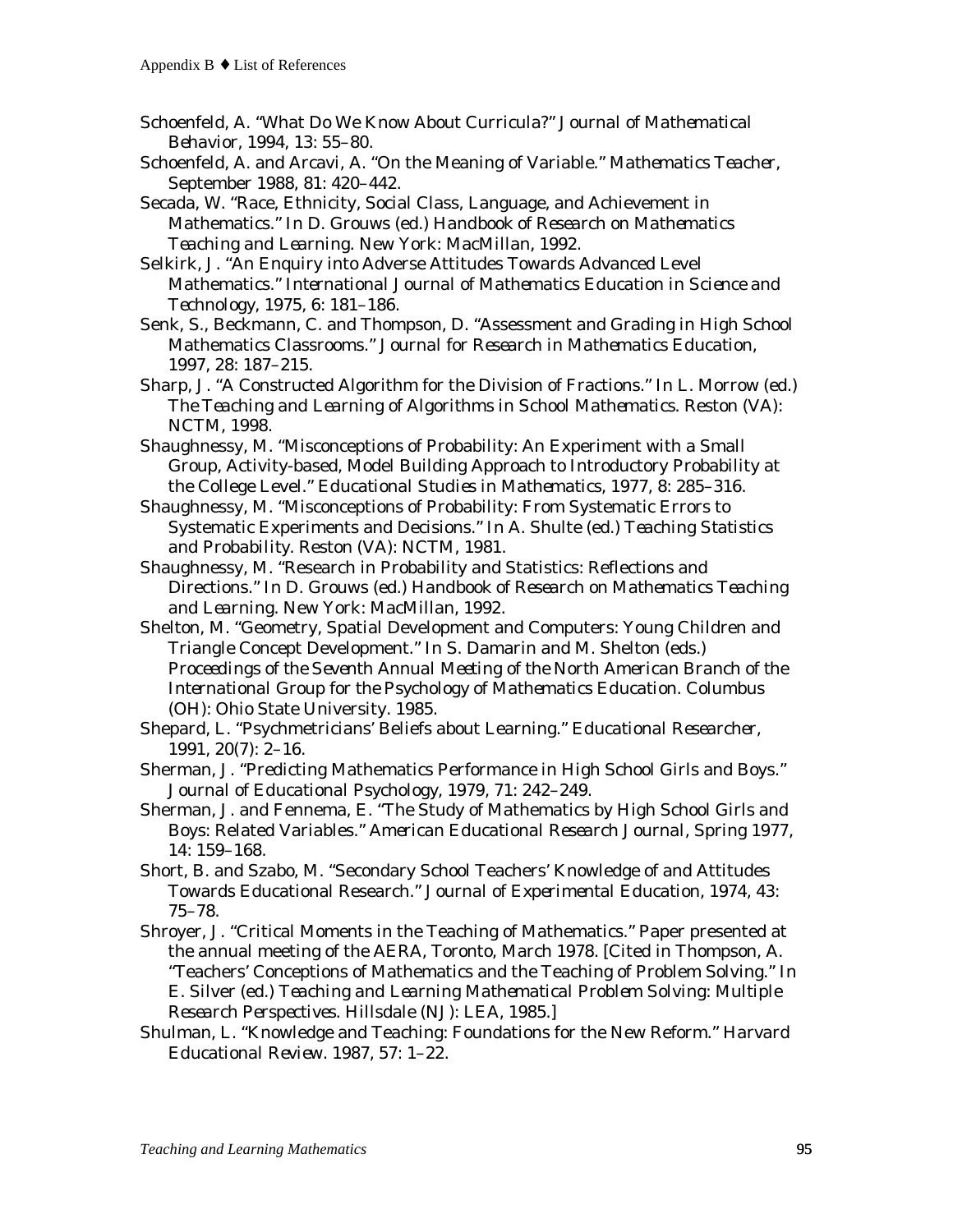- Shumway, R., White, A., Wheatley, G., Reys, R., Coburn, T. and Schoen, H. "Initial Effects of Calculators in Elementary School Mathematics." *Journal for Research in Mathematics Education.* March 1981, 12: 119–141.
- Silver, E. "Research on Teaching Mathematical Problem Solving: Some Underrepresented Themes and Needed Directions." In E. Silver (ed.) *Teaching and Learning Mathematical Problem Solving: Multiple Research Perspectives*. Hillsdale (NJ): LEA, 1985.
- Silver, E. "Contributions of Research to Practice: Applying Findings, Methods, and Perspectives." In T. Cooney (ed.) *Teaching and Learning Mathematics in the 1990s*. Reston (VA): NCTM, 1990.
- Silver, E. and Marshall, S. "Mathematical and Scientific Problem Solving: Findings, Issues, and Instructional Applications." In B. Jones and L. Idol (eds.) *Dimensions of Thinking and Cognitive Instruction*. Hillsdale (NJ): LEA, 1990.
- Silver, E., Shapiro, L. and Deutsch, A. "Sense Making and the Solution of Division Problems Involving Remainders: An Examination of Middle School Students' Solution Processes and Their Interpretations of Solutions." *Journal for Research in Mathematics Education,* March 1993, 24: 117–135.
- Silver, E. and Smith, M. "Building Discourse Communities in Mathematics Classrooms: A Worthwhile but Challenging Journey." In P. Elliott (ed.) *Communication in Mathematics, K–12 and Beyond*. Reston (VA): NCTM, 1996.
- Silver, E., Smith, M. and Nelson, B. "The QUASAR Project: Equity Concerns Meet Mathematics Education Reform in the Middle School." In E. Fennema, W. Secada, and L. Adajian (eds.) *New Directions in Equity in Mathematics Education*. New York: Cambridge University Press, 1995.
- Skemp, R. "Relational Understanding and Instrumental Understanding." *Arithmetic Teacher,* November 1978, 26: 9–15.
- Slavin, R. "An Introduction to Cooperative Learning Research." In R. Slavin, S. Sharan, S. Kagan, R. Hertz-Lazarowitz, C. Webb and R. Schmuck (eds.) *Learning to Cooperate, Cooperating to Learn*. New York: Plenum Press, 1985.
- Slavin, R. "Ability Grouping and Student Achievement in Elementary Schools: A Best Evidence Synthesis." *Review of Educational Research.* 1987, 57: 293–336.
- Slavin, R. *School and Classroom Organization*. Hillsdale (NJ): LEA, 1989.
- Slavin, R. "Ability Grouping and Student Achievement in Secondary Schools: A Best Evidence Synthesis." *Review of Educational Research.* 1990, 60: 471–499.
- Sowder, J. "Mental Computation and Number Comparisons: Their Roles in the Development of Number Sense and Computational Estimation." In J. Hiebert and M. Behr (eds.) *Number Concepts and Operations in the Middle Grades*. Hillsdale (NJ): LEA, 1988.
- Sowder, J. "Affective Factors and Computational Estimation Abilities." In D. McLeod and V. Adams (eds.) *Affect and Problem Solving: A New Perspective*. NY: Springer-Verlag, 1989.
- Sowder, J. "Estimation and Number Sense." In D. Grouws (ed.) *Handbook of Research on Mathematics Teaching and Learning*. New York: MacMillan, 1992a.
- Sowder, J. "Making Sense of Numbers in School Mathematics. In D. Leinhardt, R. Putnam, and R. Hattrup (eds.) *Analysis of Arithmetic for Mathematics Teaching*. Hillsdale (NJ): LEA, 1992b.
- Sowder, J. and Schappelle, B. (eds.) *Establishing Foundations for Research on Number Sense and Related Topics: Report of a Conference*. San Diego (CA): San Diego State University CRMSE, 1989.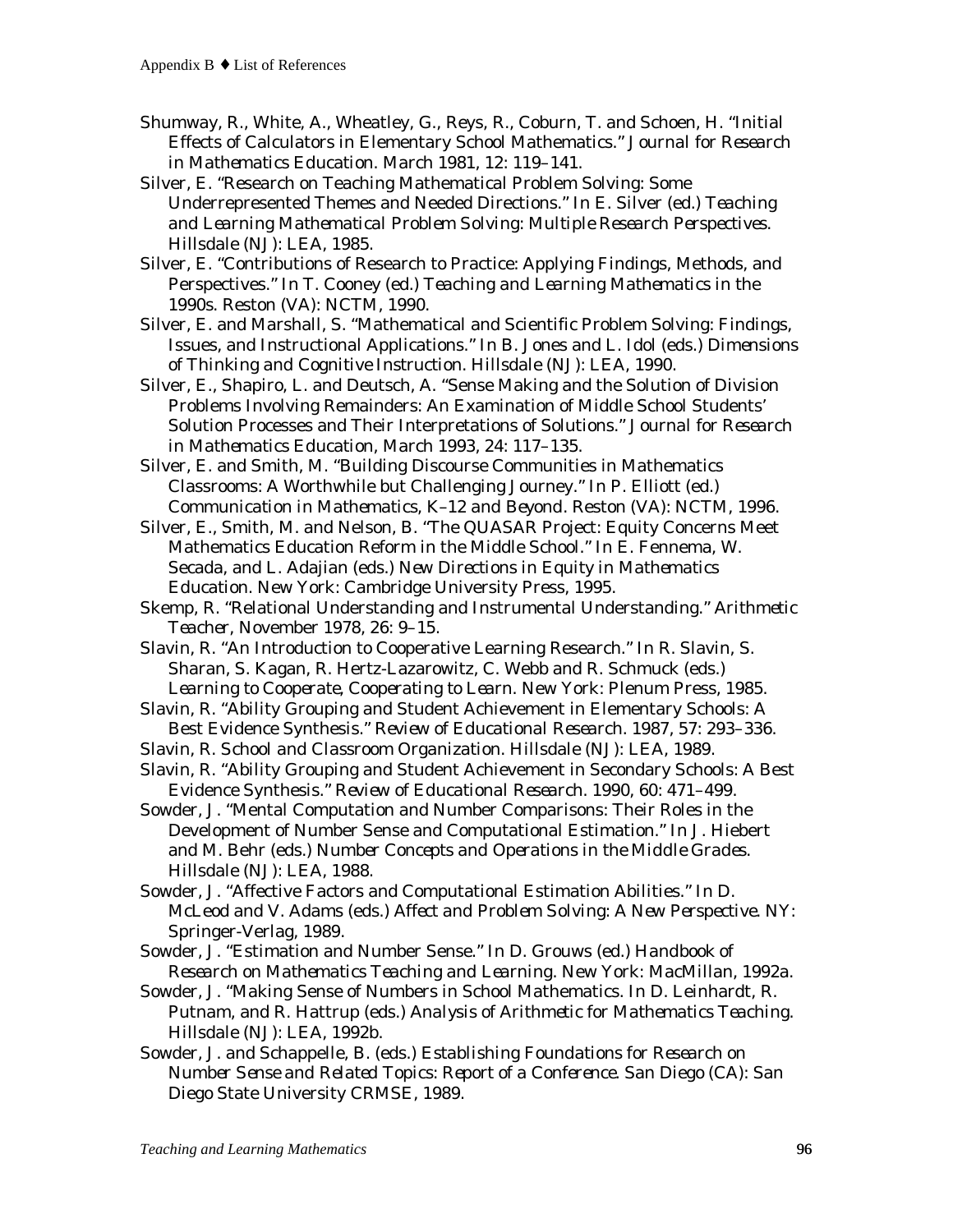- Sowder, J. and Wheeler, M. "The Development of Concepts and Strategies Used in Computational Estimation." *Journal for Research in Mathematics Education,* 1989, 20: 130–146.
- **Sowder, L. "Children's Solutions of Story Problems."** *Journal of Mathematical Behavior.* **December 1988, 7: 227–238.**
- Sowder, L. "Searching for Affect in the Solution of Story Problems in Mathematics." In D. McLeod and V. Adams (eds.) *Affect and Problem Solving: A New Perspective*. New York: Springer-Verlag, 1989.
- Sowell, E. "Effects of Manipulative Materials in Mathematics Instruction." *Journal for Research in Mathematics Education,* 1989, 20(5): 498–505.
- Stake, R. and Easley, J. *Case Studies in Science Education*. Urbana (IL): University of Illinois CIRCE, 1978.
- Steen, L. "Twenty Questions about Mathematical Reasoning." In L. Stiff (ed.) *Developing Mathematical Reasoning in Grades K–12*. Reston (VA): NCTM, 1999.
- Steffe, L. "Children's Construction of Number Sequences and Multiplying Schemes." In J. Hiebert and M. Behr (eds.) *Number Concepts and Operations in the Middle Grades*. Reston (VA): NCTM, 1988.
- Steffe, L. and Wiegel, H. "On the Nature of a Model of Mathematical Learning." In L. Steffe and P. Nesher (eds.) *Theories of Mathematical Learning*. Mahwah (NJ): LEA, 1996.
- Steinberg, R. "Instruction on Derived Facts Strategies in Addition and Subtraction." *Journal for Research in Mathematics Education,* 1985, 16(5): 337–355.
- Steinberg, R., Sleeman, D. and Ktorza, D. "Algebra Students' Knowledge of Equivalence of Equations." *Journal for Research in Mathematics Education,* 1990, 22(2): 112–121.
- Stevenson, H. "Learning and Cognition." In J. Payne (ed.), *Mathematics Learning In Early Childhood*. Thirty-Seventh Yearbook of the NCTM, Reston (VA): NCTM, 1975.
- Stigler, J. and Baranes, R. "Culture and Mathematics Learning." In E. Rothkopf (ed.) *Review of Research in Education 15*. Alexandria (VA): AERA, 1988.
- Stodolsky, S. *The Subject Matters: Classroom Activity in Math and Social Studies*. Chicago: University of Chicago Press, 1988.
- Suydam, M. "Questions?" *Arithmetic Teacher*. 1985, 32: 18.
- Suydam, M. "Indications from Research on Problem Solving." In F. Curcio (ed.) *Teaching and Learning: A Problem-Solving Focus*. Reston (VA): NCTM, 1987.
- Suydam, M. and Higgins, J. *Activity-Based Learning in Elementary School Mathematics: Recommendations from the Research*. Columbus (OH): ERIC/SMEE, 1977.
- Suydam, M. and Weaver, F. *Planning for Research in Schools* (Bulletin 11). Columbus (OH): ERIC Clearinghouse, 1975.
- Swafford, J., Jones, G. and Thornton, C. "Increased Knowledge in Geometry and Instructional Practice." *Journal for Research in Mathematics Education,* 1997, 28(4): 467–483.
- Swan, M. and Jones, O. "Comparison of Students' Percepts of Distance, Weight, Height, Area, and Temperature." *Science Education,* 1980, 64(3): 297–307.
- Sweller, J. and Levine, M. "Effects of Goal Specificity on Means-Ends Analysis and Learning." *Journal of Experimental Psychology: Learning, Memory, and Cognition,* 1982, 8: 463–474.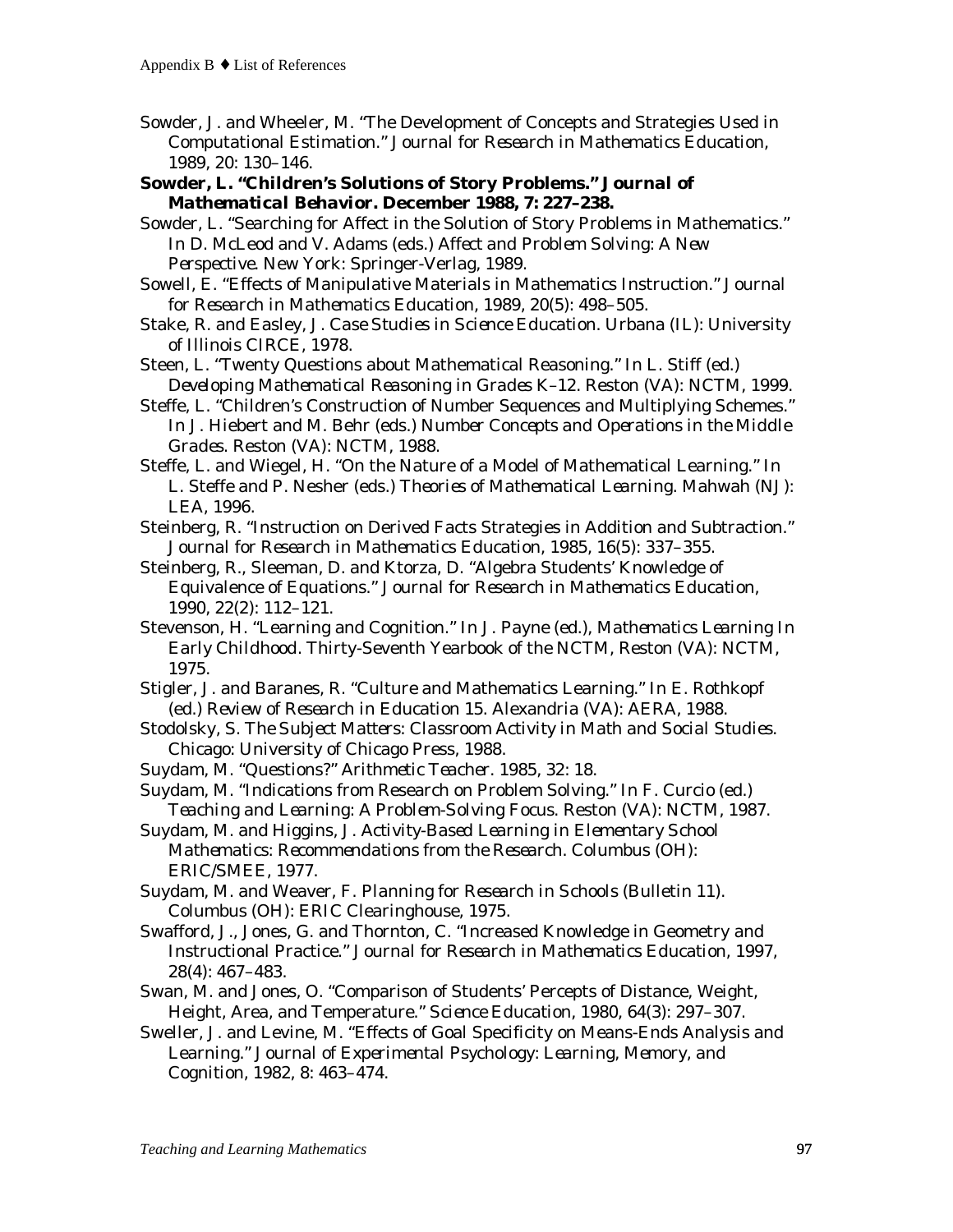- Sweller, J., Mawer, R. and Ward, M. "Development of Expertise in Mathematical Problem Solving." *Journal of Experimental Psychology: General,* 1983, 112: 634–656.
- Taloumis, T. "Scores on Piagetian Area Tasks as Predictors of Achievement in Mathematics over a Four-Year-Period." *Journal for Research in Mathematics Education,* March 1979, 10: 120–134.
- Thompson, A. "The Relationship of Teachers' Conceptions of Mathematics Teaching to Instructional Practice." *Educational Studies in Mathematics,* 1984, 15: 105–127.
- Thompson, A. "Teachers' Beliefs and Conceptions: A Synthesis of the Research." In D. Grouws (ed.) *Handbook of Research on Mathematics Teaching and Learning.* New York: MacMillan, 1992.
- Thompson, D. and Senk, S. "Assessing Reasoning and Proof in High School." In N. Webb (ed.) *Assessment in the Mathematics Classroom*. Reston (VA): NCTM, 1993.
- Thompson, P. "Experience, Problem Solving, and Learning Mathematics: Considerations in Developing Mathematics Curricula." In E. Silver (ed.) *Teaching and Learning Mathematical Problem Solving: Multiple Research Perspectives*. Hillsdale (NJ): LEA, 1985.
- Thompson, P. "Notations, Conventions, and Constraints: Contributions to Effective Uses of Concrete Materials in Elementary Mathematics." *Journal for Research in Mathematics Education.* March 1992, 23(2): 123–147.
- Thompson, P. "Concrete Materials and Teaching for Mathematical Understanding." *Arithmetic Teacher.* May 1994: 556–558.
- Thompson, P. and Thompson, A. "Talking about Rates Conceptually, Part 1: A Teacher's Struggle." *Journal for Research in Mathematics Education.* May 1994, 25: 279–303.
- Threadgill-Sowder, J. "Computational Estimation Procedures of School Children." *Journal of Educational Research,* 984, 77(6): 332–336.
- Tikunoff, W., Berliner, D. and Rist, R. *An Ethnographic Study of the Forty Classrooms of the Beginning Teacher Evaluation Study Known Sample* (Tech. Report 75–10–5). San Francisco (CA): Far West Laboratory, 1975.
- Van Oers, B. "Learning Mathematics as a Meaningful Activity." In L. Steffe and P. Nesher (eds.) *Theories of Mathematical Learning*. Mahwah (NJ): LEA, 1996.
- Vinner, S. and Hershkowitz, R. "Concept Images and Common Cognitive Paths in the Development of Some Simple Geometric Concepts." In R. Karplus (ed.) *Proceedings of the Fourth International Conference for the Psychology of Mathematics Education*. Berkeley (CA): University of California, 1980.
- Vos, K. "The Effects of Three Instructional Strategies on Problem-Solving Behaviors in Secondary School Mathematics." *Journal for Research in Mathematics Education,* 1976, 7: 264–275.
- Wagner, S. and Kieren, T. "An Agenda for Research on the Learning and Teaching of Algebra." In S. Wagner and T. Kieren (eds.) *Research Issues in the Learning and Teaching of Algebra*. Reston (VA): NCTM, 1989.
- Wagner, S. and Parker. S. "Advancing Algebra." In P. Wilson (ed.) *Research Ideas for the Classroom: High School Mathematics*. New York: MacMillan, 1989.
- Wagner, S., Rachlin, S. and Jensen, R. *Algebra Learning Project: Final Report*. Athens (GA): University of Georgia, 1984. (Cited in Kieran, 1992).
- Wainer, H. "Understanding Graphs and Tables." *Educational Researcher,* 1992, 21(1): 14–23.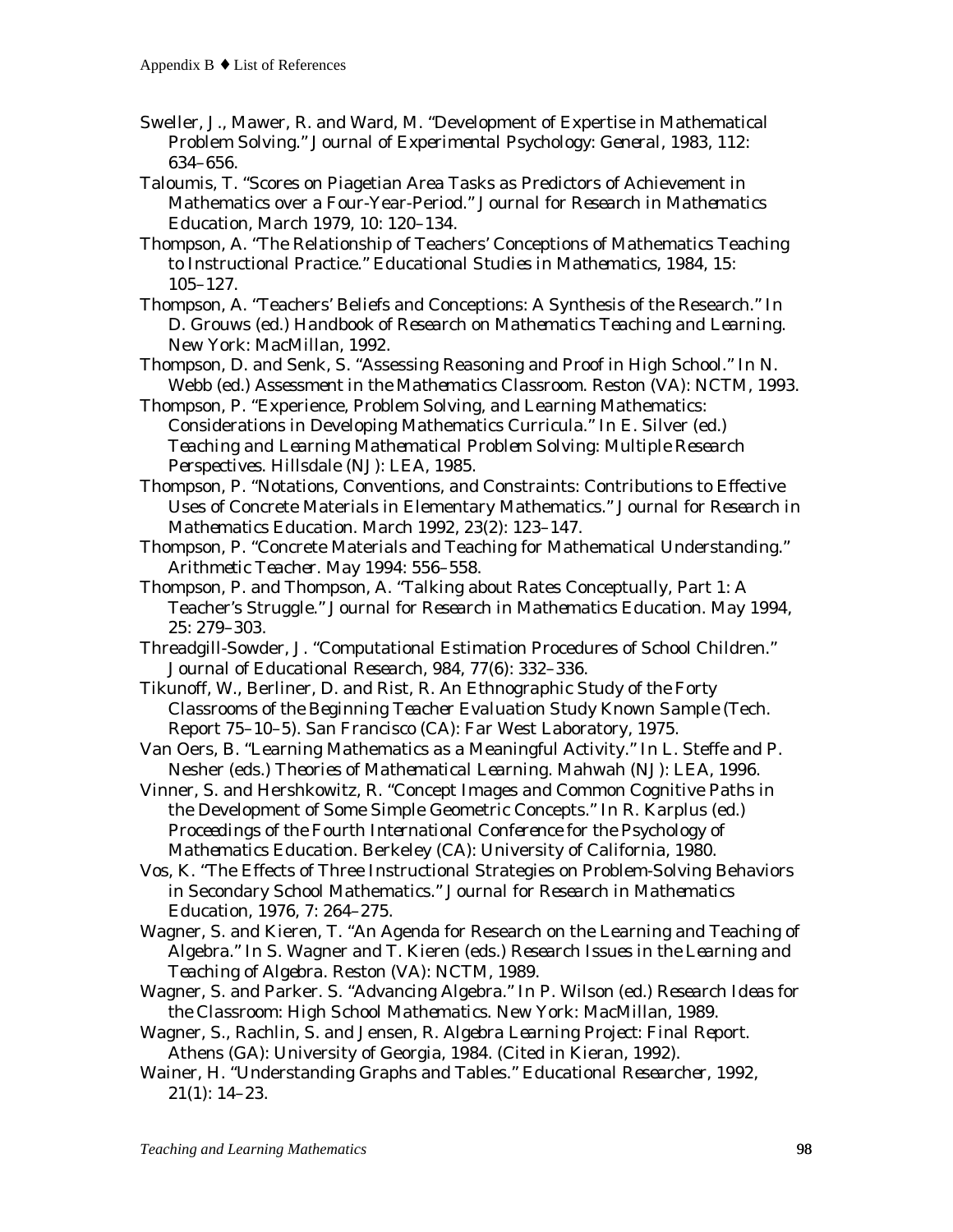- Walkerdine, V. "From Context to Text: A Psychosemiotic Approach to Abstract Thought." In M. Beveridge (ed.) *Children Thinking Through Language*. London: Edward Arnold, 1982.
- Wason, P. and Johnson-Laird, P. *Psychology of Reasoning: Structure and Content*. Cambridge (MA): Harvard University Press, 1972.
- Wearne, D. and Hiebert, J. "A Cognitive Approach to Meaningful Mathematics Instruction: Testing a Local Theory Using Decimal Numbers." *Journal for Research in Mathematics Education.* November 1988a, 19: 371–384.
- Wearne, D. and Hiebert, J. "Constructing and Using Meaning for Mathematical Symbols: The Case of Decimal Fractions." In J. Hiebert and M. Behr (eds.) *Number Concepts and Operations in the Middle Grades*. Hillsdale (NJ): LEA, 1988b.
- Weaver, F. "Calculators." In E. Fennema (ed.) *Mathematics Education Research: Implications for the '80s*. Alexandria (VA): ASCD, 1981.
- Webb, N., Moses, B. and Kerr, F. *Developmental Activities Related to Summative Evaluation (1975–76)* (Tech. Report 4). Mathematical Problem Solving Project. Bloomington (IN): Mathematics Education Development Center, 1977.
- Weiner, B. "Principles for a Theory of Student Motivation and their Application Within an Attributional Framework." In R. Ames and C. Ames (eds.) *Research in Motivation in Education: Vol. 1. Student Motivation*. New York: Academic Press, 1984.
- Weissglass, J. "Cooperative Learning Using a Small Group Laboratory Approach: Cooperative Learning in Mathematics." In N. Davidson (ed.) *Cooperative Learning in Mathematics: A Handbook for Teachers*. Menlo Park (CA): Addison-Wesley, 1990.
- Westberg, K. et al. "The Classroom Practices Observation Study." *Journal for Education of the Gifted*. 1992, 16(2): 120–146.(Cited in Davenport, 1996).
- Wheatley, C. "Calculator Use and Problem-Solving Performance." *Journal for Research in Mathematics Education.* November 1980, 11: 323–333.
- Whitin, P. and Whitin, D. "Mathematics is for the Birds: Reasoning for a Reason." In L. Stiff (ed.) *Developing Mathematical Reasoning in Grades K–12*. Reston (VA): NCTM, 1999.
- Williams, E. "An Investigation of Senior High School Students' Understanding of Mathematical Proof." *Journal for Research in Mathematics Education,* May 1980, 11: 165–166.
- Williams, S. "Models of Limit Held by College Calculus Students." *Journal for Research in Mathematics Education,* 1991, 22(3): 219–236.
- Wilson, J. "Patterns of Mathematics Achievement in Grade 11: Z-Population." *NLSMA Report No. 17*. Stanford (CA): SMSG, 1972.
- Wilson, J. and Begle, E. "Intercorrelations of Mathematical and Psychological Variables." NLSMA Report No. 33, Stanford (CA): SMSG, 1972.
- Wilson, P. "The Relation Between Childrens' Definitions of Rectangles and Their Choice of Examples." In G. Lappan and R. Evan (eds.) *Proceedings of the Eighth Annual Meeting of the North American Branch of the International Group for the Psychology of Mathematics Education*. East Lansing (MI): Michigan State University. 1986.
- Wilson, P. (ed.) *Research Ideas for the Classroom: High School Mathematics*. Reston (VA): NCTM, 1993.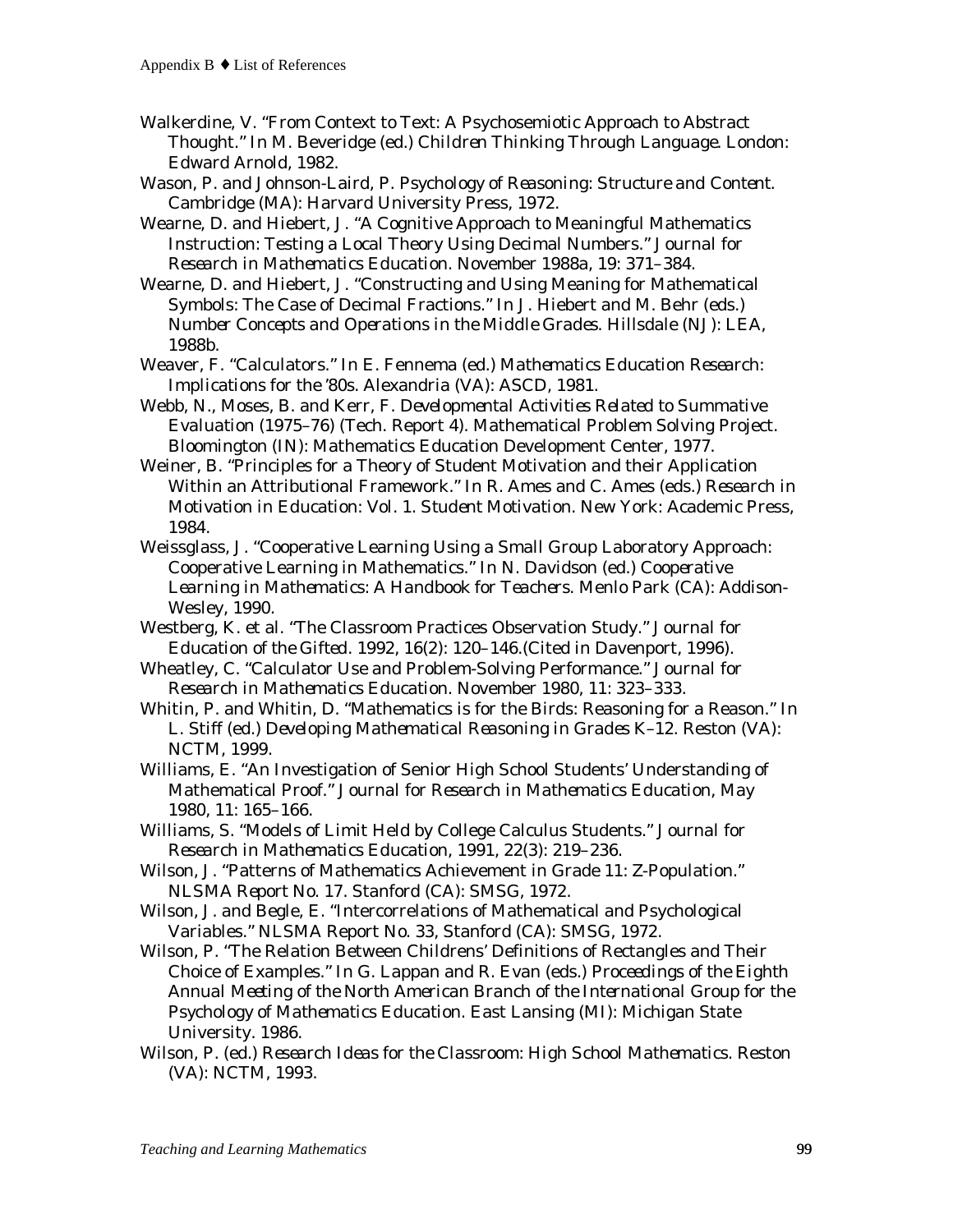- Wolf, D., Bixby, J., Glenn, J. and Gardener, H. "To Use Their Minds Well: Investigating New Forms of Student Assessment." *Review of Research in Education,* 1991, 17: 31–74.
- Wood, P. "Action Research: A Field Perspective." *Journal of Education for Teaching,* 1988, 14(2): 135–150.
- Yackel, E., Cobb, P., Wood, T., Wheatley, G. and Merkel, G. "The Importance of Social Interaction in Children's Construction of Mathematical Knowledge." In T. Cooney (ed.) *Teaching and Learning Mathematics in the 1990s*. Reston (VA): NCTM, 1990.
- Yackel, E. and Cobb. P. "Sociomathematical Norms, Argumentation, and Autonomy in Mathematics." Paper presented at Annual Meeting of AERA, Atlanta (GA), April 1993.
- Yerushalmy, M., Chazan, D., Gordon, M. and Houde, R. "Micro-computer Centered Plane Geometry Teaching." In G. Lappan and R. Even (eds.) *Proceedings of the Eighth Annual Meeting of the North American Branch of the International Group for the Psychology of Mathematics Education*. East Lansing (MI): Michigan State University. 1986.
- Zykova, V. "The Psychology of Sixth-Grade Pupils' Mastery of Geometric Concepts." In J. Kilpatrick and I. Wirzup (eds.) *The Learning of Mathematical Concepts*. Soviet Studies in the Psychology of Learning and Teaching Mathematics (Vol. 1). Palo Alto (CA): SMSG, 1969.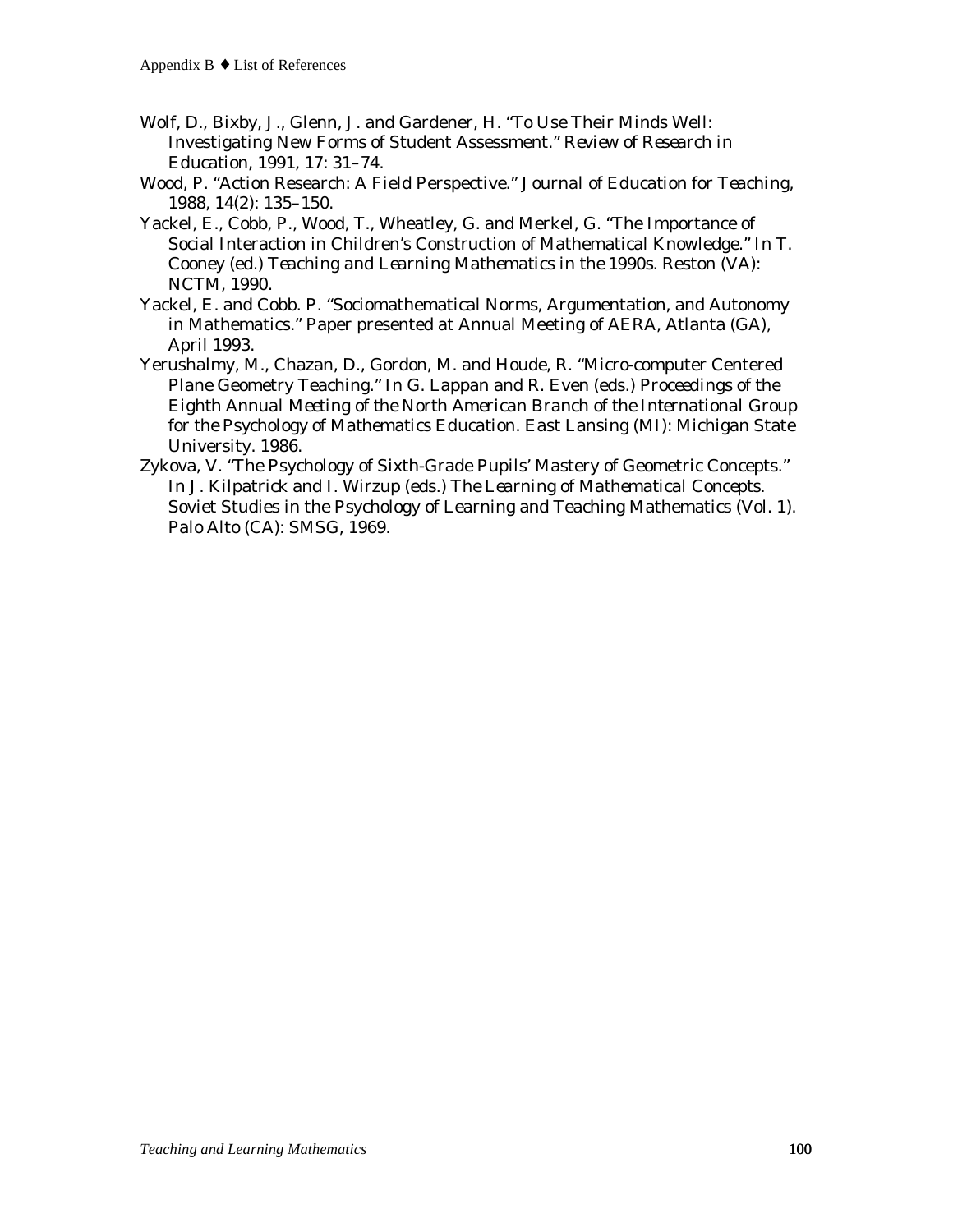### **Index**

Abstract, 20, 32, 37, 39, 40, 52 Accuracy, 11, 17, 24, 47 Achievement, 40, 42, 45, 49, 54–57, 60–61, 66–67 Action Research, 71 Addition, 6, 9–11, 13, 15, 24, 28, 42–45, 48 Adult Eye, 41 Adults, 13, 17, 18, 23, 26, 36, 41 Affect, 51, 55–61, 64 Algebra, 12, 13, 26–31, 33, 41, 44, 46, 49–52, 56 Algorithms, 6, 8, 10–12, 14–15, 29, 40, 42–43, 47–48, 66 Anxiety, 40, 57, 61 Approximations, 13, 17, 19 Area, 7, 9, 16–19, 21 Arithmetic, 10, 13, 26, 28–29, 37, 40, 45–46, 66 Assessment, 3, 20, 50–51, 61–64, 66, 68, 70 Attributes, 7, 13, 15–17, 20, 27, 31, 67, 69 Authentic, 35, 46, 54 Base-Ten Blocks, 6–7, 11, 41–43 Basic Facts, 14, 47–48, 50, 66 Beliefs, 3, 41, 52, 54, 59–61, 64, 68–70 Benchmarks, 3, 12, 15 Bracketing, 18 Calculator-Neutral Tests, 49 Calculators, 2–3, 22, 28, 37, 49–52, 61 Calculus, 27–28, 49 Case Studies, 66 Challenges, 3, 44, 52, 54, 62, 71 Chunking, 18 Close Listening, 40 Cognition, 6–8, 10–11, 27, 29, 32–33, 40, 44–45, 53–56, 60, 66 Collegiality, 65, 69 Colored Chips, 6, 7, 22, 41 Commitment, 65, 70 Communication, 13, 19, 33–34, 51, 57–58, 62, 71 Community, 4–5, 34, 58, 69, 71 Comparisons, 9, 14, 16, 18, 23 Compatible Numbers, 13–14

Competition, 47, 54 Computation, 6–7, 9–17, 23, 30–31, 41, 43–45, 48–50, 62, 66, 68 Computers, 19, 22, 51–52 Confidence, 12, 14, 23–24, 33, 35, 47, 50, 56–57, 60, 62 Cooperative Groups, 53–54 Concepts, 3, 6, 8–9, 13–14, 16–17, 20, 22–23, 30, 34, 36–38, 40–43, 49–51, 54–57, 59, 61, 67–68 Conceptual Amplifiers, 52 Conditional Probability, 21–25 Conditional Statements, 25, 36 Conjecturing, 42, 51 Connections, 3, 7, 14, 20, 23, 28, 34, 36–38, 41, 45, 50–54, 58, 61–62 Conservation, 5, 15–16 Constructivism, 32, 39–40 Context, 10, 15, 17, 23, 27, 30–31, 33, 34–38 Contextual Distance, 41 Counting, 7, 11, 16–17 Creativity, 14, 40, 58 Cross-Product Algorithm, 9, 12 Culture, 46, 52–54 Data Analysis, 22, 51 Decimals, 6–11, 15, 34, 43, 46, 49, 59 Decomposing/Recomposing, 14 Deduction/Induction, 27, 36 Deep-Level Understanding, 32, 34, 58, 67–68 Definitions, 18, 20, 27, 36, 42, 57 Denominator, 8, 12 Depth, 53 Derived Facts Strategies, 48 Diagrams, 21, 32, 42, 44–46 Difficulty with Mathematics, 3, 7–9, 11, 15–17, 19–22, 26–30, 33–42, 42–46, 48, 58–59, 68–69 Dimension, 15, 17–19, 57 Discourse, 34, 54 Discrete, 7, 8, 13, 28, 46 Division, 8–11, 29, 38, 43, 44, 59 Drill, 2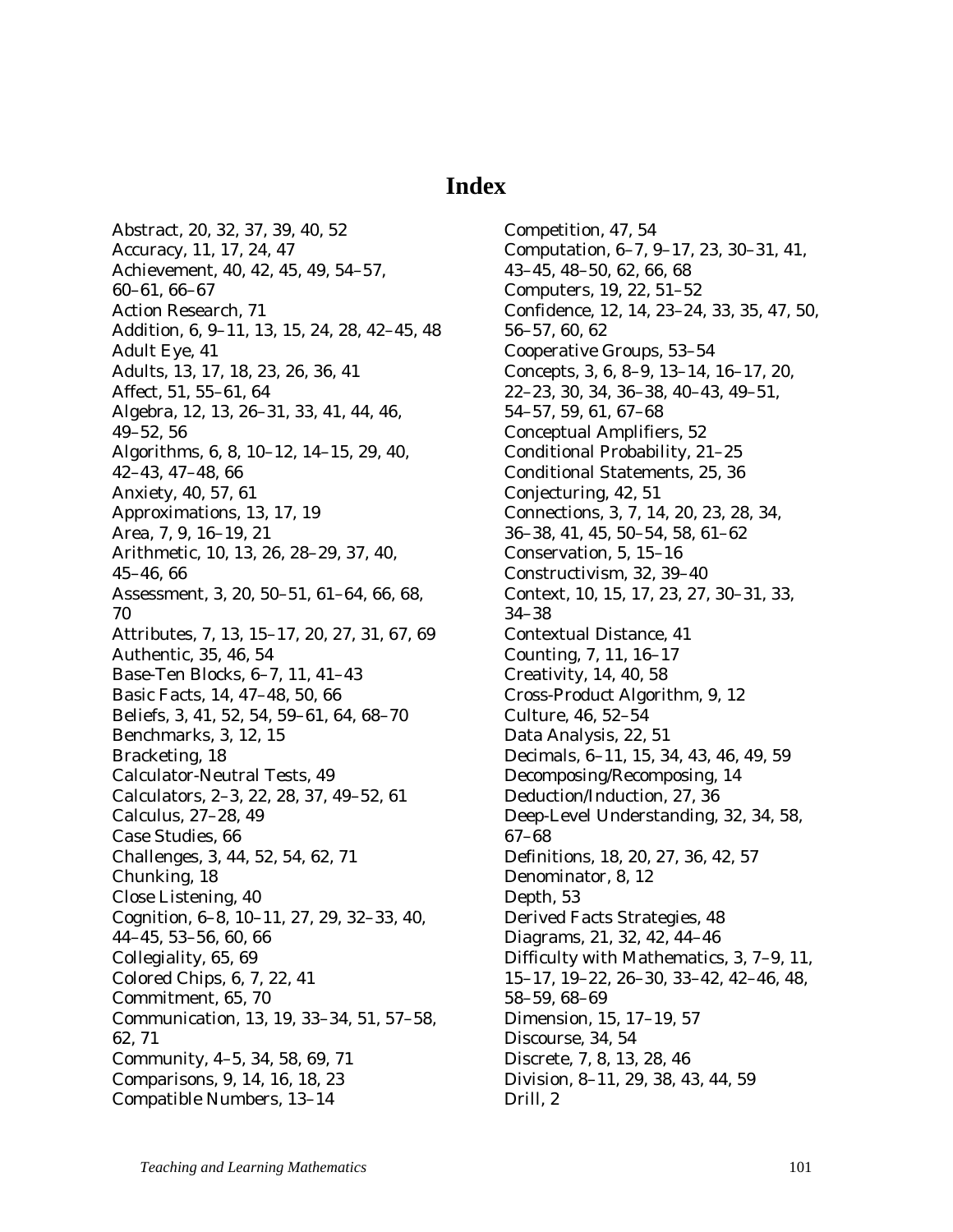Effort, 13, 35, 48, 54, 58–59, 69 Encourage, 10–11, 27, 31, 33, 37, 44, 46, 53, 56–57, 64, 68 Engaging, 6, 8, 17, 34, 40, 53–54, 63, 67, 71 Equations, 12, 26, 28–30, 33, 44, 46, 52 Equity, 56 Equivalent Equations, 30 Equivalent Fractions, 8, 15 Errors, 7, 13–14, 17–18, 21, 24–26, 29, 32, 37, 48, 51, 55, 66 Estimating, 13–15, 17, 21, 24 Everyday Mathematics, 17, 37–38 Expressions, 13, 26, 28–30, 48, 52 Facts, 14, 20, 47–48, 50, 59, 66 Feedback, 47, 54, 60, 65 Female Students, 51, 56, 60 Formulas, 16, 30 Flexibility, 7, 14–15, 40 Fractions, 6–9, 11–12, 15–17, 34, 43, 45, 48 Function, 26–27, 29–30, 52 Gender Differences, 17, 36, 50, 56–57 Generalizing, 8, 19, 29, 30, 33, 51 General Mathematics, 56 Geometry, 19–21, 34, 42, 51, 65 Graph, 27–28, 49–52 Grouping, 6, 33, 53, 55–56, 60 Guessing, 14–15, 17, 21, 43 Heuristics, 31–32 High-Ability, 27, 35, 41 Higher-Order Thinking, 35 Imposition, 66 Infinity, 9 Informal, 8, 12, 14, 21, 27, 37, 40, 51, 71 Inservice, 64–65, 69 Insights, 50 Integers, 14, 49 Interactions, 30, 50, 53–56, 60, 70 Intuitions, 9, 14, 23, 28, 36 Invented, 12, 22 Isolation of Teachers, 67 Iterative Process, 16 Key Words, 33, 44–45 Language, 6, 8, 19–22, 26, 30, 57, 71 Length, 8, 15–17, 20–21, 33 Lessons, 18, 42, 56, 60, 67 Limit, 30 Logic, 35–37, 46 Low-Ability, 27, 41

Male Students, 17, 56 Manipulatives, 2, 3, 6, 11–12, 16, 33, 40–43, 51 Mathematicians, 37, 54 Matrix, 30 Meaning, 6, 8–13, 17, 19, 26, 29, 30, 34–35, 37, 39–40, 43–44, 47–48, 52–54, 58, 60–62, 63, 66–67 Measurement, 9, 12–13, 15, 16–18, 22, 46, 63 Memorize, 20, 43, 47, 58 Mental Computation, 14, 49 Metacognition, 33 Microworlds, 21, 51 Mind set, 20 Minority Students, 57 Miscommunication, 34 Misconceptions, 9, 19–21, 22–25, 28, 51, 52 Misunderstandings, 7, 9–10, 12, 21–22, 52, 64, 66 Models, 2–3, 6–9, 11–13, 21, 24, 29, 37, 41, 45, 48, 51, 63 Money, 6, 41 Motions, 18, 21 Motivation, 33, 35, 39, 43, 50, 53, 58–59, 60, 65, 69, 71 Multiplication, 8–10, 12–13, 28–30, 44, 45, 48, 59 Nature of Mathematics, 69 Negotiation, 34, 54, 66 Nonroutine Problems, 30 Nonstandard Problems, 33, 59 Number Line, 8, 13 Number Words/Names, 6 Numeration, 5–9, 43 Numerator, 8 Open-Ended, 61–62 Operations, 6, 9–11, 13–16, 21, 28–30, 33–34, 36, 43–46, 62 Ordering, 6–8, 13 Out-of-School, 10, 37 Partition, 9, 11, 18 Part-Whole, 8, 22 Passive, 52 Patterns, 6, 21 Percents, 12, 15, 38 Perimeter, 16–17, 19 Pictorial, 12, 15, 42, 62 Place Value, 6–7, 10–11, 14, 34, 41, 49

*Teaching and Learning Mathematics* 102